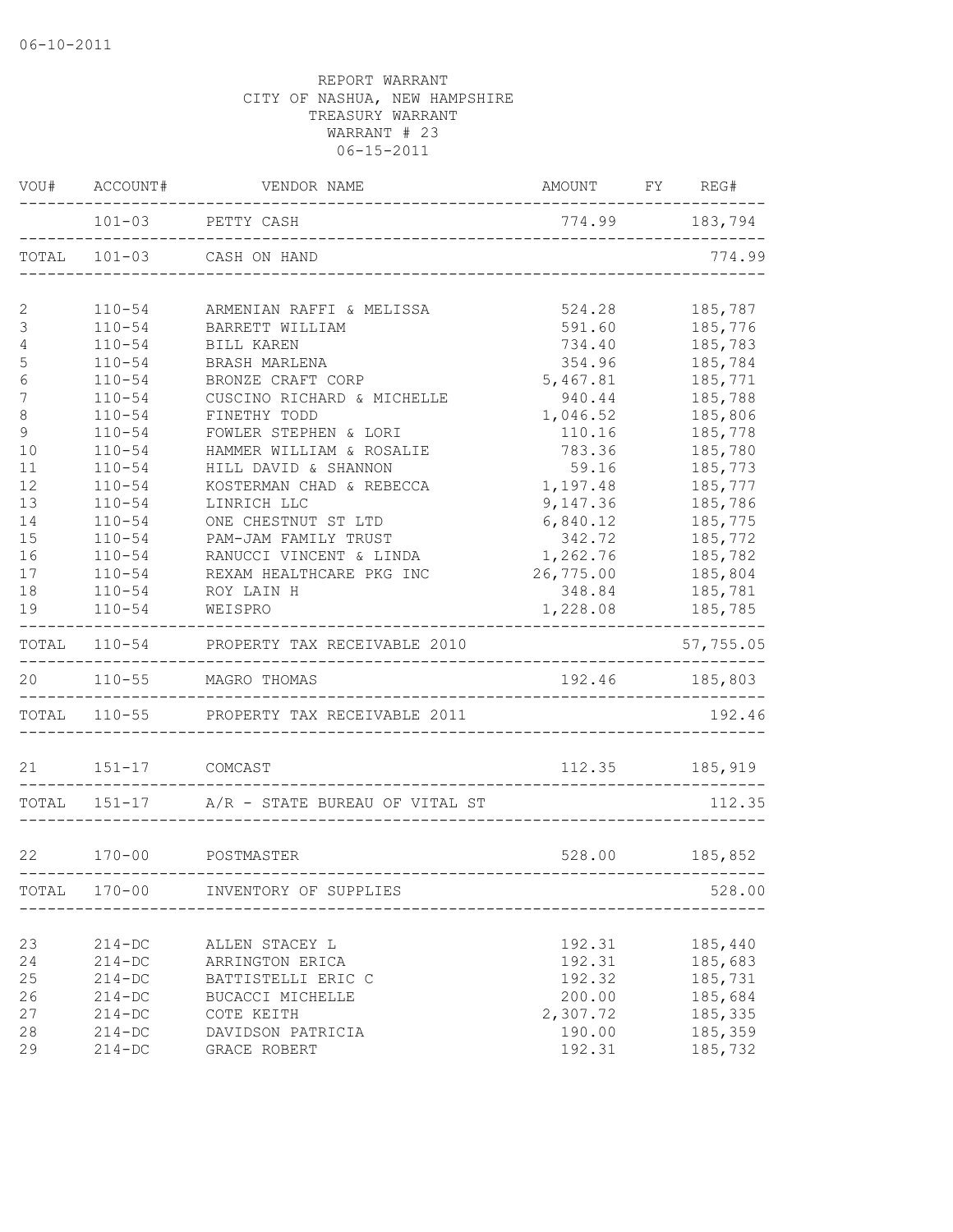| VOU#  | ACCOUNT#     | VENDOR NAME                                                     | AMOUNT                         | FY | REG#        |
|-------|--------------|-----------------------------------------------------------------|--------------------------------|----|-------------|
| 30    | $214 - DC$   | HAMILTON DENNIS L                                               | 30.00                          |    | 185,444     |
| 31    | $214 - DC$   | HAMILTON TINA                                                   | 100.00                         |    | 185,446     |
| 32    | $214 - DC$   | <b>JORGENSEN HEATHER</b>                                        | 1,020.00                       |    | 185,733     |
| 33    | $214 - DC$   | LAMONTAGNE LYNNE                                                | 400.00                         |    | 185,360     |
| 34    | $214 - DC$   | LYONS JOHN                                                      | 400.00                         |    | 185,764     |
| 35    | $214 - DC$   | MAILLOUX SHAWN                                                  | 720.00                         |    | 185,361     |
| 36    | $214 - DC$   | MCINTOSH LORI                                                   | 192.31                         |    | 185,765     |
| 37    | $214-DC$     | MENARD PAUL                                                     | 192.31                         |    | 185,336     |
| 38    | $214 - DC$   | MOBLEY ARCHIE S III                                             | 70.00                          |    | 185,770     |
| 39    | $214 - DC$   | STANSFIELD JILL                                                 | 192.32                         |    | 185,853     |
| TOTAL | $214 - DC$   | DEPENDENT CARE DEDUCTION                                        | <u> Personal Person</u>        |    | 6,783.91    |
| 40    | $214 - K$    | PROTECTIVE LIFE INSURANCE COMP                                  | 50.13                          |    | 12,643      |
|       | TOTAL 214-K  | KEMPER TERM LIFE INSURANCE                                      |                                |    | 50.13       |
| 41    |              | 214-SL SUN LIFE ASSURANCE COMPANY OF 3,627.27                   |                                |    | 12,635      |
|       | TOTAL 214-SL | BPW GROUP INS-SUN LIFE                                          |                                |    | 3,627.27    |
| 42    | $214 - W$    | BOSTON MUTUAL LIFE INSURANCE 12,190.73<br>_____________________ |                                |    | 12,642      |
|       | TOTAL 214-W  | WHOLE LIFE DEDUCTION                                            |                                |    | 12,190.73   |
|       |              |                                                                 |                                |    |             |
| 43    | $255 - 00$   | STATE OF NH-MV                                                  | 25,931.48                      |    | 12,623      |
| 44    | $255 - 00$   | STATE OF NH-MV                                                  | 30, 174.49                     |    | 12,624      |
| 45    | $255 - 00$   | STATE OF NH-MV                                                  | 25,570.73                      |    | 12,625      |
| 46    | $255 - 00$   | STATE OF NH-MV                                                  | 29,610.16                      |    | 12,627      |
| 47    | $255 - 00$   | STATE OF NH-MV                                                  | 38, 316.93                     |    | 12,628      |
| 48    | $255 - 00$   | STATE OF NH-MV                                                  | 43,309.98                      |    | 12,629      |
| 49    | $255 - 00$   | STATE OF NH-MV                                                  | 33,814.86                      |    | 12,630      |
| 50    | $255 - 00$   | STATE OF NH-MV                                                  | 27,384.34                      |    | 12,634      |
| 51    | $255 - 00$   | STATE OF NH-MV                                                  | 24, 137.66                     |    | 12,636      |
| 52    | $255 - 00$   | STATE OF NH-MV                                                  | 22, 245.21                     |    | 12,644      |
| TOTAL | $255 - 00$   | STATE MVR<br>--------------------------------------             |                                |    | 300, 495.84 |
| 53    | $255 - 05$   | STATE OF NH                                                     | 57.75                          |    | 185,917     |
| TOTAL | $255 - 05$   | STATE OF NH-FBI FINGERPRNT FEE                                  |                                |    | 57.75       |
|       |              |                                                                 | ______________________________ |    |             |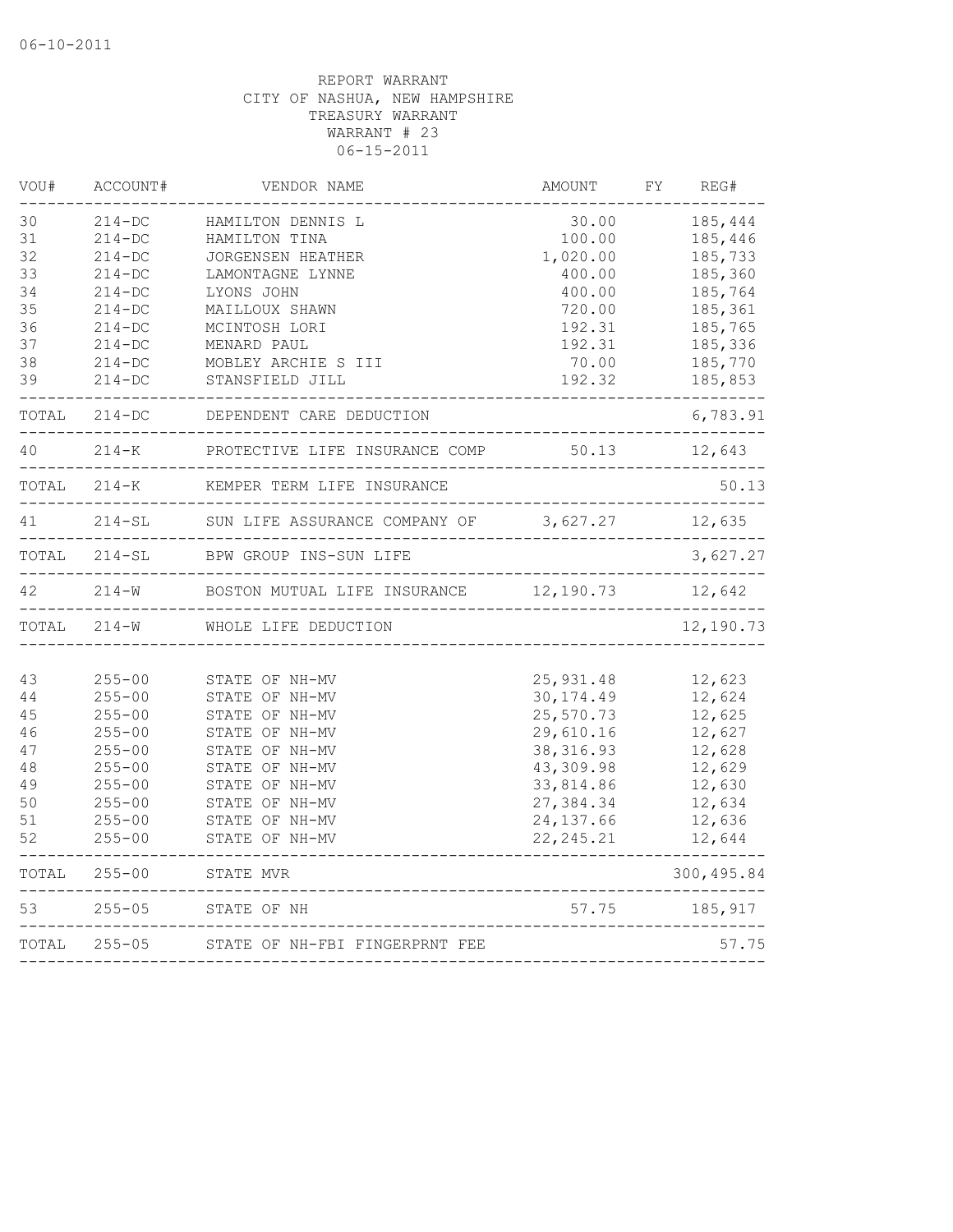| VOU#      | ACCOUNT#  | VENDOR NAME                    | AMOUNT     | FY | REG#     |
|-----------|-----------|--------------------------------|------------|----|----------|
| 54        | 305-32005 | PUBLIC SERVICE OF NEW HAMPSHIR | 181.36     |    | 185,962  |
| 55        | 305-33005 | PENNICHUCK WATER               | 44.04      |    | 185,909  |
| 56        | 305-34015 | NATIONAL GRID                  | 6.10       |    | 185,926  |
| 57        | 305-59100 | COLLINS JOHN                   | 250.00     |    | 185,365  |
| 58        | 305-59100 | CURRAN KEVIN                   | 50.00      |    | 185,438  |
| 59        | 305-59100 | <b>JEYNES MIKE</b>             | 325.00     |    | 185,453  |
| 60        | 305-59100 | KING TOM                       | 200.00     |    | 185,428  |
| 61        | 305-59100 | MCLEAN JIM                     | 337.50     |    | 185,341  |
| 62        | 305-59100 | NEXTEL COMMUNICATIONS          | 20.44      |    | 185,901  |
| 63        | 305-59100 | O'NEIL TIM                     | 112.50     |    | 185,344  |
| 64        | 305-59100 | WALLENT FRANK J                | 425.00     |    | 185,222  |
| 65        | 305-91030 | <b>JOHNSON PETER</b>           | 156.06     |    | 185,854  |
| 65        | 305-94005 | JOHNSON PETER                  | 354.48     |    | 185,854  |
| 66        | 305-96900 | CITIZENS BANK                  | $-5.81$    |    | 12,626   |
| TOTAL 305 |           | SRF - CIVIC & COMM ACTIVITIES  |            |    | 2,456.67 |
|           |           |                                |            |    |          |
| 67        | 308-31050 | NEXTEL COMMUNICATIONS          | 34.79      |    | 185,901  |
| 68        | 308-59400 | NORTHEAST DELTA                | 6,773.10   |    | 12,640   |
| 68        | 308-59402 | NORTHEAST DELTA                | 3,800.64   |    | 12,640   |
| 69        | 308-83004 | VISION SERVICE PLAN-NH         | 2,331.74   |    | 185,977  |
| 70        | 308-83010 | ANTHEM BLUE CROSS BLUE SHIELD  | 35, 337.90 |    | 12,631   |
| 71        | 308-83010 | ANTHEM BLUE CROSS BLUE SHIELD  | 53, 203.48 |    | 12,637   |
| 72        | 308-83011 | ANTHEM BLUE CROSS BLUE SHIELD  | 1,283.75   |    | 12,631   |
| 73        | 308-83011 | ANTHEM BLUE CROSS BLUE SHIELD  | 275.04     |    | 12,637   |
| 74        | 308-83012 | ANTHEM BLUE CROSS BLUE SHIELD  | 245,821.93 |    | 12,631   |
| 75        | 308-83012 | ANTHEM BLUE CROSS BLUE SHIELD  | 221,874.36 |    | 12,637   |
| 76        | 308-83013 | ANTHEM BLUE CROSS BLUE SHIELD  | 276,685.93 |    | 12,631   |
| 77        | 308-83013 | ANTHEM BLUE CROSS BLUE SHIELD  | 339,092.65 |    | 12,637   |
| 78        | 308-83016 | HARVARD PILGRIM HEALTH CARE    | 42,107.38  |    | 12,633   |
| 79        | 308-83016 | HARVARD PILGRIM HEALTH CARE    | 47,649.86  |    | 12,638   |
| 80        | 308-83017 | HARVARD PILGRIM HEALTH CARE    | 72, 114.17 |    | 12,633   |
| 81        | 308-83017 | HARVARD PILGRIM HEALTH CARE    | 45,777.29  |    | 12,638   |
| 82        | 308-83018 | ANTHEM BLUE CROSS BLUE SHIELD  | 62,948.31  |    | 12,631   |
| 83        | 308-83018 | ANTHEM BLUE CROSS BLUE SHIELD  | 37, 153.80 |    | 12,637   |
| 84        | 308-83019 | ANTHEM BLUE CROSS BLUE SHIELD  | 42,381.24  |    | 12,631   |
| 85        | 308-83019 | ANTHEM BLUE CROSS BLUE SHIELD  | 48,390.01  |    | 12,637   |
| 86        | 308-83020 | NORTHEAST DELTA                | 17, 123.10 |    | 12,632   |
| 87        | 308-83020 | NORTHEAST DELTA                | 15,300.06  |    | 12,640   |
| 88        | 308-83021 | NORTHEAST DELTA                | 6,327.74   |    | 12,632   |
| 89        | 308-83021 | NORTHEAST DELTA                | 8,312.16   |    | 12,640   |
| 90        | 308-83022 | NORTHEAST DELTA                | 172,068.57 |    | 12,632   |
| 91        | 308-83023 | BONANNO CHERYL                 | 72.00      |    | 185,855  |
| 92        | 308-83023 | WELLNESS REIMBURSEMENT         | 72.00      |    | 185,857  |
| 93        | 308-83023 | WELLNESS REIMBURSEMENT         | 72.00      |    | 185,798  |
| 94        | 308-83025 | JOHN R SHARRY INC              | 3,000.00   |    | 185,322  |
| 95        | 308-83025 | WORKPLACE BENEFITS SOLUTIONS L | 2,800.00   |    | 185,758  |
|           |           |                                |            |    |          |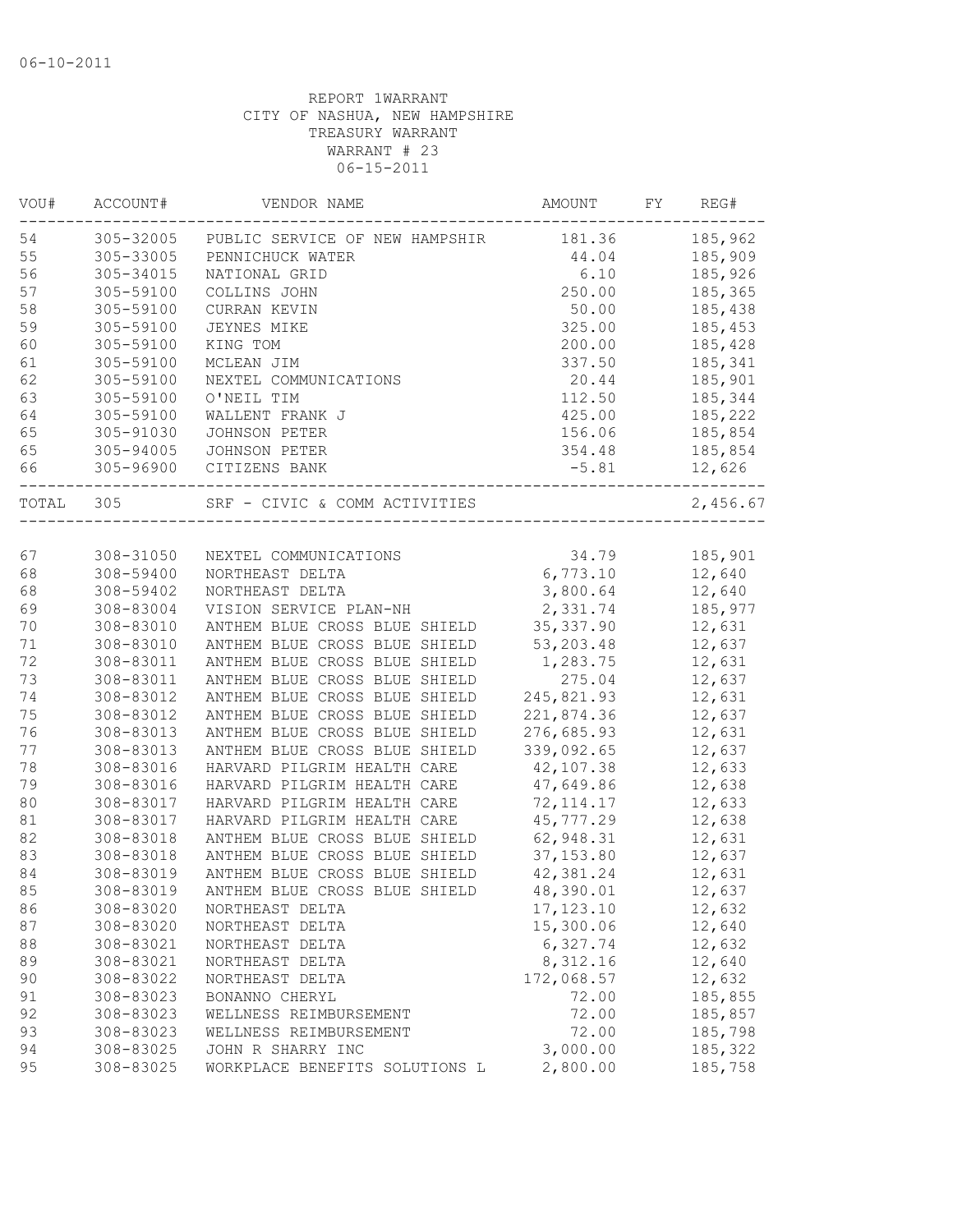| VOU#      | ACCOUNT#  | VENDOR NAME                       | AMOUNT     | FY | REG#         |
|-----------|-----------|-----------------------------------|------------|----|--------------|
| 96        | 308-83026 | NORTHERN NEW ENGLAND BENEFIT T    | 35, 332.00 |    | 12,639       |
| 97        | 308-83030 | ITT HARTFORD                      | 15,064.21  |    | 12,641       |
| 97        | 308-83031 | ITT HARTFORD                      | 17,666.02  |    | 12,641       |
| 98        | 308-83053 | APPLE NASHUA LLC                  | 447.00     |    | 185,207      |
| 99        | 308-83053 | BETH ISRAEL DEACONESS MEDICAL     | 6,537.49   |    | 185,774      |
| 100       | 308-83053 | GRANITE STATE ANESTHESIOLOGIST    | 400.00     |    | 185,185      |
| 101       | 308-83053 | GREATER NASHUA EMERGENCY PHYS     | 213.00     |    | 185,379      |
| 102       | 308-83053 | NASHUA RADIOLOGY PA               | 150.00     |    | 185,368      |
| 103       | 308-83053 | NEB RADIOLOGY PC<br>W/C           | 149.00     |    | 185,385      |
| 104       | 308-83053 | OCCUPATIONAL HEALTH CTRS SOUTH    | 208.20     |    | 185,295      |
| 105       | 308-83053 | PERFORMANCE REHAB INC             | 855.00     |    | 185,234      |
| 106       | 308-83053 | SO NH REGIONAL MEDICAL CENTER     | 4,648.52   |    | 185,369      |
| 107       | 308-83053 | ST JOSEPH BUSINESS & HEALTH       | 123.00     |    | 185,285      |
| 108       | 308-83054 | APPLE NASHUA LLC                  | 744.00     |    | 185,207      |
| 109       | 308-83054 | ASSOCIATED RADIOLOGISTS PA        | 95.00      |    | 185,367      |
| 110       | 308-83054 | MERRIMACK VALLEY PT LLC           | 408.00     |    | 185,237      |
| 111       | 308-83054 | NUTFIELD ANESTHESIA ASSOCIATES    | 3,290.00   |    | 185,797      |
| 112       | 308-83054 | OCCUPATIONAL HEALTH CTRS SOUTH    | 614.60     |    | 185,295      |
| 113       | 308-83054 | PARKLAND MEDICAL CENTER           | 6,042.75   |    | 185,240      |
| 114       | 308-83054 | SJ PHYSICIAN SERVICES             | 1,140.00   |    | 185,162      |
| 115       | 308-83054 | SO NH REGIONAL MEDICAL CENTER     | 1,349.42   |    | 185,369      |
| 116       | 308-83054 | ST JOSEPH HOSPITAL REHAB CTR      | 130.16     |    | 185,579      |
| 117       | 308-83054 | ST JOSEPH'S HOSPITAL              | 16,770.80  |    | 185,198      |
| 118       | 308-83054 | STONERIVER PHARMACY SOLUTIONS     | 1,588.28   |    | 185,383      |
| 119       | 308-83055 | COVENTRY HEALTH CARE WORKERS C    | 392.60     |    | 185,366      |
| 120       | 308-83055 | DEVINE MILLIMET & BRANCH PA       | 18.03      |    | 185,370      |
| 121       | 308-83056 | OCCUPATIONAL DRUG TESTING LLC     | 1,430.00   |    | 185,362      |
| 122       | 308-83060 | NH SOUTHERN LEAGUE                | 1,080.00   |    | 185,912      |
| 123       | 308-83063 | CCAPS LLC DBA                     | 2,640.03   |    | 185,582      |
| 124       | 308-83064 | ILLG AUTOMOTIVE CORP              | 1,868.57   |    | 185,740      |
| 125       | 308-83064 | ONE STOP AUTO BODY                | 2,242.21   |    | 185,490      |
| 126       | 308-83064 | RICK LABRIE APPRAISALS            | 105.00     |    | 185,266      |
| 127       | 308-83070 | TREASURER STATE OF NH             | 250.00     |    | 185,958      |
| 128       | 308-83075 | KARAGIANIS JOHN                   | 500.00     |    | 183,793      |
| 129       | 308-83084 | JACKSON LEWIS LLP                 | 3,930.62   |    | 185,742      |
| 130       | 308-83199 | STANLEY ELEVATOR COMPANY INC      | 3,885.87   |    | 185,724      |
| 131       | 308-91005 | DUGAS ROSS                        | 15.30      |    | 185,856      |
| 132       | 308-94005 | CITIZENS BANK                     | 562.44     |    | 12,626       |
|           |           | TOTAL 308 SRF - INSURANCE         |            |    | 1,943,072.12 |
|           |           |                                   |            |    |              |
|           |           | 228,497 3091-49075 CENTRAL PAPER  | 543.68     |    | 185,538      |
|           |           | 228,498 3091-49085 M SAUNDERS INC | 6,378.22   |    | 185,558      |
| TOTAL 309 |           | FY11 FRESH FRUIT & VEG GRANT      |            |    | 6,921.90     |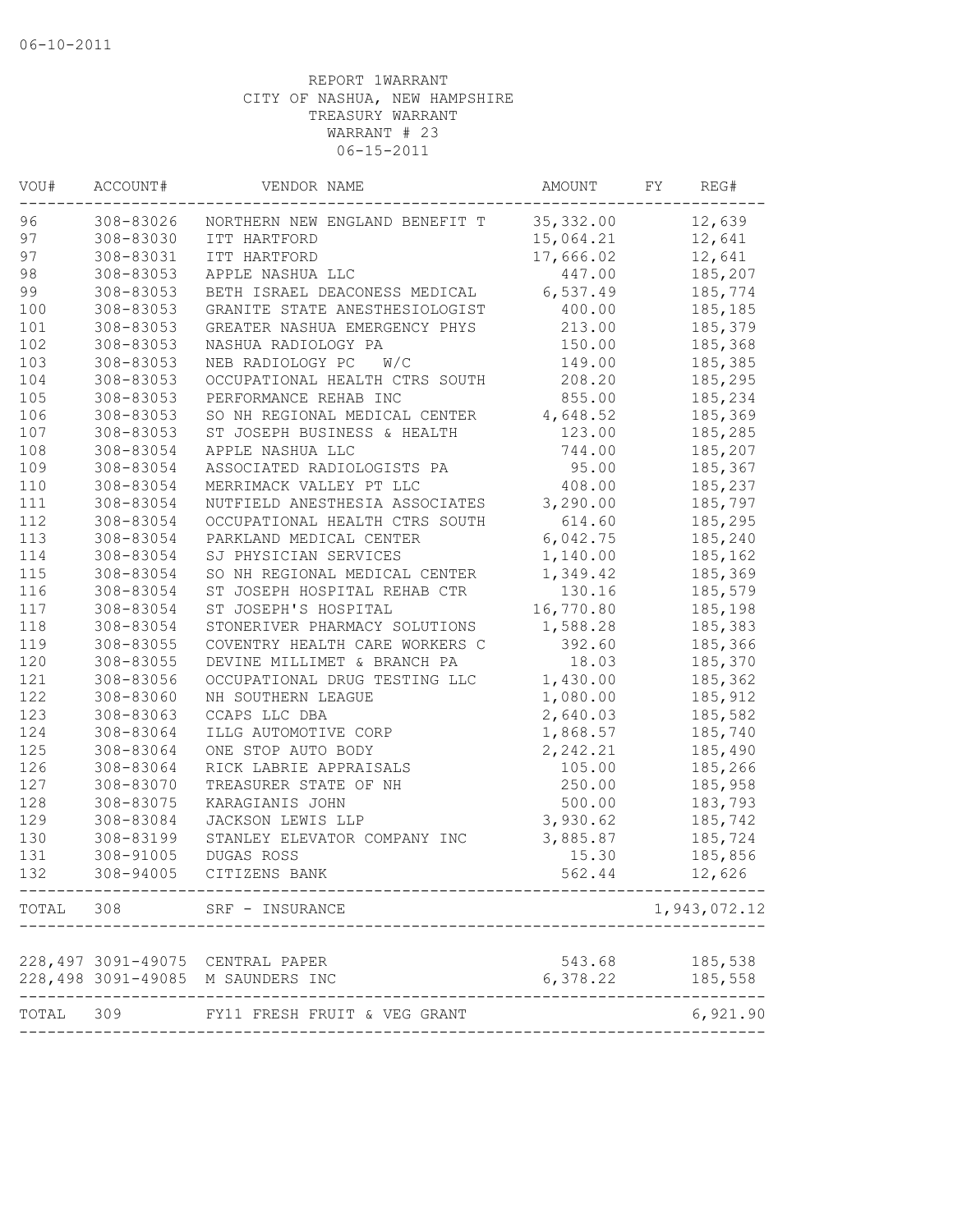| VOU#      | ACCOUNT#           | VENDOR NAME                                            | AMOUNT                            | FY | REG#                     |
|-----------|--------------------|--------------------------------------------------------|-----------------------------------|----|--------------------------|
|           | 228,499 3097-41015 | POSITIVE PROMOTIONS INC                                | 507.20                            |    | 185,202                  |
|           | 228,500 3097-49075 | BLUE RIBBON MAINTENANCE SUPPLI 2,574.01                |                                   |    | 185,499                  |
|           | 228,501 3097-49075 | CENTRAL PAPER                                          | 16,025.16                         |    | 185,538                  |
|           | 228,502 3097-49075 | <b>ECOLAB</b>                                          | 124.60                            |    | 185,478                  |
|           | 228,503 3097-49085 | BIMBO FOODS BAKERIES INC                               | 6,434.59                          |    | 185,699                  |
|           | 228,504 3097-49085 | BOSTON PIE INC                                         | 3,846.40                          |    | 185,708                  |
|           | 228,505 3097-49085 | COCA-COLA BOTTLING COMPANY                             | 3,101.50                          |    | 185,484                  |
|           | 228,506 3097-49085 | COSTA FRUIT & PRODUCE CO INC                           | 9,180.20                          |    | 185,745                  |
|           | 228,506 3097-49085 | COSTA FRUIT & PRODUCE CO INC                           | 35,902.61                         |    | 185,746                  |
|           | 228,507 3097-49085 | GARELICK FARMS LLC                                     | 29,809.48                         |    | 185,357                  |
|           | 228,507 3097-49085 | GARELICK FARMS LLC                                     | 9,387.85                          |    | 185,358                  |
|           | 228,508 3097-49085 | GILL'S PIZZA CO.                                       | 5,748.35                          |    | 185,578                  |
|           | 228,509 3097-49085 | GREAT STATE BEVERAGES INC                              | 1,168.52                          |    | 185,540                  |
|           | 228,510 3097-49085 | M SAUNDERS INC                                         | 2,574.60                          |    | 185,558                  |
|           | 228,510 3097-49085 | M SAUNDERS INC                                         | 9,693.97                          |    | 185,559                  |
|           | 228,511 3097-49085 | MCKEE FOODS CORP                                       | 512.32                            |    | 185,298                  |
|           | 228,512 3097-49085 | NARDONE BROS. BAKING CO. INC                           | 326.92                            |    | 185,651                  |
|           | 228,513 3097-49085 | NEW ENGLAND ICE CREAM CORP                             | 1,983.92                          |    | 185,595                  |
|           | 228,514 3097-49085 | OTIS SPUNKMEYER INC                                    | 607.58                            |    | 185,474                  |
|           | 228,515 3097-64330 | NORTHEAST FOOD SVC EQUIPMENT &                         | 25,812.00                         |    | 185,192                  |
|           | 228,515 3097-64335 | NORTHEAST FOOD SVC EQUIPMENT &                         | 67.54                             |    | 185,192                  |
|           | 228,516 3097-74092 | AFFILIATED HVAC SERVICES LLC                           | 2,104.75                          |    | 185,517                  |
|           | 228,517 3097-74092 | BASSETT SERVICES CORPORATION                           | 790.54                            |    | 185,519                  |
|           | 228,518 3097-74092 | CUES INC                                               | 1,309.23                          |    | 185,389                  |
|           | 228,519 3097-94005 | PELLETIER JANET                                        | 75.00                             |    | 185,850                  |
|           | 228,520 3097-94005 | SNA                                                    | 33.25                             |    | 185,979                  |
| TOTAL 309 |                    | _______________________________<br>SRF - FOOD SERVICES |                                   |    | 169,702.09               |
|           |                    | 228,521 3117-78007 DRIVER EDUCATION SUPPLIES INC       | 196.45                            |    | 185,841                  |
|           |                    | 228,522 3117-78007 LOVERING VOLVO                      | 399.95                            |    | 185,301                  |
|           |                    |                                                        |                                   |    |                          |
| TOTAL 311 |                    | DRIVER'S EDUCATION                                     |                                   |    | 596.40                   |
|           |                    |                                                        |                                   |    |                          |
| 133       | 312-41015          | PARTEK SOLUTIONS, INC                                  | 4,421.50                          |    | 185,663                  |
| 134       | 312-43005          | PRINTGRAPHICS OF MAINE                                 | 34.09                             |    | 185,230                  |
| 135       |                    | 312-59100 CINTAS DOCUMENT MANAGEMENT                   | 70.00                             |    | 185,606                  |
|           |                    | 136 312-59182 PRINTGRAPHICS OF MAINE                   | 135.82                            |    | 185,230                  |
|           | ------------       | 137 312-78007 MAC MULKIN CHEVROLET INC                 | 978.71                            |    | 185,696<br>------------- |
|           |                    | TOTAL 312 SRF - FINANCIAL SERVICES                     | _________________________________ |    | 5,640.12                 |
|           |                    | 228,523 3122-49050 ACADEMUS CAP & GOWN CO.             | 970.50                            |    | 185,626                  |
|           |                    | 228,524 3122-49050 JOSTENS INC                         | 586.26                            |    | 185,481                  |
|           |                    | 228,525 3122-49050 YATES LISA                          | 111.70                            |    | 185,667                  |
|           |                    |                                                        |                                   |    |                          |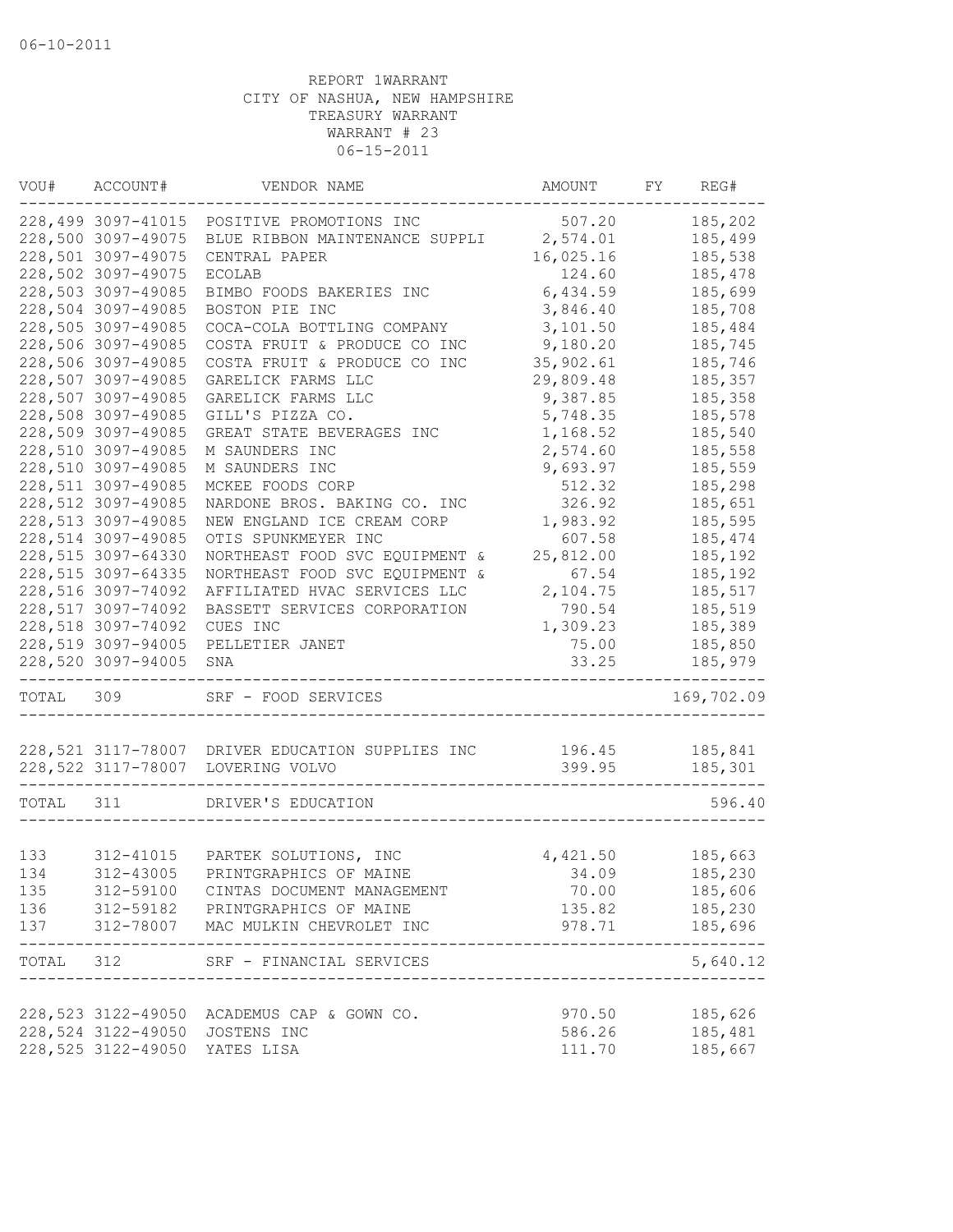|                                                                                         |                                                                                                                                             | VOU# ACCOUNT# VENDOR NAME                                                                                                                                                                                                                                                                                                            | AMOUNT FY REG#                                                                                                                 |                                                                                                                                            |
|-----------------------------------------------------------------------------------------|---------------------------------------------------------------------------------------------------------------------------------------------|--------------------------------------------------------------------------------------------------------------------------------------------------------------------------------------------------------------------------------------------------------------------------------------------------------------------------------------|--------------------------------------------------------------------------------------------------------------------------------|--------------------------------------------------------------------------------------------------------------------------------------------|
|                                                                                         |                                                                                                                                             | TOTAL 312 ADULT ED/CONTINUING ED                                                                                                                                                                                                                                                                                                     | ---------------------------------                                                                                              | 1,668.46                                                                                                                                   |
|                                                                                         |                                                                                                                                             | 228,526 3231-64045 APPLE COMPUTER INC<br>228,527 3231-64045 COMPUTER HUT OF N E INC                                                                                                                                                                                                                                                  | 998.00 185,521<br>3, 551.74 185, 722                                                                                           | -----------------                                                                                                                          |
|                                                                                         |                                                                                                                                             | TOTAL 323 ADULT ED/HS ALTERNATIVE ED                                                                                                                                                                                                                                                                                                 |                                                                                                                                | 4,549.74                                                                                                                                   |
|                                                                                         |                                                                                                                                             | 228,528 3245-713 NASHUA POLICE ATHLETIC LEAGUE 2,287.31 185,421                                                                                                                                                                                                                                                                      |                                                                                                                                |                                                                                                                                            |
|                                                                                         |                                                                                                                                             | TOTAL 324 YOUTH SAFE HAVEN-PAL                                                                                                                                                                                                                                                                                                       |                                                                                                                                | 2,287.31                                                                                                                                   |
|                                                                                         |                                                                                                                                             | 228,529 3247-74092 F W WEBB COMPANY                                                                                                                                                                                                                                                                                                  |                                                                                                                                | 924.12 185,232                                                                                                                             |
|                                                                                         |                                                                                                                                             | TOTAL 324 ATHLETICS REVENUE FUND                                                                                                                                                                                                                                                                                                     |                                                                                                                                | 924.12                                                                                                                                     |
|                                                                                         |                                                                                                                                             | 228,530 3250-49075 PRORIDER INC<br>228,531 3250-53100 NASHUA REGIONAL PLANNING COMMI 10,538.31 185,728                                                                                                                                                                                                                               |                                                                                                                                | 371.25 185,371                                                                                                                             |
|                                                                                         |                                                                                                                                             | TOTAL 325 SAFE ROUTES TO SCHOOL                                                                                                                                                                                                                                                                                                      |                                                                                                                                | ---------<br>10,909.56                                                                                                                     |
|                                                                                         |                                                                                                                                             | 228,532 3261-91040 COTE MARIE                                                                                                                                                                                                                                                                                                        |                                                                                                                                | 250.61 185,523                                                                                                                             |
|                                                                                         |                                                                                                                                             | TOTAL 326 NH ALTERNATE ASSESS COACH                                                                                                                                                                                                                                                                                                  |                                                                                                                                | 250.61                                                                                                                                     |
| 138<br>139<br>140<br>141<br>142<br>143<br>144<br>145<br>146<br>147<br>148<br>149<br>150 | 331-01500<br>331-01500<br>331-31050<br>331-59100<br>331-64030<br>331-68045<br>331-78007<br>331-78007<br>331-78007<br>331-94005<br>331-94005 | LAW REALTY CO INC<br>RAPID REAL ESTATE LLC<br>VERIZON WIRELESS<br>LEXISNEXIS RISK DATA MGMT INC<br>DTC COMMUNICATIONS INC<br>TOYOTA OF NASHUA<br>MAC MULKIN CHEVROLET INC<br>NORTHERN FOREIGN CAR PARTS INC<br>331-78007 SULLIVAN TIRE INC<br>TOWERS MOTOR PARTS CORP<br>CITIZENS BANK<br>331-94005 LINEHAN DENIS<br>NICHOLS PHILLIP | 416.67<br>1,650.00<br>417.30<br>50.00<br>195.00<br>5,349.00<br>228.47<br>131.36<br>95.79<br>2.10<br>340.61<br>175.00<br>210.00 | 185,956<br>185,913<br>185,922<br>185,928<br>185,245<br>185,432<br>185,696<br>185,747<br>185,182<br>185,395<br>12,626<br>185,858<br>185,859 |
|                                                                                         |                                                                                                                                             | TOTAL 331 SRF - POLICE DEPARTMENT                                                                                                                                                                                                                                                                                                    |                                                                                                                                | 9,261.30                                                                                                                                   |
|                                                                                         |                                                                                                                                             |                                                                                                                                                                                                                                                                                                                                      |                                                                                                                                |                                                                                                                                            |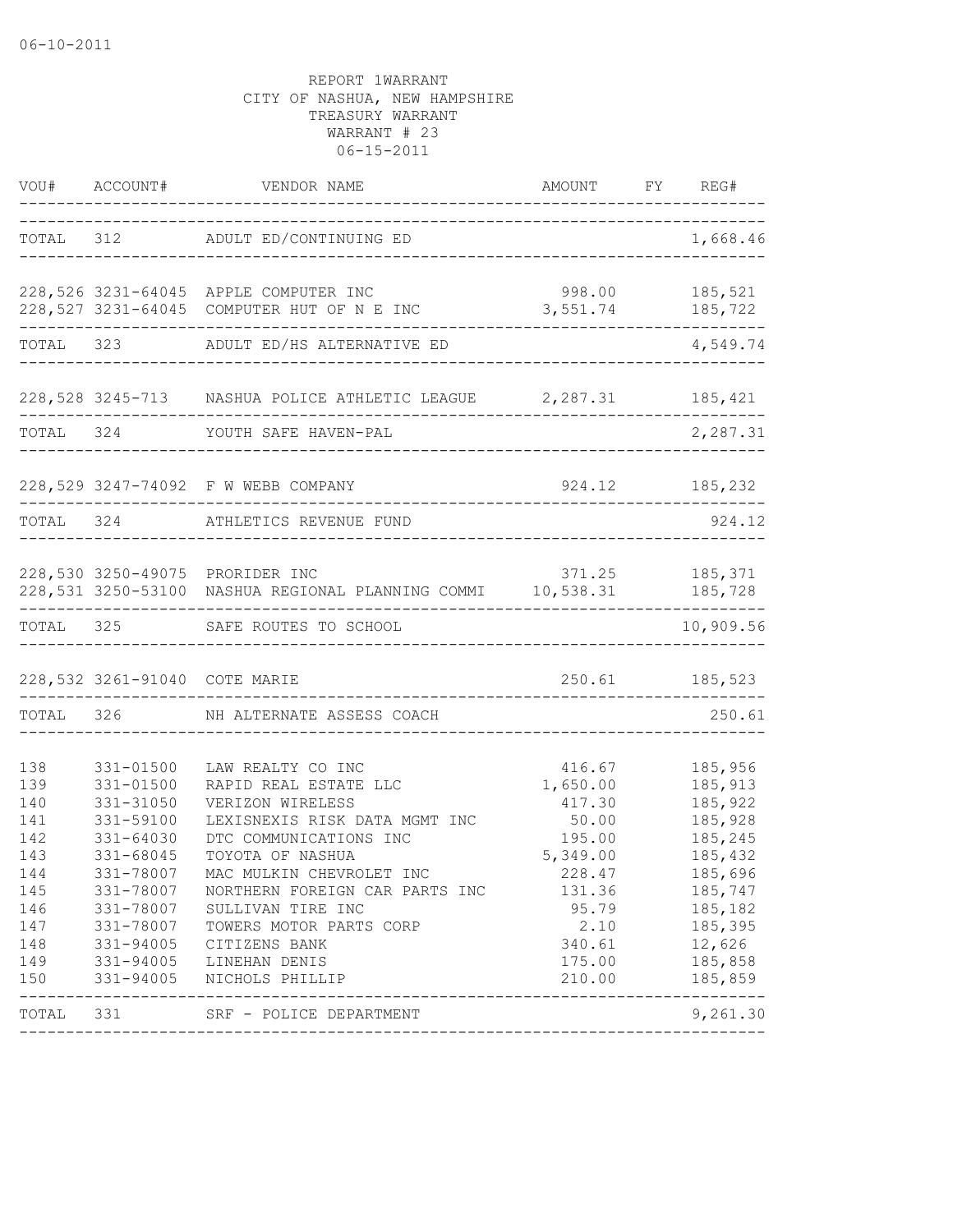|           | VOU# ACCOUNT#      | VENDOR NAME                                                                                | AMOUNT FY REG# |                |
|-----------|--------------------|--------------------------------------------------------------------------------------------|----------------|----------------|
|           |                    | 151 332-64192 WISE EL SANTO CO, INC 39,026.40 185,678<br>. _ _ _ _ _ _ _ _ _ _ _ _ _ _ _ _ |                | . <u>.</u> .   |
|           |                    | TOTAL 332 SRF - FIRE DEPARTMENT                                                            |                | 39,026.40      |
|           |                    | 228,533 3361-49075 INCANDESCENT STUDIOS                                                    | 95.63          | 185,612        |
|           |                    | 228,534 3361-49075 NATIONAL GEOGRAPHIC SCHOOL PUB 701.43 185,814                           |                |                |
|           | TOTAL 336          | TITLE I SINI DR CRISP                                                                      |                | 797.06         |
| 152       | 341-01966          | GREATER NASHUA MENTAL HEALTH C                                                             | 6,126.66       | 185,682        |
| 153       | 341-31045          | NEXTEL COMMUNICATIONS                                                                      | 143.96         | 185,901        |
| 153       | 341-31050          | NEXTEL COMMUNICATIONS                                                                      | 79.98          | 185,901        |
| 154       | 341-41015          | STAPLES ADVANTAGE                                                                          | 2,057.96       | 185,430        |
| 155       | $341 - 64030$      | CDW GOVERNMENT INC                                                                         | 790.82         | 185,476        |
| 156       | 341-64030          | GLOBAL EQUIPMENT CO INC                                                                    | 511.09         | 185,752        |
| 157       | 341-64030          | HAM RADIO OUTLET INC                                                                       | 982.75         | 185,744        |
| 158       | 341-64030          | NIMCO INC                                                                                  | 164.94         | 185,505        |
| 159       | 341-91025          | CITIZENS BANK                                                                              | 209.40         | 12,626         |
| 160       | 341-91025          | CROOKER PATRICIA                                                                           | 218.65         | 185,425        |
| 161       | 341-91025          | DEMBKOSKI CORINN                                                                           | 73.21          | 185,860        |
| 162       | 341-94016          | CITIZENS BANK                                                                              | 357.09         | 12,626         |
| TOTAL 341 |                    | SRF - COMMUNITY SERVICES                                                                   |                | 11,716.51      |
|           |                    |                                                                                            |                |                |
| 163       |                    | 342-41015 STAPLES ADVANTAGE                                                                |                | 131.50 185,430 |
|           |                    | 164 342-91025 BISSELL NANCY                                                                |                | 76.33 185,408  |
| 165       | 342-98042          | TREASURER STATE OF NH (PHL)                                                                |                | 60.00 185,930  |
|           | TOTAL 342          | SRF - COMMUNITY HEALTH                                                                     |                | 267.83         |
|           |                    |                                                                                            |                |                |
|           |                    | 228,535 3440-55020 FIRST STUDENT INC                                                       | 65.38          | 185,511        |
|           |                    | 228,536 3440-91040 DITOLLA MARIE                                                           | 42.00          | 185,816        |
| TOTAL 344 |                    | AFTER SCHOOL PROGRAM                                                                       |                | 107.38         |
|           |                    |                                                                                            |                |                |
|           | 228,537 3451-49075 | AC MOORE INC                                                                               | 206.88         | 185,537        |
|           | 228,538 3451-49075 | CROWELL LINDA                                                                              | 64.75          | 185,581        |
|           | 228,539 3451-49075 | GARELICK FARMS LLC                                                                         | 390.07         | 185,358        |
|           | 228,540 3451-49075 | HAMM LINDA                                                                                 | 190.89         | 185,531        |
|           | 228,541 3451-49075 | HARDING LARRY                                                                              | 35.00          | 185,550        |
|           | 228,542 3451-49075 | M SAUNDERS INC                                                                             | 195.70         | 185,560        |
|           | 228,543 3451-49075 | MARKET BASKET                                                                              | 420.07         | 185,323        |
|           | 228,544 3451-49075 | NEW ENGLAND ICE CREAM CORP                                                                 | 490.40         | 185,595        |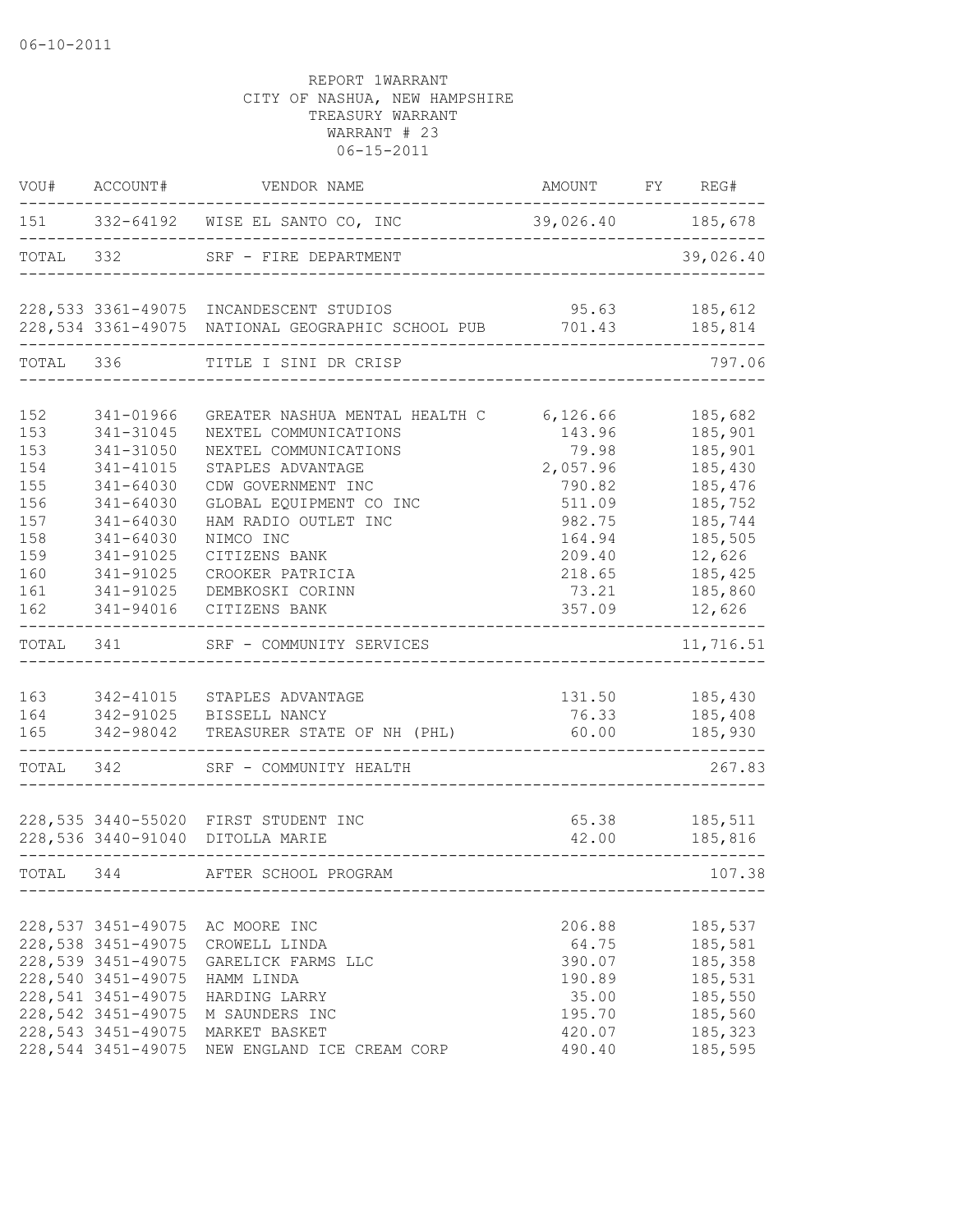| VOU#      | ACCOUNT#                                  | VENDOR NAME                                       | <b>AMOUNT</b>     | FY REG#        |
|-----------|-------------------------------------------|---------------------------------------------------|-------------------|----------------|
|           |                                           | 228,545 3451-49075 SAM'S CLUB                     |                   | 36.34 185,968  |
|           | 228,546 3451-49075                        | WALMART COMMUNITY                                 | 360.46            | 185,434        |
|           | 3451-91040                                | CITIZENS BANK                                     | 1,722.24          | 12,626         |
|           |                                           | 228,547 3451-91040 HAMM LINDA                     | 55.72             | 185,531        |
| TOTAL     | 345                                       | 21 ST CENTURY ELEM. AFTER SCHL                    |                   | 4,168.52       |
|           |                                           |                                                   |                   |                |
|           | 228,548 3461-49075                        | AC MOORE INC                                      | 197.63            | 185,537        |
|           | 228,549 3461-49075<br>228,550 3461-49075  | GARELICK FARMS LLC                                | 67.81             | 185,358        |
|           |                                           | M SAUNDERS INC                                    | 159.75            | 185,560        |
|           | 228,551 3461-49075                        | MARKET BASKET                                     | 321.17            | 185,323        |
|           | 228, 552 3461-49075                       | NEW ENGLAND ICE CREAM CORP                        | 567.02            | 185,595        |
|           | 228, 553 3461-49075                       | SAM'S CLUB                                        | 65.36             | 185,968        |
|           | 228, 554 3461-49075<br>228,555 3461-55020 | WALMART COMMUNITY                                 | 35.63             | 185,434        |
|           |                                           | FIRST STUDENT INC                                 | 149.56            | 185,511        |
|           | 3461-91040                                | CITIZENS BANK<br>228,556 3461-91040 LYDON RICHARD | 574.08            | 12,626         |
|           |                                           |                                                   | 145.27            | 185,564        |
| TOTAL 346 |                                           | TITLE IV 21ST CENT MIDDLE                         |                   | 2,283.28       |
|           |                                           |                                                   |                   |                |
|           |                                           | 3468-91040 CITIZENS BANK                          | 7,461.43          | 12,626         |
|           |                                           | 228,557 3468-91040 DEMETER KAREN                  | 167.00            | 185,515        |
| TOTAL 346 |                                           | SMALLER LEARNING COMMUNITY                        |                   | 7,628.43       |
|           | 3471-91040                                | CITIZENS BANK                                     |                   | 125.98 12,626  |
|           |                                           |                                                   |                   |                |
| TOTAL 347 |                                           | CSSR-SECONDARY SCHOOL REDESIGN                    |                   | 125.98         |
|           |                                           |                                                   |                   |                |
|           |                                           | 228,558 3501-53102 DUVAL DANIEL                   | 350.00            | 185,544        |
|           |                                           | 228,559 3501-53102 GREENLEAF ROBERT DBA GREENLEAF | 700.00            | 185,545        |
|           |                                           | 228,560 3501-53102 PLYMOUTH STATE UNIVERSITY POLI | 400.00            | 185,844        |
| TOTAL 350 |                                           | TITLE IIA QUALITY TEACHERS                        |                   | 1,450.00       |
|           |                                           | 167 352-687 DAIGLE SONYA                          |                   | 105.00 185,685 |
| 168       |                                           | 352-687 GRONDIN VIOLA                             | 90.00             | 185,793        |
| TOTAL     |                                           | 352 SRF - PARKS AND RECREATION                    |                   | 195.00         |
|           |                                           | 228,561 3520-64192 PRO AV SYSTEMS INC             | 17,224.00 185,607 |                |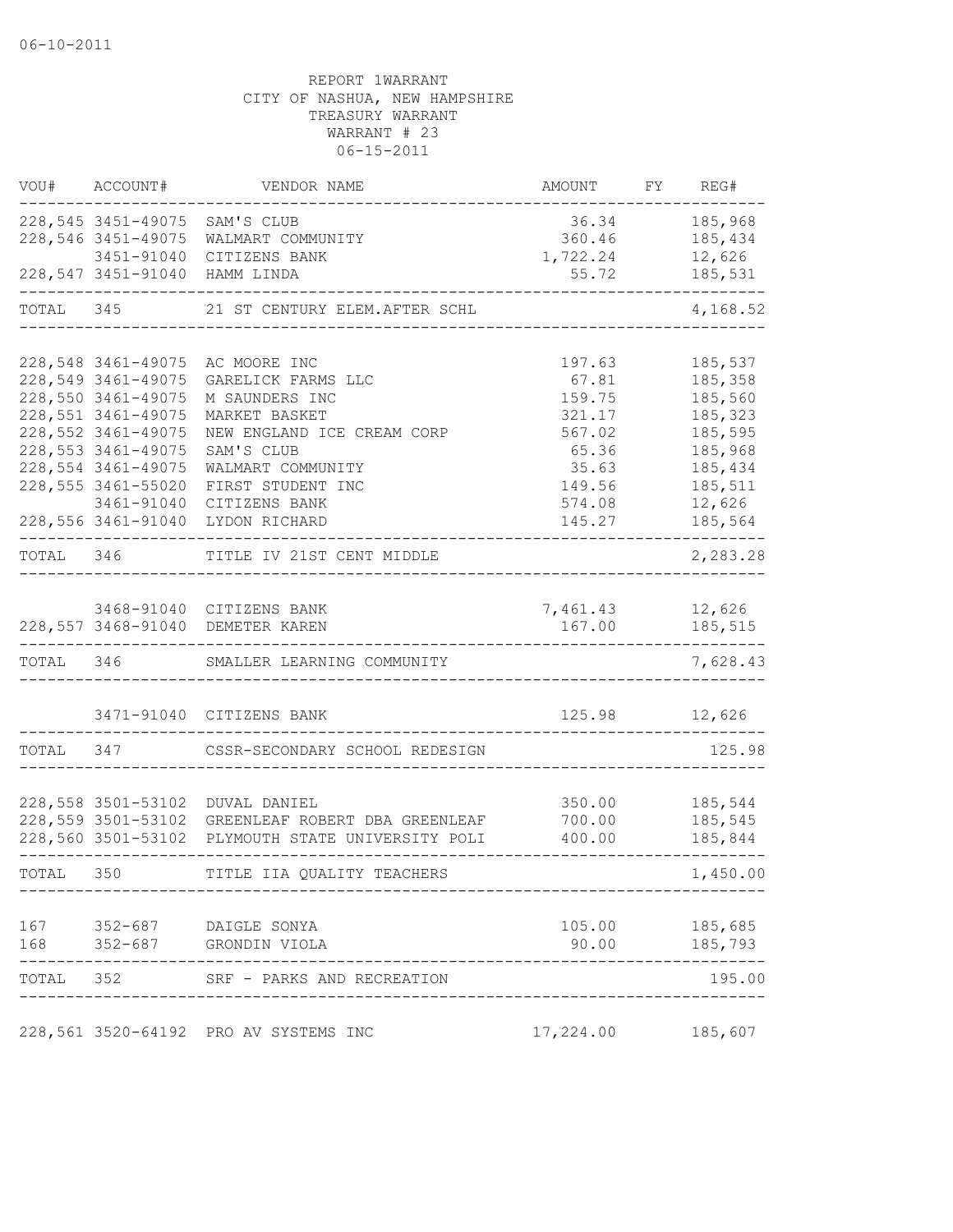|                                        |                                                                            | VOU# ACCOUNT# VENDOR NAME<br>------------------------------------                                                                                                                                                                                                                                                                      | AMOUNT FY REG#                                                                             |                                                                                                 |
|----------------------------------------|----------------------------------------------------------------------------|----------------------------------------------------------------------------------------------------------------------------------------------------------------------------------------------------------------------------------------------------------------------------------------------------------------------------------------|--------------------------------------------------------------------------------------------|-------------------------------------------------------------------------------------------------|
|                                        |                                                                            | TOTAL 352 ARRA TITLE IID 21C CLASSROOMS                                                                                                                                                                                                                                                                                                |                                                                                            | 17,224.00                                                                                       |
|                                        |                                                                            | 228,562 3531-64045 COMPUTER HUT OF N E INC                                                                                                                                                                                                                                                                                             | 2,500.21 185,722                                                                           |                                                                                                 |
|                                        |                                                                            | TOTAL 353 ADULT ED/HS DIPLOMA PROGRAM                                                                                                                                                                                                                                                                                                  |                                                                                            | . <u>_ _ _ _ _ _ _ _ _ _ _ _ _</u> _<br>2,500.21                                                |
|                                        |                                                                            | 228,563 3601-64192 WORTHINGTON DIRECT HOLDINGS 657.84 185,487                                                                                                                                                                                                                                                                          |                                                                                            |                                                                                                 |
|                                        |                                                                            | TOTAL 360 DROPOUT PREVENTION ADULT ED                                                                                                                                                                                                                                                                                                  |                                                                                            | 657.84                                                                                          |
| 169                                    |                                                                            | 371-01340 PETTY CASH                                                                                                                                                                                                                                                                                                                   |                                                                                            | 29.97 183,792                                                                                   |
|                                        | TOTAL 371                                                                  | SRF - COMMUNITY DEVELOPMENT                                                                                                                                                                                                                                                                                                            |                                                                                            | 29.97                                                                                           |
| 170<br>171<br>172<br>173<br>174<br>175 | 374-07045<br>374-07164<br>374-07340<br>374-07340<br>374-07506<br>374-07550 | ALPHA LEAD CONSULTANTS & SHARO<br>BROX INDUSTRIES INC<br>HILLSBOROUGH COUNTY TREASURER<br>STAPLES ADVANTAGE<br>CANAL ART & FRAMING/SAMANTHA T<br>BOYS AND GIRLS CLUB OF GREATER 8,200.00                                                                                                                                               | 270.00<br>611.38<br>146.64<br>199.95<br>330.29                                             | 185,861<br>185,194<br>185,714<br>185,430<br>185,583<br>185,862                                  |
|                                        |                                                                            | TOTAL 374 SRF - URBAN PROGRAMS                                                                                                                                                                                                                                                                                                         |                                                                                            | 9,758.26                                                                                        |
|                                        |                                                                            | 176 375-95005 CHILDREN'S MUSEUM (THE) 300.00 185,863                                                                                                                                                                                                                                                                                   |                                                                                            |                                                                                                 |
|                                        |                                                                            | TOTAL 375 SRF - PUBLIC LIBRARIES                                                                                                                                                                                                                                                                                                       |                                                                                            | 300.00                                                                                          |
|                                        | 228,564 3751-49035<br>228,565 3751-49050<br>228,566 3751-49050             | SOLUTION TREE INC<br>FROG PUBLICATIONS INC<br>SOLUTION TREE INC<br>228,567 3751-64045 APPLE COMPUTER INC<br>228,568 3751-64045 B & H PHOTO VIDEO PRO AUDIO<br>228,569 3751-64045 COMPUTER HUT OF N E INC<br>228,570 3751-64045 PRO AV SYSTEMS INC<br>228,571 3751-64045 TIGER DIRECT<br>228,572 3751-64045 WORTHINGTON DIRECT HOLDINGS | 2,370.15<br>197.34<br>199.00<br>998.00<br>599.85<br>195.80<br>1,767.00<br>409.76<br>983.27 | 185,689<br>185,562<br>185,689<br>185,521<br>185,164<br>185,722<br>185,607<br>185,279<br>185,487 |
| TOTAL 375                              | -----------                                                                | ARRA TITLE I                                                                                                                                                                                                                                                                                                                           |                                                                                            | 7,720.17                                                                                        |
|                                        | 228,573 3761-42010 PETTY CASH                                              |                                                                                                                                                                                                                                                                                                                                        | 87.72                                                                                      | 185,864                                                                                         |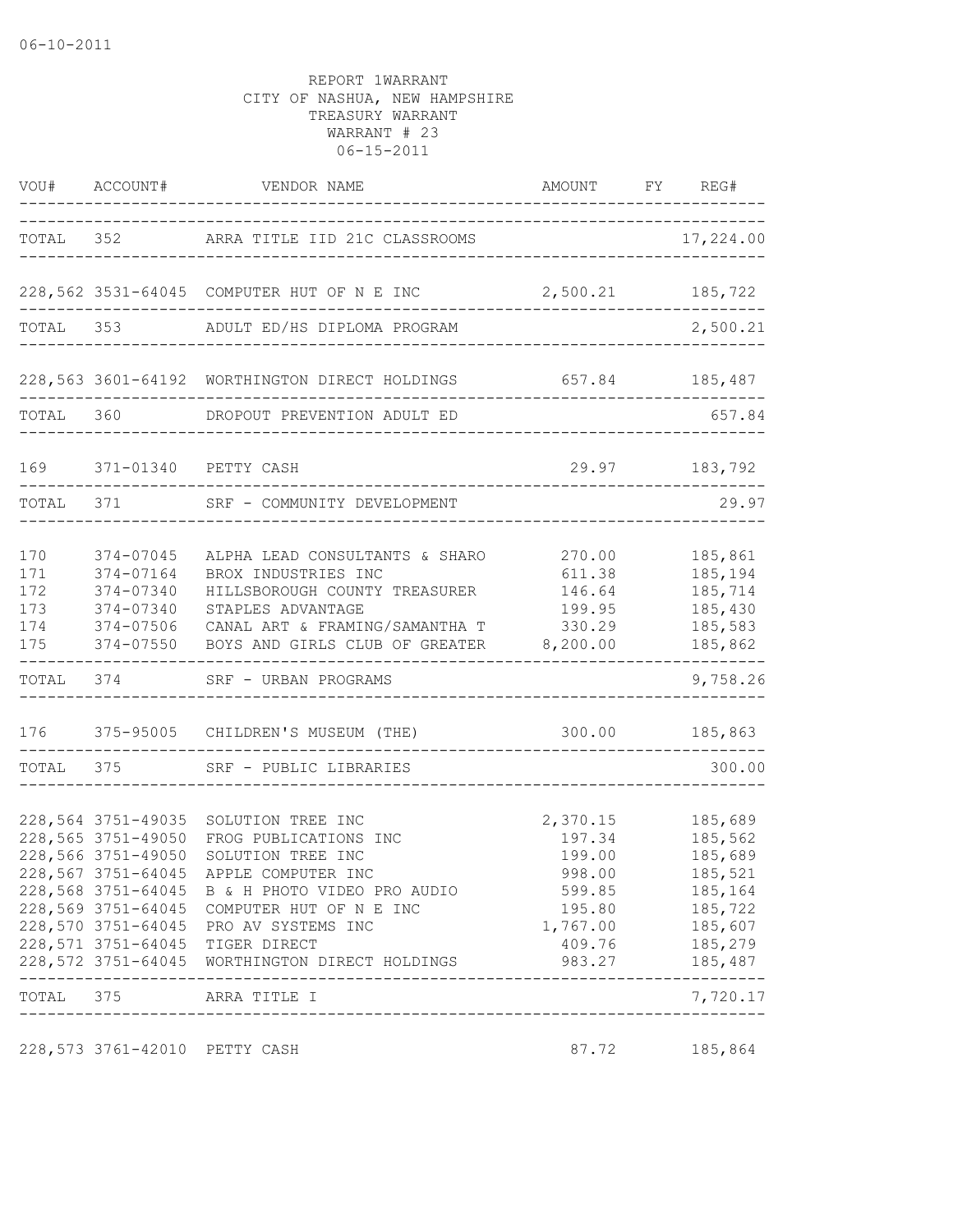|           | VOU# ACCOUNT#      | VENDOR NAME                             | AMOUNT FY REG# |                |
|-----------|--------------------|-----------------------------------------|----------------|----------------|
|           |                    | 228,574 3761-44005 INCANDESCENT STUDIOS |                | 509.00 185,612 |
|           | 228,575 3761-44005 | PETTY CASH                              | 31.80          | 185,864        |
|           | 228,576 3761-49035 | HOPFENSPIRGER CAROL                     | 62.27          | 185,473        |
|           | 228,577 3761-49035 | SCHOLASTIC INCORPORATED                 | 22.65          | 185,721        |
|           | 228,578 3761-49050 | CHANNING BETE CO INC                    | 131.98         | 185,477        |
|           | 228,579 3761-49050 | CHISHOLM JUNE                           | 342.25         | 185,463        |
|           | 228,580 3761-49050 | CROWDER LUCIE                           | 142.95         | 185,533        |
|           | 228,581 3761-49050 | HEINEMANN                               | 5,049.00       | 185,483        |
|           | 228,582 3761-49050 | MICHAUD CYNTHIA                         | 605.64         | 185,464        |
|           | 228,583 3761-49050 | PEARSON EDUCATION INC                   | 31.83          | 185,572        |
|           | 228,584 3761-49050 | PETTY CASH                              | 80.09          | 185,864        |
|           | 228,585 3761-49050 | ROCCA SUSAN                             | 78.85          | 185,465        |
|           | 228,586 3761-49050 | SCHOLASTIC MAGAZINES                    | 109.73         | 185,333        |
|           | 228,587 3761-49050 | SCHOOL SPECIALTY INC                    | 147.43         | 185,482        |
|           | 228,588 3761-49050 | SMILE MAKERS                            | 144.64         | 185,470        |
|           | 228,589 3761-49050 | STAPLES BUSINESS ADVANTAGE              | 50.97          | 185,380        |
|           | 228,590 3761-49075 | LEWANDOWSKI RITA                        | 179.64         | 185,638        |
|           | 228,591 3761-49075 | STAPLES BUSINESS ADVANTAGE              | 86.33          | 185,380        |
|           |                    | 228,592 3761-53101 BLUNT STEVE          |                | 400.00 185,535 |
|           |                    | 228,593 3761-94030 BURNS PATRICIA       |                | 45.90 185,461  |
| TOTAL 376 |                    | TITLE IA                                |                | 8,340.67       |
|           |                    |                                         |                |                |
|           |                    | TOTAL 377 TITLE III ENHANCING ENG LANG  |                | 271.50         |
|           |                    |                                         |                |                |
| 177       | 378-09023          | COSTUME-SHOP.COM                        | 928.18         | 185,811        |
| 178       | 378-09031          | LOOMIS                                  | 160.91         | 185,762        |
| 179       | 378-09061          | CINTAS CORPORATION                      | 133.60         | 185,809        |
| 180       | 378-09061          | DEPENDABLE LOCK SERVICE INC             | 78.00          | 185,403        |
| 181       | 378-09061          | MASI PLUMBING & HEATING INC             | 255.00         | 185,254        |
| 182       | 378-09061          | NEXTEL COMMUNICATIONS                   | 593.06         | 185,901        |
| 183       | 378-09071          | CITY OF NASHUA/TAX COLLECTOR'S          | 177.22         | 185,865        |
| 184       | 378-09071          | GLOBAL MONTELLO GROUP CORP              | 33,738.16      | 185,938        |
| 185       | 378-09081          | MAYNARD & LESIEUR INCORPORATED          | 100.00         | 185,706        |
| 186       | 378-09091          | ARCSOURCE INC                           | 26.00          | 185, 314       |
| 187       | 378-09091          | CORRIVEAU ROUTHIER INC                  | 43.80          | 185,693        |
| 188       | 378-09091          | DEPENDABLE LOCK SERVICE INC             | 6.00           | 185,403        |
| 189       | 378-09091          | FASTENAL COMPANY                        | 30.61          | 185,354        |
| 190       | 378-09091          | GILLIG LLC                              | 2,061.46       | 185,373        |
| 191       | 378-09091          | HOME DEPOT CREDIT SERVICES              | 68.17          | 185,906        |
| 192       | 378-09091          | MASI PLUMBING & HEATING INC             | 12.50          | 185,254        |
| 193       | 378-09091          | NAPA AUTO PARTS                         | 3,070.49       | 185,391        |
| 194       | 378-09091          | NORTHERN BUS SALES INC                  | 619.11         | 185,293        |
| 195       | 378-09091          | RYDER FLEET PRODUCTS.COM INC            | 194.29         | 185,392        |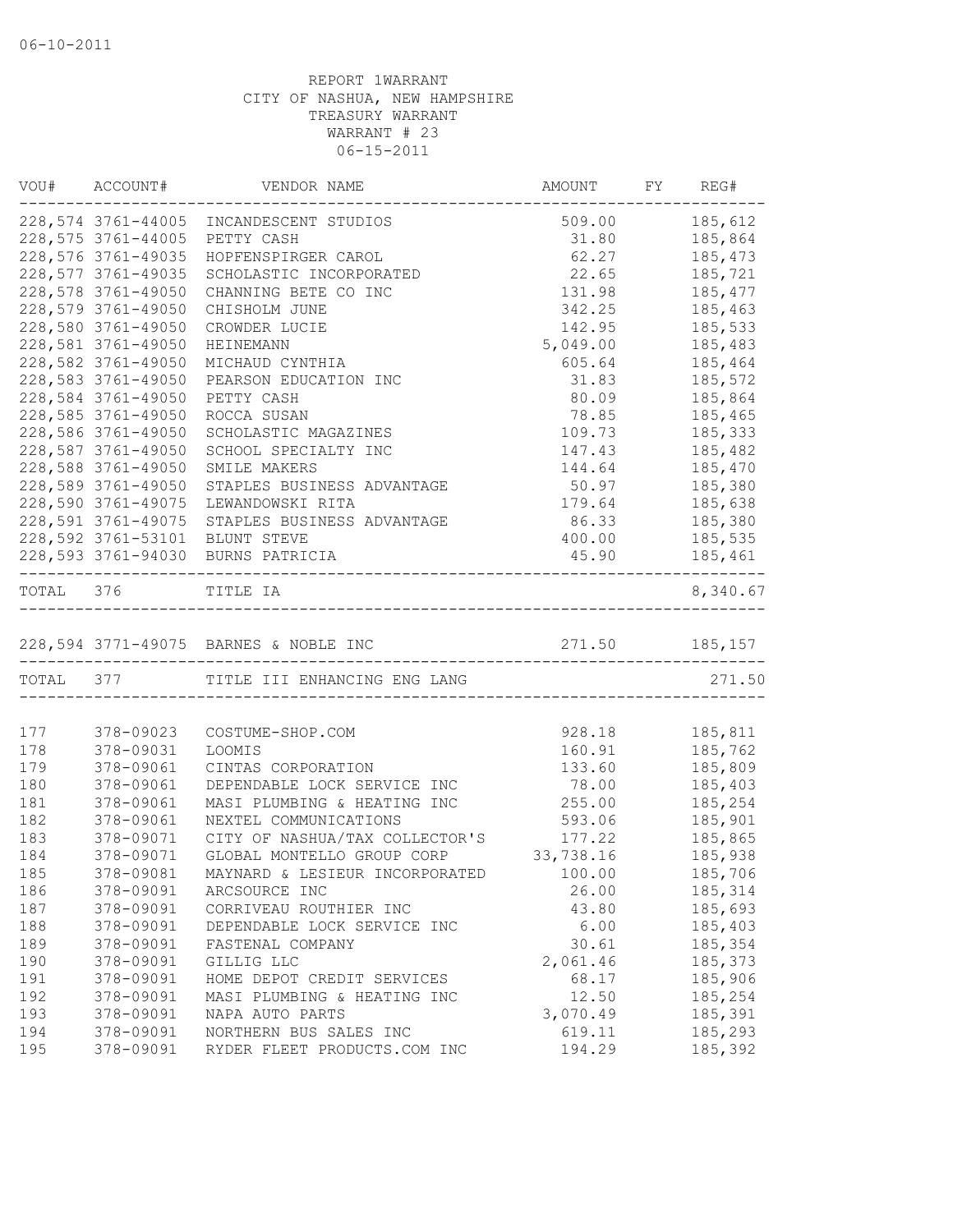| VOU#  | ACCOUNT#           | VENDOR NAME                            | AMOUNT     | FY | REG#       |
|-------|--------------------|----------------------------------------|------------|----|------------|
| 196   | 378-09091          | STAPLES ADVANTAGE                      | 139.14     |    | 185,430    |
| 197   | 378-09101          | PSNH                                   | 1,246.40   |    | 185,947    |
| 198   | 378-09102          | PUBLIC SERVICE OF NEW HAMPSHIR         | 671.07     |    | 185,962    |
| 199   | 378-09104          | PSNH                                   | 223.31     |    | 185,947    |
| 200   | 378-09112          | NATIONAL GRID                          | 22.56      |    | 185,926    |
| 200   | 378-09114          | NATIONAL GRID                          | 47.85      |    | 185,926    |
| 200   | 378-09115          | NATIONAL GRID                          | 85.90      |    | 185,926    |
| 201   | 378-09120          | PENNICHUCK WATER                       | 151.80     |    | 185,909    |
| 201   | 378-09125          | PENNICHUCK WATER                       | 161.43     |    | 185,909    |
| 202   | 378-09133          | FAIRPOINT COMMUNICATIONS               | 50.00      |    | 185,934    |
| 203   | 378-09133          | NEXTEL COMMUNICATIONS                  | 171.78     |    | 185,901    |
| 204   | 378-09230          | FIRST TRANSIT INC                      | 109,712.96 |    | 185,899    |
| 205   | 378-09261          | PETTY CASH                             | 50.00      |    | 185,866    |
| 206   | 378-09261          | PURE WATERS OF NEW ENGLAND LLC         | 31.50      |    | 185,356    |
| TOTAL | 378                | TRANSPORTATION                         |            |    | 155,062.26 |
|       |                    |                                        |            |    |            |
|       | 228,595 3901-53102 | LEUCI ROBERT                           | 75.00      |    | 185,832    |
|       | 228,596 3901-53102 | PROULX MARK                            | 275.00     |    | 185,337    |
|       | 228,597 3901-53102 | WOOD WILLIAM                           | 75.00      |    | 185,670    |
|       | 228,598 3901-54025 | TRIM & TASSELS                         | 1,200.00   |    | 185,624    |
|       | 228,599 3901-55035 | FIRST STUDENT INC                      | 392.81     |    | 185,511    |
|       | 228,600 3901-91040 | MCQUESTEN LESA                         | 241.14     |    | 185,508    |
|       | 228,601 3901-91040 | OUELLETTE MARCIE                       | 22.03      |    | 185,671    |
|       | 228,602 3901-91040 | TREMBLAY KATHRYN                       | 497.61     |    | 185,526    |
| TOTAL | 390                | PERKINS VOCATIONAL ED                  |            |    | 2,778.59   |
|       |                    |                                        |            |    |            |
|       | 228,603 3927-49050 | A & E ROASTERY                         | 170.00     |    | 185,822    |
|       | 228,604 3927-49050 | CENTRAL PAPER PRODUCTS CO              | 578.66     |    | 185,718    |
|       | 228,605 3927-49050 | GENERAL LINEN SERVICE INC              | 189.60     |    | 185,674    |
|       | 228,606 3927-49050 | HANNAFORD                              | 180.81     |    | 185,420    |
|       | 228,607 3927-49050 | MARKET BASKET                          | 557.11     |    | 185,323    |
|       | 228,608 3927-49050 | NORTHCENTER FOODSERVICES LLC           | 3,710.76   |    | 185,518    |
|       | 228,609 3927-53100 | D A BUCCI & SONS INC                   | 27.00      |    | 185,187    |
| TOTAL | 392                | CULINARY ARTS                          |            |    | 5, 413.94  |
|       |                    |                                        |            |    |            |
|       | 228,610 3930-49075 | SCHOOL SPECIALTY INC                   | 181.56     |    | 185,482    |
|       | 228,611 3930-49075 | SUPER DUPER PUBLICATIONS               | 365.40     |    | 185,184    |
|       |                    | 228,612 3930-64192 PLAY WITH A PURPOSE | 1,195.00   |    | 185,527    |
| TOTAL | 393                | ARRA IDEA PRESCHOOL                    |            |    | 1,741.96   |
|       |                    |                                        |            |    |            |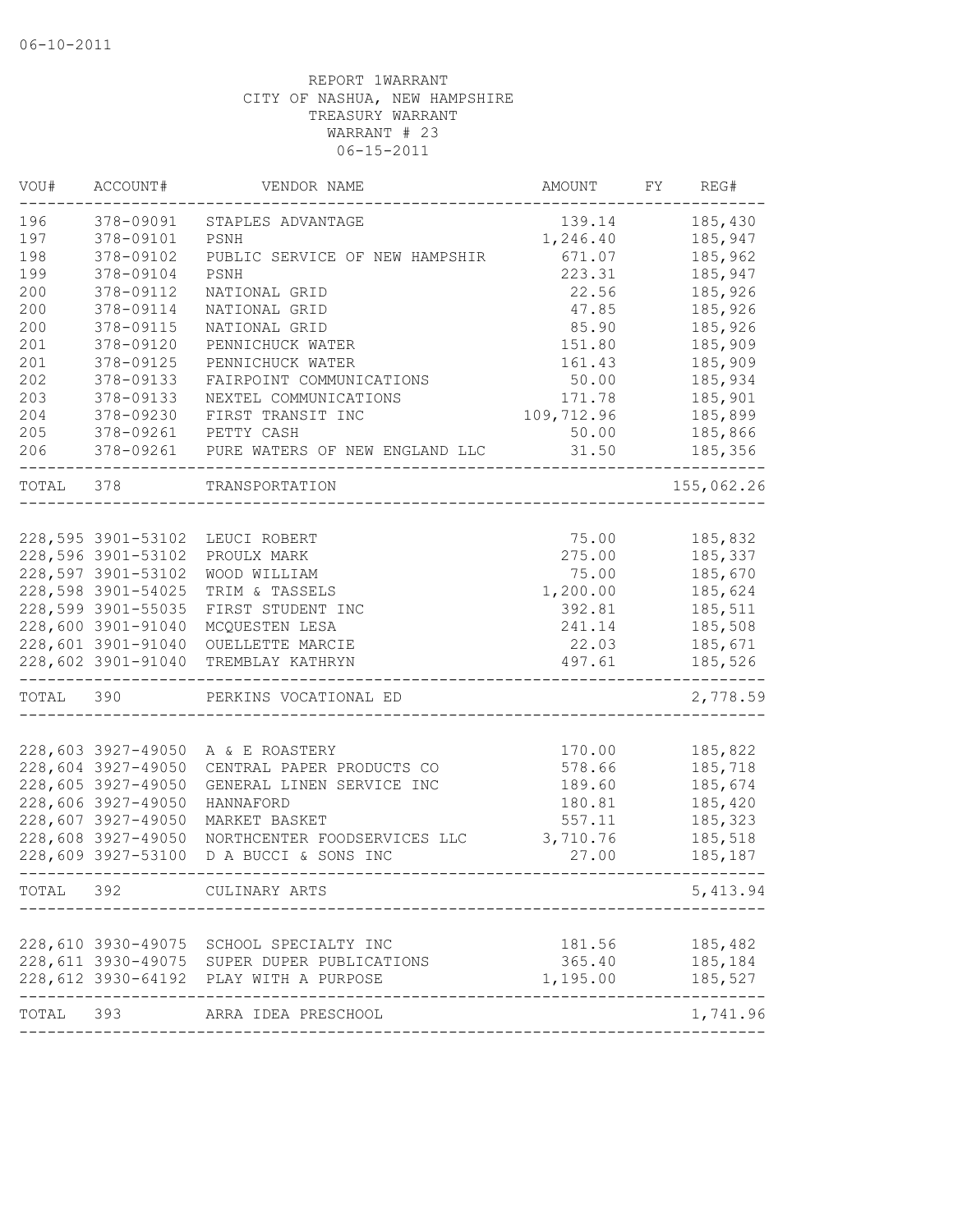|       | VOU# ACCOUNT#                                                                                                                    | VENDOR NAME                                                                                                                                                                                        | AMOUNT FY                                                             | REG#                                                                      |
|-------|----------------------------------------------------------------------------------------------------------------------------------|----------------------------------------------------------------------------------------------------------------------------------------------------------------------------------------------------|-----------------------------------------------------------------------|---------------------------------------------------------------------------|
|       | 228,613 3940-49035<br>228,614 3940-49035<br>228,615 3940-49075<br>228,616 3940-53109<br>228,617 3940-53109<br>228,618 3940-64192 | ATTAINMENT CO INC<br>NCS PEARSON INC<br>ATTAINMENT CO INC<br>BOLICK TERESA DBA BOLICK TERES<br>MORSE JOHN L ED D<br>TOYS FOR SPECIAL CHILDREN INC<br>228,619 3940-74092 BURKE SPECIAL PRODUCTS LLC | 515.65<br>186.56<br>338.00<br>1,000.00<br>2,100.00<br>598.90<br>59.00 | 185,494<br>185,514<br>185,494<br>185,460<br>185,840<br>185,687<br>185,593 |
|       |                                                                                                                                  | TOTAL 394 ARRA IDEA SPEC ED                                                                                                                                                                        |                                                                       | 4,798.11                                                                  |
|       | 228,620 3951-53109<br>228,621 3951-53109<br>228,622 3951-53109<br>228,623 3951-53109<br>228,624 3951-53109<br>228,625 3951-53109 | BEAULIEU LAURA<br>BOLICK TERESA DBA BOLICK TERES<br>CARROLL CENTER FOR THE BLIND (<br>FONDEN CAROL<br>INTERIM HEALTHCARE OF THE NORT<br>MCGURK, CAROL ANN                                          | 100.00<br>5,250.00<br>2,298.44<br>87.50<br>4,110.00<br>340.00         | 185,829<br>185,460<br>185,594<br>185,516<br>185,352<br>185,851            |
| TOTAL |                                                                                                                                  |                                                                                                                                                                                                    |                                                                       | 12,185.94                                                                 |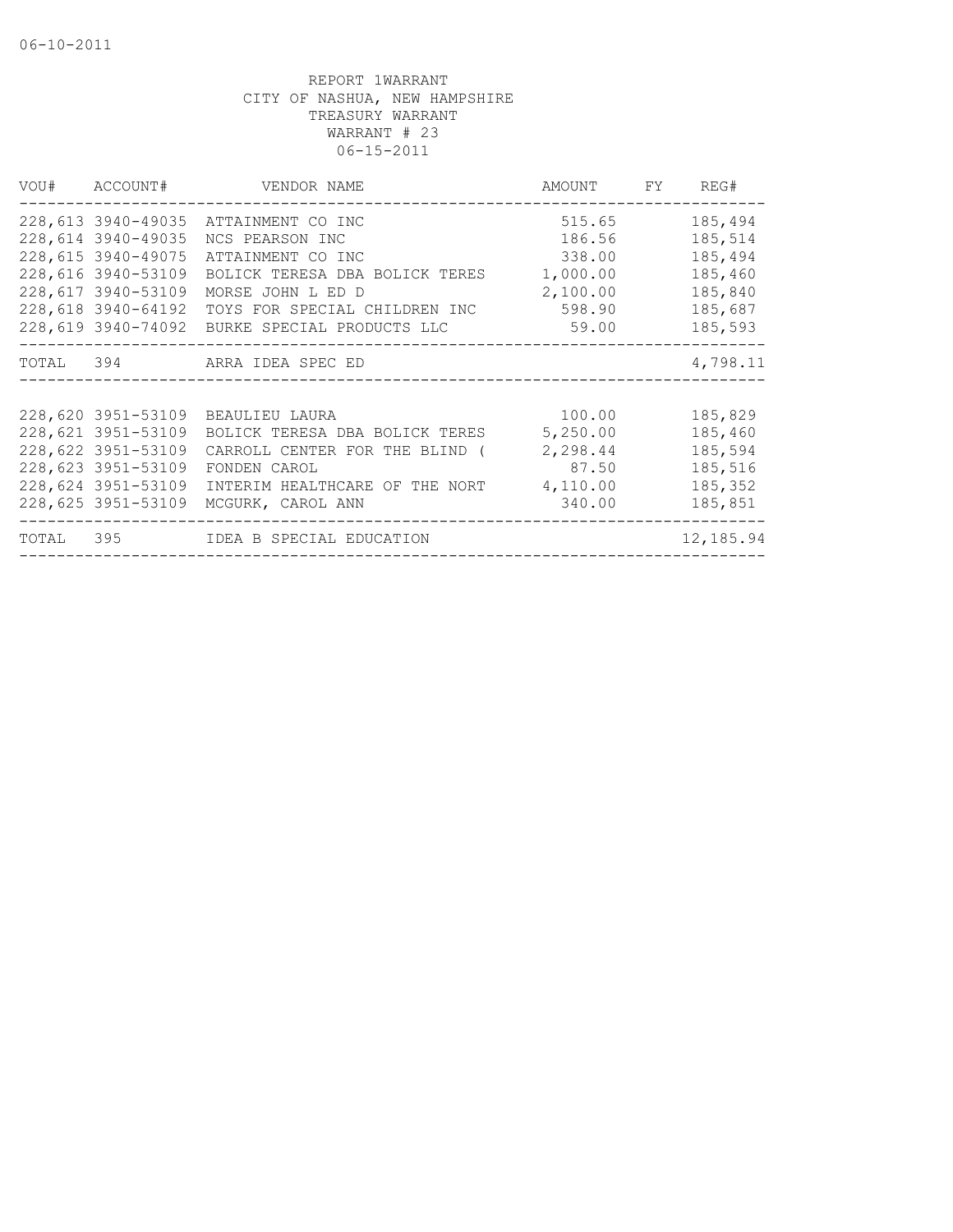| VOU#  | ACCOUNT#     | VENDOR NAME                                                                       | AMOUNT FY REG# |                                           |
|-------|--------------|-----------------------------------------------------------------------------------|----------------|-------------------------------------------|
|       |              | 207  412-162  HILLSBOROUGH COUNTY TREASURER  1,419.20  185,714                    |                |                                           |
| TOTAL |              | 412-16 FINANCIAL SERVICES<br>INT & COST ON REDEMPTION                             |                | 1,419.20                                  |
| 208   | 413-203      | TREASURER STATE OF NH                                                             | 2,150.00       | 185,914                                   |
| TOTAL |              | 413-20 CITY CLERK'S OFFICE<br>MARRIAGE LICENSES                                   |                | 2,150.00                                  |
|       | 209 413-204  | TREASURER STATE OF NH                                                             |                | 15,039.00 185,904                         |
|       | TOTAL 413-20 | CITY CLERK'S OFFICE<br>DOG LICENSES                                               |                | 15,039.00                                 |
|       | 210 413-303  | TREASURER STATE OF NH                                                             |                | 9,701.00 185,914                          |
|       |              | TOTAL 413-30 CITY CLERK'S OFFICE<br>CERTIFIED COPIES                              |                | 9,701.00                                  |
|       |              | 211 452-579 PATTERSON CAMILLE                                                     |                | 20.00 185,794                             |
|       |              | TOTAL 452-57 PARKS AND RECREATION<br>GARDEN LOTS                                  |                | 20.00                                     |
| 212   |              | 452-583 MILES MANDA<br>213   452-583   PATEL SEJAL<br>214 452-583 PFEIFER HEATHER | 20.00          | 40.00 185,790<br>20.00 185,792<br>185,791 |
| TOTAL |              | 452-58 PARKS AND RECREATION<br>SWIMMING CLASSES/LOCKER FEES                       |                | 80.00                                     |
|       |              |                                                                                   |                |                                           |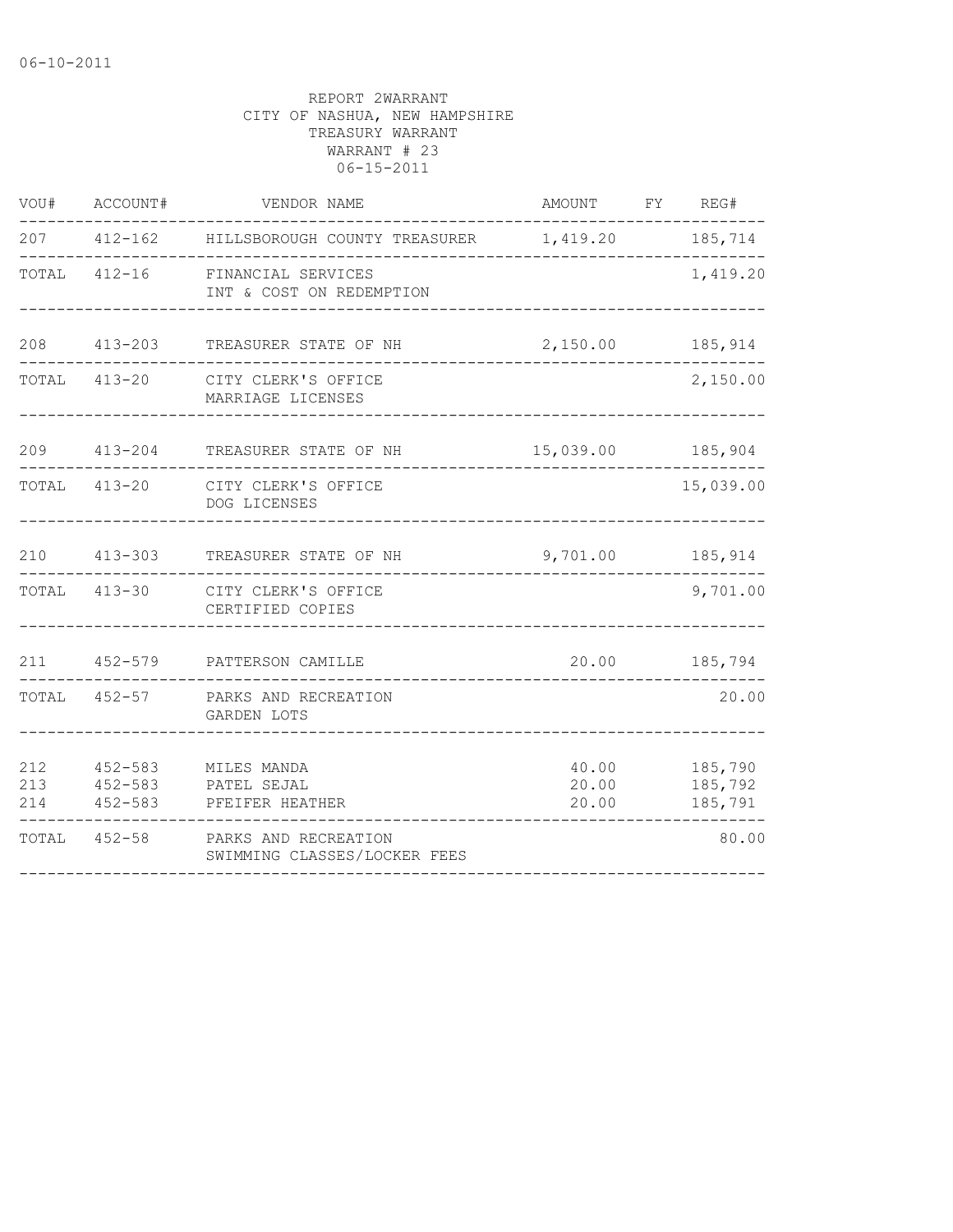| VOU#                                          | ACCOUNT#                                                                                | VENDOR NAME                                                                                                                                                                 | AMOUNT                                                              | FY | REG#                                                                           |
|-----------------------------------------------|-----------------------------------------------------------------------------------------|-----------------------------------------------------------------------------------------------------------------------------------------------------------------------------|---------------------------------------------------------------------|----|--------------------------------------------------------------------------------|
| 215<br>216<br>217<br>218                      | 501-98029<br>$501 - 94005$<br>501-98015<br>501-98015                                    | CITIZENS BANK<br>GREATER NASHUA CHAMBER OF COMM<br>MORTELLARO CAROLYN<br>ROGERS PATRICIA                                                                                    | 33.35<br>20.00<br>264.00<br>165.85                                  |    | 12,626<br>185,399<br>185,867<br>185,868                                        |
| TOTAL                                         | 501                                                                                     | MAYOR'S OFFICE                                                                                                                                                              |                                                                     |    | 483.20                                                                         |
|                                               |                                                                                         |                                                                                                                                                                             |                                                                     |    |                                                                                |
| 219                                           | 502-91015                                                                               | PETTY CASH                                                                                                                                                                  | 44.80                                                               |    | 183,792                                                                        |
| TOTAL                                         | 502                                                                                     | LEGAL DEPARTMENT                                                                                                                                                            |                                                                     |    | 44.80                                                                          |
| 220<br>221                                    | 505-81118<br>505-81039                                                                  | CHILD ADVOCACY CENTER<br>HUMANE SOCIETY OF NEW ENGLAND                                                                                                                      | 2,000.00<br>8,256.75                                                |    | 185,350<br>185,270                                                             |
| TOTAL                                         | 505                                                                                     | CIVIC & COMM. ACTIVITIES                                                                                                                                                    |                                                                     |    | 10,256.75                                                                      |
| 222<br>223<br>224<br>225<br>226<br>227<br>228 | 506-31005<br>506-31005<br>506-31005<br>506-31005<br>506-31005<br>506-31005<br>506-31005 | BAYRING COMMUNICATIONS<br>BOT-L-GAS INCORPORATED<br>FAIRPOINT COMMUNICATIONS<br>LANGUAGE LINE SERVICES INC<br>LOVERING SUE<br>PAETEC COMMUNICATIONS INC<br>VERIZON WIRELESS | 2,281.24<br>1,531.05<br>533.19<br>26.60<br>33.00<br>600.00<br>65.52 |    | 185,929<br>185,709<br>185,934<br>185,235<br>185,869<br>185,896<br>185,922      |
| TOTAL                                         | 506                                                                                     | TELECOMMUNICATIONS                                                                                                                                                          |                                                                     |    | 5,070.60                                                                       |
| 229<br>229                                    | 508-83100<br>508-83101                                                                  | STATE OF NH UC<br>STATE OF NH UC                                                                                                                                            | 5,956.56<br>3,478.19                                                |    | 185,961<br>185,961                                                             |
| TOTAL                                         | 508                                                                                     | INSURANCE-EMPLOYEE BENEFITS                                                                                                                                                 |                                                                     |    | 9,434.75                                                                       |
| 230<br>231<br>232<br>232<br>233<br>233        | 512-95010<br>512-41010<br>512-43005<br>512-59182<br>512-41005<br>512-41015              | CITIZENS BANK<br>PETTY CASH<br>PRINTGRAPHICS OF MAINE<br>PRINTGRAPHICS OF MAINE<br>STAPLES ADVANTAGE<br>STAPLES ADVANTAGE                                                   | 51.87<br>9.50<br>34.09<br>769.65<br>129.60<br>158.91                |    | 12,626<br>183,792<br>185,230<br>185,230<br>185,430<br>185,430<br>------------- |
|                                               |                                                                                         | TOTAL 512 FINANCIAL SERVICES                                                                                                                                                |                                                                     |    | 1,153.62                                                                       |
| 234<br>235                                    | 513-98035                                                                               | 513-59095 BROWN'S RIVER MAROTTI CO<br>HOLIDAY INN - NASHUA                                                                                                                  | 270.00<br>236.00                                                    |    | 185,713<br>185,908                                                             |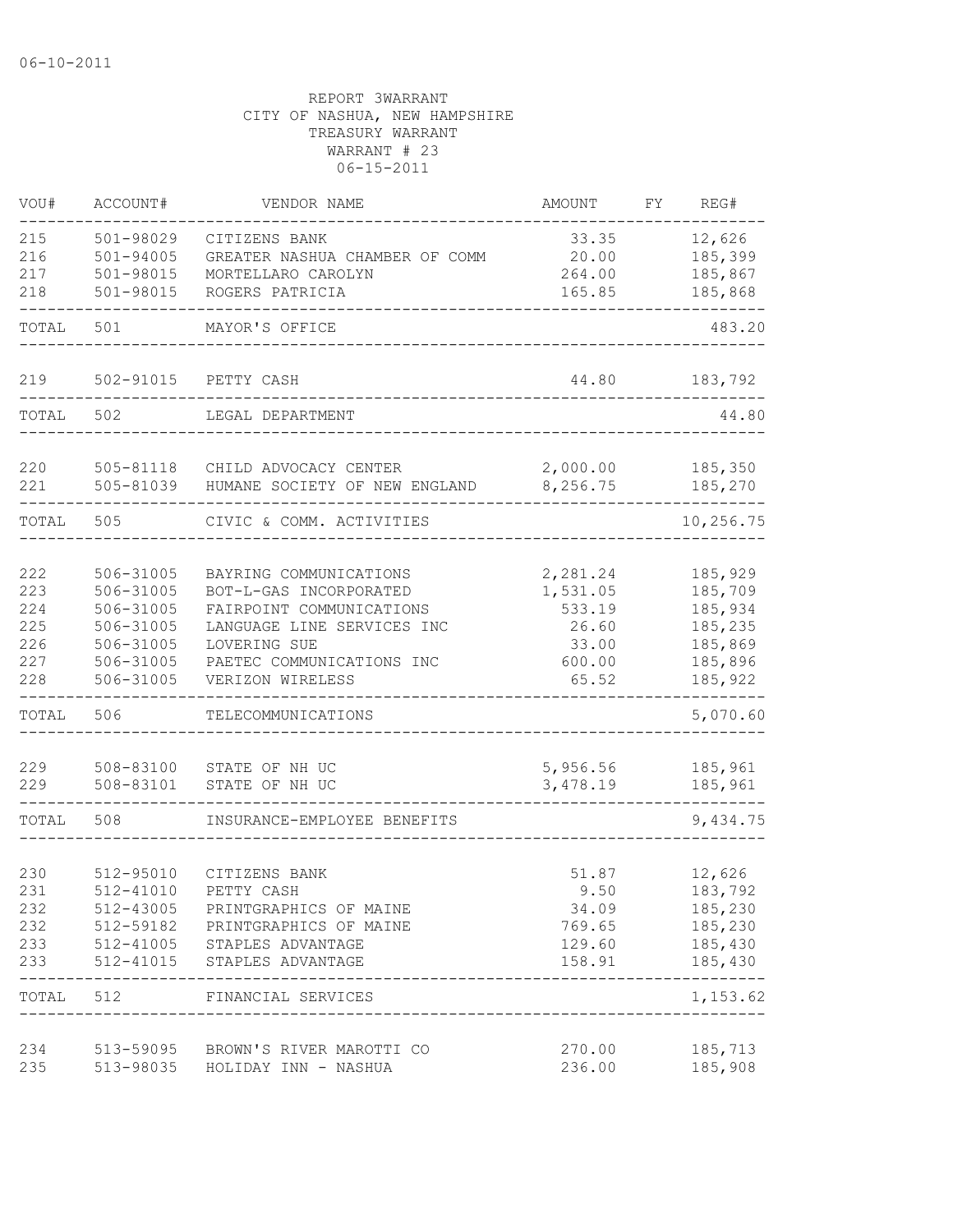| VOU#  | ACCOUNT#      | VENDOR NAME                    | AMOUNT   | FY | REG#     |
|-------|---------------|--------------------------------|----------|----|----------|
| 236   | 513-94005     | NAGARA                         | 275.00   |    | 185,939  |
| 237   | 513-59100     | OCCUPATIONAL DRUG TESTING LLC  | 65.00    |    | 185,362  |
| 238   | 513-91005     | PIECUCH PATRICIA               | 53.10    |    | 185,870  |
| TOTAL | 513           | CITY CLERK'S OFFICE            |          |    | 899.10   |
|       |               |                                |          |    |          |
| 239   | 516-54016     | CONCORD MONITOR                | 109.12   |    | 185,903  |
| 240   | 516-78100     | NASHUA CAR WASH LLC            | 200.00   |    | 185,203  |
| 241   | 516-41015     | STAPLES ADVANTAGE              | 34.51    |    | 185,430  |
| 242   | 516-54006     | TELEGRAPH PUBLISHING COMPANY   | 165.15   |    | 185,715  |
| 242   | 516-54011     | TELEGRAPH PUBLISHING COMPANY   | 1,178.07 |    | 185,715  |
| 242   | 516-54016     | TELEGRAPH PUBLISHING COMPANY   | 940.76   |    | 185,715  |
| 243   | 516-54006     | UNION LEADER CORPORATION       | 367.00   |    | 185,900  |
| 243   | 516-54016     | UNION LEADER CORPORATION       | 926.33   |    | 185,900  |
| TOTAL | 516           | PURCHASING DEPARTMENT          |          |    | 3,920.94 |
|       |               |                                |          |    |          |
| 244   | 517-59135     | BAIN PEST CONTROL SERVICE INC  | 225.00   |    | 185,720  |
| 245   | $517 - 75105$ | HUFF & GAUTHIER INC            | 60.00    |    | 185,423  |
| 246   | 517-75023     | KERRY FIRE PROTECTION INC      | 605.75   |    | 185,316  |
| 247   | 517-34015     | NATIONAL GRID                  | 418.59   |    | 185,926  |
| 248   | 517-31050     | NEXTEL COMMUNICATIONS          | 68.73    |    | 185,901  |
| 249   | 517-33005     | PENNICHUCK WATER               | 436.88   |    | 185,909  |
| 250   | 517-75023     | PETTY CASH                     | 38.81    |    | 183,792  |
| 251   | 517-32005     | PSNH                           | 1,577.18 |    | 185,947  |
| TOTAL | 517           | BUILDING MAINT - CITY ADMIN    |          |    | 3,430.94 |
|       |               |                                |          |    |          |
| 252   | 519-91005     | TURGISS GARY                   | 71.40    |    | 185,252  |
| TOTAL | 519           | ASSESSORS                      |          |    | 71.40    |
|       |               |                                |          |    |          |
| 253   | $520 - 34015$ | NATIONAL GRID                  | 132.13   |    | 185,926  |
| 254   | 520-32005     | PSNH                           | 378.28   |    | 185,947  |
|       |               | TOTAL 520 HUNT BUILDING        |          |    | 510.41   |
|       | -----------   |                                |          |    |          |
| 255   | 522-64045     | AMERICAN TELECOM SERVICES LLC  | 750.00   |    | 185,342  |
| 256   | $522 - 74035$ | AVITAR ASSOCIATES OF NEW ENGLA | 6,000.00 |    | 185,940  |
| 257   | $522 - 64040$ | CITIZENS BANK                  | 208.94   |    | 12,626   |
| 258   | 522-64045     | COMPUTER HUT OF N E INC        | 302.65   |    | 185,722  |
| 258   | 522-64052     | COMPUTER HUT OF N E INC        | 3,449.75 |    | 185,722  |
| 259   |               | 522-64040 DELL MARKETING LP    | 472.32   |    | 185,247  |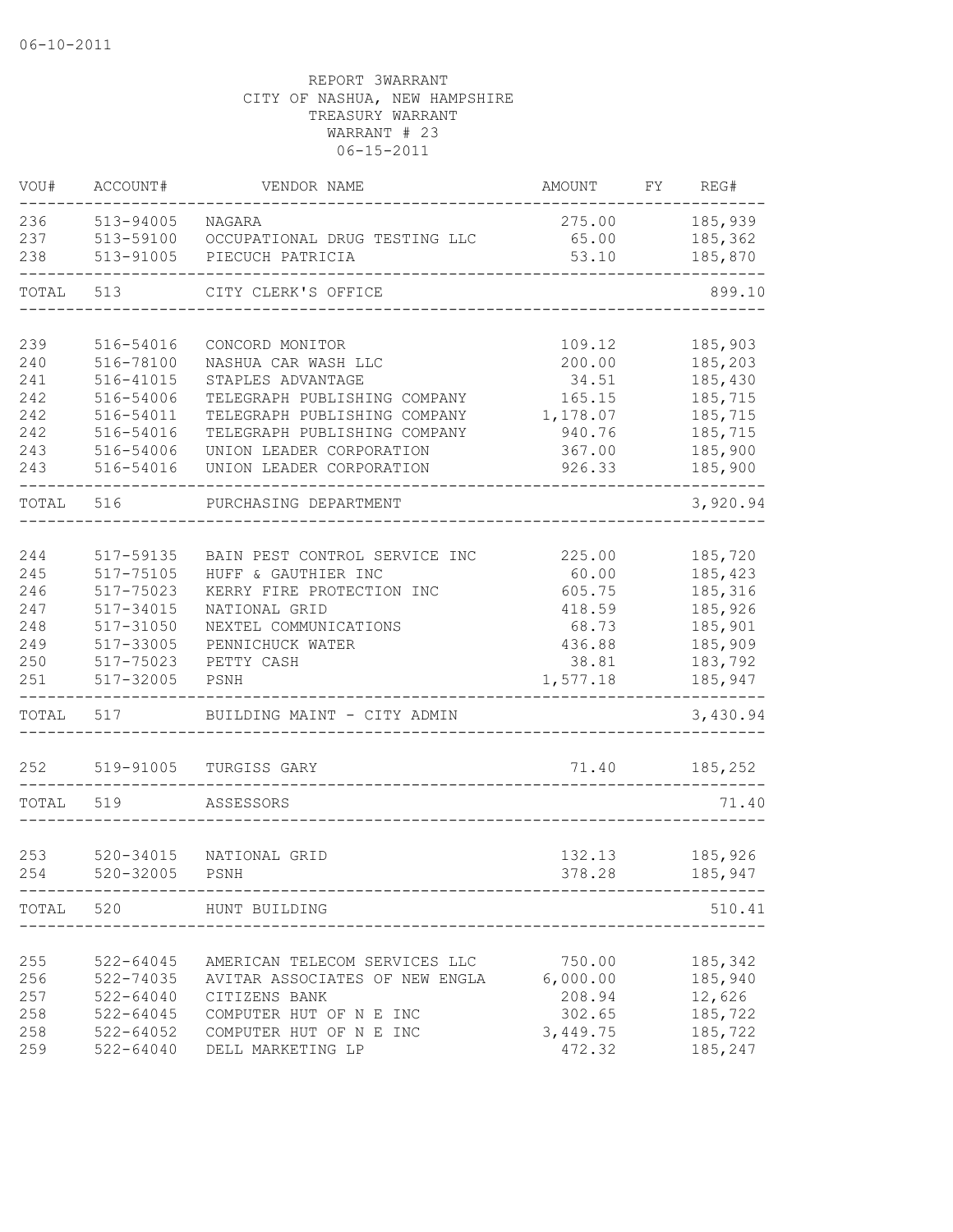| VOU#      | ACCOUNT#                          | VENDOR NAME                        | AMOUNT                 | FY | REG#      |
|-----------|-----------------------------------|------------------------------------|------------------------|----|-----------|
| 259       | $522 - 64045$                     | DELL MARKETING LP                  | 689.42                 |    | 185,247   |
| 259       | $522 - 64052$                     | DELL MARKETING LP                  | 2,554.80               |    | 185,247   |
| 260       | 522-45125                         | DESI TELEPHONE LABELS INC          | 121.00                 |    | 185,412   |
| 261       | $522 - 64040$                     | GHA TECHNOLOGIES INC               | 203.31                 |    | 185,265   |
| 262       | 522-31050                         | NEXTEL COMMUNICATIONS              | 99.27                  |    | 185,901   |
| 263       | 522-41015<br>-------------------- | STAPLES ADVANTAGE<br>_____________ | 568.83<br>____________ |    | 185,430   |
| TOTAL     | 522                               | INFORMATION TECHNOLOGY             |                        |    | 15,420.29 |
|           |                                   |                                    |                        |    |           |
| 264       | $524 - 64040$                     | CITIZENS BANK                      | 119.90                 |    | 12,626    |
| 265       | $524 - 64052$                     | DELL MARKETING LP                  | 4,983.30 185,247       |    |           |
| 265       | 524-64057                         | DELL MARKETING LP                  | 18,679.01              |    | 185,247   |
| 265       | 524-64058                         | DELL MARKETING LP                  | 3,122.54               |    | 185,247   |
| 266       | $524 - 64040$                     | RED BARN SOFTWARE LLC              | 975.00                 |    | 185,763   |
| TOTAL 524 |                                   | COMPUTERS - CITYWIDE               |                        |    | 27,879.75 |
|           |                                   |                                    |                        |    |           |
| 267       | 531-47010                         | AIRGAS EAST                        | 94.23                  |    | 185,212   |
| 268       | 531-46040                         | ALEC'S SHOE STORE INC              | 3, 145.63              |    | 185,296   |
| 269       | $531 - 46040$                     | ALL SPORTS HEROES UNIFORMS,        | 225.70                 |    | 185,261   |
| 270       | 531-75023                         | B & S LOCKSMITH INC                | 34.00                  |    | 185,349   |
| 271       | $531 - 46040$                     | BEN'S UNIFORMS                     | 5,602.88               |    | 185,726   |
| 272       | 531-94005                         | BENCHMARK PROFESSIONAL SEMINAR     | 295.00                 |    | 185,942   |
| 273       | 531-78007                         | BEST FORD                          | 1,050.02               |    | 185,174   |
| 273       | 531-78075                         | BEST FORD                          | 159.32                 |    | 185,174   |
| 274       | 531-91070                         | BOURGEOIS FRANCIS                  | 340.00                 |    | 185,871   |
| 275       | 531-59100                         | CANAL ART & FRAMING/SAMANTHA T     | 669.00                 |    | 185,583   |
| 276       | 531-78007                         | CARPARTS OF NASHUA                 | 672.79                 |    | 185, 173  |
| 277       | $531 - 46040$                     | COLANGELO JOHN                     | 507.35                 |    | 185,880   |
| 278       | 531-31025                         | COMCAST                            | 224.59                 |    | 185,920   |
| 279       | 531-59100                         | D & R TOWING INC                   | 187.50                 |    | 185,694   |
| 280       | 531-78075                         | DAVE ILLG'S COLLISION REPAIR C     | 36.00                  |    | 185,738   |
| 281       | 531-59100                         | DIRECTION BEHAVIORAL HEALTH        | 400.00                 |    | 185,943   |
| 282       | 531-78007                         | EASTERN SPECIALTY PRODUCTS         | 188.00                 |    | 185,702   |
| 283       | 531-31025                         | FAIRPOINT COMMUNICATIONS           | 28.53                  |    | 185,934   |
| 284       | 531-78007                         | FISHER AUTO PARTS                  | 59.96                  |    | 185,766   |
| 285       | $531 - 46040$                     | GEORGE'S APPAREL                   | 662.50                 |    | 185,220   |
| 286       | 531-78075                         | GRANITE STATE GLASS                | 200.00                 |    | 185,363   |
| 287       | 531-94005                         | HANNON PATRICK                     | 205.00                 |    | 185,874   |
| 288       | 531-91025                         | HATZIPETROS MICHAEL                | 81.60                  |    | 185,878   |
| 289       | $531 - 45005$                     | INTERSTATE ARMS CORP               | 271.79                 |    | 185,197   |
| 289       | 531-64105                         | INTERSTATE ARMS CORP               | 1,224.29               |    | 185,197   |
| 290       | 531-94005                         | JOHNSON KIM                        | 40.80                  |    | 185,876   |
| 291       | 531-46040                         | KARLIS ANDREW                      | 78.97                  |    | 185,873   |
| 292       | $531 - 46040$                     | KENNEY BRIAN                       | 79.99                  |    | 185,872   |
| 293       | $531 - 46040$                     | LAVOIE ANDREW                      | 432.13                 |    | 185,882   |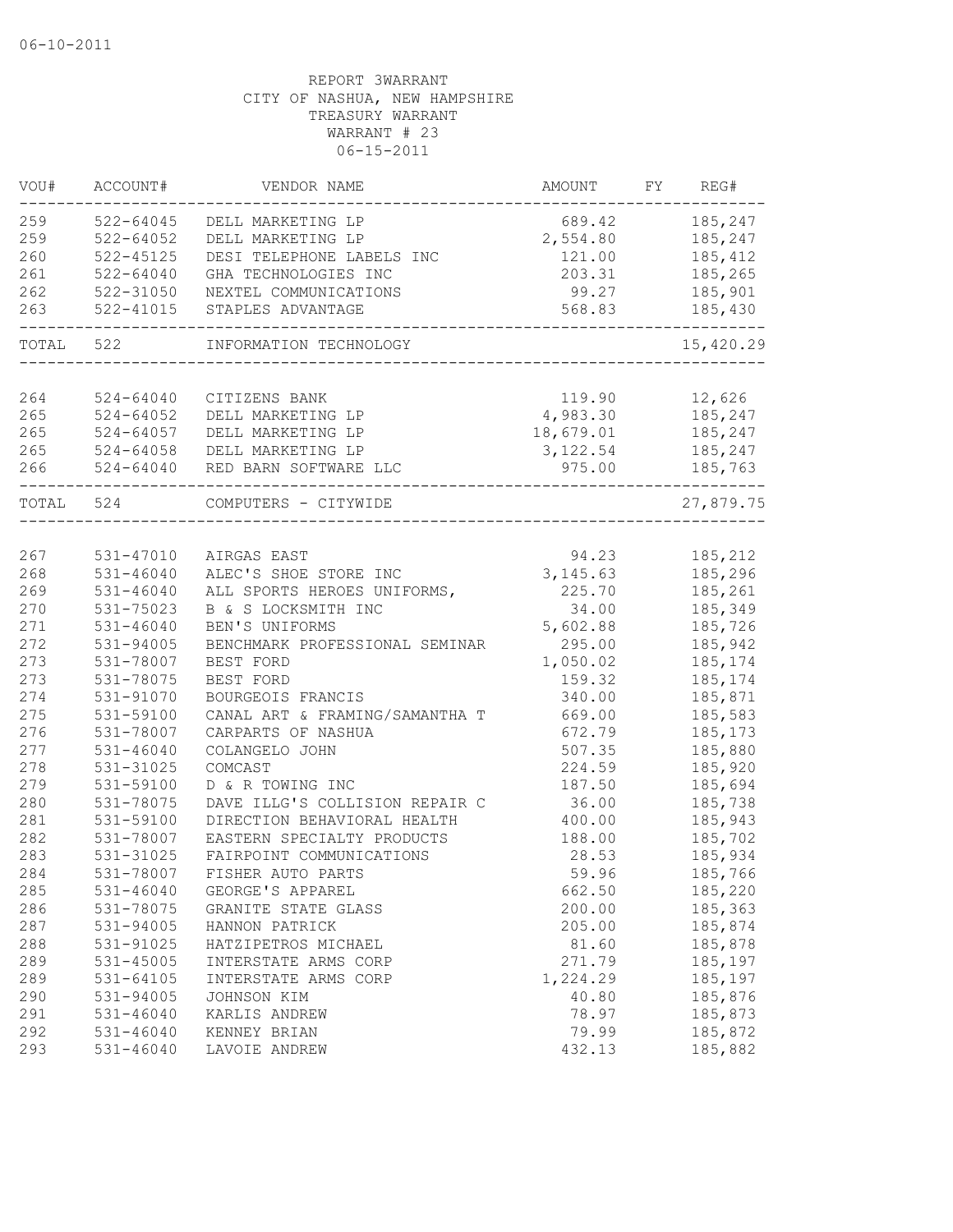| VOU#      | ACCOUNT#      | VENDOR NAME                        | AMOUNT    | FY | REG#        |
|-----------|---------------|------------------------------------|-----------|----|-------------|
| 294       |               | 531-95000 LAWYERS DIARY & MANUAL   | 62.00     |    | 185,902     |
| 295       | 531-75023     | LIGHTEC INC                        | 165.80    |    | 185,213     |
| 296       | 531-78007     | LOWE'S                             | 35.97     |    | 185,923     |
| 297       | 531-46040     | MALONEY JAMES                      | 280.92    |    | 185,883     |
| 298       | 531-91025     | MARQUIS JACLYN                     | 81.60     |    | 185,879     |
| 299       | 531-78007     | MAYNARD & LESIEUR INCORPORATED     | 390.00    |    | 185,706     |
| 299       | 531-78065     | MAYNARD & LESIEUR INCORPORATED     | 1,769.80  |    | 185,706     |
| 300       | 531-78007     | MHQ MUNICIPAL VEHICLES             | 41.31     |    | 185,346     |
| 301       | 531-75023     | NASHUA WALLPAPER & PAINT CO        | 207.92    |    | 185,321     |
| 302       | 531-34015     | NATIONAL GRID                      | 722.35    |    | 185,926     |
| 303       | 531-78007     | NORTHERN FOREIGN CAR PARTS INC     | 550.35    |    | 185,747     |
| 304       | 531-94010     | PEACH CHRISTOPHER                  | 552.50    |    | 185,881     |
| 305       | 531-33005     | PENNICHUCK WATER                   | 652.49    |    | 185,909     |
| 306       | 531-75023     | PETTY CASH                         | 100.00    |    | 185,875     |
| 306       | 531-98035     | PETTY CASH                         | 225.75    |    | 185,875     |
| 307       | 531-32035     | PSNH                               | 112.88    |    | 185,947     |
| 308       | 531-32005     | PUBLIC SERVICE OF NEW HAMPSHIR     | 12,937.83 |    | 185,962     |
| 308       | 531-32035     | PUBLIC SERVICE OF NEW HAMPSHIR     | 308.33    |    | 185,962     |
| 309       | 531-42000     | REXEL CLS                          | 45.20     |    | 185,629     |
| 310       | 531-69025     | SNAP ON TOOLS                      | 587.15    |    | 185,193     |
| 311       | 531-41005     | STAPLES ADVANTAGE                  | 439.99    |    | 185,430     |
| 311       | 531-41015     | STAPLES ADVANTAGE                  | 976.73    |    | 185,430     |
| 312       | 531-46030     | STAR PACKER BADGES                 | 3,078.65  |    | 185,231     |
| 313       | 531-78075     | STATEWIDE COLLISION LLC            | 774.40    |    | 185,290     |
| 314       | 531-78065     | SULLIVAN TIRE INC                  | 4,360.00  |    | 185,182     |
| 315       | $531 - 45005$ | SUREFIRE LLC                       | 86.52     |    | 185,241     |
| 316       | $531 - 42000$ | THE DURKIN CO INC                  | 281.54    |    | 185,332     |
| 317       | 531-75023     | THE METRO GROUP INC                | 165.00    |    | 185,351     |
| 318       | 531-91025     | THOMAS SEAN                        | 40.80     |    | 185,877     |
| 319       | 531-78007     | TOWERS MOTOR PARTS CORP            | 173.44    |    | 185,395     |
|           | 320 531-78007 | U S SLIDE FASTENER CORP            | 67.05     |    | 185,413     |
| 321       | 531-31025     | VERIZON WIRELESS<br>-------------- | 992.65    |    | 185,922     |
| TOTAL 531 |               | POLICE DEPARTMENT                  |           |    | 48, 464. 49 |
|           |               |                                    |           |    |             |
| 322       |               | 532-78100 ADAMSON INDUSTRIES CORP  | 99.90     |    | 185,338     |
| 323       |               | 532-75130 AE MECHANICAL INC        | 740.65    |    | 185,664     |
| 324       | 532-41015     | ANCO SIGNS & STAMPS INC            | 117.00    |    | 185,376     |
| 325       | 532-78100     | BATTERIES PLUS                     | 116.99    |    | 185,414     |
| 326       | 532-78100     | BELLETETES INC                     | 3.68      |    | 185,307     |
| 327       | 532-94005     | CITIZENS BANK                      | 851.20    |    | 12,626      |
| 328       | 532-69035     | FIMBEL PAUNET CORPORATION          | 200.00    |    | 185,400     |
| 329       | 532-73010     | FLETCHER'S APPLIANCE               | 44.95     |    | 185,219     |
| 330       | 532-74038     | GHA TECHNOLOGIES INC               | 1,370.56  |    | 185,265     |
| 331       | 532-75160     | HARRY W WELLS & SON INC            | 119.00    |    | 185,548     |
| 332       | 532-75105     | M & M ELECTRICAL SUPPLY CO INC     | 43.50     |    | 185,690     |
| 333       | 532-78065     | MAYNARD & LESIEUR INCORPORATED     | 79.50     |    | 185,706     |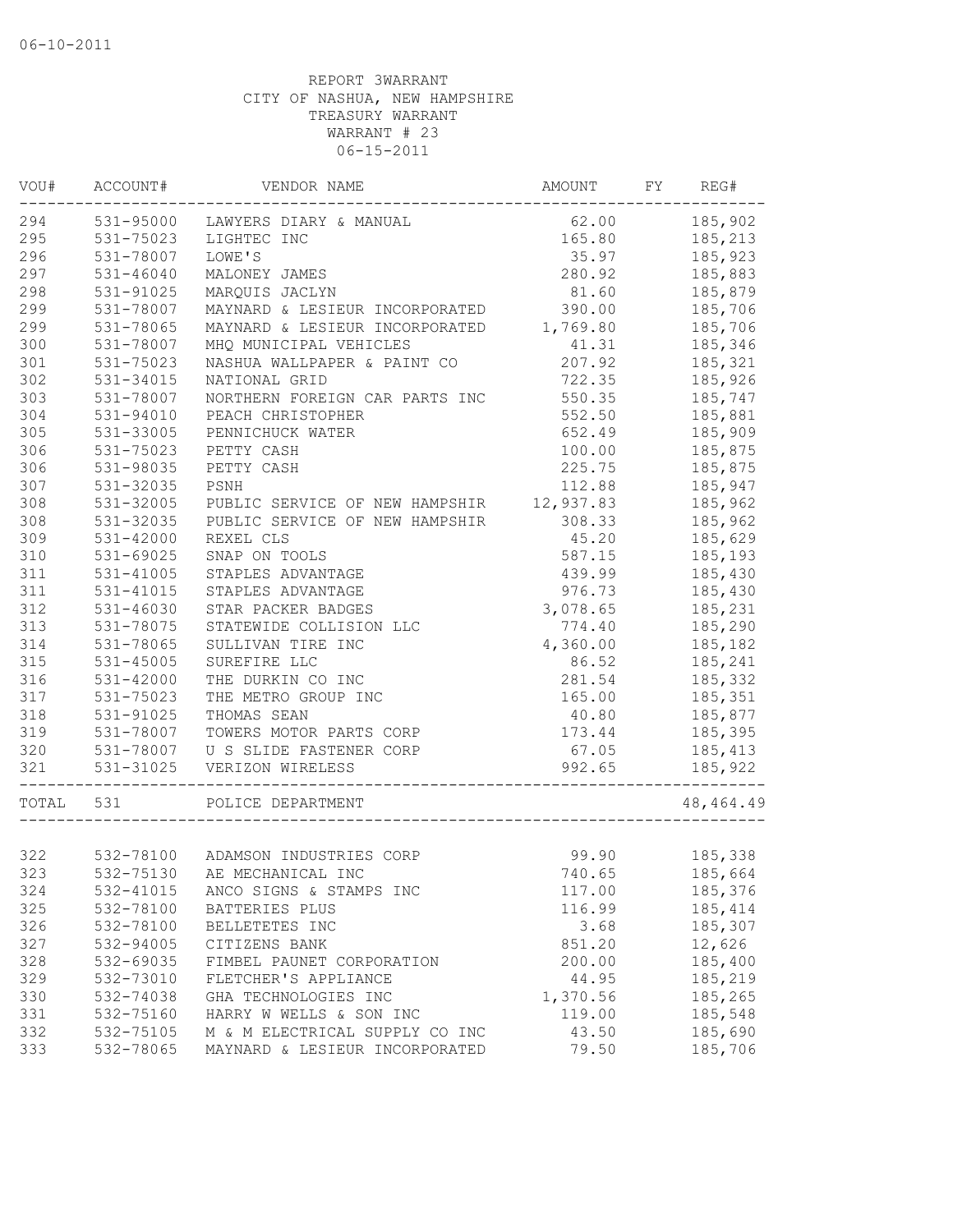| VOU#      | ACCOUNT#           | VENDOR NAME                                        | AMOUNT   | FY | REG#               |
|-----------|--------------------|----------------------------------------------------|----------|----|--------------------|
| 334       | 532-78100          | MINUTEMAN TRUCKS INC                               | 18.65    |    | 185,340            |
| 335       | 532-41015          | MORRISSEY BRIAN                                    | 9.78     |    | 185,884            |
| 335       | 532-44005          | MORRISSEY BRIAN                                    | 11.31    |    | 185,884            |
| 335       | $532 - 64192$      | MORRISSEY BRIAN                                    | 16.00    |    | 185,884            |
| 335       | 532-75023          | MORRISSEY BRIAN                                    | 5.49     |    | 185,884            |
| 335       | 532-98020          | MORRISSEY BRIAN                                    | 52.46    |    | 185,884            |
| 336       | $532 - 46045$      | MORRISSEY BRIAN                                    | 542.00   |    | 185,885            |
| 337       | 532-34015          | NATIONAL GRID                                      | 609.83   |    | 185,926            |
| 338       | 532-31040          | NEXTEL COMMUNICATIONS                              | 247.89   |    | 185,901            |
| 339       | 532-46030          | NORTHEAST RESCUE SYSTEMS                           | 245.00   |    | 185,419            |
| 340       | 532-53045          | OCCUPATIONAL HEALTH CENTERS                        | 853.50   |    | 185,500            |
| 341       | 532-33005          | PENNICHUCK WATER                                   | 1,270.19 |    | 185,909            |
| 342       | 532-69035          | POWER & TEL                                        | 36.26    |    | 185,686            |
| 343       | 532-32005          | PSNH                                               | 7,067.62 |    | 185,947            |
| 344       | 532-78007          | SANEL AUTO PARTS CO                                | 49.90    |    | 185,313            |
| 344       | 532-78100          | SANEL AUTO PARTS CO                                | 38.66    |    | 185,313            |
| 345       | 532-41005          | STAPLES ADVANTAGE                                  | 64.80    |    | 185,430            |
| 345       | 532-41015          | STAPLES ADVANTAGE                                  | 44.82    |    | 185,430            |
| 345       | 532-62025          | STAPLES ADVANTAGE                                  | 42.94    |    | 185,430            |
| 346       | 532-59100          | TRUE BLUE CLEANERS                                 | 271.23   |    | 185,339            |
| 347       | 532-78095          | TST EQUIPMENT INC                                  | 55.40    |    | 185,281            |
| 348       | 532-43005          | UNITED PARCEL SERVICE                              | 18.78    |    | 185,964            |
| 349       | 532-62025          | ZAX SIGNAGE                                        | 555.00   |    | 185,258            |
| 349       | 532-98030          | ZAX SIGNAGE                                        | 450.50   |    | 185,258            |
| 350       | 532-98030          | ZAX SIGNAGE                                        | 210.00   |    | 185,348            |
| TOTAL 532 |                    | FIRE DEPARTMENT                                    |          |    | 16,574.94          |
| 351       | 534-32020 PSNH     |                                                    | 556.76   |    |                    |
| 351       | 534-32020 PSNH     |                                                    | 16.26    |    | 185,947<br>185,948 |
| 352       |                    | 534-32020 PUBLIC SERVICE OF NEW HAMPSHIR 56,961.68 |          |    | 185,962            |
|           |                    |                                                    |          |    |                    |
| TOTAL 534 |                    | STREET LIGHTING                                    |          |    | 57,534.70          |
| 353       |                    | 536-74150 DELMMAR COMMUNICATIONS                   | 275.00   |    | 185,756            |
| 354       | 536-74150 MOTOROLA |                                                    | 1,106.00 |    | 185,248            |
| 355       | 536-32035          | PSNH                                               | 344.78   |    | 185,948            |
| 356       | 536-49075          | TESSCO INC                                         | 192.56   |    | 185,677            |
| 357       | 536-43005          | UNITED PARCEL SERVICE                              | 12.60    |    | 185,964            |
| TOTAL     | 536                | CITYWIDE COMMUNICATIONS                            |          |    | -----<br>1,930.94  |
| 358       |                    | 541-33005 PENNICHUCK WATER                         | 226.62   |    | 185,909            |
| 359       | 541-41015          | STAPLES ADVANTAGE                                  | 487.57   |    | 185,430            |
|           |                    |                                                    |          |    |                    |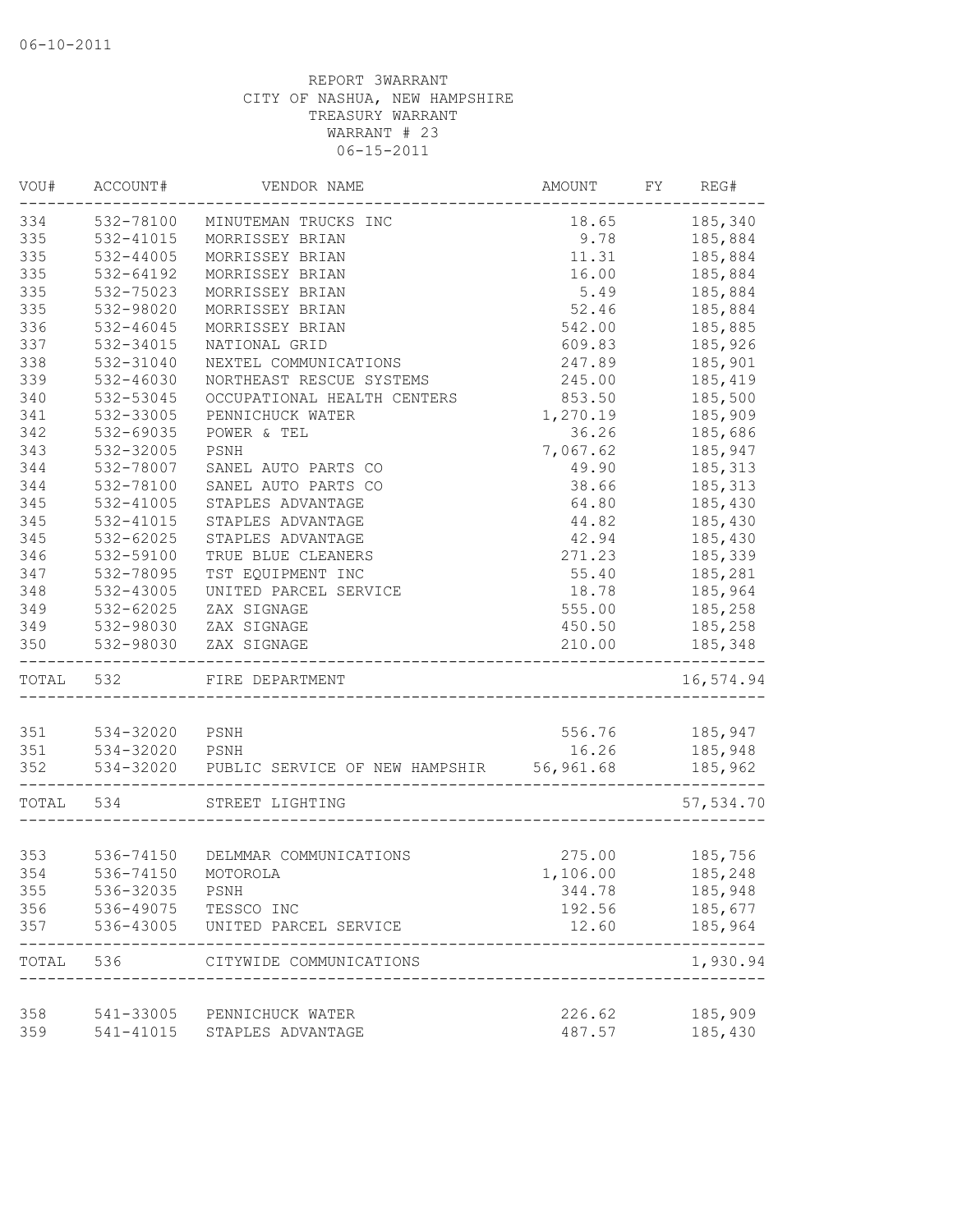| TOTAL 541 COMMUNITY SERVICES DIVISION<br>714.19<br>360<br>5.65<br>185,408<br>542-91005<br>BISSELL NANCY<br>361<br>542-91005<br>43.73 185,287<br>CARON CHRISTINE<br>362<br>542-31050<br>NEXTEL COMMUNICATIONS<br>104.94<br>185,901<br>363<br>542-59100<br>STERICYCLE INC<br>185,160<br>51.16<br>364<br>542-91005<br>50.49<br>185,411<br>WENDT BETTY<br>TOTAL 542 COMMUNITY HEALTH<br>365<br>ACCURATE PRINTING INCORPORATED 190.00<br>543-49075<br>185,711<br>366<br>2, 393.15 185, 415<br>543-49070<br>FISHER SCIENTIFIC<br>367<br>543-49070<br>LAB SAFETY SUPPLY INC<br>196.19<br>185,172<br>185,901<br>368<br>543-31050<br>12.66<br>NEXTEL COMMUNICATIONS<br>369<br>PRICE HOWARD<br>66.81<br>185,329<br>543-91005<br>185,430<br>321.31<br>370<br>543-41015 STAPLES ADVANTAGE<br>---------------<br>--------------------------------<br>TOTAL 543 ENVIRONMENTAL HEALTH DEPT.<br>370 544-41015 STAPLES ADVANTAGE<br>63.52 185,430<br>TOTAL 544<br>WELFARE ADMINISTRATION<br>371<br>545-97020 23-25 TEMPLE ST REALTY LLC<br>660.00 185,372<br>372<br>545-97020 243 MAIN STREET, LLC<br>360.77 185,760<br>88 3/4 PALM ST PROPERTIES LLC<br>373<br>545-97020<br>374.00<br>185,294<br>545-97020<br>293.00<br>185,299<br>AMHERST PARK APARTMENTS LLC<br>375<br>545-97020<br>BIRON ROBERT<br>132.52<br>185,437<br>376<br>545-97020<br>112.00<br>185,325<br>CASIMIR PLACE LP<br>185,242<br>377<br>545-97020<br>CAYMAN REALTY LLC<br>100.00<br>378<br>185,328<br>545-97020<br>CENTRAL REALTY<br>385.00<br>379<br>CITY OF MANCHESTER<br>185,955<br>545-97015<br>151.32<br>553.85<br>545-97020<br>CONSTANT NORMAND<br>185,161<br>381<br>545-97020<br>185,441<br>CRE MANANGEMENT LLC<br>740.00<br>545-97020<br>185,382<br>DAKIN TERRY<br>340.00<br>383<br>545-97020<br>600.00<br>185,208<br>DAVIO CELESTE ANN<br>384<br>545-97020<br>560.00<br>185,178<br>DESSUREAULT HUGUETTE<br>385<br>545-97020<br>760.00<br>185,439<br>DOBENS DONALD<br>386<br>185,374<br>545-97020<br>DROUIN ROBERT G<br>1,745.00<br>387<br>497.50<br>185,406<br>545-97020<br>FLAGLER PROPERTIES<br>388<br>545-97020<br>GANDER PROP MANAGEMENT LLC<br>750.00<br>185,278<br>389<br>545-97020<br>GAUTHIER REALTY/CONNIE GAUTHIE<br>120.00<br>185,424 |     |           | VOU# ACCOUNT# VENDOR NAME     |        |          |
|-------------------------------------------------------------------------------------------------------------------------------------------------------------------------------------------------------------------------------------------------------------------------------------------------------------------------------------------------------------------------------------------------------------------------------------------------------------------------------------------------------------------------------------------------------------------------------------------------------------------------------------------------------------------------------------------------------------------------------------------------------------------------------------------------------------------------------------------------------------------------------------------------------------------------------------------------------------------------------------------------------------------------------------------------------------------------------------------------------------------------------------------------------------------------------------------------------------------------------------------------------------------------------------------------------------------------------------------------------------------------------------------------------------------------------------------------------------------------------------------------------------------------------------------------------------------------------------------------------------------------------------------------------------------------------------------------------------------------------------------------------------------------------------------------------------------------------------------------------------------------------------------------------------------------------------------------------------------------------------------------------------------------------------------------------------------------------------------------------------------------------------------------------------------------------------------------------------|-----|-----------|-------------------------------|--------|----------|
|                                                                                                                                                                                                                                                                                                                                                                                                                                                                                                                                                                                                                                                                                                                                                                                                                                                                                                                                                                                                                                                                                                                                                                                                                                                                                                                                                                                                                                                                                                                                                                                                                                                                                                                                                                                                                                                                                                                                                                                                                                                                                                                                                                                                             |     |           |                               |        |          |
| 374<br>380<br>382                                                                                                                                                                                                                                                                                                                                                                                                                                                                                                                                                                                                                                                                                                                                                                                                                                                                                                                                                                                                                                                                                                                                                                                                                                                                                                                                                                                                                                                                                                                                                                                                                                                                                                                                                                                                                                                                                                                                                                                                                                                                                                                                                                                           |     |           |                               |        |          |
|                                                                                                                                                                                                                                                                                                                                                                                                                                                                                                                                                                                                                                                                                                                                                                                                                                                                                                                                                                                                                                                                                                                                                                                                                                                                                                                                                                                                                                                                                                                                                                                                                                                                                                                                                                                                                                                                                                                                                                                                                                                                                                                                                                                                             |     |           |                               |        |          |
|                                                                                                                                                                                                                                                                                                                                                                                                                                                                                                                                                                                                                                                                                                                                                                                                                                                                                                                                                                                                                                                                                                                                                                                                                                                                                                                                                                                                                                                                                                                                                                                                                                                                                                                                                                                                                                                                                                                                                                                                                                                                                                                                                                                                             |     |           |                               |        |          |
|                                                                                                                                                                                                                                                                                                                                                                                                                                                                                                                                                                                                                                                                                                                                                                                                                                                                                                                                                                                                                                                                                                                                                                                                                                                                                                                                                                                                                                                                                                                                                                                                                                                                                                                                                                                                                                                                                                                                                                                                                                                                                                                                                                                                             |     |           |                               |        |          |
|                                                                                                                                                                                                                                                                                                                                                                                                                                                                                                                                                                                                                                                                                                                                                                                                                                                                                                                                                                                                                                                                                                                                                                                                                                                                                                                                                                                                                                                                                                                                                                                                                                                                                                                                                                                                                                                                                                                                                                                                                                                                                                                                                                                                             |     |           |                               |        |          |
|                                                                                                                                                                                                                                                                                                                                                                                                                                                                                                                                                                                                                                                                                                                                                                                                                                                                                                                                                                                                                                                                                                                                                                                                                                                                                                                                                                                                                                                                                                                                                                                                                                                                                                                                                                                                                                                                                                                                                                                                                                                                                                                                                                                                             |     |           |                               |        |          |
|                                                                                                                                                                                                                                                                                                                                                                                                                                                                                                                                                                                                                                                                                                                                                                                                                                                                                                                                                                                                                                                                                                                                                                                                                                                                                                                                                                                                                                                                                                                                                                                                                                                                                                                                                                                                                                                                                                                                                                                                                                                                                                                                                                                                             |     |           |                               |        | 255.97   |
|                                                                                                                                                                                                                                                                                                                                                                                                                                                                                                                                                                                                                                                                                                                                                                                                                                                                                                                                                                                                                                                                                                                                                                                                                                                                                                                                                                                                                                                                                                                                                                                                                                                                                                                                                                                                                                                                                                                                                                                                                                                                                                                                                                                                             |     |           |                               |        |          |
|                                                                                                                                                                                                                                                                                                                                                                                                                                                                                                                                                                                                                                                                                                                                                                                                                                                                                                                                                                                                                                                                                                                                                                                                                                                                                                                                                                                                                                                                                                                                                                                                                                                                                                                                                                                                                                                                                                                                                                                                                                                                                                                                                                                                             |     |           |                               |        |          |
|                                                                                                                                                                                                                                                                                                                                                                                                                                                                                                                                                                                                                                                                                                                                                                                                                                                                                                                                                                                                                                                                                                                                                                                                                                                                                                                                                                                                                                                                                                                                                                                                                                                                                                                                                                                                                                                                                                                                                                                                                                                                                                                                                                                                             |     |           |                               |        |          |
|                                                                                                                                                                                                                                                                                                                                                                                                                                                                                                                                                                                                                                                                                                                                                                                                                                                                                                                                                                                                                                                                                                                                                                                                                                                                                                                                                                                                                                                                                                                                                                                                                                                                                                                                                                                                                                                                                                                                                                                                                                                                                                                                                                                                             |     |           |                               |        |          |
|                                                                                                                                                                                                                                                                                                                                                                                                                                                                                                                                                                                                                                                                                                                                                                                                                                                                                                                                                                                                                                                                                                                                                                                                                                                                                                                                                                                                                                                                                                                                                                                                                                                                                                                                                                                                                                                                                                                                                                                                                                                                                                                                                                                                             |     |           |                               |        |          |
|                                                                                                                                                                                                                                                                                                                                                                                                                                                                                                                                                                                                                                                                                                                                                                                                                                                                                                                                                                                                                                                                                                                                                                                                                                                                                                                                                                                                                                                                                                                                                                                                                                                                                                                                                                                                                                                                                                                                                                                                                                                                                                                                                                                                             |     |           |                               |        |          |
|                                                                                                                                                                                                                                                                                                                                                                                                                                                                                                                                                                                                                                                                                                                                                                                                                                                                                                                                                                                                                                                                                                                                                                                                                                                                                                                                                                                                                                                                                                                                                                                                                                                                                                                                                                                                                                                                                                                                                                                                                                                                                                                                                                                                             |     |           |                               |        |          |
|                                                                                                                                                                                                                                                                                                                                                                                                                                                                                                                                                                                                                                                                                                                                                                                                                                                                                                                                                                                                                                                                                                                                                                                                                                                                                                                                                                                                                                                                                                                                                                                                                                                                                                                                                                                                                                                                                                                                                                                                                                                                                                                                                                                                             |     |           |                               |        | 3,180.12 |
|                                                                                                                                                                                                                                                                                                                                                                                                                                                                                                                                                                                                                                                                                                                                                                                                                                                                                                                                                                                                                                                                                                                                                                                                                                                                                                                                                                                                                                                                                                                                                                                                                                                                                                                                                                                                                                                                                                                                                                                                                                                                                                                                                                                                             |     |           |                               |        |          |
|                                                                                                                                                                                                                                                                                                                                                                                                                                                                                                                                                                                                                                                                                                                                                                                                                                                                                                                                                                                                                                                                                                                                                                                                                                                                                                                                                                                                                                                                                                                                                                                                                                                                                                                                                                                                                                                                                                                                                                                                                                                                                                                                                                                                             |     |           |                               |        |          |
|                                                                                                                                                                                                                                                                                                                                                                                                                                                                                                                                                                                                                                                                                                                                                                                                                                                                                                                                                                                                                                                                                                                                                                                                                                                                                                                                                                                                                                                                                                                                                                                                                                                                                                                                                                                                                                                                                                                                                                                                                                                                                                                                                                                                             |     |           |                               |        | 63.52    |
|                                                                                                                                                                                                                                                                                                                                                                                                                                                                                                                                                                                                                                                                                                                                                                                                                                                                                                                                                                                                                                                                                                                                                                                                                                                                                                                                                                                                                                                                                                                                                                                                                                                                                                                                                                                                                                                                                                                                                                                                                                                                                                                                                                                                             |     |           |                               |        |          |
|                                                                                                                                                                                                                                                                                                                                                                                                                                                                                                                                                                                                                                                                                                                                                                                                                                                                                                                                                                                                                                                                                                                                                                                                                                                                                                                                                                                                                                                                                                                                                                                                                                                                                                                                                                                                                                                                                                                                                                                                                                                                                                                                                                                                             |     |           |                               |        |          |
|                                                                                                                                                                                                                                                                                                                                                                                                                                                                                                                                                                                                                                                                                                                                                                                                                                                                                                                                                                                                                                                                                                                                                                                                                                                                                                                                                                                                                                                                                                                                                                                                                                                                                                                                                                                                                                                                                                                                                                                                                                                                                                                                                                                                             |     |           |                               |        |          |
|                                                                                                                                                                                                                                                                                                                                                                                                                                                                                                                                                                                                                                                                                                                                                                                                                                                                                                                                                                                                                                                                                                                                                                                                                                                                                                                                                                                                                                                                                                                                                                                                                                                                                                                                                                                                                                                                                                                                                                                                                                                                                                                                                                                                             |     |           |                               |        |          |
|                                                                                                                                                                                                                                                                                                                                                                                                                                                                                                                                                                                                                                                                                                                                                                                                                                                                                                                                                                                                                                                                                                                                                                                                                                                                                                                                                                                                                                                                                                                                                                                                                                                                                                                                                                                                                                                                                                                                                                                                                                                                                                                                                                                                             |     |           |                               |        |          |
|                                                                                                                                                                                                                                                                                                                                                                                                                                                                                                                                                                                                                                                                                                                                                                                                                                                                                                                                                                                                                                                                                                                                                                                                                                                                                                                                                                                                                                                                                                                                                                                                                                                                                                                                                                                                                                                                                                                                                                                                                                                                                                                                                                                                             |     |           |                               |        |          |
|                                                                                                                                                                                                                                                                                                                                                                                                                                                                                                                                                                                                                                                                                                                                                                                                                                                                                                                                                                                                                                                                                                                                                                                                                                                                                                                                                                                                                                                                                                                                                                                                                                                                                                                                                                                                                                                                                                                                                                                                                                                                                                                                                                                                             |     |           |                               |        |          |
|                                                                                                                                                                                                                                                                                                                                                                                                                                                                                                                                                                                                                                                                                                                                                                                                                                                                                                                                                                                                                                                                                                                                                                                                                                                                                                                                                                                                                                                                                                                                                                                                                                                                                                                                                                                                                                                                                                                                                                                                                                                                                                                                                                                                             |     |           |                               |        |          |
|                                                                                                                                                                                                                                                                                                                                                                                                                                                                                                                                                                                                                                                                                                                                                                                                                                                                                                                                                                                                                                                                                                                                                                                                                                                                                                                                                                                                                                                                                                                                                                                                                                                                                                                                                                                                                                                                                                                                                                                                                                                                                                                                                                                                             |     |           |                               |        |          |
|                                                                                                                                                                                                                                                                                                                                                                                                                                                                                                                                                                                                                                                                                                                                                                                                                                                                                                                                                                                                                                                                                                                                                                                                                                                                                                                                                                                                                                                                                                                                                                                                                                                                                                                                                                                                                                                                                                                                                                                                                                                                                                                                                                                                             |     |           |                               |        |          |
|                                                                                                                                                                                                                                                                                                                                                                                                                                                                                                                                                                                                                                                                                                                                                                                                                                                                                                                                                                                                                                                                                                                                                                                                                                                                                                                                                                                                                                                                                                                                                                                                                                                                                                                                                                                                                                                                                                                                                                                                                                                                                                                                                                                                             |     |           |                               |        |          |
|                                                                                                                                                                                                                                                                                                                                                                                                                                                                                                                                                                                                                                                                                                                                                                                                                                                                                                                                                                                                                                                                                                                                                                                                                                                                                                                                                                                                                                                                                                                                                                                                                                                                                                                                                                                                                                                                                                                                                                                                                                                                                                                                                                                                             |     |           |                               |        |          |
|                                                                                                                                                                                                                                                                                                                                                                                                                                                                                                                                                                                                                                                                                                                                                                                                                                                                                                                                                                                                                                                                                                                                                                                                                                                                                                                                                                                                                                                                                                                                                                                                                                                                                                                                                                                                                                                                                                                                                                                                                                                                                                                                                                                                             |     |           |                               |        |          |
|                                                                                                                                                                                                                                                                                                                                                                                                                                                                                                                                                                                                                                                                                                                                                                                                                                                                                                                                                                                                                                                                                                                                                                                                                                                                                                                                                                                                                                                                                                                                                                                                                                                                                                                                                                                                                                                                                                                                                                                                                                                                                                                                                                                                             |     |           |                               |        |          |
|                                                                                                                                                                                                                                                                                                                                                                                                                                                                                                                                                                                                                                                                                                                                                                                                                                                                                                                                                                                                                                                                                                                                                                                                                                                                                                                                                                                                                                                                                                                                                                                                                                                                                                                                                                                                                                                                                                                                                                                                                                                                                                                                                                                                             |     |           |                               |        |          |
|                                                                                                                                                                                                                                                                                                                                                                                                                                                                                                                                                                                                                                                                                                                                                                                                                                                                                                                                                                                                                                                                                                                                                                                                                                                                                                                                                                                                                                                                                                                                                                                                                                                                                                                                                                                                                                                                                                                                                                                                                                                                                                                                                                                                             |     |           |                               |        |          |
|                                                                                                                                                                                                                                                                                                                                                                                                                                                                                                                                                                                                                                                                                                                                                                                                                                                                                                                                                                                                                                                                                                                                                                                                                                                                                                                                                                                                                                                                                                                                                                                                                                                                                                                                                                                                                                                                                                                                                                                                                                                                                                                                                                                                             |     |           |                               |        |          |
|                                                                                                                                                                                                                                                                                                                                                                                                                                                                                                                                                                                                                                                                                                                                                                                                                                                                                                                                                                                                                                                                                                                                                                                                                                                                                                                                                                                                                                                                                                                                                                                                                                                                                                                                                                                                                                                                                                                                                                                                                                                                                                                                                                                                             |     |           |                               |        |          |
|                                                                                                                                                                                                                                                                                                                                                                                                                                                                                                                                                                                                                                                                                                                                                                                                                                                                                                                                                                                                                                                                                                                                                                                                                                                                                                                                                                                                                                                                                                                                                                                                                                                                                                                                                                                                                                                                                                                                                                                                                                                                                                                                                                                                             |     |           |                               |        |          |
|                                                                                                                                                                                                                                                                                                                                                                                                                                                                                                                                                                                                                                                                                                                                                                                                                                                                                                                                                                                                                                                                                                                                                                                                                                                                                                                                                                                                                                                                                                                                                                                                                                                                                                                                                                                                                                                                                                                                                                                                                                                                                                                                                                                                             | 390 | 545-97020 | GP NASHUA LIMITED PARTNERSHIP | 214.04 | 185,209  |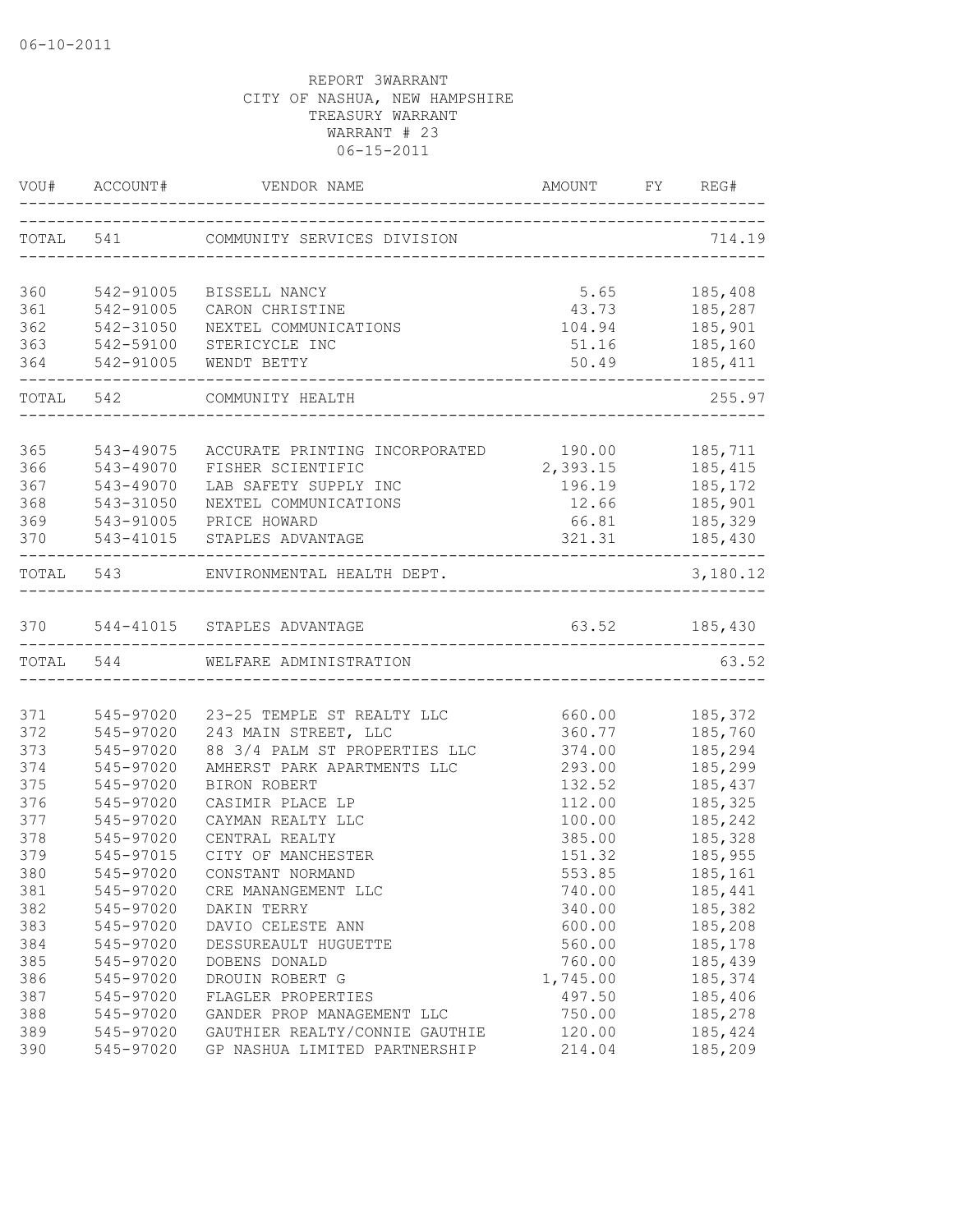| VOU#  | ACCOUNT#      | VENDOR NAME                              | AMOUNT   | FY | REG#      |
|-------|---------------|------------------------------------------|----------|----|-----------|
| 391   | 545-97020     | HART BERNARD                             | 875.00   |    | 185,189   |
| 392   | 545-97020     | KIRKMAN RODNEY                           | 439.37   |    | 185,204   |
| 393   | 545-97020     | LATTI DAVID                              | 600.00   |    | 185,205   |
| 394   | 545-97020     | LATVIS JOHN W                            | 775.00   |    | 185,288   |
| 395   | 545-97020     | LIVESEY DONNA                            | 504.04   |    | 185,445   |
| 396   | 545-97020     | MOTEL 6                                  | 2,524.51 |    | 185,393   |
| 397   | 545-97020     | MWANIKI SAMUEL                           | 457.83   |    | 185,364   |
| 398   | 545-97020     | NASHUA HOUSING AUTHORITY                 | 237.00   |    | 185,398   |
| 399   | 545-97015     | NATIONAL GRID                            | 316.58   |    | 185,966   |
| 400   | 545-97015     | PENNICHUCK WATER WORKS INC               | 140.00   |    | 185,907   |
| 401   | 545-97015     | PSNH                                     | 2,525.13 |    | 185,953   |
| 402   | 545-97020     | REGENT PARK ASSOCIATES                   | 300.00   |    | 185,260   |
| 403   | 545-97020     | WRN REAL ESTATE LLC                      | 860.00   |    | 185,378   |
| TOTAL | 545           | WELFARE COSTS                            |          |    | 20,003.46 |
|       |               |                                          |          |    |           |
| 404   | 551-49075     | ANCO SIGNS & STAMPS INC                  | 32.00    |    | 185,376   |
| 405   | 551-34015     | NATIONAL GRID                            | 21.95    |    | 185,926   |
| 406   | 551-74160     | NEW ENGLAND LASER & TRANSIT CO           | 350.00   |    | 185,779   |
| 407   | 551-41015     | NEW ENGLAND PAPER & SUPPLY               | 82.83    |    | 185,331   |
| 408   | 551-31050     | NEXTEL COMMUNICATIONS                    | 275.66   |    | 185,901   |
| 409   | 551-33005     | PENNICHUCK WATER                         | 161.42   |    | 185,909   |
| 410   | 551-43005     | PETTY CASH                               | 19.54    |    | 183,792   |
| 410   | 551-91010     | PETTY CASH                               | 4.00     |    | 183,792   |
| 411   |               | 551-32005 PUBLIC SERVICE OF NEW HAMPSHIR | 652.94   |    | 185,962   |
| 412   | 551-41015     | STAPLES ADVANTAGE                        | 704.61   |    | 185,430   |
| TOTAL | 551           | PUBLIC WORKS DIV & ENGINEERING           |          |    | 2,304.95  |
|       |               |                                          |          |    |           |
| 413   | 552-75021     | AMERICAN TANK MANAGEMENT INC             | 490.00   |    | 185,310   |
| 414   | 552-59015     | AMHERST TOWN BAND                        | 400.00   |    | 185,418   |
| 415   | 552-75022     | B & S LOCKSMITH INC                      | 31.90    |    | 185,349   |
| 416   | $552 - 42010$ | BANNER SYSTEMS OF MASSACHUSETT           | 865.58   |    | 185,688   |
| 417   | 552-75021     | BATTERIES PLUS                           | 23.88    |    | 185, 414  |
| 418   | 552-75021     | BELLETETES INC                           | 25.16    |    | 185,307   |
| 418   | 552-75022     | BELLETETES INC                           | 75.22    |    | 185,307   |
| 419   | 552-78100     | BEST FORD                                | 24.36    |    | 185, 174  |
| 420   | 552-59050     | BRACCI STEVE                             | 80.00    |    | 185,750   |
| 421   | 552-75021     | BROX INDUSTRIES INC                      | 157.76   |    | 185,194   |
| 422   | 552-78100     | CARPARTS OF NASHUA                       | 257.16   |    | 185, 173  |
| 423   | 552-75022     | CORRIVEAU ROUTHIER INC                   | 22.76    |    | 185,693   |
| 423   | 552-75135     | CORRIVEAU ROUTHIER INC                   | 23.96    |    | 185,693   |
| 424   | 552-78100     | D & R TOWING INC                         | 270.00   |    | 185,694   |
| 425   | 552-48015     | DENNIS K BURKE INC                       | 2,778.12 |    | 185,965   |
| 426   | 552-78100     | DICK RAYMOND INC                         | 74.95    |    | 185,712   |
| 427   | 552-75021     | F W WEBB COMPANY                         | 211.81   |    | 185,232   |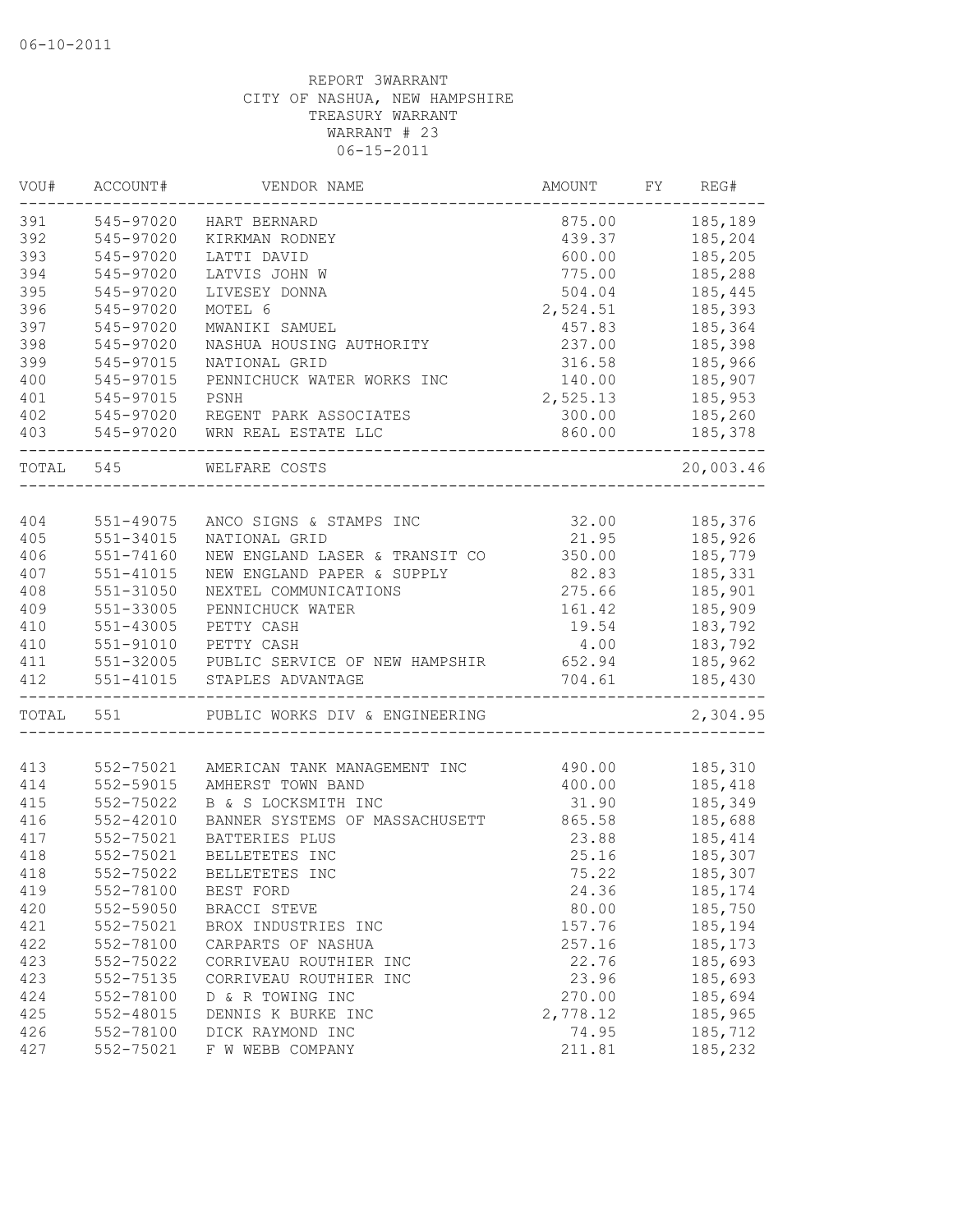| VOU# | ACCOUNT#      | VENDOR NAME                    | AMOUNT   | FY | REG#    |
|------|---------------|--------------------------------|----------|----|---------|
| 428  | 552-59050     | FERLAN CHRISTIAN               | 120.00   |    | 185,729 |
| 429  | 552-59050     | FONTAINE MARY                  | 50.00    |    | 185,748 |
| 430  | 552-59015     | <b>GALE MARCUS</b>             | 400.00   |    | 185,177 |
| 431  | 552-75021     | GATE CITY FENCE CO INC         | 325.00   |    | 185,282 |
| 432  | 552-46030     | GRAINGER                       | 256.32   |    | 185,215 |
| 432  | 552-64192     | GRAINGER                       | 141.24   |    | 185,215 |
| 432  | 552-75021     | GRAINGER                       | 271.35   |    | 185,215 |
| 433  | 552-75040     | HAMPDEN ENGINEERING CORP       | 2,541.78 |    | 185,534 |
| 433  | 552-75135     | HAMPDEN ENGINEERING CORP       | 797.61   |    | 185,534 |
| 434  | $552 - 45250$ | HOME DEPOT CREDIT SERVICES     | 199.96   |    | 185,906 |
| 434  | $552 - 46045$ | HOME DEPOT CREDIT SERVICES     | 19.98    |    | 185,906 |
| 434  | 552-69035     | HOME DEPOT CREDIT SERVICES     | 53.97    |    | 185,906 |
| 434  | 552-75021     | HOME DEPOT CREDIT SERVICES     | 748.01   |    | 185,906 |
| 434  | 552-75022     | HOME DEPOT CREDIT SERVICES     | 139.22   |    | 185,906 |
| 434  | 552-75135     | HOME DEPOT CREDIT SERVICES     | 666.82   |    | 185,906 |
| 434  | 552-75170     | HOME DEPOT CREDIT SERVICES     | 39.43    |    | 185,906 |
| 435  | 552-74085     | HUDSON SMALL ENGINE            | 63.00    |    | 185,297 |
| 435  | 552-75021     | HUDSON SMALL ENGINE            | 416.00   |    | 185,297 |
| 436  | 552-75022     | JAN-PRO CLEANING SYSTEMS NORTH | 300.00   |    | 185,735 |
| 437  | 552-75021     | JOHN DEERE LANDSCAPES/LESCO    | 4,404.00 |    | 185,503 |
| 438  | 552-75021     | JOHNSON'S ELECTRIC INC         | 220.00   |    | 185,238 |
| 438  | 552-75175     | JOHNSON'S ELECTRIC INC         | 205.00   |    | 185,238 |
| 439  | 552-75021     | LARCHMONT ENGINEERING & IRRIGA | 342.74   |    | 185,168 |
| 440  | 552-59050     | LEBLANC LISA                   | 175.00   |    | 185,347 |
| 441  | 552-59050     | LOFTUS STEPHEN                 | 160.00   |    | 185,228 |
| 442  | $552 - 45250$ | LOWE'S                         | 61.86    |    | 185,923 |
| 442  | 552-69035     | LOWE'S                         | 249.00   |    | 185,923 |
| 442  | 552-75022     | LOWE'S                         | 481.33   |    | 185,923 |
| 443  | 552-75021     | M & M ELECTRICAL SUPPLY CO INC | 67.65    |    | 185,690 |
| 444  | 552-64225     | M E O'BRIEN & SONS INC         | 144.00   |    | 185,277 |
| 444  | 552-75021     | M E O'BRIEN & SONS INC         | 397.00   |    | 185,277 |
| 445  | $552 - 45285$ | MARSHALL SIGNS INC             | 224.00   |    | 185,727 |
| 446  | $552 - 45290$ | MARTIN SALES INC               | 999.08   |    | 185,305 |
| 447  | 552-78007     | MAYNARD & LESIEUR INCORPORATED | 124.49   |    | 185,706 |
| 447  | 552-78065     | MAYNARD & LESIEUR INCORPORATED | 263.05   |    | 185,706 |
| 448  | 552-78007     | NAPA AUTO PARTS                | 239.05   |    | 185,391 |
| 449  | 552-74085     | NASHUA OUTDOOR POWER EQUIPMENT | 128.94   |    | 185,319 |
| 449  | 552-74092     | NASHUA OUTDOOR POWER EQUIPMENT | 369.72   |    | 185,319 |
| 449  | 552-75021     | NASHUA OUTDOOR POWER EQUIPMENT | 88.14    |    | 185,319 |
| 450  | 552-75022     | NASHUA WALLPAPER & PAINT CO    | 459.88   |    | 185,321 |
| 450  | 552-75135     | NASHUA WALLPAPER & PAINT CO    | 566.81   |    | 185,321 |
| 451  | 552-34015     | NATIONAL GRID                  | 40.37    |    | 185,926 |
| 451  | 552-34045     | NATIONAL GRID                  | 94.18    |    | 185,926 |
| 452  | 552-31050     | NEXTEL COMMUNICATIONS          | 111.93   |    | 185,901 |
| 453  | 552-95005     | NH SOUTHERN LEAGUE             | 885.00   |    | 185,912 |
| 454  | 552-75022     | PEABODY SUPPLY COMPANY         | 277.57   |    | 185,755 |
| 454  | 552-75175     | PEABODY SUPPLY COMPANY         | 109.42   |    | 185,755 |
| 455  | 552-75021     | PENNICHUCK                     | 2.53     |    | 185,936 |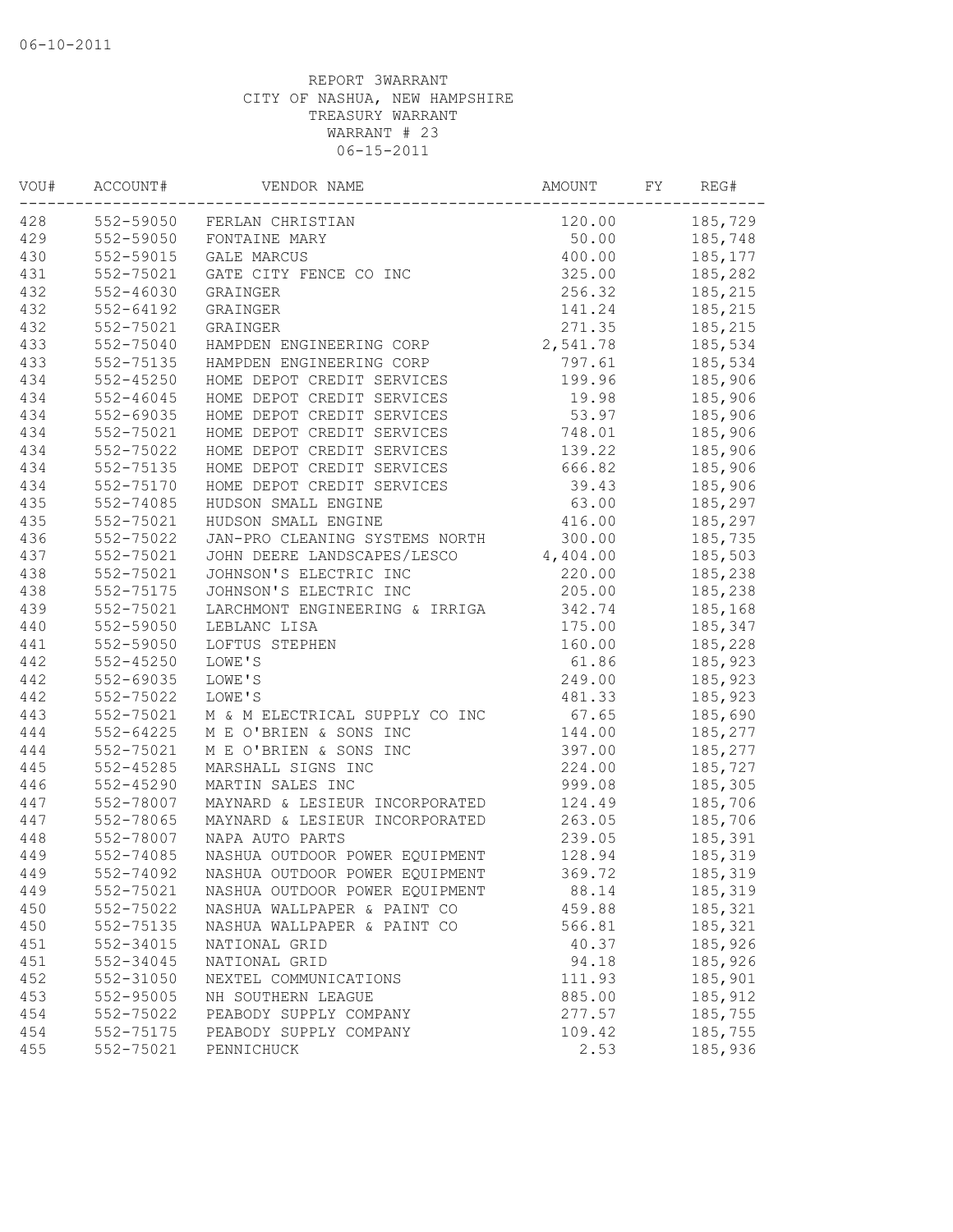| 552-75022<br>185,936<br>49.41<br>PENNICHUCK<br>552-33005<br>847.91<br>185,909<br>PENNICHUCK WATER<br>552-33040<br>213.13<br>185,909<br>PENNICHUCK WATER<br>552-33045<br>564.06<br>185,909<br>PENNICHUCK WATER<br>552-59050<br>100.00<br>PETERMAN SARAH<br>185,789<br>1,849.99<br>552-59180<br>PIONEER TREE SERVICE LLC<br>185,502<br>552-75021<br>PRO LANDSCAPE SUPPLY LLC<br>2,650.00<br>185,739<br>4,011.27<br>185,948<br>552-32005<br>PSNH<br>1,249.48<br>185,948<br>552-32030<br>PSNH<br>552-32040<br>4,031.20<br>185,962<br>PUBLIC SERVICE OF NEW HAMPSHIR<br>552-78100<br>RBG INC<br>321.06<br>185,159<br>463<br>552-78100<br>SANEL AUTO PARTS CO<br>39.90<br>185,313<br>464<br>552-75021<br>SEASONAL SPECIALTY STORES<br>39.96<br>185,409<br>465<br>552-48005<br>9,566.85<br>SHATTUCK MALONE OIL CO<br>185,893<br>466<br>185,283<br>552-59050<br>SMITH BRUCE<br>300.00<br>467<br>185,541<br>552-75135<br>SPORT SUPPLY GROUP INC<br>460.04<br>468<br>552-41015<br>STAPLES ADVANTAGE<br>429.15<br>185,430<br>469<br>552-59050<br>TEMPESTA NAZARENO<br>280.00<br>185,326<br>470<br>552-64192<br>TURF PRODUCTS CORP<br>30.92<br>185,433<br>470<br>253.27<br>552-74085<br>TURF PRODUCTS CORP<br>185,433<br>470<br>552-78100<br>TURF PRODUCTS CORP<br>498.43<br>185,433<br>471<br>552-75021<br>110.00<br>UNITED SITE SERVICES NORTHEAST<br>185,937<br>472<br>552-59050<br>WEBSTER DAVID<br>160.00<br>185,390<br>WILLARDS AUTO RADIATOR SHOP<br>552-78100<br>150.00<br>185,725<br>TOTAL 552<br>PARKS AND RECREATION<br>ABCO WELDING & INDUSTRIAL SUPP 24.83 185,753<br>553-49075<br>BANNER SYSTEMS OF MASSACHUSETT 250.81 185,688<br>475<br>553-42010<br>476<br>553-49075<br>59.45<br>185,307<br>BELLETETES INC<br>476<br>16.19<br>185,307<br>553-69025<br>BELLETETES INC<br>477<br>553-98021<br>BOB'S PIZZA<br>109.00<br>185,894<br>478<br>553-45015<br>BROX INDUSTRIES INC<br>510.72<br>185,194<br>553-46045<br>413.89<br>185,318<br>CCP INDUSTRIES INC<br>553-94005<br>12,626<br>CITIZENS BANK<br>765.00<br>553-46045<br>CLANCY GREGORY<br>82.00<br>185,375<br>553-45015<br>CONTINENTAL PAVING INC<br>2,186.80<br>185,716<br>553-45060<br>CORRIVEAU ROUTHIER INC<br>514.90<br>185,693<br>20,902.92<br>553-48015<br>DENNIS K BURKE INC<br>185,965<br>553-45030<br>48,340.00<br>185,802<br>EAGLE PROFESSIONAL PAVING EQUI<br>152.78<br>553-78100<br>185,401<br>FREIGHTLINER OF NH INC<br>1,680.00<br>185,935<br>553-59100<br>HIGGINS RICHARD GRANT<br>488<br>1,047.50<br>553-75023<br>HUFF & GAUTHIER INC<br>185,423<br>489<br>620.00<br>553-59105<br>JAN-PRO CLEANING SYSTEMS NORTH<br>185,735<br>490<br>LAB SAFETY SUPPLY INC<br>41.40<br>185,188<br>553-46045<br>59.47<br>491<br>553-49075<br>LIBERTY INTN'L TRUCKS OF NH LL<br>185,705<br>1,120.62<br>553-78100<br>LIBERTY INTN'L TRUCKS OF NH LL<br>185,705 | VOU# | ACCOUNT# | VENDOR NAME | AMOUNT | FY | REG#      |
|-------------------------------------------------------------------------------------------------------------------------------------------------------------------------------------------------------------------------------------------------------------------------------------------------------------------------------------------------------------------------------------------------------------------------------------------------------------------------------------------------------------------------------------------------------------------------------------------------------------------------------------------------------------------------------------------------------------------------------------------------------------------------------------------------------------------------------------------------------------------------------------------------------------------------------------------------------------------------------------------------------------------------------------------------------------------------------------------------------------------------------------------------------------------------------------------------------------------------------------------------------------------------------------------------------------------------------------------------------------------------------------------------------------------------------------------------------------------------------------------------------------------------------------------------------------------------------------------------------------------------------------------------------------------------------------------------------------------------------------------------------------------------------------------------------------------------------------------------------------------------------------------------------------------------------------------------------------------------------------------------------------------------------------------------------------------------------------------------------------------------------------------------------------------------------------------------------------------------------------------------------------------------------------------------------------------------------------------------------------------------------------------------------------------------------------------------------------------------------------------------------------------------------------------------------------------------------------------------------------------------------------------------------------------------------------------------------------------------------------------------------------------------------------------------------------------|------|----------|-------------|--------|----|-----------|
|                                                                                                                                                                                                                                                                                                                                                                                                                                                                                                                                                                                                                                                                                                                                                                                                                                                                                                                                                                                                                                                                                                                                                                                                                                                                                                                                                                                                                                                                                                                                                                                                                                                                                                                                                                                                                                                                                                                                                                                                                                                                                                                                                                                                                                                                                                                                                                                                                                                                                                                                                                                                                                                                                                                                                                                                                   | 455  |          |             |        |    |           |
|                                                                                                                                                                                                                                                                                                                                                                                                                                                                                                                                                                                                                                                                                                                                                                                                                                                                                                                                                                                                                                                                                                                                                                                                                                                                                                                                                                                                                                                                                                                                                                                                                                                                                                                                                                                                                                                                                                                                                                                                                                                                                                                                                                                                                                                                                                                                                                                                                                                                                                                                                                                                                                                                                                                                                                                                                   | 456  |          |             |        |    |           |
|                                                                                                                                                                                                                                                                                                                                                                                                                                                                                                                                                                                                                                                                                                                                                                                                                                                                                                                                                                                                                                                                                                                                                                                                                                                                                                                                                                                                                                                                                                                                                                                                                                                                                                                                                                                                                                                                                                                                                                                                                                                                                                                                                                                                                                                                                                                                                                                                                                                                                                                                                                                                                                                                                                                                                                                                                   | 456  |          |             |        |    |           |
|                                                                                                                                                                                                                                                                                                                                                                                                                                                                                                                                                                                                                                                                                                                                                                                                                                                                                                                                                                                                                                                                                                                                                                                                                                                                                                                                                                                                                                                                                                                                                                                                                                                                                                                                                                                                                                                                                                                                                                                                                                                                                                                                                                                                                                                                                                                                                                                                                                                                                                                                                                                                                                                                                                                                                                                                                   | 456  |          |             |        |    |           |
|                                                                                                                                                                                                                                                                                                                                                                                                                                                                                                                                                                                                                                                                                                                                                                                                                                                                                                                                                                                                                                                                                                                                                                                                                                                                                                                                                                                                                                                                                                                                                                                                                                                                                                                                                                                                                                                                                                                                                                                                                                                                                                                                                                                                                                                                                                                                                                                                                                                                                                                                                                                                                                                                                                                                                                                                                   | 457  |          |             |        |    |           |
|                                                                                                                                                                                                                                                                                                                                                                                                                                                                                                                                                                                                                                                                                                                                                                                                                                                                                                                                                                                                                                                                                                                                                                                                                                                                                                                                                                                                                                                                                                                                                                                                                                                                                                                                                                                                                                                                                                                                                                                                                                                                                                                                                                                                                                                                                                                                                                                                                                                                                                                                                                                                                                                                                                                                                                                                                   | 458  |          |             |        |    |           |
|                                                                                                                                                                                                                                                                                                                                                                                                                                                                                                                                                                                                                                                                                                                                                                                                                                                                                                                                                                                                                                                                                                                                                                                                                                                                                                                                                                                                                                                                                                                                                                                                                                                                                                                                                                                                                                                                                                                                                                                                                                                                                                                                                                                                                                                                                                                                                                                                                                                                                                                                                                                                                                                                                                                                                                                                                   | 459  |          |             |        |    |           |
|                                                                                                                                                                                                                                                                                                                                                                                                                                                                                                                                                                                                                                                                                                                                                                                                                                                                                                                                                                                                                                                                                                                                                                                                                                                                                                                                                                                                                                                                                                                                                                                                                                                                                                                                                                                                                                                                                                                                                                                                                                                                                                                                                                                                                                                                                                                                                                                                                                                                                                                                                                                                                                                                                                                                                                                                                   | 460  |          |             |        |    |           |
|                                                                                                                                                                                                                                                                                                                                                                                                                                                                                                                                                                                                                                                                                                                                                                                                                                                                                                                                                                                                                                                                                                                                                                                                                                                                                                                                                                                                                                                                                                                                                                                                                                                                                                                                                                                                                                                                                                                                                                                                                                                                                                                                                                                                                                                                                                                                                                                                                                                                                                                                                                                                                                                                                                                                                                                                                   | 460  |          |             |        |    |           |
|                                                                                                                                                                                                                                                                                                                                                                                                                                                                                                                                                                                                                                                                                                                                                                                                                                                                                                                                                                                                                                                                                                                                                                                                                                                                                                                                                                                                                                                                                                                                                                                                                                                                                                                                                                                                                                                                                                                                                                                                                                                                                                                                                                                                                                                                                                                                                                                                                                                                                                                                                                                                                                                                                                                                                                                                                   | 461  |          |             |        |    |           |
|                                                                                                                                                                                                                                                                                                                                                                                                                                                                                                                                                                                                                                                                                                                                                                                                                                                                                                                                                                                                                                                                                                                                                                                                                                                                                                                                                                                                                                                                                                                                                                                                                                                                                                                                                                                                                                                                                                                                                                                                                                                                                                                                                                                                                                                                                                                                                                                                                                                                                                                                                                                                                                                                                                                                                                                                                   | 462  |          |             |        |    |           |
|                                                                                                                                                                                                                                                                                                                                                                                                                                                                                                                                                                                                                                                                                                                                                                                                                                                                                                                                                                                                                                                                                                                                                                                                                                                                                                                                                                                                                                                                                                                                                                                                                                                                                                                                                                                                                                                                                                                                                                                                                                                                                                                                                                                                                                                                                                                                                                                                                                                                                                                                                                                                                                                                                                                                                                                                                   |      |          |             |        |    |           |
|                                                                                                                                                                                                                                                                                                                                                                                                                                                                                                                                                                                                                                                                                                                                                                                                                                                                                                                                                                                                                                                                                                                                                                                                                                                                                                                                                                                                                                                                                                                                                                                                                                                                                                                                                                                                                                                                                                                                                                                                                                                                                                                                                                                                                                                                                                                                                                                                                                                                                                                                                                                                                                                                                                                                                                                                                   |      |          |             |        |    |           |
|                                                                                                                                                                                                                                                                                                                                                                                                                                                                                                                                                                                                                                                                                                                                                                                                                                                                                                                                                                                                                                                                                                                                                                                                                                                                                                                                                                                                                                                                                                                                                                                                                                                                                                                                                                                                                                                                                                                                                                                                                                                                                                                                                                                                                                                                                                                                                                                                                                                                                                                                                                                                                                                                                                                                                                                                                   |      |          |             |        |    |           |
|                                                                                                                                                                                                                                                                                                                                                                                                                                                                                                                                                                                                                                                                                                                                                                                                                                                                                                                                                                                                                                                                                                                                                                                                                                                                                                                                                                                                                                                                                                                                                                                                                                                                                                                                                                                                                                                                                                                                                                                                                                                                                                                                                                                                                                                                                                                                                                                                                                                                                                                                                                                                                                                                                                                                                                                                                   |      |          |             |        |    |           |
|                                                                                                                                                                                                                                                                                                                                                                                                                                                                                                                                                                                                                                                                                                                                                                                                                                                                                                                                                                                                                                                                                                                                                                                                                                                                                                                                                                                                                                                                                                                                                                                                                                                                                                                                                                                                                                                                                                                                                                                                                                                                                                                                                                                                                                                                                                                                                                                                                                                                                                                                                                                                                                                                                                                                                                                                                   |      |          |             |        |    |           |
|                                                                                                                                                                                                                                                                                                                                                                                                                                                                                                                                                                                                                                                                                                                                                                                                                                                                                                                                                                                                                                                                                                                                                                                                                                                                                                                                                                                                                                                                                                                                                                                                                                                                                                                                                                                                                                                                                                                                                                                                                                                                                                                                                                                                                                                                                                                                                                                                                                                                                                                                                                                                                                                                                                                                                                                                                   |      |          |             |        |    |           |
|                                                                                                                                                                                                                                                                                                                                                                                                                                                                                                                                                                                                                                                                                                                                                                                                                                                                                                                                                                                                                                                                                                                                                                                                                                                                                                                                                                                                                                                                                                                                                                                                                                                                                                                                                                                                                                                                                                                                                                                                                                                                                                                                                                                                                                                                                                                                                                                                                                                                                                                                                                                                                                                                                                                                                                                                                   |      |          |             |        |    |           |
|                                                                                                                                                                                                                                                                                                                                                                                                                                                                                                                                                                                                                                                                                                                                                                                                                                                                                                                                                                                                                                                                                                                                                                                                                                                                                                                                                                                                                                                                                                                                                                                                                                                                                                                                                                                                                                                                                                                                                                                                                                                                                                                                                                                                                                                                                                                                                                                                                                                                                                                                                                                                                                                                                                                                                                                                                   |      |          |             |        |    |           |
|                                                                                                                                                                                                                                                                                                                                                                                                                                                                                                                                                                                                                                                                                                                                                                                                                                                                                                                                                                                                                                                                                                                                                                                                                                                                                                                                                                                                                                                                                                                                                                                                                                                                                                                                                                                                                                                                                                                                                                                                                                                                                                                                                                                                                                                                                                                                                                                                                                                                                                                                                                                                                                                                                                                                                                                                                   |      |          |             |        |    |           |
|                                                                                                                                                                                                                                                                                                                                                                                                                                                                                                                                                                                                                                                                                                                                                                                                                                                                                                                                                                                                                                                                                                                                                                                                                                                                                                                                                                                                                                                                                                                                                                                                                                                                                                                                                                                                                                                                                                                                                                                                                                                                                                                                                                                                                                                                                                                                                                                                                                                                                                                                                                                                                                                                                                                                                                                                                   |      |          |             |        |    |           |
|                                                                                                                                                                                                                                                                                                                                                                                                                                                                                                                                                                                                                                                                                                                                                                                                                                                                                                                                                                                                                                                                                                                                                                                                                                                                                                                                                                                                                                                                                                                                                                                                                                                                                                                                                                                                                                                                                                                                                                                                                                                                                                                                                                                                                                                                                                                                                                                                                                                                                                                                                                                                                                                                                                                                                                                                                   |      |          |             |        |    |           |
|                                                                                                                                                                                                                                                                                                                                                                                                                                                                                                                                                                                                                                                                                                                                                                                                                                                                                                                                                                                                                                                                                                                                                                                                                                                                                                                                                                                                                                                                                                                                                                                                                                                                                                                                                                                                                                                                                                                                                                                                                                                                                                                                                                                                                                                                                                                                                                                                                                                                                                                                                                                                                                                                                                                                                                                                                   |      |          |             |        |    |           |
|                                                                                                                                                                                                                                                                                                                                                                                                                                                                                                                                                                                                                                                                                                                                                                                                                                                                                                                                                                                                                                                                                                                                                                                                                                                                                                                                                                                                                                                                                                                                                                                                                                                                                                                                                                                                                                                                                                                                                                                                                                                                                                                                                                                                                                                                                                                                                                                                                                                                                                                                                                                                                                                                                                                                                                                                                   | 473  |          |             |        |    |           |
|                                                                                                                                                                                                                                                                                                                                                                                                                                                                                                                                                                                                                                                                                                                                                                                                                                                                                                                                                                                                                                                                                                                                                                                                                                                                                                                                                                                                                                                                                                                                                                                                                                                                                                                                                                                                                                                                                                                                                                                                                                                                                                                                                                                                                                                                                                                                                                                                                                                                                                                                                                                                                                                                                                                                                                                                                   |      |          |             |        |    | 53,460.08 |
|                                                                                                                                                                                                                                                                                                                                                                                                                                                                                                                                                                                                                                                                                                                                                                                                                                                                                                                                                                                                                                                                                                                                                                                                                                                                                                                                                                                                                                                                                                                                                                                                                                                                                                                                                                                                                                                                                                                                                                                                                                                                                                                                                                                                                                                                                                                                                                                                                                                                                                                                                                                                                                                                                                                                                                                                                   |      |          |             |        |    |           |
|                                                                                                                                                                                                                                                                                                                                                                                                                                                                                                                                                                                                                                                                                                                                                                                                                                                                                                                                                                                                                                                                                                                                                                                                                                                                                                                                                                                                                                                                                                                                                                                                                                                                                                                                                                                                                                                                                                                                                                                                                                                                                                                                                                                                                                                                                                                                                                                                                                                                                                                                                                                                                                                                                                                                                                                                                   | 474  |          |             |        |    |           |
|                                                                                                                                                                                                                                                                                                                                                                                                                                                                                                                                                                                                                                                                                                                                                                                                                                                                                                                                                                                                                                                                                                                                                                                                                                                                                                                                                                                                                                                                                                                                                                                                                                                                                                                                                                                                                                                                                                                                                                                                                                                                                                                                                                                                                                                                                                                                                                                                                                                                                                                                                                                                                                                                                                                                                                                                                   |      |          |             |        |    |           |
|                                                                                                                                                                                                                                                                                                                                                                                                                                                                                                                                                                                                                                                                                                                                                                                                                                                                                                                                                                                                                                                                                                                                                                                                                                                                                                                                                                                                                                                                                                                                                                                                                                                                                                                                                                                                                                                                                                                                                                                                                                                                                                                                                                                                                                                                                                                                                                                                                                                                                                                                                                                                                                                                                                                                                                                                                   |      |          |             |        |    |           |
|                                                                                                                                                                                                                                                                                                                                                                                                                                                                                                                                                                                                                                                                                                                                                                                                                                                                                                                                                                                                                                                                                                                                                                                                                                                                                                                                                                                                                                                                                                                                                                                                                                                                                                                                                                                                                                                                                                                                                                                                                                                                                                                                                                                                                                                                                                                                                                                                                                                                                                                                                                                                                                                                                                                                                                                                                   |      |          |             |        |    |           |
|                                                                                                                                                                                                                                                                                                                                                                                                                                                                                                                                                                                                                                                                                                                                                                                                                                                                                                                                                                                                                                                                                                                                                                                                                                                                                                                                                                                                                                                                                                                                                                                                                                                                                                                                                                                                                                                                                                                                                                                                                                                                                                                                                                                                                                                                                                                                                                                                                                                                                                                                                                                                                                                                                                                                                                                                                   |      |          |             |        |    |           |
|                                                                                                                                                                                                                                                                                                                                                                                                                                                                                                                                                                                                                                                                                                                                                                                                                                                                                                                                                                                                                                                                                                                                                                                                                                                                                                                                                                                                                                                                                                                                                                                                                                                                                                                                                                                                                                                                                                                                                                                                                                                                                                                                                                                                                                                                                                                                                                                                                                                                                                                                                                                                                                                                                                                                                                                                                   |      |          |             |        |    |           |
|                                                                                                                                                                                                                                                                                                                                                                                                                                                                                                                                                                                                                                                                                                                                                                                                                                                                                                                                                                                                                                                                                                                                                                                                                                                                                                                                                                                                                                                                                                                                                                                                                                                                                                                                                                                                                                                                                                                                                                                                                                                                                                                                                                                                                                                                                                                                                                                                                                                                                                                                                                                                                                                                                                                                                                                                                   | 479  |          |             |        |    |           |
|                                                                                                                                                                                                                                                                                                                                                                                                                                                                                                                                                                                                                                                                                                                                                                                                                                                                                                                                                                                                                                                                                                                                                                                                                                                                                                                                                                                                                                                                                                                                                                                                                                                                                                                                                                                                                                                                                                                                                                                                                                                                                                                                                                                                                                                                                                                                                                                                                                                                                                                                                                                                                                                                                                                                                                                                                   | 480  |          |             |        |    |           |
|                                                                                                                                                                                                                                                                                                                                                                                                                                                                                                                                                                                                                                                                                                                                                                                                                                                                                                                                                                                                                                                                                                                                                                                                                                                                                                                                                                                                                                                                                                                                                                                                                                                                                                                                                                                                                                                                                                                                                                                                                                                                                                                                                                                                                                                                                                                                                                                                                                                                                                                                                                                                                                                                                                                                                                                                                   | 481  |          |             |        |    |           |
|                                                                                                                                                                                                                                                                                                                                                                                                                                                                                                                                                                                                                                                                                                                                                                                                                                                                                                                                                                                                                                                                                                                                                                                                                                                                                                                                                                                                                                                                                                                                                                                                                                                                                                                                                                                                                                                                                                                                                                                                                                                                                                                                                                                                                                                                                                                                                                                                                                                                                                                                                                                                                                                                                                                                                                                                                   | 482  |          |             |        |    |           |
|                                                                                                                                                                                                                                                                                                                                                                                                                                                                                                                                                                                                                                                                                                                                                                                                                                                                                                                                                                                                                                                                                                                                                                                                                                                                                                                                                                                                                                                                                                                                                                                                                                                                                                                                                                                                                                                                                                                                                                                                                                                                                                                                                                                                                                                                                                                                                                                                                                                                                                                                                                                                                                                                                                                                                                                                                   | 483  |          |             |        |    |           |
|                                                                                                                                                                                                                                                                                                                                                                                                                                                                                                                                                                                                                                                                                                                                                                                                                                                                                                                                                                                                                                                                                                                                                                                                                                                                                                                                                                                                                                                                                                                                                                                                                                                                                                                                                                                                                                                                                                                                                                                                                                                                                                                                                                                                                                                                                                                                                                                                                                                                                                                                                                                                                                                                                                                                                                                                                   | 484  |          |             |        |    |           |
|                                                                                                                                                                                                                                                                                                                                                                                                                                                                                                                                                                                                                                                                                                                                                                                                                                                                                                                                                                                                                                                                                                                                                                                                                                                                                                                                                                                                                                                                                                                                                                                                                                                                                                                                                                                                                                                                                                                                                                                                                                                                                                                                                                                                                                                                                                                                                                                                                                                                                                                                                                                                                                                                                                                                                                                                                   | 485  |          |             |        |    |           |
|                                                                                                                                                                                                                                                                                                                                                                                                                                                                                                                                                                                                                                                                                                                                                                                                                                                                                                                                                                                                                                                                                                                                                                                                                                                                                                                                                                                                                                                                                                                                                                                                                                                                                                                                                                                                                                                                                                                                                                                                                                                                                                                                                                                                                                                                                                                                                                                                                                                                                                                                                                                                                                                                                                                                                                                                                   | 486  |          |             |        |    |           |
|                                                                                                                                                                                                                                                                                                                                                                                                                                                                                                                                                                                                                                                                                                                                                                                                                                                                                                                                                                                                                                                                                                                                                                                                                                                                                                                                                                                                                                                                                                                                                                                                                                                                                                                                                                                                                                                                                                                                                                                                                                                                                                                                                                                                                                                                                                                                                                                                                                                                                                                                                                                                                                                                                                                                                                                                                   | 487  |          |             |        |    |           |
|                                                                                                                                                                                                                                                                                                                                                                                                                                                                                                                                                                                                                                                                                                                                                                                                                                                                                                                                                                                                                                                                                                                                                                                                                                                                                                                                                                                                                                                                                                                                                                                                                                                                                                                                                                                                                                                                                                                                                                                                                                                                                                                                                                                                                                                                                                                                                                                                                                                                                                                                                                                                                                                                                                                                                                                                                   |      |          |             |        |    |           |
|                                                                                                                                                                                                                                                                                                                                                                                                                                                                                                                                                                                                                                                                                                                                                                                                                                                                                                                                                                                                                                                                                                                                                                                                                                                                                                                                                                                                                                                                                                                                                                                                                                                                                                                                                                                                                                                                                                                                                                                                                                                                                                                                                                                                                                                                                                                                                                                                                                                                                                                                                                                                                                                                                                                                                                                                                   |      |          |             |        |    |           |
|                                                                                                                                                                                                                                                                                                                                                                                                                                                                                                                                                                                                                                                                                                                                                                                                                                                                                                                                                                                                                                                                                                                                                                                                                                                                                                                                                                                                                                                                                                                                                                                                                                                                                                                                                                                                                                                                                                                                                                                                                                                                                                                                                                                                                                                                                                                                                                                                                                                                                                                                                                                                                                                                                                                                                                                                                   |      |          |             |        |    |           |
|                                                                                                                                                                                                                                                                                                                                                                                                                                                                                                                                                                                                                                                                                                                                                                                                                                                                                                                                                                                                                                                                                                                                                                                                                                                                                                                                                                                                                                                                                                                                                                                                                                                                                                                                                                                                                                                                                                                                                                                                                                                                                                                                                                                                                                                                                                                                                                                                                                                                                                                                                                                                                                                                                                                                                                                                                   |      |          |             |        |    |           |
|                                                                                                                                                                                                                                                                                                                                                                                                                                                                                                                                                                                                                                                                                                                                                                                                                                                                                                                                                                                                                                                                                                                                                                                                                                                                                                                                                                                                                                                                                                                                                                                                                                                                                                                                                                                                                                                                                                                                                                                                                                                                                                                                                                                                                                                                                                                                                                                                                                                                                                                                                                                                                                                                                                                                                                                                                   | 491  |          |             |        |    |           |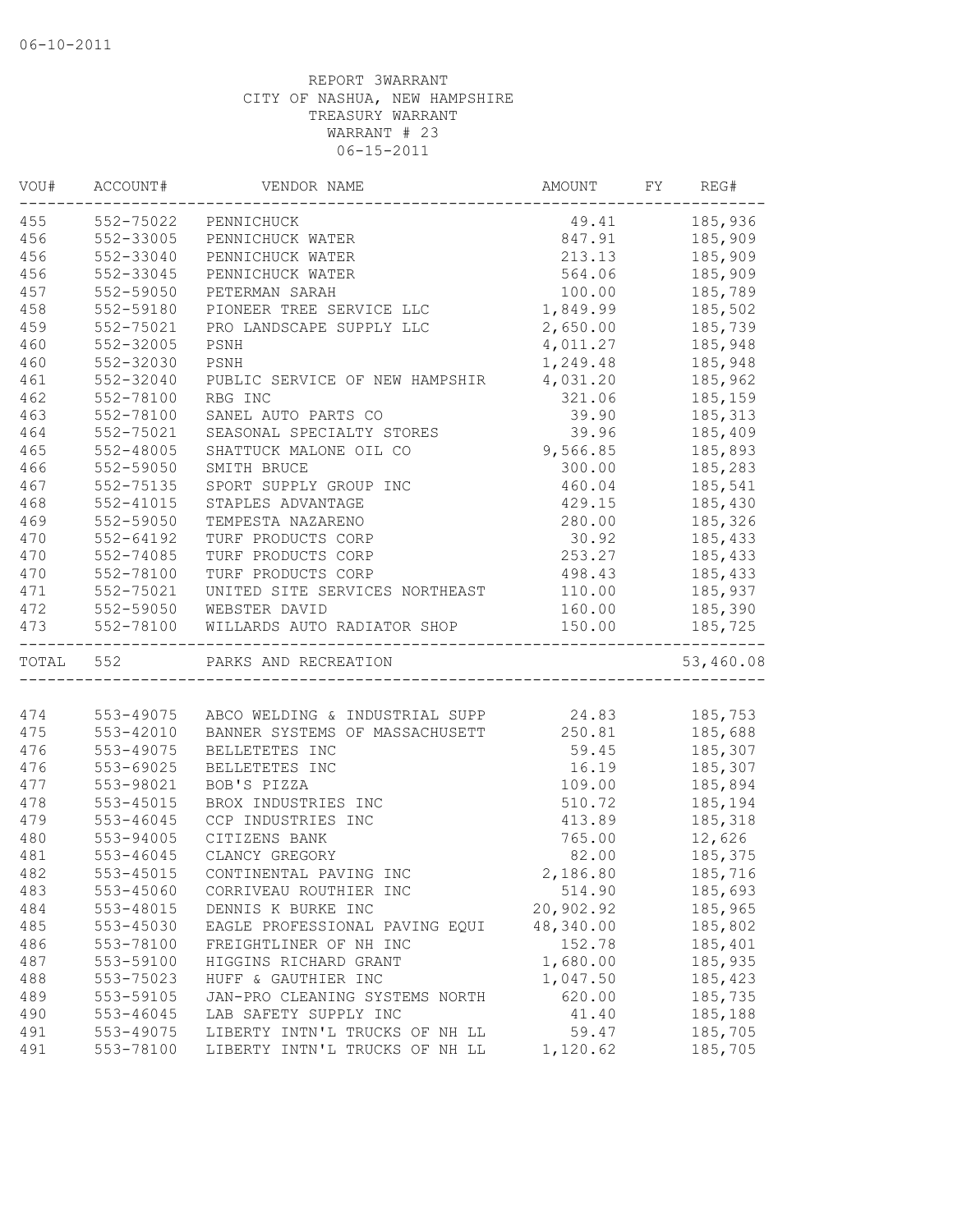| VOU#  | ACCOUNT#      | VENDOR NAME                    | AMOUNT    | FY. | REG#       |
|-------|---------------|--------------------------------|-----------|-----|------------|
| 492   | 553-46045     | M & N SPORTS LLC               | 1,077.80  |     | 185,312    |
| 493   | 553-78100     | MAC MULKIN CHEVROLET INC       | 5.97      |     | 185,696    |
| 494   | 553-78065     | MAYNARD & LESIEUR INCORPORATED | 380.14    |     | 185,706    |
| 495   | 553-78100     | MILL METALS CORP               | 485.00    |     | 185,377    |
| 496   | 553-49075     | NAPA AUTO PARTS                | 80.06     |     | 185,391    |
| 496   | 553-69025     | NAPA AUTO PARTS                | 51.56     |     | 185,391    |
| 496   | 553-78100     | NAPA AUTO PARTS                | 25.10     |     | 185,391    |
| 497   | 553-34015     | NATIONAL GRID                  | 250.19    |     | 185,926    |
| 498   | 553-31050     | NEXTEL COMMUNICATIONS          | 200.31    |     | 185,901    |
| 499   | 553-49075     | PERMA-LINE CORP OF NEW ENGLAND | 327.25    |     | 185,181    |
| 500   | 553-32005     | PUBLIC SERVICE OF NEW HAMPSHIR | 2,675.52  |     | 185,962    |
| 501   | 553-49075     | SANEL AUTO PARTS CO            | 274.14    |     | 185, 313   |
| 502   | 553-48005     | SHATTUCK MALONE OIL CO         | 26,524.31 |     | 185,893    |
| 503   | 553-41015     | STAPLES ADVANTAGE              | 144.84    |     | 185,430    |
| 504   | 553-62000     | SURESOURCE                     | 123.93    |     | 185,736    |
| 505   | 553-78100     | TENNANT SALES & SERVICE COMPAN | 57.35     |     | 185,211    |
| 506   | 553-46045     | UNIFIRST CORPORATION           | 1,102.25  |     | 185,402    |
| 507   | 553-59100     | UNITED SITE SERVICES NORTHEAST | 54.97     |     | 185,937    |
| 508   | 553-69025     | USP OF NEW ENGLAND             | 83.20     |     | 185,388    |
| 509   | 553-46045     | WISS WILLIAM                   | 79.99     |     | 185,723    |
| TOTAL | 553           | STREET DEPARTMENT              |           |     | 112,902.16 |
|       |               |                                |           |     |            |
| 510   | 555-45288     | FASTENAL COMPANY               | 167.12    |     | 185,354    |
| 511   | 555-45288     | HIGHWAY TECH                   | 3,528.00  |     | 185,223    |
| 512   | 555-49075     | M & M ELECTRICAL SUPPLY CO INC | 36.28     |     | 185,690    |
| 513   | 555-59170     | MARKINGS INC                   | 3,152.08  |     | 185,431    |
| 514   | 555-59181     | NEW ENGLAND SIGNAL SYSTEMS INC | 1,525.00  |     | 185,291    |
| 515   | 555-31050     | NEXTEL COMMUNICATIONS          | 218.88    |     | 185,901    |
| 516   | 555-45107     | PERMA-LINE CORP OF NEW ENGLAND | 1,380.00  |     | 185,181    |
| 516   | 555-45285     | PERMA-LINE CORP OF NEW ENGLAND | 6,943.65  |     | 185,181    |
| 517   | 555-32025     | PSNH                           | 310.07    |     | 185,948    |
| 517   | 555-32025     | PSNH                           | 1,694.00  |     | 185,949    |
| 517   | 555-32025     | PSNH                           | 757.40    |     | 185,950    |
| TOTAL | 555           | TRAFFIC DEPARTMENT             |           |     | 19,712.48  |
|       |               |                                |           |     |            |
| 518   | 557-74105     | BOBCAT OF NEW HAMPSHIRE        | 135.80    |     | 185,300    |
| 519   | 557-64035     | CHAPPELL TRACTOR SALES, INC    | 1,517.45  |     | 185,754    |
| 520   | 557-49075     | HOME DEPOT CREDIT SERVICES     | 136.97    |     | 185,906    |
| 520   | $557 - 64035$ | HOME DEPOT CREDIT SERVICES     | 163.33    |     | 185,906    |
| 521   | 557-59100     | LOOMIS                         | 31.26     |     | 185,762    |
| 522   | 557-74105     | NAPA AUTO PARTS                | 94.71     |     | 185,391    |
| 523   | 557-59178     | NEXTEL COMMUNICATIONS          | 6.99      |     | 185,901    |
| 524   | 557-33005     | PENNICHUCK WATER               | 82.87     |     | 185,910    |
| 525   | 557-44005     | PETTY CASH                     | 21.42     |     | 183,792    |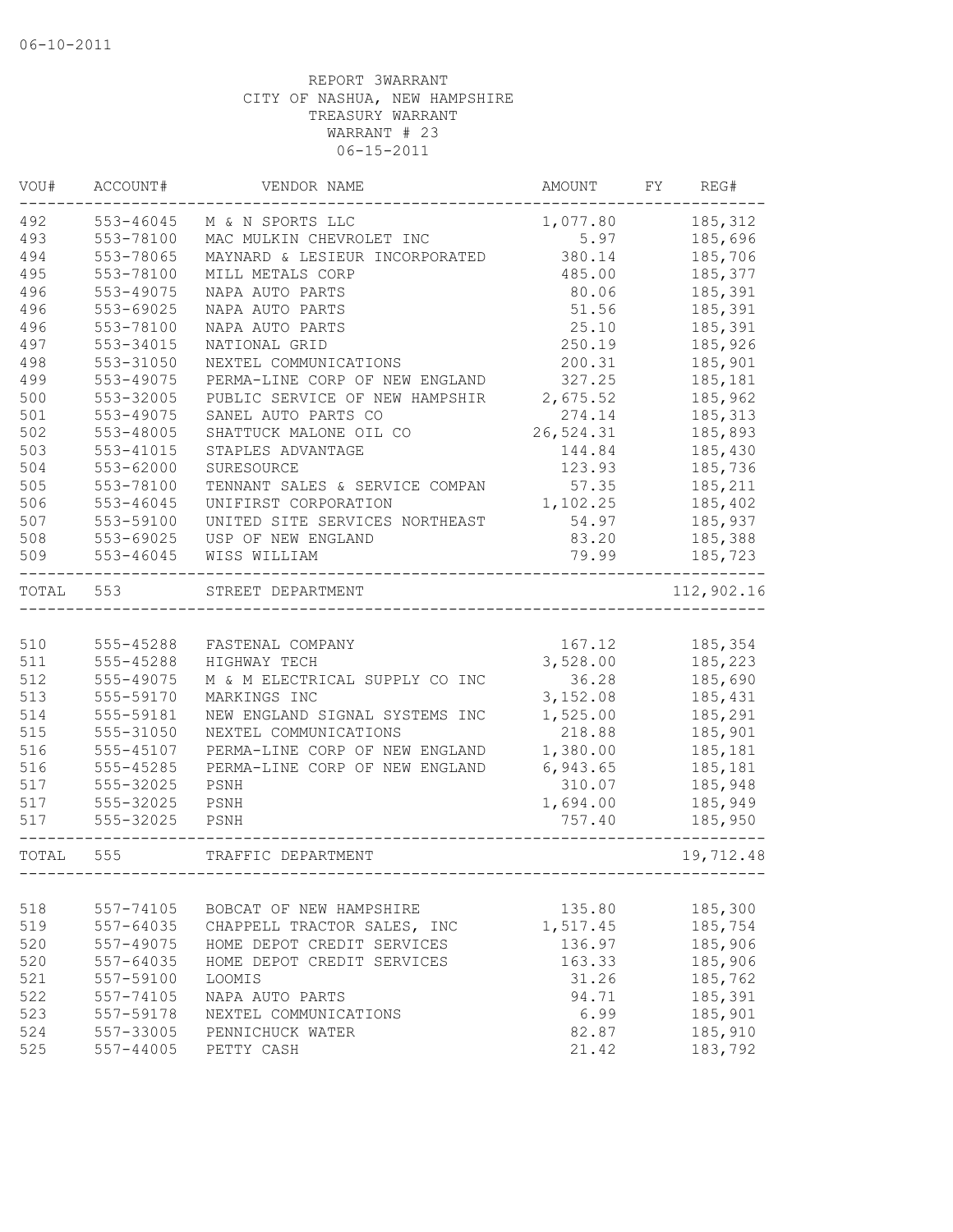| VOU#  | ACCOUNT#      | VENDOR NAME                              | <b>AMOUNT</b> | FY | REG#     |
|-------|---------------|------------------------------------------|---------------|----|----------|
| 525   | $557 - 49075$ | PETTY CASH                               | 36.13         |    | 183,792  |
| 526   | 557-32005     | PSNH                                     | 2,417.28      |    | 185,950  |
| 527   | 557-59100     | STANSFIELD JILL                          | 29.27         |    | 185,886  |
| 528   | 557-41015     | STAPLES ADVANTAGE                        | 53.51         |    | 185,430  |
| TOTAL | 557           | PARKING LOTS                             |               |    | 4,726.99 |
| 529   | 561-74085     | NASHUA OUTDOOR POWER EQUIPMENT           | 37.07         |    | 185,319  |
| 530   | 561-33005     | PENNICHUCK WATER                         | 251.47        |    | 185,910  |
| 531   | 561-32005     | PSNH                                     | 117.06        |    | 185,950  |
| TOTAL | 561           | EDGEWOOD CEMETERY                        |               |    | 405.60   |
| 532   | 562-33005     | PENNICHUCK WATER                         | 124.68        |    | 185,910  |
| TOTAL | 562           | SUBURBAN CEMETERIES                      |               |    | 124.68   |
|       |               |                                          |               |    |          |
| 533   | 563-74092     | D & R TOWING INC                         | 95.00         |    | 185,694  |
| 534   | 563-75023     | HOME DEPOT CREDIT SERVICES               | 361.67        |    | 185,906  |
| 535   | 563-74092     | NAPA AUTO PARTS                          | 514.18        |    | 185,391  |
| 536   | 563-34015     | NATIONAL GRID                            | 170.05        |    | 185,926  |
| 537   | 563-32005     | PSNH                                     | 223.56        |    | 185,950  |
| 538   | 563-78007     | SANEL AUTO PARTS CO                      | 169.68        |    | 185, 313 |
| TOTAL | 563           | WOODLAWN CEMETERY                        |               |    | 1,534.14 |
| 539   | 572-91005     | HOUSTON ROGER                            | 160.65        |    | 185,887  |
| 540   | 572-91005     | PETTY CASH                               | 243.27        |    | 183,792  |
| 540   | 572-94005     | PETTY CASH                               | 25.00         |    | 183,792  |
| 540   | 572-98029     | PETTY CASH                               | 49.80         |    | 183,792  |
| 541   | 572-49025     | WALL STREET JOURNAL                      | 213.72        |    | 185,954  |
| TOTAL | 572           | PLANNING DEPARTMENT                      |               |    | 692.44   |
| 542   |               | 573-94005 GREATER NASHUA CHAMBER OF COMM | 40.00         |    | 185,399  |
| TOTAL | 573           | ECONOMIC DEVELOPMENT                     |               |    | 40.00    |
|       |               |                                          |               |    |          |
| 543   | 575-45050     | ACTRACE                                  | 968.00        |    | 185,250  |
| 544   | 575-41015     | ALPHAGRAPHICS                            | 45.23         |    | 185, 315 |
| 545   | 575-45050     | BAKER & TAYLOR                           | 2,989.13      |    | 185,224  |
| 545   | 575-45050     | BAKER & TAYLOR                           | 1,123.37      |    | 185,225  |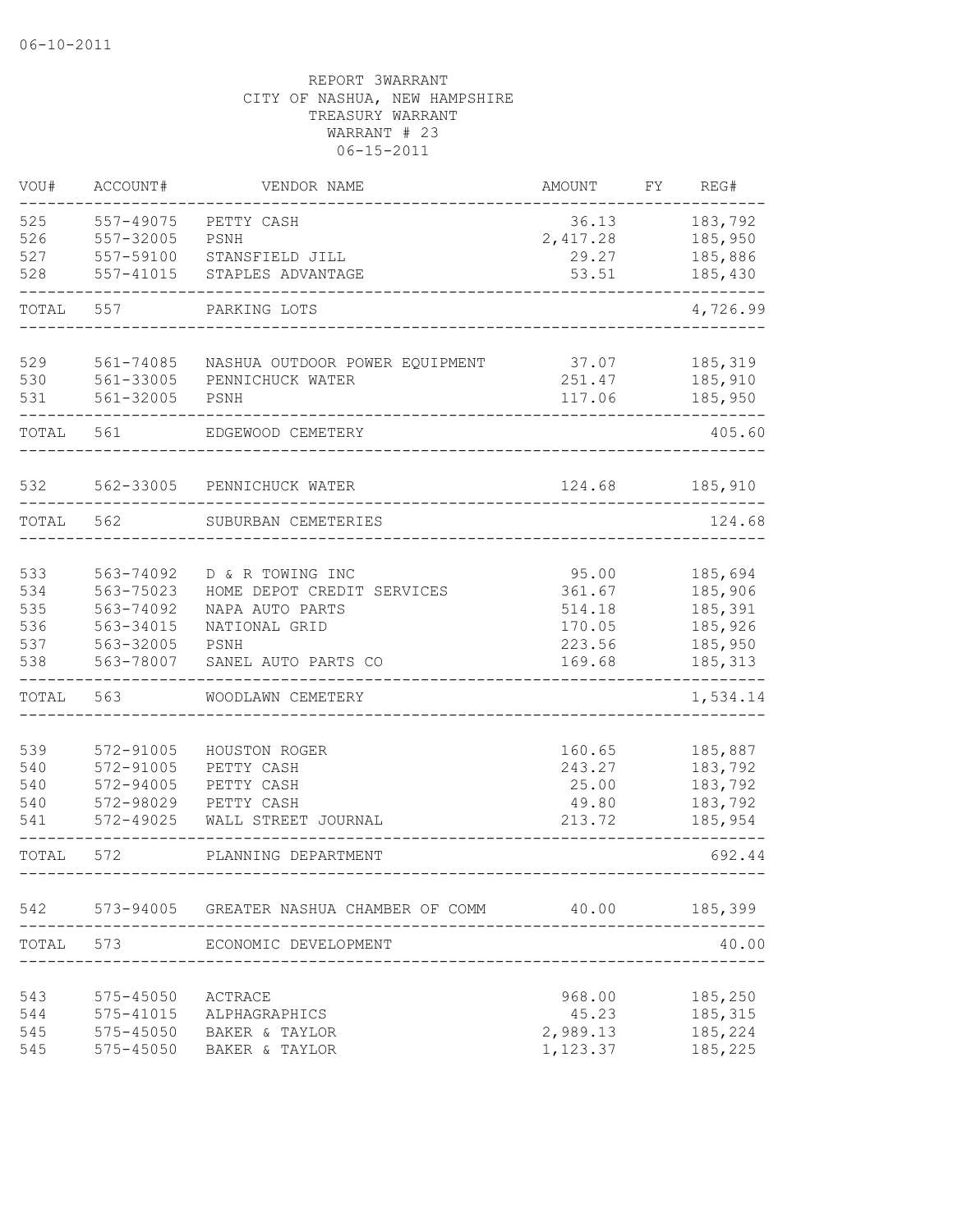| VOU#  | ACCOUNT#          | VENDOR NAME                     | AMOUNT   | FY | REG#      |
|-------|-------------------|---------------------------------|----------|----|-----------|
| 545   | 575-45050         | BAKER & TAYLOR                  | 297.31   |    | 185,226   |
| 546   | $575 - 45085$     | BAKER & TAYLOR ENTERTAINMENT    | 83.54    |    | 185,216   |
| 546   | 575-45315         | BAKER & TAYLOR ENTERTAINMENT    | 1,290.08 |    | 185,216   |
| 547   | $575 - 45090$     | BENNETT STEPHEN MAREK           | 200.00   |    | 185,933   |
| 548   | $575 - 45904$     | CABINET PRESS                   | 45.76    |    | 185,963   |
| 549   | 575-45050         | CENTER POINT LARGE PRINT        | 176.94   |    | 185,200   |
| 550   | $575 - 45050$     | COUNCIL OF STATE GOVERNMENTS    | 58.50    |    | 185,946   |
| 551   | 575-91005         | DOMINICI JUDITH S               | 12.75    |    | 185,387   |
| 551   | 575-94005         | DOMINICI JUDITH S               | 70.00    |    | 185,387   |
| 552   | $575 - 45150$     | FLAGSPLUS LLC                   | 92.96    |    | 185,945   |
| 553   | $575 - 45050$     | GALE                            | 264.16   |    | 185,396   |
| 554   | 575-45220         | GRESSCO LTD                     | 1,394.56 |    | 185,267   |
| 555   | 575-75023         | HOME DEPOT CREDIT SERVICES      | 182.98   |    | 185,906   |
| 556   | 575-75105         | HUFF & GAUTHIER INC             | 1,289.15 |    | 185,423   |
| 557   | 575-45050         | INFOBASE PUBLISHING             | 115.56   |    | 185,915   |
| 558   | $575 - 45050$     | INGRAM LIBRARY SERVICES INC     | 466.27   |    | 185,426   |
| 559   | 575-45085         | MICROMARKETING LLC              | 479.45   |    | 185,303   |
| 560   | $575 - 64165$     | NASHUA OUTDOOR POWER EQUIPMENT  | 369.00   |    | 185,319   |
| 561   | 575-34015         | NATIONAL GRID                   | 100.93   |    | 185,926   |
| 562   | 575-31040         | NEXTEL COMMUNICATIONS           | 13.23    |    | 185,901   |
| 563   | $575 - 45090$     | PETTY CASH                      | 14.87    |    | 185,888   |
| 563   | $575 - 45150$     | PETTY CASH                      | 32.64    |    | 185,888   |
| 563   | 575-91005         | PETTY CASH                      | 35.66    |    | 185,888   |
| 564   | 575-32005         | PUBLIC SERVICE OF NEW HAMPSHIR  | 5,080.06 |    | 185,962   |
| 565   | 575-45085         | RANDOM HOUSE INC                | 148.75   |    | 185,435   |
| 566   | 575-45085         | RECORDED BOOKS LLC              | 324.44   |    |           |
| 566   |                   |                                 |          |    | 185,405   |
|       | 575-45220         | RECORDED BOOKS LLC              | 189.70   |    | 185,405   |
| 567   | 575-41015         | STAPLES ADVANTAGE               | 485.40   |    | 185,430   |
| 568   | 575-45085         | TANTOR MEDIA INC                | 134.98   |    | 185,808   |
| 569   | 575-45904         | UNION LEADER CORP               | 171.60   |    | 185,905   |
| TOTAL | 575               | PUBLIC LIBRARIES                |          |    | 18,746.96 |
| 570   |                   | 576-49075 PETTY CASH            | 32.98    |    | 183,792   |
|       | 576-91005         | PETTY CASH                      | 9.18     |    | 183,792   |
| TOTAL | 576               | BUILDING DEPARTMENT             |          |    | 42.16     |
|       |                   |                                 |          |    |           |
| 571   |                   | 577-31050 NEXTEL COMMUNICATIONS | 43.86    |    | 185,901   |
| 571   |                   | 577-31065 NEXTEL COMMUNICATIONS | 79.98    |    | 185,901   |
|       | 577-91005         | PETTY CASH                      | 32.64    |    | 183,792   |
| TOTAL |                   | 577 CODE ENFORCEMENT            |          |    | 156.48    |
|       | 228,626 581-72035 | ЗМ                              | 850.00   |    | 185,568   |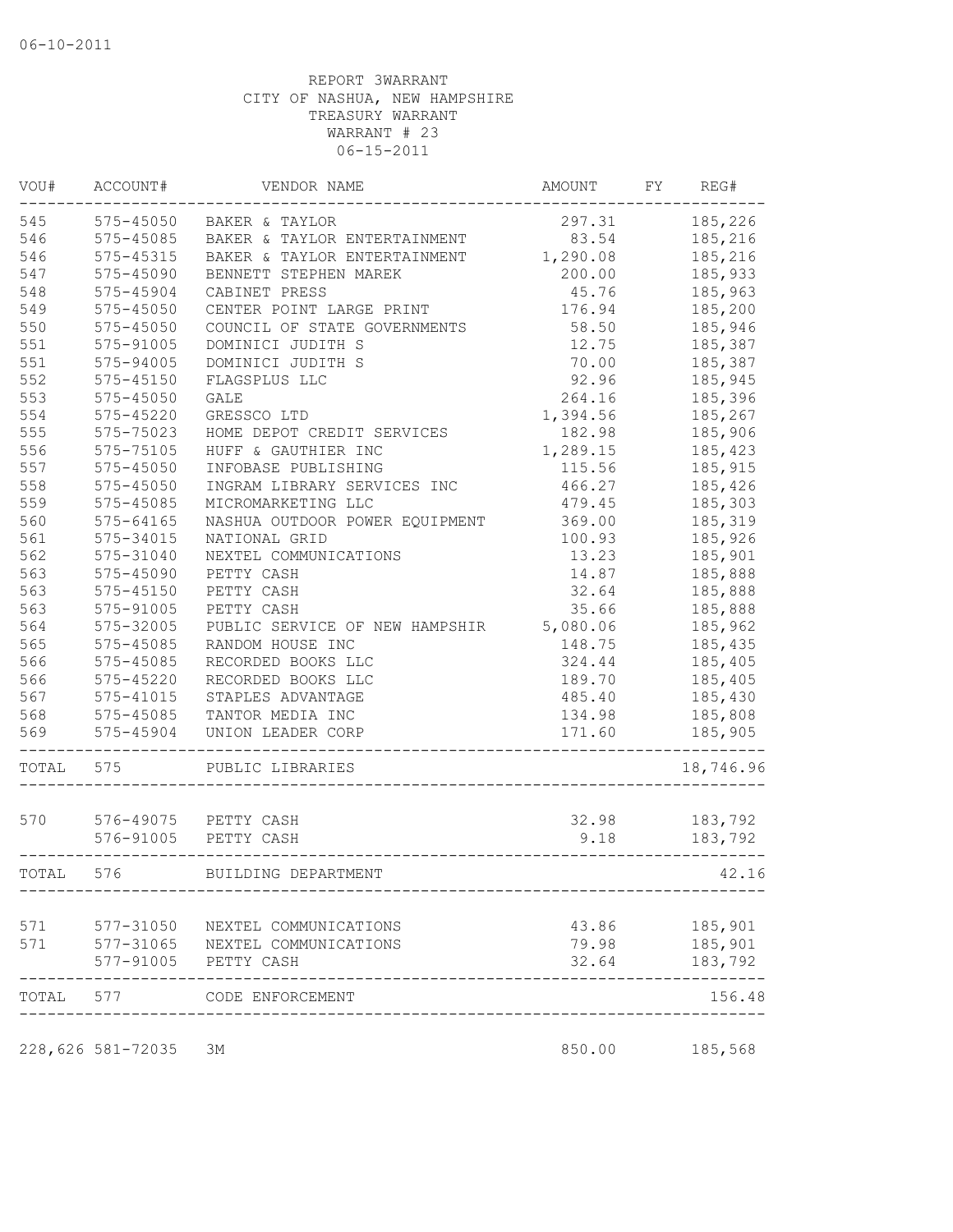| VOU# | ACCOUNT#          | VENDOR NAME                    | AMOUNT    | FY | REG#    |
|------|-------------------|--------------------------------|-----------|----|---------|
|      | 228,627 581-49050 | AC MOORE INC                   | 11.39     |    | 185,262 |
|      | 228,628 581-44005 | ACCURATE LABEL DESIGNS INC     | 602.95    |    | 185,551 |
|      | 228,629 581-53101 | ADULT LEARNING CENTER          | 26,500.00 |    | 185,404 |
|      | 228,629 581-84030 | ADULT LEARNING CENTER          | 26,325.00 |    | 185,404 |
|      | 228,630 581-49035 | ADVANCED LEARNING CTRS INC     | 321.96    |    | 185,826 |
|      | 228,631 581-74092 | AFFILIATED HVAC SERVICES LLC   | 585.68    |    | 185,292 |
|      | 228,632 581-49050 | AIMS EDUCATION FOUNDATION      | 53.79     |    | 185,275 |
|      | 228,633 581-42110 | ALARMAX DISTRIBUTORS INC       | 4,089.36  |    | 185,456 |
|      | 228,634 581-74092 | ALERT SCIENTIFIC INC           | 460.00    |    | 185,416 |
|      | 228,635 581-53100 | ALTMAN GARY D                  | 1,440.00  |    | 185,448 |
|      | 228,636 581-49050 | AMERICAN SCIENCE & SURPLUS INC | 40.95     |    | 185,532 |
|      | 228,637 581-42110 | AMERICAN TIME AND SIGNAL CO.   | 4,305.55  |    | 185,700 |
|      | 228,638 581-75023 | ANDREW'S NETWORK ENTERPRISES I | 13,500.00 |    | 185,661 |
|      | 228,639 581-91005 | ANGEL SUSAN                    | 46.84     |    | 185,588 |
|      | 228,640 581-49050 | APPLAUSE LEARNING RESOURCES IN | 90.75     |    | 185,472 |
|      | 228,641 581-64045 | APPLE COMPUTER INC             | 2,955.00  |    | 185,521 |
|      | 228,642 581-91005 | ARELINDO S ALVES MED C.A.G.S   | 33.66     |    | 185,469 |
|      | 228,643 581-91040 | ARRIA THOMAS                   | 114.65    |    | 185,828 |
|      | 228,644 581-49035 | ASCD                           | 1,887.86  |    | 185,967 |
|      | 228,645 581-31005 | AT&T                           | 33.92     |    | 185,969 |
|      | 228,646 581-59130 | AUBIN BILL                     | 60.00     |    | 185,630 |
|      | 228,647 581-75023 | B & S LOCKSMITH INC            | 1,230.71  |    | 185,349 |
|      | 228,648 581-91005 | BAGLEY MARCIA                  | 103.26    |    | 185,637 |
|      | 228,649 581-94030 | BAGLEY MONTE                   | 104.04    |    | 185,468 |
|      | 228,650 581-59130 | BALL WILLIAM                   | 80.00     |    | 185,227 |
|      | 228,651 581-49035 | BARNES & NOBLE INC             | 4,304.00  |    | 185,157 |
|      | 228,651 581-49050 | BARNES & NOBLE INC             | 935.40    |    | 185,157 |
|      | 228,652 581-31005 | BAYRING COMMUNICATIONS         | 2,258.89  |    | 185,976 |
|      | 228,653 581-42130 | BEARINGS SPECIALTY CO INC      | 66.96     |    | 185,743 |
|      | 228,654 581-49050 | BELLETETES INC                 | 919.55    |    | 185,307 |
|      | 228,654 581-75023 | BELLETETES INC                 | 975.94    |    | 185,307 |
|      | 228,655 581-49050 | BELTRONICS INC                 | 148.00    |    | 185,697 |
|      | 228,656 581-49050 | BENCHMARK EDUCATION CO         | 135.00    |    | 185,561 |
|      | 228,657 581-59130 | BENSON WILLIAM                 | 210.00    |    | 185,613 |
|      | 228,658 581-78007 | BEST FORD                      | 650.84    |    | 185,174 |
|      | 228,659 581-49050 | BINGHAM LUMBER INC             | 1,449.61  |    | 185,183 |
|      | 228,660 581-49075 | BLUETARP FINANCIAL INC         | 394.80    |    | 185,817 |
|      | 228,661 581-59130 | BOLDUC KEVIN                   | 60.00     |    | 185,622 |
|      | 228,662 581-84030 | BOOTHBY THERAPY SERVICES LLC   | 262.17    |    | 185,669 |
|      | 228,663 581-59130 | BOUCHARD WARREN                | 60.00     |    | 185,602 |
|      | 228,664 581-59130 | BRACCI STEVE                   | 60.00     |    | 185,750 |
|      | 228,665 581-59130 | BRANNEN BECKIE                 | 62.50     |    | 185,823 |
|      | 228,666 581-94010 | BREEN CARA                     | 1,094.40  |    | 185,703 |
|      | 228,667 581-49050 | BROWN LYNNE                    | 26.78     |    | 185,549 |
|      | 228,667 581-91005 | BROWN LYNNE                    | 24.48     |    | 185,549 |
|      | 228,668 581-49910 | BROX INDUSTRIES INC            | 112.88    |    | 185,194 |
|      | 228,669 581-55010 | BUDGET CAR & TRUCK RENTAL      | 110.57    |    | 185,530 |
|      | 228,670 581-59130 | BURKHART DENNIS                | 210.00    |    | 185,289 |
|      |                   |                                |           |    |         |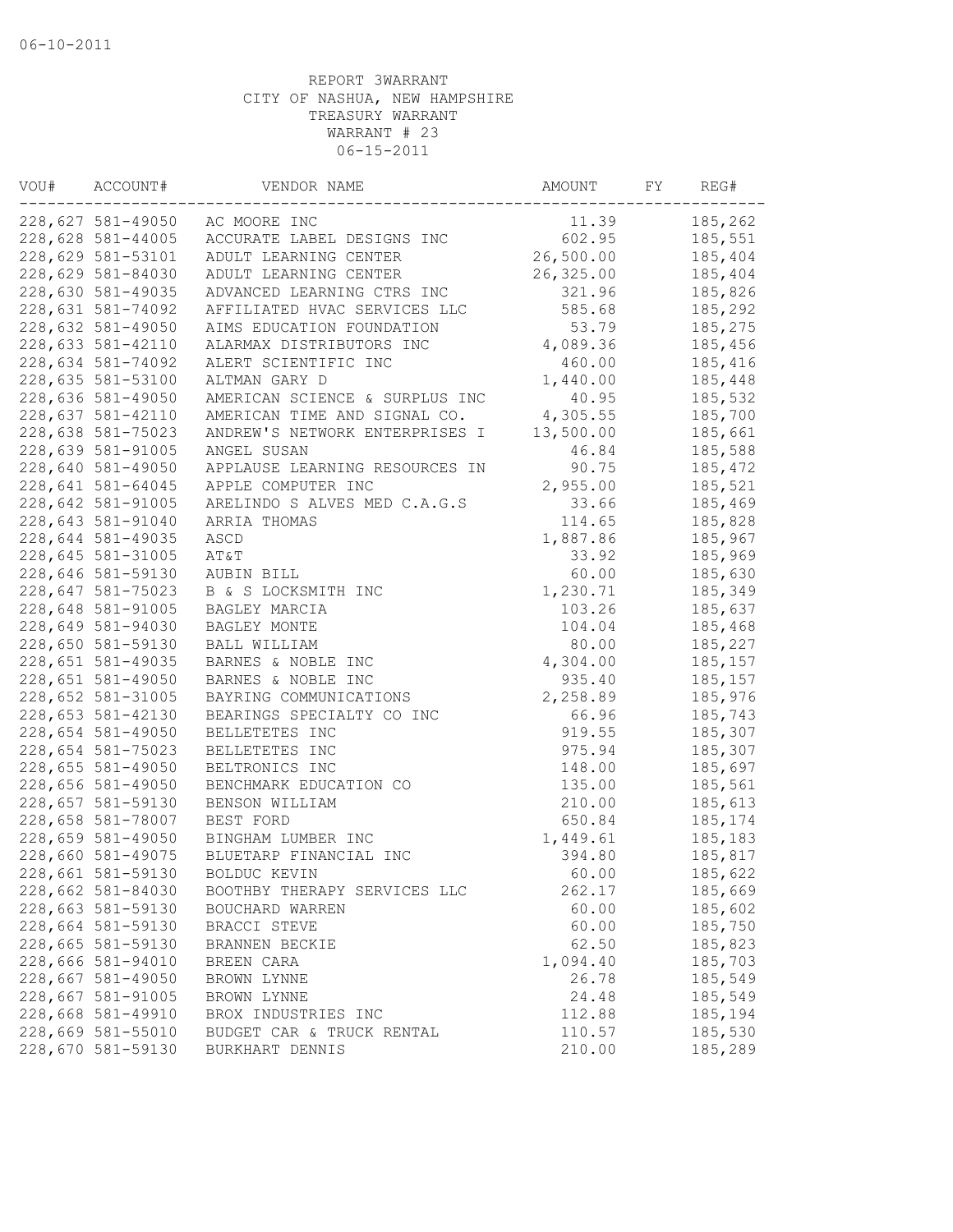| VOU# | ACCOUNT#          | VENDOR NAME                    | AMOUNT      | FY | REG#    |
|------|-------------------|--------------------------------|-------------|----|---------|
|      | 228,671 581-59130 | BURKHART PETER                 | 130.00      |    | 185,650 |
|      | 228,672 581-49050 | BURMAX CO INC                  | 729.02      |    | 185,555 |
|      | 228,673 581-59130 | BURNHAM MICHAEL                | 40.00       |    | 185,627 |
|      | 228,674 581-55015 | CANFIELD BRAD                  | 1,020.00    |    | 185,553 |
|      | 228,675 581-42120 | CAPP INC                       | 914.00      |    | 185,442 |
|      | 228,676 581-55018 | CARING HANDS TRANSPORTATION LL | 7,860.00    |    | 185,631 |
|      | 228,677 581-49050 | CARLEX INC                     | 38.85       |    | 185,443 |
|      | 228,678 581-49050 | CARTRIDGE WORLD NASHUA         | 705.92      |    | 185,603 |
|      | 228,679 581-49050 | CASEY'S WOOD PRODUCTS INC      | 134.98      |    | 185,668 |
|      | 228,680 581-59130 | CAVALLO STEVEN                 | 60.00       |    | 185,639 |
|      | 228,681 581-42110 | CED                            | 4,918.47    |    | 185,218 |
|      | 228,682 581-84030 | CEDARCREST INC                 | 2,591.51    |    | 185,169 |
|      | 228,683 581-49035 | CENGAGE LEARNING               | 6.87        |    | 185,657 |
|      | 228,684 581-42010 | CENTRAL PAPER PRODUCTS CO      | 10,306.56   |    | 185,718 |
|      | 228,684 581-42020 | CENTRAL PAPER PRODUCTS CO      | 1,286.40    |    | 185,718 |
|      | 228,685 581-78007 | CHAPPELL TRACTOR SALES INC     | 28.10       |    | 185,195 |
|      | 228,686 581-59130 | CHERBONNEAU MARK               | 80.00       |    | 185,304 |
|      | 228,687 581-78007 | CHUCK'S AUTO REPAIR INC        | 99.94       |    | 185,552 |
| 573  | 581-49050         | CITIZENS BANK                  | 330.00      |    | 12,626  |
| 573  | 581-94030         | CITIZENS BANK                  | 1,742.60    |    | 12,626  |
|      | 228,688 581-53103 | CLARK ASSOCIATES/DEBRA P CLARK | 33, 497. 75 |    | 185,201 |
|      | 228,689 581-91005 | CLARKE CYNTHIA                 | 330.50      |    | 185,634 |
|      | 228,690 581-59130 | CLINTON PHILIP                 | 60.00       |    | 185,598 |
|      | 228,691 581-43005 | CMRS-POC                       | 2,000.00    |    | 185,970 |
|      | 228,692 581-49075 | COFFEE PAUSE                   | 94.50       |    | 185,679 |
|      | 228,693 581-49035 | COLLINS EDUCATION ASSOCIATES L | 1,237.50    |    | 185,571 |
|      | 228,694 581-53103 | COMPASSIONATE STAFFING LLC     | 472.50      |    | 185,327 |
|      | 228,695 581-49050 | COMPSOURCE INC                 | 1,930.00    |    | 185,847 |
|      | 228,695 581-49110 | COMPSOURCE INC                 | 386.00      |    | 185,847 |
|      | 228,696 581-49050 | COMPUTER HUT OF N E INC        | 224.00      |    | 185,722 |
|      | 228,696 581-49110 | COMPUTER HUT OF N E INC        | 672.00      |    | 185,722 |
|      | 228,696 581-64045 | COMPUTER HUT OF N E INC        | 759.00      |    | 185,722 |
|      | 228,697 581-49050 | CONNECTICUT VALLEY BIOLOGICAL  | 97.19       |    | 185,701 |
|      | 228,698 581-42130 | CONTROL TECHNOLOGIES INC       | 312.00      |    | 185,447 |
|      | 228,699 581-49050 | CONWAY OFFICE PRODUCTS LLC     | 76.17       |    | 185,276 |
|      | 228,700 581-44005 | COPY SHOP                      | 596.70      |    | 185,271 |
|      | 228,701 581-49035 | CORPORATE BOARD BOOKS INC      | 554.00      |    | 185,849 |
|      | 228,702 581-49910 | CORRIVEAU ROUTHIER INC         | 280.28      |    | 185,693 |
|      | 228,703 581-59130 | COYLE KEVIN                    | 60.00       |    | 185,199 |
|      | 228,704 581-55015 | CRATEAU SALLY                  | 762.56      |    | 185,812 |
|      | 228,705 581-59130 | CROSBY MICHAEL                 | 130.00      |    | 185,605 |
|      | 228,706 581-84030 | CROTCHED MOUNTAIN REHAB CTR    | 8,724.28    |    | 185,462 |
|      | 228,707 581-49035 | CURRICULUM ASSOCIATES, INC     | 398.04      |    | 185,486 |
|      | 228,707 581-49050 | CURRICULUM ASSOCIATES, INC     | 169.00      |    | 185,486 |
|      | 228,708 581-64045 | CUSTOM COMPUTER SPECIALIST INC | 5,850.00    |    | 185,422 |
|      | 228,708 581-74092 | CUSTOM COMPUTER SPECIALIST INC | 1,415.36    |    | 185,422 |
|      | 228,709 581-53101 | DAILEANES MARK                 | 363.87      |    | 185,466 |
|      |                   |                                |             |    | 185,621 |
|      | 228,710 581-59130 | DANIELS GORDON                 | 80.00       |    |         |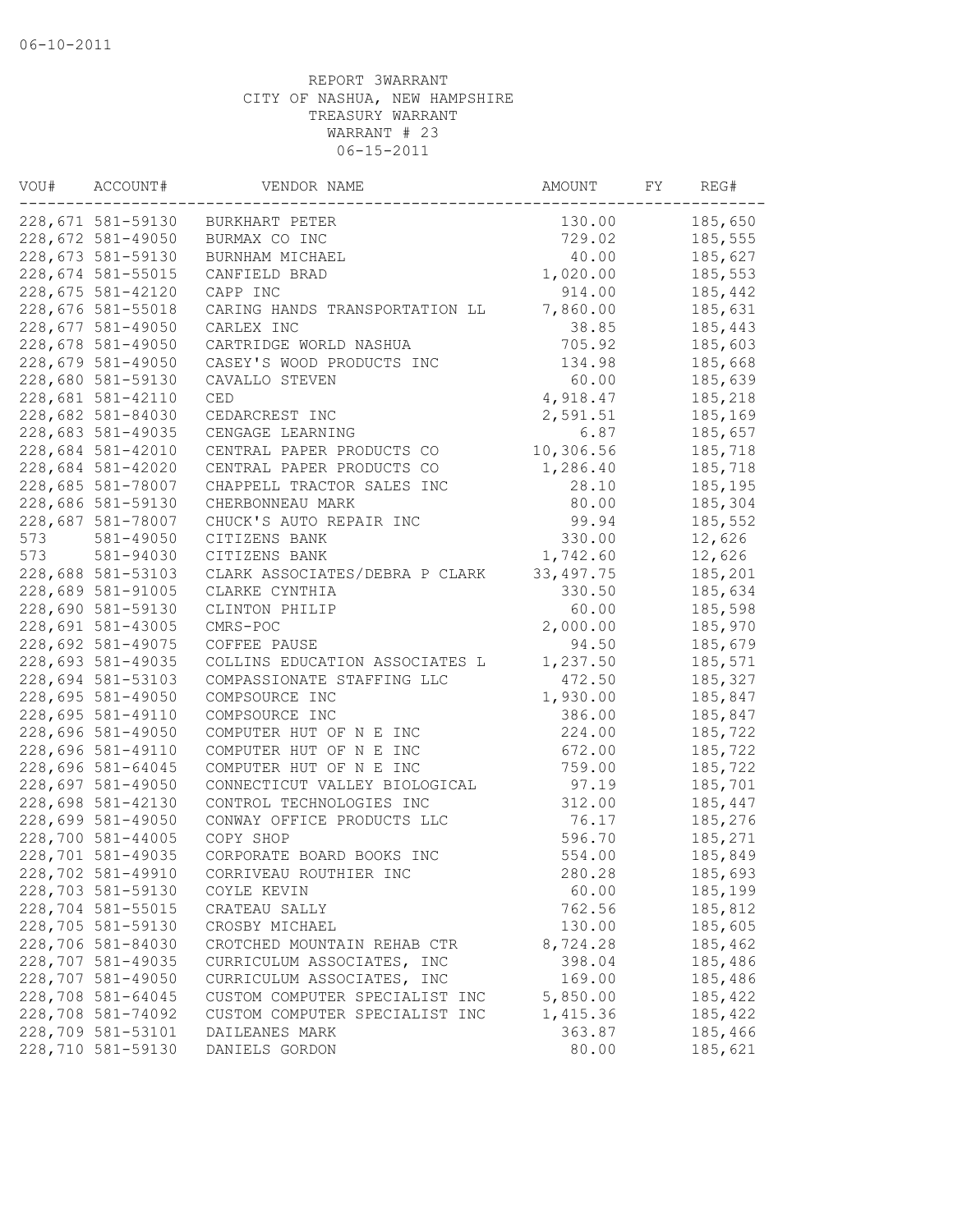| VOU# | ACCOUNT#          | VENDOR NAME                    | AMOUNT      | FY | REG#     |
|------|-------------------|--------------------------------|-------------|----|----------|
|      | 228,711 581-74092 | DAVID H BAILEY                 | 750.00      |    | 185,492  |
|      | 228,712 581-49050 | DELTA EDUCATION                | 257.49      |    | 185,506  |
|      | 228,713 581-49050 | DEMCO INC                      | 403.22      |    | 185,221  |
|      | 228,713 581-63085 | DEMCO INC                      | 1,084.40    |    | 185,221  |
|      | 228,714 581-49050 | DIDAX INC                      | 70.35       |    | 185,170  |
|      | 228,715 581-91005 | DILIDDO KATHRYN M              | 85.69       |    | 185,821  |
|      | 228,716 581-91005 | DIMARIA JENNIFER               | 60.18       |    | 185,609  |
|      | 228,717 581-49050 | DJ JEFF HAMILTON               | 250.00      |    | 185,825  |
|      | 228,718 581-59130 | DOW LOREN                      | 160.00      |    | 185,815  |
|      | 228,719 581-49050 | DOWNES & READER HARDWOOD CO IN | 4,932.50    |    | 185,190  |
|      | 228,720 581-59130 | DROWN JOYCE                    | 60.00       |    | 185,386  |
|      | 228,721 581-91005 | DUSTIN MARIANNE                | 140.25      |    | 185, 471 |
|      | 228,722 581-55018 | EASTER SEALS OF NH INC         | 2,180.00    |    | 185,410  |
|      | 228,722 581-84030 | EASTER SEALS OF NH INC         | 3,232.95    |    | 185,410  |
|      | 228,722 581-84055 | EASTER SEALS OF NH INC         | 9,821.60    |    | 185,410  |
|      | 228,723 581-45910 | EBSCO INFORMATION SERVICES     | 1,291.92    |    | 185,717  |
|      | 228,723 581-49055 | EBSCO INFORMATION SERVICES     | 8.75        |    | 185,717  |
|      | 228,724 581-84055 | ECKERD YOUTH ALTERNATIVES INC  | 1,490.70    |    | 185,249  |
|      | 228,725 581-53101 | EDUCATION INC                  | 605.15      |    | 185,546  |
|      | 228,726 581-53100 | <b>EDUCAUSE</b>                | 40.00       |    | 185,839  |
|      | 228,727 581-59130 | EMOND ED                       | 60.00       |    | 185,620  |
|      | 228,728 581-34015 | ENERGYNORTH PROPANE            | 429.34      |    | 185,710  |
|      | 228,729 581-91005 | ESSON VIRGINIA                 | 12.24       |    | 185,479  |
|      | 228,730 581-49050 | ETA CUISENAIRE                 | 80.42       |    | 185,510  |
|      | 228,731 581-59130 | EVANS DICK                     | 130.00      |    | 185,179  |
|      | 228,732 581-42130 | F W WEBB COMPANY               | 1,037.70    |    | 185,232  |
|      | 228,733 581-34015 | FAIRPOINT COMMUNICATIONS INC   | 28.53       |    | 185,972  |
|      | 228,734 581-34015 | FAIRPOINT COMMUNICATIONS INC   | 31.50       |    | 185,973  |
|      | 228,735 581-34015 | FAIRPOINT COMMUNICATIONS INC   | 28.53       |    | 185,974  |
|      | 228,736 581-31005 | FAIRPOINT COMMUNICATIONS INC   | 28.53       |    | 185,975  |
|      | 228,737 581-91005 | FARRENKOPF RICHARD             | 150.76      |    | 185,576  |
|      | 228,738 581-49075 | FASTENAL COMPANY               | 383.76      |    | 185,354  |
|      | 228,739 581-74092 | FAY ELECTRIC MOTORS            | 592.82      |    | 185,272  |
|      | 228,740 581-59130 | FERLAN JOHN                    | 60.00       |    | 185,751  |
|      | 228,741 581-84030 | FIELDING STEPHANIE             | 150.00      |    | 185,831  |
|      | 228,742 581-55015 | FINNEY KIRK                    | 87.21       |    | 185,834  |
|      | 228,743 581-55005 | FIRST STUDENT INC              | 4,752.00    |    | 185,511  |
|      | 228,743 581-55005 | FIRST STUDENT INC              | 3,715.60    |    | 185,512  |
|      | 228,743 581-55005 | FIRST STUDENT INC              | 1,039.40    |    | 185,513  |
|      | 228,743 581-55015 | FIRST STUDENT INC              | 191.71      |    | 185,511  |
|      | 228,743 581-55015 | FIRST STUDENT INC              | 180, 317.83 |    | 185,512  |
|      | 228,743 581-55020 | FIRST STUDENT INC              | 625.90      |    | 185,511  |
|      | 228,743 581-55025 | FIRST STUDENT INC              | 211,802.63  |    | 185,512  |
|      | 228,743 581-55035 | FIRST STUDENT INC              | 1,545.00    |    | 185,512  |
|      | 228,744 581-59130 | FOLEY RONALD                   | 80.00       |    | 185,655  |
|      | 228,745 581-49030 | FOLLETT LIBRARY RESOURCES      | 25.16       |    | 185,180  |
|      | 228,746 581-59130 | FORTIER DONALD                 | 90.00       |    | 185,835  |
|      | 228,747 581-49050 | FREY SCIENTIFIC                | 716.20      |    | 185,273  |
|      |                   |                                |             |    |          |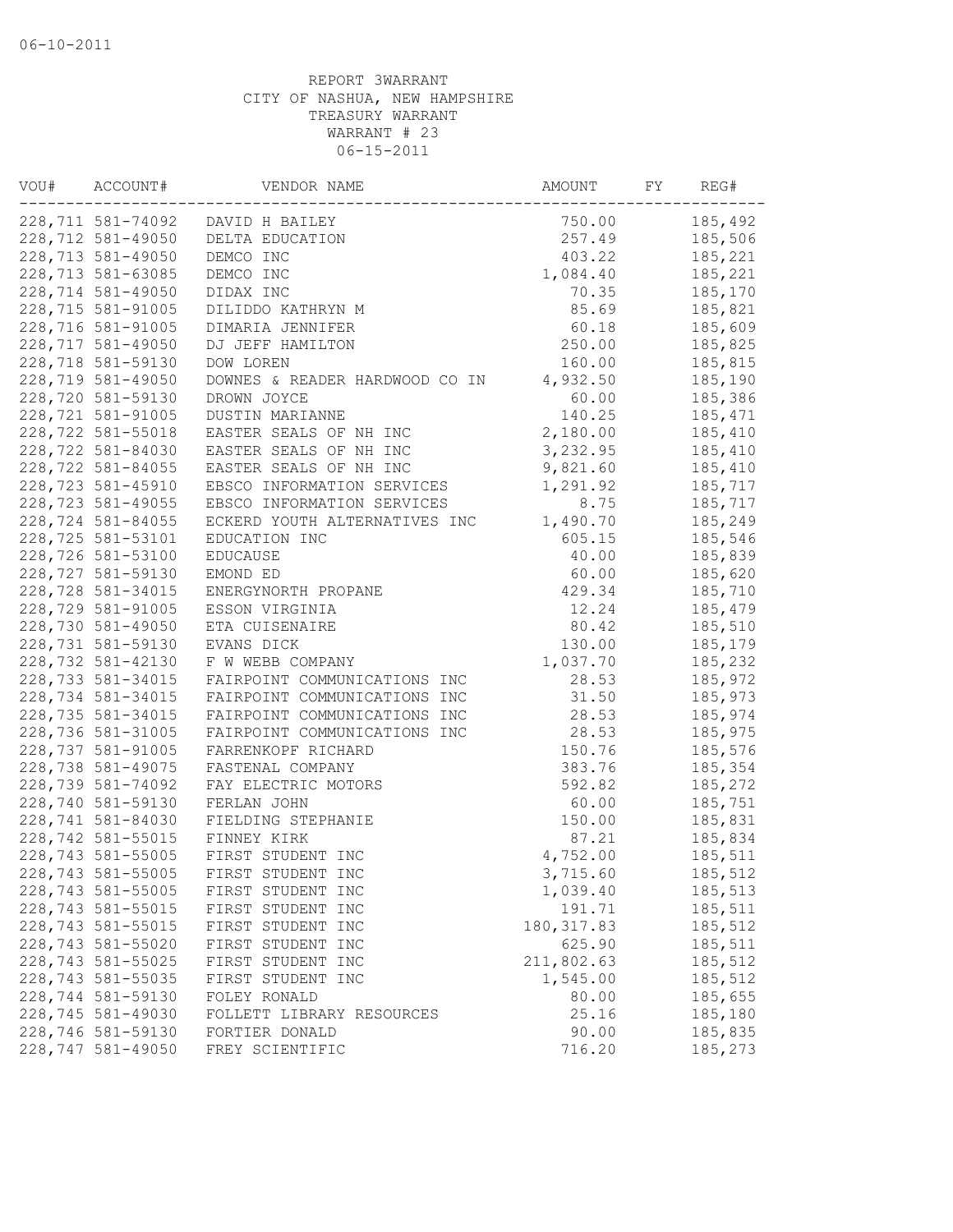| VOU# | ACCOUNT#          | VENDOR NAME                    | AMOUNT    | FY | REG#    |
|------|-------------------|--------------------------------|-----------|----|---------|
|      | 228,748 581-59130 | GADBOIS GERALD                 | 180.00    |    | 185,156 |
|      | 228,749 581-55015 | GEFFRARD JEAN                  | 20.61     |    | 185,827 |
|      | 228,750 581-95010 | GLOGSTER EC INC                | 99.00     |    | 185,833 |
|      | 228,751 581-84030 | GODDARD SCHOOL                 | 675.00    |    | 185,846 |
|      | 228,752 581-49035 | GOODHEART-WILLCOX PUBLISHERS   | 1,851.40  |    | 185,455 |
|      | 228,753 581-49050 | GOPHER SPORT                   | 399.60    |    | 185,457 |
|      | 228,754 581-59130 | GORSUCH JAMES                  | 80.00     |    | 185,206 |
|      | 228,755 581-49050 | GOVCONNECTION INC              | 62.27     |    | 185,166 |
|      | 228,756 581-42130 | GRAINGER                       | 1,764.51  |    | 185,251 |
|      | 228,757 581-53100 | GRANITE STATE SHUTTLE SERVICE  | 168.00    |    | 185,673 |
|      | 228,758 581-84030 | GREATER LAWRENCE ED COLLABORAT | 44,386.36 |    | 185,539 |
|      | 228,759 581-95005 | GREATER NASHUA CHAMBER OF COMM | 20.00     |    | 185,399 |
|      | 228,760 581-59130 | GRIMES JEFF                    | 130.00    |    | 185,659 |
|      | 228,761 581-91005 | GUAL WENDY                     | 45.14     |    | 185,557 |
|      | 228,762 581-49910 | GUERETTE ARTHUR G              | 525.00    |    | 185,843 |
|      | 228,763 581-53100 | HALLEE ALAN                    | 1,831.25  |    | 185,848 |
|      | 228,764 581-59130 | HAMILTON MICHAEL               | 160.00    |    | 185,604 |
|      | 228,765 581-49050 | HANNAFORD                      | 39.50     |    | 185,420 |
|      | 228,766 581-53103 | HEALTHY AT HOME INC            | 2,004.64  |    | 185,491 |
|      | 228,767 581-49035 | HEINEMANN                      | 478.50    |    | 185,483 |
|      | 228,767 581-49050 | <b>HEINEMANN</b>               | 1,010.63  |    | 185,483 |
|      | 228,768 581-94010 | HERBERT TIMOTHY                | 1,040.00  |    | 185,676 |
|      | 228,769 581-49050 | HERFF JONES INC                | 257.35    |    | 185,597 |
|      | 228,770 581-94010 | HICKS NANCY                    | 1,094.40  |    | 185,652 |
|      | 228,771 581-49050 | HIGHSMITH LLC                  | 247.38    |    | 185,807 |
|      | 228,771 581-49055 | HIGHSMITH LLC                  | 17.25     |    | 185,807 |
|      | 228,772 581-42010 | HILLYARD/MANCHESTER            | 66.46     |    | 185,819 |
|      | 228,772 581-74092 | HILLYARD/MANCHESTER            | 96.25     |    | 185,819 |
|      | 228,773 581-49050 | HIRNI CHERYL                   | 22.98     |    | 185,467 |
|      | 228,774 581-49050 | HM RECEIVABLES CO LLC          | 73,660.74 |    | 185,672 |
|      | 228,775 581-84055 | HOLLIS BROOKLINE COOPERATIVE   | 1,105.23  |    | 185,647 |
|      | 228,776 581-49075 | HOME DEPOT CREDIT SERVICES     | 227.73    |    | 185,496 |
|      | 228,777 581-49050 | HOME DEPOT CREDIT SERVICES     | 557.12    |    | 185,543 |
|      | 228,778 581-49050 | HOME DEPOT CREDIT SERVICES     | 172.83    |    | 185,587 |
|      | 228,779 581-78007 | HOWARD P FAIRFIELD, LLC        | 898.25    |    | 185,611 |
|      | 228,780 581-59130 | HUTCHINS RICHARD               | 130.00    |    | 185,675 |
|      | 228,781 581-49075 | IMTEK REPROGRAPHICS INC        | 18.85     |    | 185,507 |
|      | 228,782 581-84030 | INSTITUTE OF PROFESSIONAL PRAC | 1,948.14  |    | 185,608 |
|      | 228,783 581-41040 | INTEGRATED OFFICE SOLUTIONS    | 5,102.00  |    | 185,646 |
|      | 228,784 581-49050 | J W PEPPER & SON INC           | 747.72    |    | 185,253 |
|      | 228,785 581-59130 | <b>JASKOLKA JOHN</b>           | 60.00     |    | 185,394 |
|      | 228,786 581-49050 | JONES MARCIA                   | 1.59      |    | 185,838 |
|      | 228,787 581-53100 | JP PEST SERVICES               | 150.00    |    | 185,302 |
|      | 228,788 581-59130 | KELLY JOSEPH                   | 60.00     |    | 185,666 |
|      | 228,789 581-42110 | KEYSTONE BATTERY               | 513.32    |    | 185,495 |
|      | 228,790 581-49050 | KLOCKIT                        | 274.25    |    | 185,450 |
|      | 228,791 581-91005 | KOSOW CARMEN                   | 21.42     |    | 185,493 |
|      | 228,792 581-59130 | LAMB DAVID A                   | 60.00     |    | 185,210 |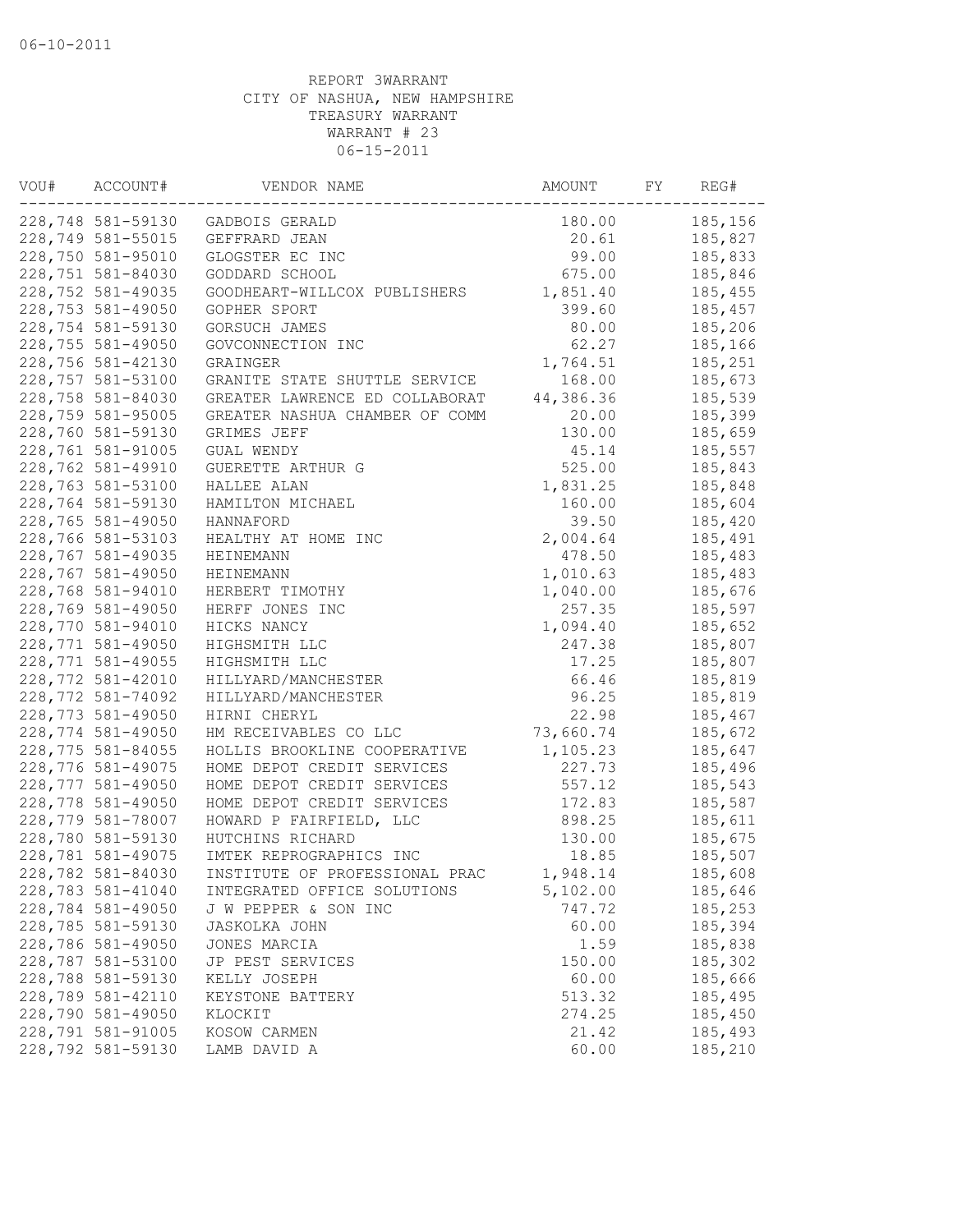| VOU# | ACCOUNT#          | VENDOR NAME                    | AMOUNT    | FY | REG#     |
|------|-------------------|--------------------------------|-----------|----|----------|
|      | 228,793 581-91005 | LAQUERRE MARC                  | 126.49    |    | 185,522  |
|      | 228,794 581-49910 | LARCHMONT ENGINEERING & IRRIGA | 438.99    |    | 185,284  |
|      | 228,795 581-59130 | LARMIE MERL                    | 90.00     |    | 185,643  |
|      | 228,796 581-91005 | LATINA DONNA                   | 39.14     |    | 185,542  |
|      | 228,797 581-49050 | LEADERSHIP MEDIA               | 859.00    |    | 185,563  |
|      | 228,798 581-84030 | LEARNING CENTER FOR THE DEAF   | 23,763.62 |    | 185,632  |
|      | 228,799 581-49050 | LEARNING RESOURCES INC         | 16.94     |    | 185,485  |
|      | 228,800 581-91005 | LEWIS SUSAN A                  | 6.50      |    | 185,547  |
|      | 228,801 581-49030 | LIBRARY VIDEO COMPANY          | 117.46    |    | 185,459  |
|      | 228,801 581-49050 | LIBRARY VIDEO COMPANY          | 66.85     |    | 185,459  |
|      | 228,801 581-49055 | LIBRARY VIDEO COMPANY          | 139.60    |    | 185,459  |
|      | 228,802 581-59130 | LOCONTE CARMINE                | 120.00    |    | 185,813  |
|      | 228,803 581-91005 | LOFTUS JUDITH                  | 21.04     |    | 185,480  |
|      | 228,804 581-91005 | LUCAS MARK                     | 94.36     |    | 185,680  |
|      | 228,805 581-91040 | LUTERAN JULIA                  | 137.50    |    | 185,528  |
|      | 228,806 581-53100 | LUTHERAN COMMUNITY SERVICES OF | 270.00    |    | 185,536  |
|      | 228,807 581-42110 | M & M ELECTRICAL SUPPLY CO INC | 1,984.64  |    | 185,690  |
|      | 228,807 581-49050 | M & M ELECTRICAL SUPPLY CO INC | 399.99    |    | 185,690  |
|      | 228,808 581-59080 | M & N SPORTS LLC               | 1,199.75  |    | 185, 312 |
|      | 228,808 581-74092 | M & N SPORTS LLC               | 49.85     |    | 185, 312 |
|      | 228,809 581-49050 | MAINE OXY-ACETYLENE SUPPLY CO  | 201.05    |    | 185,158  |
|      | 228,810 581-49050 | MARKET BASKET                  | 1,007.79  |    | 185,323  |
|      | 228,810 581-49050 | MARKET BASKET                  | 261.82    |    | 185,324  |
|      | 228,811 581-75090 | MARVELL PLATE GLASS INC        | 588.00    |    | 185,176  |
|      | 228,812 581-59130 | MASTROMATTEO MITCHELL          | 60.00     |    | 185,837  |
|      | 228,813 581-94030 | MATTHEWS ELIZABETH             | 151.02    |    | 185,645  |
|      | 228,814 581-53103 | MCCARTNEY AMY                  | 7,359.25  |    | 185,633  |
|      | 228,815 581-59130 | MCCREA BRETT                   | 80.00     |    | 185,641  |
|      | 228,816 581-49050 | MCGRAW HILL COMPANIES          | 7,595.32  |    | 185,286  |
|      | 228,817 581-59130 | MELANSON DENNIS                | 130.00    |    | 185,175  |
|      | 228,818 581-55018 | MERRIMACK SCHOOL DISTRICT      | 1,430.00  |    | 185,154  |
|      | 228,819 581-53100 | METRO GROUP INC (THE)          | 1,081.00  |    | 185,662  |
|      | 228,820 581-49050 | MIDWEST TECHNOLOGY PRODUCTS    | 135.90    |    | 185,153  |
|      | 228,821 581-49050 | MODERN SCHOOL SUPPLIES INC     | 896.36    |    | 185,306  |
|      | 228,822 581-59130 | MONSON W THOMAS                | 60.00     |    | 185,601  |
|      | 228,823 581-59130 | MORAN LINDSAY                  | 160.00    |    | 185,600  |
|      | 228,824 581-84055 | MOUNT PROSPECT ACADEMY         | 6,928.32  |    | 185,570  |
|      | 228,825 581-53100 |                                | 3,978.11  |    |          |
|      |                   | MULTI-STATE BILLING SERVICES L |           |    | 185,635  |
|      | 228,826 581-59130 | MURPHY DANIEL                  | 60.00     |    | 185,640  |
|      | 228,827 581-94010 | MURPHY ERIN                    | 1,040.00  |    | 185,824  |
|      | 228,828 581-64192 | MUSICIAN'S FRIEND INC          | 799.95    |    | 185,580  |
|      | 228,829 581-78007 | NAPA AUTO PARTS                | 1,245.96  |    | 185,391  |
|      | 228,830 581-49050 | NASCO                          | 591.54    |    | 185,719  |
|      | 228,831 581-84030 | NASHOBA LEARNING GROUP INC     | 9,149.91  |    | 185,590  |
|      | 228,832 581-84030 | NASHUA CHILDREN'S HOME         | 54,930.06 |    | 185,488  |
|      | 228,833 581-49910 | NASHUA OUTDOOR POWER EQUIPMENT | 706.60    |    | 185,319  |
|      | 228,834 581-49075 | NASHUA WALLPAPER & PAINT CO    | 159.96    |    | 185,321  |
|      | 228,835 581-42010 | NATIONAL CHEMICAL LABS INC     | 10,000.00 |    | 185,524  |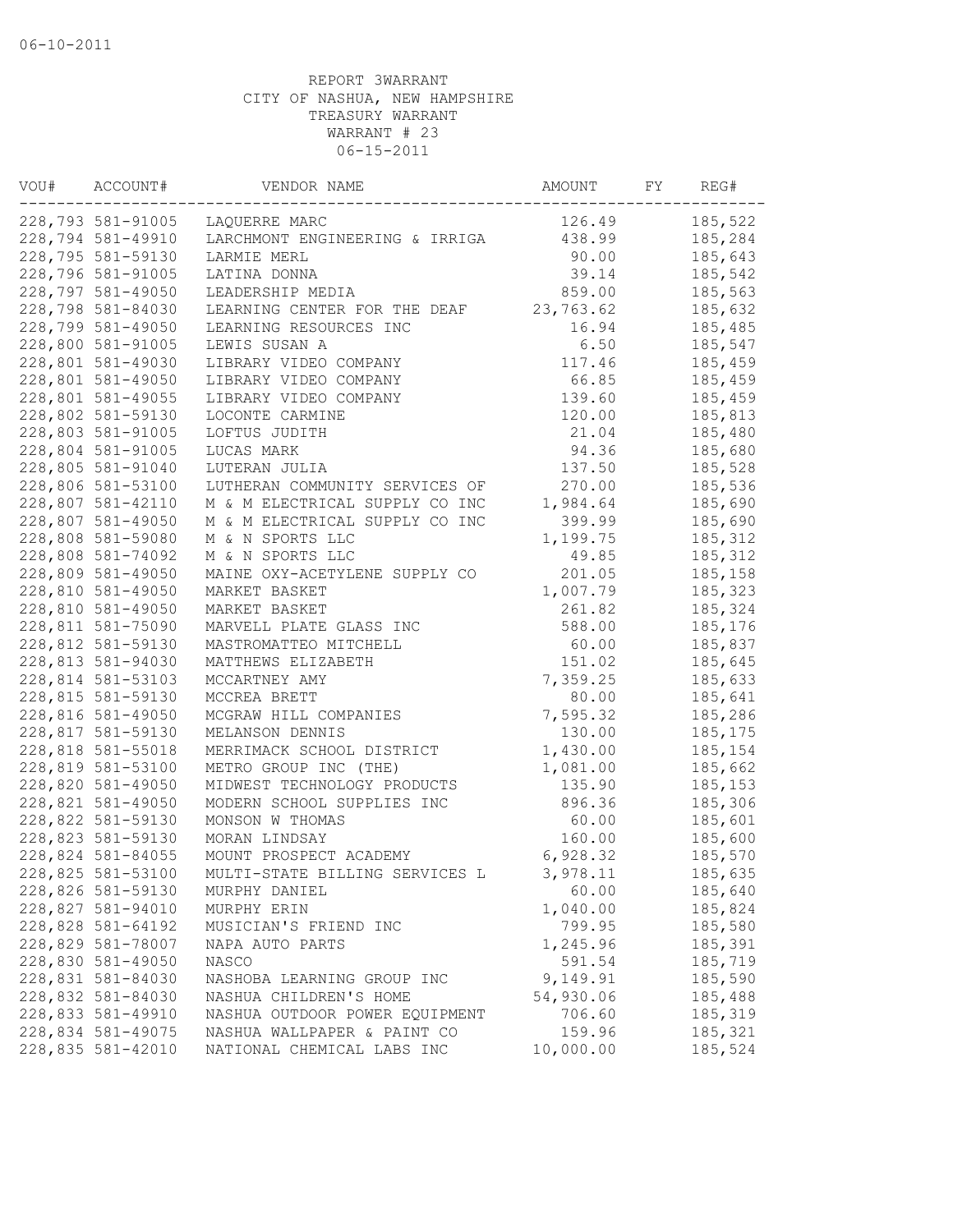| VOU# | ACCOUNT#          | VENDOR NAME                    | AMOUNT    | FY | REG#     |
|------|-------------------|--------------------------------|-----------|----|----------|
|      | 228,835 581-42110 | NATIONAL CHEMICAL LABS INC     | 6,725.30  |    | 185,524  |
|      | 228,836 581-34015 | NATIONAL GRID                  | 1,753.30  |    | 185,978  |
|      | 228,837 581-49050 | NATIONAL SCIENCE TEACHERS ASSO | 324.14    |    | 185,525  |
|      | 228,838 581-74092 | NATIONWIDE SALES & SERVICE     | 10,000.10 |    | 185, 475 |
|      | 228,839 581-66005 | NEOPOST USA INC                | 170.00    |    | 185,381  |
|      | 228,840 581-59130 | NEVILLE AL                     | 80.00     |    | 185,259  |
|      | 228,841 581-91040 | NEW HAMPSHIRE EXCELLENCE IN ED | 700.00    |    | 185,628  |
|      | 228,842 581-31005 | NEXTEL COMMUNICATIONS          | 2,318.02  |    | 185,895  |
|      | 228,843 581-59130 | NIHAN MARILEE                  | 80.00     |    | 185,653  |
|      | 228,844 581-59130 | NORKUNAS STAN                  | 80.00     |    | 185,842  |
|      | 228,845 581-42110 | NORTHEAST ELECTRICAL DISTRIBUT | 179.16    |    | 185,698  |
|      | 228,846 581-59130 | O'MALLEY MATTHEW               | 60.00     |    | 185,636  |
|      | 228,847 581-59130 | ODIERNA ROBERT                 | 80.00     |    | 185,599  |
|      | 228,848 581-49050 | P J CURRIER LUMBER CO          | 238.89    |    | 185,501  |
|      | 228,849 581-91005 | PAPANICOLAOU PAULA             | 52.79     |    | 185,489  |
|      | 228,850 581-49050 | PARADISE MALCOLM               | 9.85      |    | 185,625  |
|      | 228,851 581-59130 | PARSLOW RICHARD                | 80.00     |    | 185,384  |
|      | 228,852 581-42110 | PASEK CORP                     | 3, 179.22 |    | 185,449  |
|      | 228,852 581-49075 | PASEK CORP                     | 513.26    |    | 185,449  |
|      | 228,852 581-75023 | PASEK CORP                     | 1,078.94  |    | 185,449  |
|      | 228,853 581-49050 | PCI EDUCATIONAL PUBLISHING     | 126.39    |    | 185,454  |
|      | 228,854 581-42120 | PEABODY SUPPLY CO INC          | 853.33    |    | 185,818  |
|      | 228,855 581-55018 | PEMBROKE SCHOOL DISTRICT       | 1,495.00  |    | 185,845  |
|      | 228,856 581-33005 | PENNICHUCK WATER WORKS INC     | 6,591.83  |    | 185,898  |
|      | 228,857 581-53100 | PERFORMANCE REHAB INC.         | 5,266.40  |    | 185,569  |
|      | 228,858 581-43005 | PETTY CASH                     | 30.29     |    | 185,889  |
|      | 228,859 581-43005 | PETTY CASH                     | 5.70      |    | 185,890  |
|      | 228,860 581-49050 | PETTY CASH                     | 200.00    |    | 185,892  |
|      | 228,861 581-49050 | PRO AV SYSTEMS INC             | 377.00    |    | 185,607  |
|      | 228,861 581-64192 | PRO AV SYSTEMS INC             | 4,974.00  |    | 185,607  |
|      | 228,862 581-49050 | PRO SALES                      | 220.00    |    | 185,596  |
|      | 228,863 581-53100 | PROVENCHER JEANNE              | 325.00    |    | 185,658  |
|      | 228,864 581-55018 | PROVIDER ENTERPRISES INC (THE) | 34,082.52 |    | 185,497  |
|      | 228,865 581-32005 | PSNH                           | 1,838.62  |    | 185,959  |
|      | 228,866 581-32005 | PUBLIC SERVICE OF NH           | 29,303.95 |    | 185,957  |
|      | 228,867 581-53085 | QUIMBY EYE CARE INC            | 257.50    |    | 185,451  |
|      | 228,868 581-53103 | READYNURSE STAFFING SERVICES   | 4,039.68  |    | 185,246  |
|      | 228,869 581-59130 | REDDICK BARRY                  | 240.00    |    | 185,656  |
|      | 228,870 581-84030 | REGIONAL SERVICES & EDUCATION  | 12,915.00 |    | 185,171  |
|      | 228,871 581-59130 | REILLY DENNIS                  | 60.00     |    | 185,836  |
|      | 228,872 581-49050 | REMEDIA PUBLICATIONS INC       | 87.35     |    | 185,730  |
|      | 228,873 581-59130 | RICHARD PATRICK                | 80.00     |    | 185,617  |
|      | 228,874 581-59080 | RIDDELL/ALL AMERICAN           | 649.15    |    | 185,660  |
|      | 228,874 581-74092 | RIDDELL/ALL AMERICAN           | 512.30    |    | 185,660  |
|      | 228,875 581-84030 | RIVERVIEW SCHOOL INC           | 8,407.50  |    | 185,573  |
|      | 228,876 581-84055 | ROCHESTER SCHOOL DEPARTMENT    | 5,789.16  |    | 185,504  |
|      | 228,877 581-59130 | ROZUMEK ADAM                   | 60.00     |    | 185,642  |
|      | 228,878 581-78007 | SANEL AUTO PARTS CO            | 227.32    |    | 185, 313 |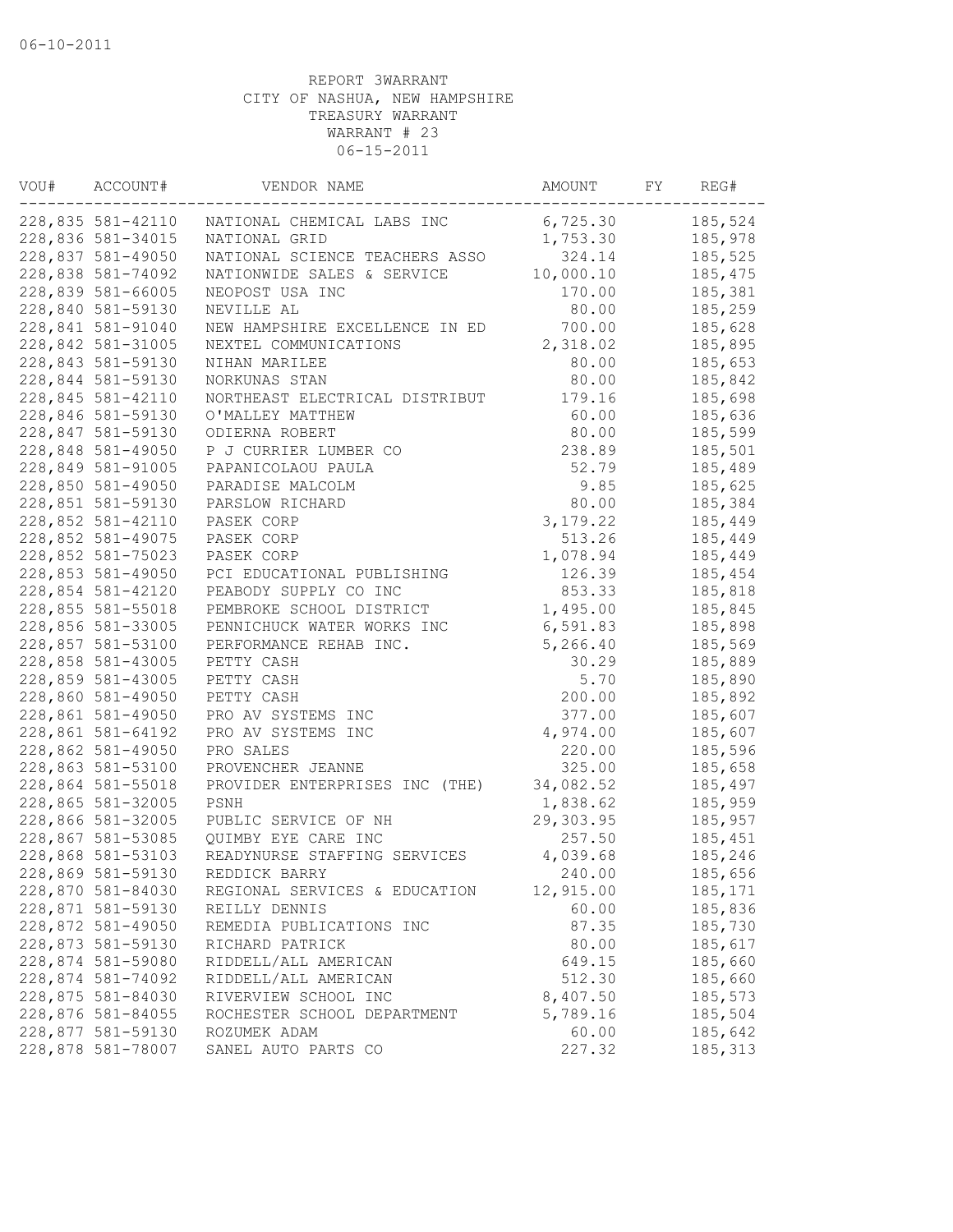| VOU# | ACCOUNT#           | VENDOR NAME                    | AMOUNT    | FY | REG#    |
|------|--------------------|--------------------------------|-----------|----|---------|
|      | 228,879 581-94010  | SANTOS RENEE                   | 936.00    |    | 185,585 |
|      | 228,880 581-49050  | SARGENT-WELCH                  | 53.84     |    | 185,214 |
|      | 228,881 581-59130  | SAWYER THOMAS                  | 190.00    |    | 185,615 |
|      | 228,882 581-49035  | SCHOLASTIC INCORPORATED        | 54.50     |    | 185,721 |
|      | 228,883 581-47010  | SCHOOL NURSE SUPPLY INC        | 136.58    |    | 185,458 |
|      | 228,883 581-49050  | SCHOOL NURSE SUPPLY INC        | 76.75     |    | 185,458 |
|      | 228,884 581-49050  | SCHOOL SAVERS CORP             | 1,246.25  |    | 185,586 |
|      | 228,885 581-49050  | SCHOOL SPECIALTY INC           | 6,506.91  |    | 185,482 |
|      | 228,886 581-94010  | SELLNER LINDA                  | 1,240.00  |    | 185,704 |
|      | 228,887 581-59130  | SEVIGNY RONALD                 | 60.00     |    | 185,311 |
|      | 228,888 581-91005  | SHEAFF ALTHEA                  | 109.65    |    | 185,575 |
|      | 228,889 581-49075  | SHIFFLER EQUIPMENT SALES INC   | 203.82    |    | 185,452 |
|      | 228,890 581-41015  | SIMONS JULIE                   | 54.97     |    | 185,567 |
|      | 228,891 581-42110  | SIMPLEXGRINNELL                | 1,652.02  |    | 185,167 |
|      | 228,892 581-49050  | SOCIAL STUDIES SCHOOL SERVICE  | 167.83    |    | 185,264 |
|      | 228,893 581-59130  | SOUBOSKY WILLIAM               | 60.00     |    | 185,280 |
|      | 228,894 581-84030  | SPAULDING YOUTH CENTER         | 4,673.68  |    | 185,163 |
|      | 228,895 581-31005  | SPRINT                         | 13.49     |    | 185,971 |
|      | 228,896 581-84030  | ST ANN'S HOME INC              | 9,477.18  |    | 185,233 |
|      | 228,897 581-41015  | STAPLES BUSINESS ADVANTAGE     | 4,107.62  |    | 185,380 |
|      | 228,897 581-41045  | STAPLES BUSINESS ADVANTAGE     | 614.49    |    | 185,380 |
|      | 228,897 581-47010  | STAPLES BUSINESS ADVANTAGE     | 189.12    |    | 185,380 |
|      | 228,897 581-49050  | STAPLES BUSINESS ADVANTAGE     | 6, 123.13 |    | 185,380 |
|      | 228,897 581-49075  | STAPLES BUSINESS ADVANTAGE     | 19.39     |    | 185,380 |
|      | 228,897 581-49110  | STAPLES BUSINESS ADVANTAGE     | 4,841.03  |    | 185,380 |
|      | 228,898 581-53100  | STATE OF NH CRIMINAL RECORDS   | 1,045.00  |    | 185,891 |
|      | 228,899 581-64192  | STELLOS ELECTRIC INC           | 370.00    |    | 185,343 |
|      | 228,900 581-49035  | STEPS PROFESSIONAL DEVELOPMENT | 2,887.50  |    | 185,577 |
|      | 228,901 581-49050  | STOELTING CO                   | 8.39      |    | 185,186 |
|      | 228,901 581-49095  | STOELTING CO                   | 40.00     |    | 185,186 |
|      | 228,902 581-59130  | SUCHOCKI EDWARD JR             | 60.00     |    | 185,619 |
|      | 228,903 581-59130  | SWIESZ CHESTER                 | 80.00     |    | 185,269 |
|      | 228,904 581-64192  | TAYLOR MUSIC INC               | 1,600.00  |    | 185,509 |
|      | 228,905 581-49035  | TEACHER'S DISCOVERY            | 324.18    |    | 185,498 |
|      | 228,905 581-49050  | TEACHER'S DISCOVERY            | 174.46    |    | 185,498 |
|      | 228,906 581-59130  | TEBBETTS SY                    | 80.00     |    | 185,618 |
|      | 228,907 581-53100  | TERMINIX PROCESSING CENTER     | 142.00    |    | 185,592 |
|      | 228,908 581-59130  | THOMAS DOUGLAS                 | 120.00    |    | 185,616 |
|      | 228,909 581-94010  | THOMSON ELIZABETH              | 1,094.40  |    | 185,644 |
|      | 228,910 581-78007  | TOWERS MOTOR PARTS CORP        | 137.75    |    | 185,395 |
|      | 228, 911 581-59130 | TREAT BRUCE                    | 80.00     |    | 185,614 |
|      | 228,912 581-53100  | UNIVERSAL RECYCLING TECH LLC   | 507.00    |    | 185,734 |
|      | 228, 912 581-75023 | UNIVERSAL RECYCLING TECH LLC   | 402.23    |    | 185,734 |
|      | 228, 913 581-31005 | VERIZON BUSINESS               | 4,412.68  |    | 185,155 |
|      | 228,914 581-84030  | VERMONT CTR FOR THE DEAF &     | 15,602.71 |    | 185,648 |
|      | 228, 915 581-59130 | VIENS PAUL                     | 80.00     |    | 185,623 |
|      | 228, 916 581-75180 | VIKING ROOFING, INC.           | 1,399.00  |    | 185,591 |
|      | 228, 917 581-49050 | WALMART COMMUNITY              | 229.96    |    | 185,434 |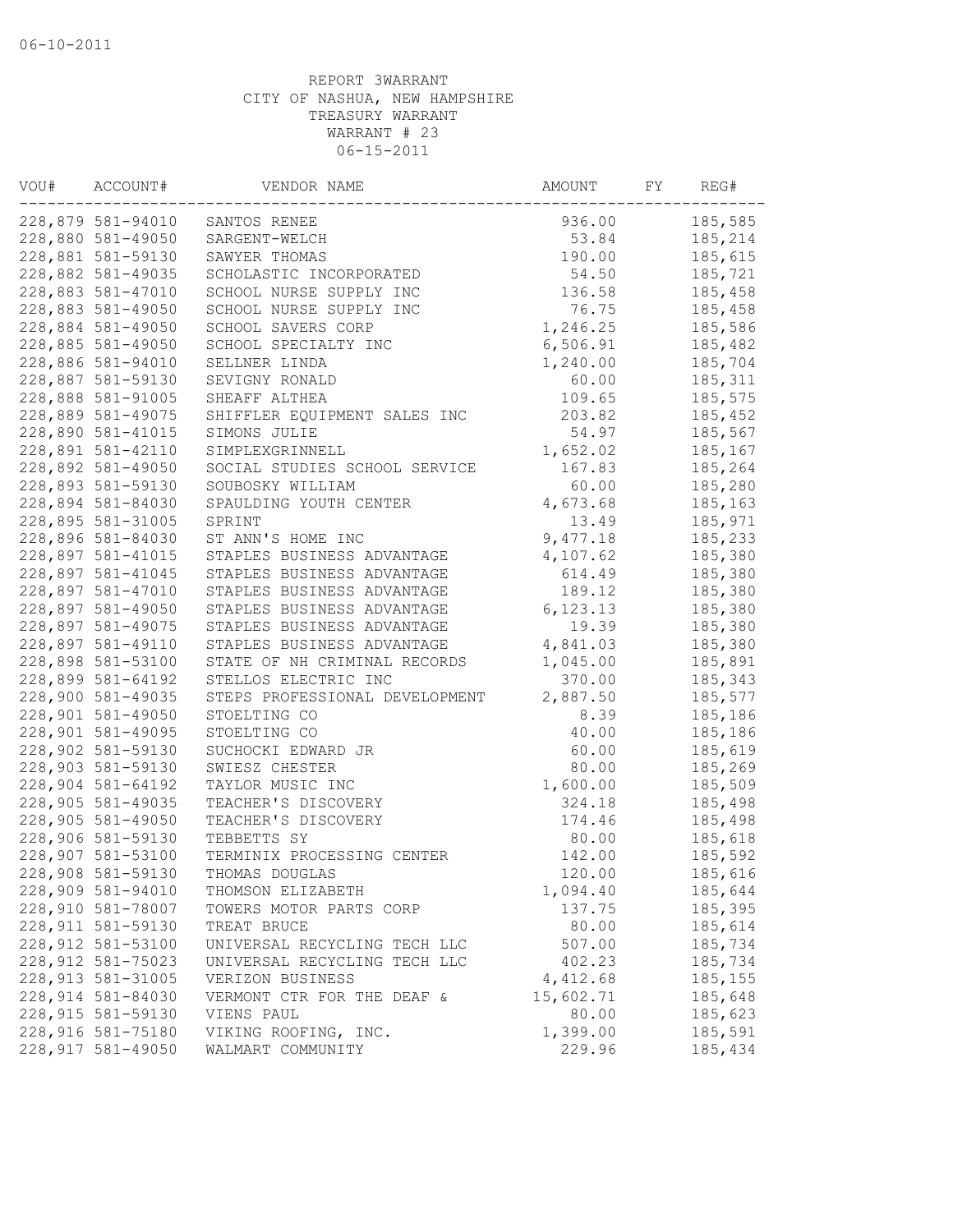|           | VOU# ACCOUNT#      | VENDOR NAME                                            | AMOUNT FY REG# |                    |
|-----------|--------------------|--------------------------------------------------------|----------------|--------------------|
|           | 228,918 581-59130  | WALSH JAMES                                            | 80.00 185,610  |                    |
|           | 228, 919 581-55018 | WALTHAM CENTRAL SCHOOL                                 | 455.00         | 185,692            |
|           | 228,920 581-41045  | WB MASON COMPANY INC                                   | 5,661.87       | 185,191            |
|           | 228,920 581-49050  | WB MASON COMPANY INC                                   | 282.90         | 185,191            |
|           | 228,920 581-49075  | WB MASON COMPANY INC                                   | 27.48          | 185,191            |
|           | 228, 921 581-91005 | WEBB KATHRYN                                           | 81.09          | 185,820            |
|           | 228, 922 581-59130 | WEBSTER DAVID                                          | 60.00          | 185,390            |
|           | 228, 923 581-94010 | WERNER HEATHER                                         | 2,188.80       | 185,589            |
|           | 228,924 581-59130  | WESINGER PAUL J                                        | 120.00         | 185,196            |
|           | 228, 925 581-49050 | WESTERN PSYCHOLOGICAL SERVICES 298.59                  |                | 185,566            |
|           | 228,926 581-47010  | WILLIAM V. MACGILL & COMPANY                           | 222.62 185,268 |                    |
|           | 228,926 581-49050  | WILLIAM V. MACGILL & COMPANY 490.93 185,268            |                |                    |
|           | 228, 927 581-42110 | WILLIAMS COMMUNICATIONS SERVIC 2,047.50 185,556        |                |                    |
|           | 228,928 581-94010  | WINANS ANN                                             |                | $315.20$ $185,520$ |
| TOTAL 581 |                    | SCHOOL DEPARTMENT<br>----------------------------      |                | 1, 147, 982. 19    |
|           |                    |                                                        |                |                    |
|           |                    | 574 592-85005 FIRST SOUTHWEST COMPANY 1,500.00 185,932 |                |                    |
|           |                    | TOTAL 592 BONDED DEBT SERVICE                          |                | 1,500.00           |
|           |                    |                                                        |                |                    |
| 575       | 595-22015          | ARMENIAN RAFFI & MELISSA                               | 16.38          | 185,787            |
| 576       | 595-22015          | BARRETT WILLIAM                                        | 18.20          | 185,776            |
| 577       | 595-22015          | BILL KAREN                                             | 21.72          | 185,783            |
| 578       | 595-22015          | BRASH MARLENA                                          | 10.92          | 185,784            |
| 579       | 595-22015          | BRONZE CRAFT CORP                                      | 163.80         | 185,771            |
| 580       | 595-22015          | CUSCINO RICHARD & MICHELLE                             | 27.30          | 185,788            |
| 581       | 595-22015          | FINETHY TODD                                           | 30.94          | 185,806            |
| 582       | 595-22015          | FOWLER STEPHEN & LORI                                  | 3.62           | 185,778            |
| 583       | 595-22015          | HAMMER WILLIAM & ROSALIE                               | 23.66          | 185,780            |
| 584       | 595-22015          | HILL DAVID & SHANNON                                   | 1.82           | 185,773            |
| 585       | 595-22015          | KOSTERMAN CHAD & REBECCA                               | 36.40          | 185,777            |
| 586       | 595-22015          | LINRICH LLC                                            | 273.00         | 185,786            |
| 587       | 595-22015          | ONE CHESTNUT ST LIMITED                                | 697.60         | 185,805            |
| 588       | 595-22015          | ONE CHESTNUT ST LTD                                    | 203.84         | 185,775            |
| 589       | 595-22015          | PAM-JAM FAMILY TRUST                                   | 10.92          | 185,772            |
| 590       | 595-22015          | RANUCCI VINCENT & LINDA                                | 38.22          | 185,782            |
| 591       | 595-22015          | REXAM HEALTHCARE PKG INC                               | 2,998.28       | 185,804            |
| 592       | 595-22015          | ROY LAIN H                                             | 10.92          | 185,781            |
| 593       | 595-22015          | WEISPRO                                                | 36.40          | 185,785            |
| 594       | 595-22020          | ONE CHESTNUT ST LIMITED                                | 7,763.49       | 185,805            |
| 595       | 595-22020          | REXAM HEALTHCARE PKG INC                               | 24,416.26      | 185,804            |
| 596       | 595-22025          | HAGE HODES PA                                          | 1,735.00       | 185,768            |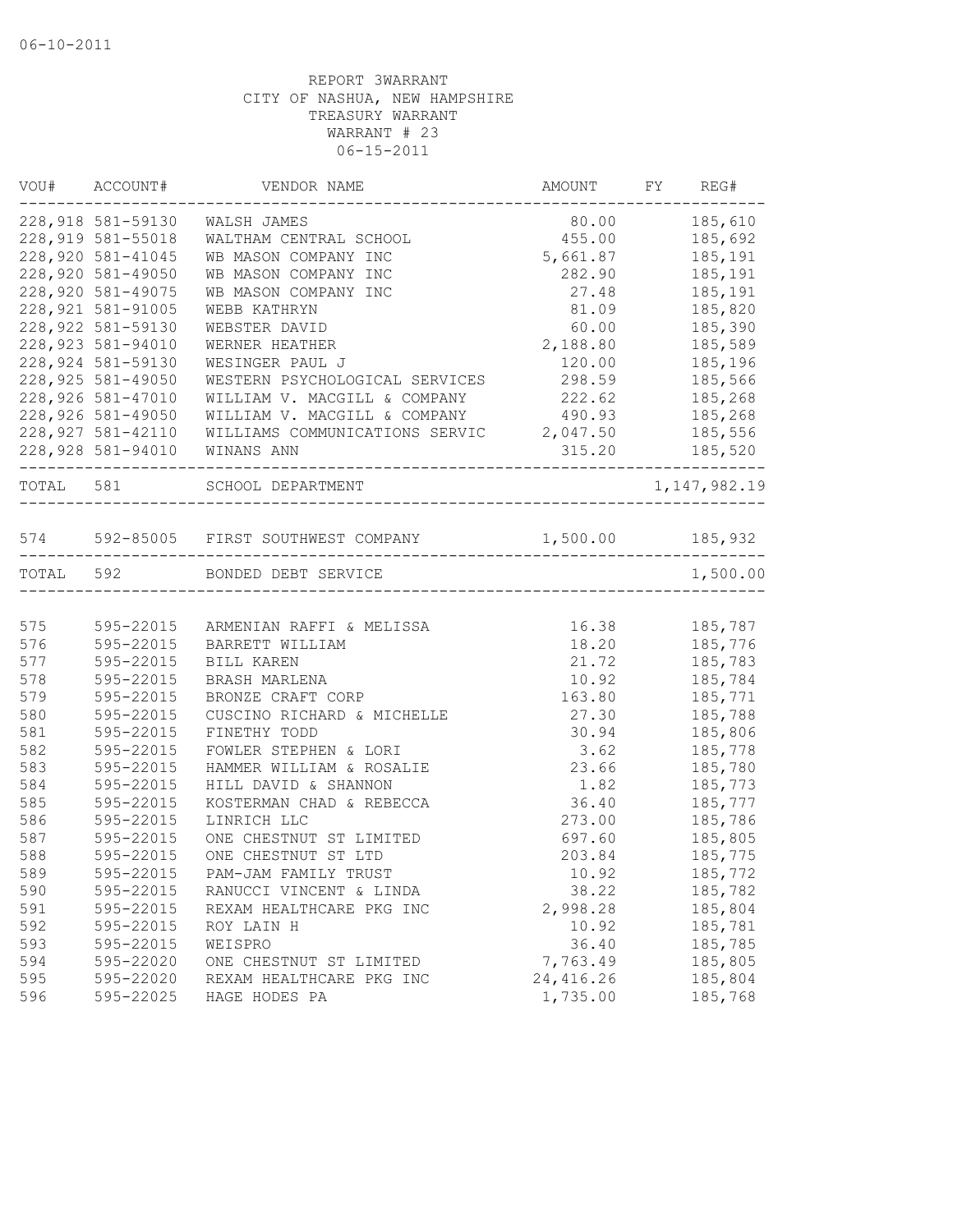| VOU#  | ACCOUNT#  | VENDOR NAME                  | AMOUNT | FY | REG#      |
|-------|-----------|------------------------------|--------|----|-----------|
| TOTAL | 595       | OVERLAY                      |        |    | 38,538.69 |
| 597   | 599-64045 | CDW GOVERNMENT INC           | 89.50  |    | 185,925   |
| TOTAL | 599       | "CERF" - EOUIPMENT PURCHASES |        |    | 89.50     |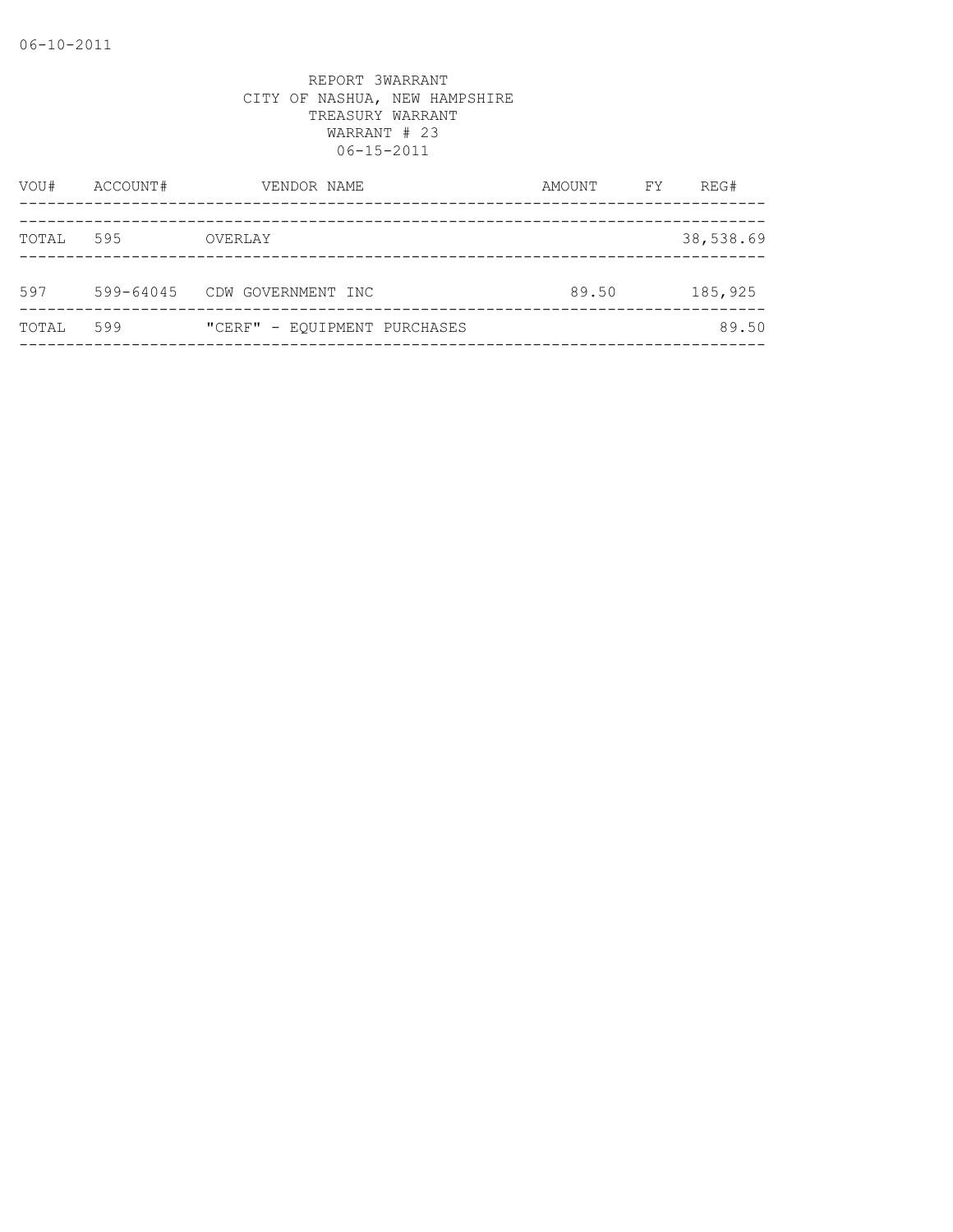|     | VOU# ACCOUNT# | VENDOR NAME                                                   | AMOUNT FY REG#                      |                           |
|-----|---------------|---------------------------------------------------------------|-------------------------------------|---------------------------|
| 598 |               | 632-09 BLACK DAWG SEALCOAT<br>599 632-09 THERIAULT & SONS INC | 845.54 185,759<br>33,841.84 185,529 |                           |
|     |               | TOTAL 632-09 CAP IMP - FIRE<br>DEFERRED BUILDING MAINT FY09   |                                     | 34,687.38                 |
| 600 |               | 632-10 BELLETETES INC<br>601 632-10 VERLEY ALAN               | 59.04                               | 511.95 185,307<br>185,691 |
|     |               | TOTAL 632-10 CAP IMP - FIRE<br>DEFERRED BUILDING MAINT FY10   | _______________________________     | 570.99                    |
| 602 |               | 653-28 TELEGRAPH PUBLISHING COMPANY 146.80 185,715            |                                     |                           |
|     |               | TOTAL 653-28 CAP IMP - STREET DEPT<br>SIDEWALK PROGRAM FY10   |                                     | 146.80                    |
|     |               | 228,929 681-13 GALE ASSOCIATES INC                            | 7,942.00 185,830                    |                           |
|     |               | TOTAL 681-13 CAP IMP - SCHOOL<br>DEFERRED MAINTENANCE/        |                                     | 7,942.00                  |
|     |               |                                                               |                                     |                           |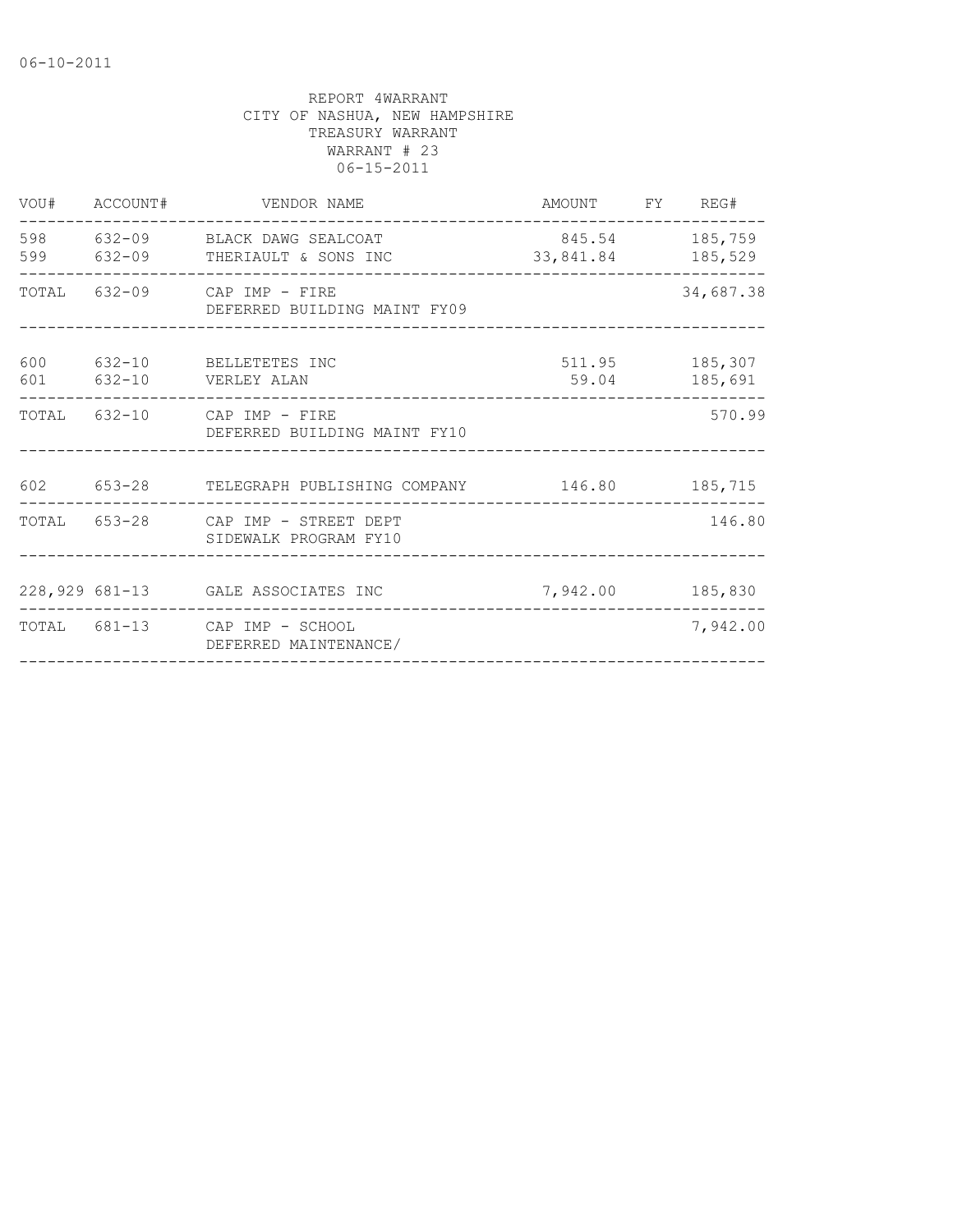| VOU#       | ACCOUNT#               | VENDOR NAME<br>PROGRAM              | AMOUNT        | REG#<br>FY         |
|------------|------------------------|-------------------------------------|---------------|--------------------|
| 602        | 701-01340              | 3753 TELEGRAPH PUBLISHING COMPANY   | 906.00        | 185,715            |
| 603        | 701-01340              | 3753 UNION LEADER CORPORATION       | 458.47        | 185,900            |
| 604        | 701-51005              | 3753 RATH YOUNG & PIGNATELLI PC     | 7,632.38      | 185,427            |
| 605        | 701-53025              | 3753 C W DOWNER & CO                | 171.77        | 185,436            |
| 606        | 701-91080              | 3753 PETTY CASH                     | 40.80         | 183,792            |
| TOTAL      | 701                    | CPF-MAYOR'S OFFICE                  | 9,209.42      |                    |
| 607        | 720-53186              | 3738 COWEN ASSOCIATES               | 75.00         | 185,769            |
| 608        | 720-53186              | 3738 DECTAM CORP                    | 11,500.00     | 185,554            |
| TOTAL      | 720                    | CPF - HUNT BUILDING                 | 11,575.00     |                    |
|            |                        |                                     |               |                    |
| 609        | 722-12890              | 3735 CAREER CONNECTIONS             | 609.17        | 185,274            |
| 610        | 722-53029              | 3735 AFFILIATED COMPUTER SERVICES I | 13,584.00     | 185,767            |
| 611        | 722-53036              | 3735 COURTYARD BY MARRIOTT          | 1,260.00      | 185,761            |
| 612        | 722-53036              | 3735 CROWNE PLAZA NASHUA            | 445.00        | 185,960            |
| 613        | 722-53140              | 3735 BERRY DUNN MCNEIL & PARKER     | 30,732.00     | 185,565            |
| 614        | 722-53140              | 3735 CAREER CONNECTIONS             | 2,426.38      | 185,274            |
| 615        | 722-91075              | 3735 CITIZENS BANK                  | 269.84        | 12,626             |
| 616<br>616 | 722-91075<br>722-98033 | 3735 PETTY CASH<br>3735 PETTY CASH  | 2.55<br>66.26 | 183,792<br>183,792 |
| TOTAL      | 722                    | CPF-INFORMATION TECHNOLOGY          | 49,395.20     |                    |
| 617        | 753-31050              | 3740 NEXTEL COMMUNICATIONS          | 33.09         | 185,901            |
| TOTAL      | 753                    | CPF-STREET DEPT                     | 33.09         |                    |
|            |                        |                                     |               |                    |
| 618        | 757-53030              | 3736 DESMAN ASSOCIATES              | 2,811.55      | 185,921            |
| 618        | 757-53030              | 3737 DESMAN ASSOCIATES              | 2,811.56      | 185,921            |
| TOTAL      | 757                    | CPF-PARKING LOTS                    | 5,623.11      |                    |
| 619        | 792-44005              | 3795 IMTEK REPROGRAPHICS INC        | 320.55        | 185,507            |
| 620        | 792-53030              | 3799 WRIGHT PIERCE                  | 3,349.30      | 185,897            |
| TOTAL      | 792                    | CPF-WASTEWATER USER FUND            | 3,669.85      |                    |
|            |                        |                                     |               |                    |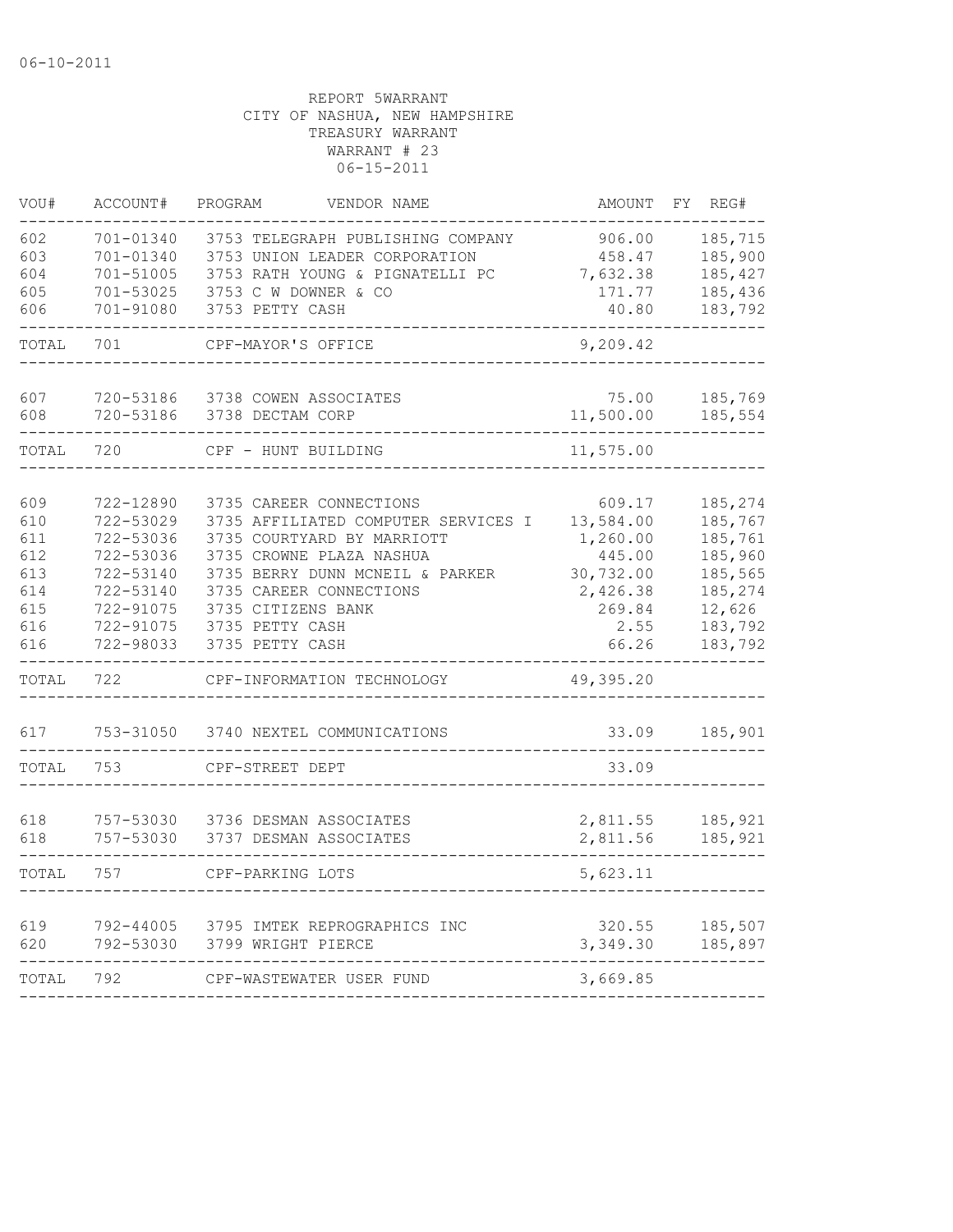| VOU#<br>ACCOUNT# |           | VENDOR NAME                    | AMOUNT   | FY | REG#       |  |
|------------------|-----------|--------------------------------|----------|----|------------|--|
| 621              | 801-31005 | FAIRPOINT COMMUNICATIONS       | 28.53    |    | 185,934    |  |
| 622              | 801-31050 | NEXTEL COMMUNICATIONS          | 104.77   |    | 185,901    |  |
| 623              | 801-32005 | PSNH                           | 80.07    |    | 185,950    |  |
| 623              | 801-32005 | PSNH                           | 1,454.03 |    | 185,951    |  |
| 624              | 801-32005 | PUBLIC SERVICE OF NEW HAMPSHIR | 469.04   |    | 185,962    |  |
| 625              | 801-33005 | PENNICHUCK WATER               | 218.40   |    | 185,910    |  |
| 626              | 801-45191 | THE DIRT DOCTORS               | 1,000.00 |    | 185,800    |  |
| 627              | 801-46045 | CCP INDUSTRIES INC             | 123.80   |    | 185,318    |  |
| 628              | 801-47010 | BASS FIRST AID SERVICE COMPANY | 176.40   |    | 185,229    |  |
| 629              | 801-48005 | SHATTUCK MALONE OIL CO         | 1,144.88 |    | 185,893    |  |
| 629              | 801-48005 | SHATTUCK MALONE OIL CO         | 1,316.58 |    | 185,893    |  |
| 629              | 801-48005 | SHATTUCK MALONE OIL CO         | 400.70   |    | 185,893    |  |
| 630              | 801-53075 | USDA APHIS                     | 5,441.67 |    | 185,911    |  |
| 631              | 801-53109 | INTEGRATED PAPER RECYCLERS     | 207.72   |    | 185,749    |  |
| 632              | 801-59100 | NORTHEAST RESOURCE RECOVERY AS | 1,500.00 |    | 185,918    |  |
| 633              | 801-59100 | NORTHEAST SCALE CO INC         | 240.54   |    | 185,165    |  |
| 634              | 801-59100 | PETTY CASH                     | 44.32    |    | 183,792    |  |
| 635              | 801-59100 | ROUTHIER & SONS INC            | 1,348.38 |    | 185,317    |  |
| 636              | 801-59100 | UMASS LOWELL                   | 300.00   |    | 185,924    |  |
| 637              | 801-59100 | UNIVERSAL RECYCLING TECH LLC   | 2,628.78 |    | 185,734    |  |
| 638              | 801-59105 | BILL'S WORLD CLASS CLEANING IN | 780.00   |    | 185,681    |  |
| 639              | 801-59238 | US BANK OFFICE EQUIPMENT FINAN | 79.65    |    | 185,931    |  |
| 640              | 801-59245 | D & R TOWING INC               | 165.00   |    | 185,694    |  |
| 641              | 801-64045 | CREATIVE INFORMATION SYSTEMS   | 566.75   |    | 185,334    |  |
| 642              | 801-75023 | BELLETETES INC                 | 3.59     |    | 185,307    |  |
| 643              | 801-75023 | LOWE'S                         | 384.80   |    | 185,923    |  |
| 644              | 801-77020 | CN WOOD CO INC                 | 135.97   |    | 185,584    |  |
| 645              | 801-77020 | KENT'S                         | 805.00   |    | 185,256    |  |
| 646              | 801-78065 | MAYNARD & LESIEUR INCORPORATED | 706.20   |    | 185,706    |  |
| 647              | 801-78100 | FREIGHTLINER OF NH INC         | 52.22    |    | 185,401    |  |
| 648              | 801-78100 | NAPA AUTO PARTS                | 130.76   |    | 185,391    |  |
| 649              | 801-78100 | SANEL AUTO PARTS CO            | 148.84   |    | 185, 313   |  |
| 650              | 801-78100 | TST EQUIPMENT INC              | 32.00    |    | 185,281    |  |
| 651              | 801-94005 | TREASURER STATE OF NH          | 50.00    |    | 185,927    |  |
| TOTAL            | 801       | SOLID WASTE DISPOSAL           |          |    | 22, 269.39 |  |
|                  |           |                                |          |    |            |  |
| 652              | 802-31005 | BAYRING COMMUNICATIONS         | 60.42    |    | 185,929    |  |
| 653              | 802-31005 | NEXTEL COMMUNICATIONS          | 84.73    |    | 185,901    |  |
| 653              | 802-31005 | NEXTEL COMMUNICATIONS          | 126.13   |    | 185,901    |  |
| 654              | 802-32005 | PSNH                           | 1,958.41 |    | 185,951    |  |
| 655              | 802-33005 | PENNICHUCK WATER               | 20.14    |    | 185,910    |  |
| 655              | 802-33005 | PENNICHUCK WATER               | 2,316.78 |    | 185,910    |  |
| 656              | 802-41015 | STAPLES ADVANTAGE              | 773.46   |    | 185,430    |  |
| 657              | 802-45103 | JCI JONES                      | 3,142.96 |    | 185,757    |  |
| 658              | 802-45105 | HOLLAND COMPANY INC            | 5,760.00 |    | 185,255    |  |
| 659              | 802-46045 | UNIFIRST CORPORATION           | 100.89   |    | 185,402    |  |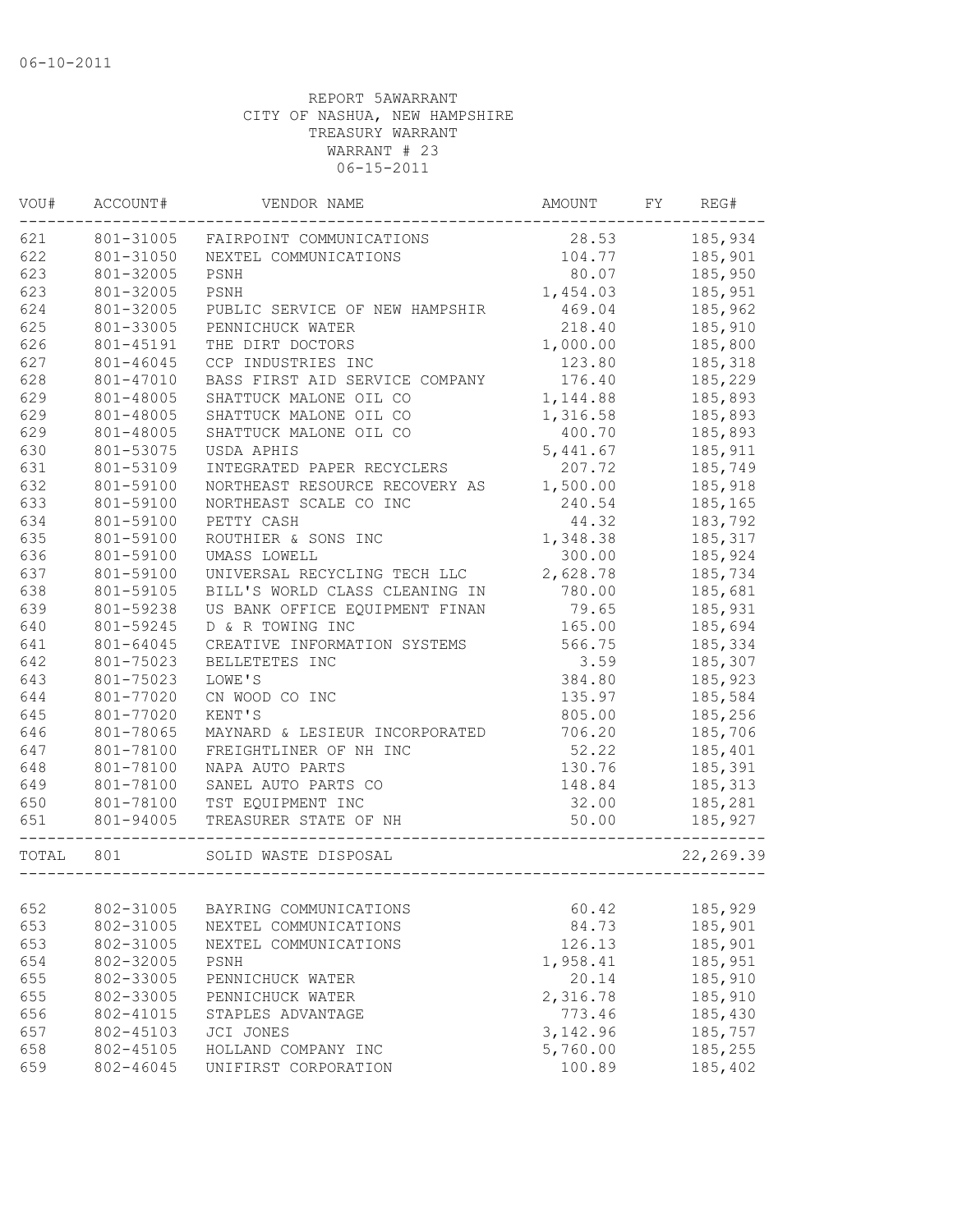| 185,402<br>802-46045<br>503.34<br>UNIFIRST CORPORATION<br>139.25<br>$802 - 467$<br>HILLSBOROUGH COUNTY TREASURER<br>185,714<br>802-48005<br>2,450.44<br>185,893<br>SHATTUCK MALONE OIL CO<br>2,450.44<br>802-48005<br>SHATTUCK MALONE OIL CO<br>185,893<br>662<br>802-49070<br>HACH COMPANY<br>1,026.37<br>185,397<br>663<br>802-49075<br>CN WOOD CO INC<br>206.82<br>185,584<br>664<br>802-49075<br>OMEGA INDUSTRIAL SUPPLY INC<br>879.19<br>185,355<br>665<br>195.00<br>185,309<br>802-53030<br>EASTERN ANALYTICAL INC<br>666<br>802-53030<br>ENVIROSYSTEMS INC<br>1,025.00<br>185,236<br>667<br>802-59100<br>ANSWERING SERVICES OF NH LLC<br>138.10<br>185,345<br>668<br>802-59100<br>1,250.00<br>185,665<br>CAPCO CRANE & HOIST INC<br>669<br>802-59105<br>GREENLEAF WILLIAM<br>850.00<br>185,353<br>670<br>802-59220<br>504.05<br>PRINTGRAPHICS OF MAINE<br>185,230<br>671<br>802-59225<br>22,053.45<br>RESOURCE MANAGEMENT INC<br>185,741<br>672<br>802-59230<br>1,162.16<br>185,194<br>BROX INDUSTRIES INC<br>673<br>802-59230<br>CONCRETE CORING CO<br>790.00<br>185,217<br>674<br>CONCRETE SYSTEMS INC<br>510.00<br>185,737<br>802-59230<br>675<br>202.65<br>802-59230<br>CORRIVEAU ROUTHIER INC<br>185,693<br>676<br>802-59230<br>GRANITE STATE CONCRETE CO INC<br>2,242.00<br>185, 417<br>677<br>802-59230<br>UNITED RENTALS NORTH AMERICA I<br>4,170.32<br>185,654<br>79.65<br>802-59238<br>US BANK OFFICE EQUIPMENT FINAN<br>185,931<br>802-59320<br>CN WOOD CO INC<br>1,045.27<br>185,584<br>D & R TOWING INC<br>802-59320<br>295.00<br>185,694<br>802-59320<br>317.00<br>185,706<br>MAYNARD & LESIEUR INCORPORATED<br>802-59320<br>317.00<br>185,706<br>MAYNARD & LESIEUR INCORPORATED<br>PINE MOTOR PARTS<br>44.28<br>185,707<br>802-59320<br>16.44<br>802-64192<br>HOME DEPOT CREDIT SERVICES<br>185,906<br>3,285.12<br>802-77065<br>JOHNSON PACKING & IND PROD INC<br>185,243<br>802-77066<br>M & M ELECTRICAL SUPPLY CO INC<br>488.98<br>185,690<br>LAB SAFETY SUPPY INC<br>185,429<br>802-77067<br>151.62<br>575.48<br>185,690<br>802-77068<br>M & M ELECTRICAL SUPPLY CO INC<br>170.96<br>802-77069<br>BELLETETES INC<br>185,307<br>802-77069<br>107.60<br>185,308<br>BELLETETES INC<br>802-77069<br>FASTENAL COMPANY<br>14.89<br>185,354<br>802-77069<br>G H PHILBRICK SONS INC<br>915.15<br>185,330<br>288.95<br>185,695<br>802-77069<br>HEATING SPECIALTIES OF NH INC<br>802-77069<br>HOME DEPOT CREDIT SERVICES<br>6.92<br>185,906<br>802-77069<br>PEABODY SUPPLY COMPANY<br>80.05<br>185,755<br>802-77069<br>PINE MOTOR PARTS<br>7.15<br>185,707<br>802-77070<br>PINE MOTOR PARTS<br>9.99<br>185,707<br>802-77071<br>12.39<br>185,308<br>BELLETETES INC<br>31.71<br>802-77072<br>185,690<br>M & M ELECTRICAL SUPPLY CO INC<br>802-94005<br>NEIWPCC-TRAINING<br>290.00<br>185,916<br>5,800.00<br>185,239<br>802-96080<br>WATERLINE SERVICES LLC<br>14,587.00<br>185,407<br>802-96529<br>LAKESIDE EQUIPMENT CORPORATION | VOU# | ACCOUNT#<br>VENDOR NAME |  | AMOUNT | FY | REG# |
|-------------------------------------------------------------------------------------------------------------------------------------------------------------------------------------------------------------------------------------------------------------------------------------------------------------------------------------------------------------------------------------------------------------------------------------------------------------------------------------------------------------------------------------------------------------------------------------------------------------------------------------------------------------------------------------------------------------------------------------------------------------------------------------------------------------------------------------------------------------------------------------------------------------------------------------------------------------------------------------------------------------------------------------------------------------------------------------------------------------------------------------------------------------------------------------------------------------------------------------------------------------------------------------------------------------------------------------------------------------------------------------------------------------------------------------------------------------------------------------------------------------------------------------------------------------------------------------------------------------------------------------------------------------------------------------------------------------------------------------------------------------------------------------------------------------------------------------------------------------------------------------------------------------------------------------------------------------------------------------------------------------------------------------------------------------------------------------------------------------------------------------------------------------------------------------------------------------------------------------------------------------------------------------------------------------------------------------------------------------------------------------------------------------------------------------------------------------------------------------------------------------------------------------------------------------------------------------------------------------------------------------------------------------------------------------------------------------------------------------------------------------------------------------------------------------------------------------------------------------------------------------------------------------------------------------------------|------|-------------------------|--|--------|----|------|
|                                                                                                                                                                                                                                                                                                                                                                                                                                                                                                                                                                                                                                                                                                                                                                                                                                                                                                                                                                                                                                                                                                                                                                                                                                                                                                                                                                                                                                                                                                                                                                                                                                                                                                                                                                                                                                                                                                                                                                                                                                                                                                                                                                                                                                                                                                                                                                                                                                                                                                                                                                                                                                                                                                                                                                                                                                                                                                                                                 | 659  |                         |  |        |    |      |
|                                                                                                                                                                                                                                                                                                                                                                                                                                                                                                                                                                                                                                                                                                                                                                                                                                                                                                                                                                                                                                                                                                                                                                                                                                                                                                                                                                                                                                                                                                                                                                                                                                                                                                                                                                                                                                                                                                                                                                                                                                                                                                                                                                                                                                                                                                                                                                                                                                                                                                                                                                                                                                                                                                                                                                                                                                                                                                                                                 | 660  |                         |  |        |    |      |
|                                                                                                                                                                                                                                                                                                                                                                                                                                                                                                                                                                                                                                                                                                                                                                                                                                                                                                                                                                                                                                                                                                                                                                                                                                                                                                                                                                                                                                                                                                                                                                                                                                                                                                                                                                                                                                                                                                                                                                                                                                                                                                                                                                                                                                                                                                                                                                                                                                                                                                                                                                                                                                                                                                                                                                                                                                                                                                                                                 | 661  |                         |  |        |    |      |
|                                                                                                                                                                                                                                                                                                                                                                                                                                                                                                                                                                                                                                                                                                                                                                                                                                                                                                                                                                                                                                                                                                                                                                                                                                                                                                                                                                                                                                                                                                                                                                                                                                                                                                                                                                                                                                                                                                                                                                                                                                                                                                                                                                                                                                                                                                                                                                                                                                                                                                                                                                                                                                                                                                                                                                                                                                                                                                                                                 | 661  |                         |  |        |    |      |
|                                                                                                                                                                                                                                                                                                                                                                                                                                                                                                                                                                                                                                                                                                                                                                                                                                                                                                                                                                                                                                                                                                                                                                                                                                                                                                                                                                                                                                                                                                                                                                                                                                                                                                                                                                                                                                                                                                                                                                                                                                                                                                                                                                                                                                                                                                                                                                                                                                                                                                                                                                                                                                                                                                                                                                                                                                                                                                                                                 |      |                         |  |        |    |      |
|                                                                                                                                                                                                                                                                                                                                                                                                                                                                                                                                                                                                                                                                                                                                                                                                                                                                                                                                                                                                                                                                                                                                                                                                                                                                                                                                                                                                                                                                                                                                                                                                                                                                                                                                                                                                                                                                                                                                                                                                                                                                                                                                                                                                                                                                                                                                                                                                                                                                                                                                                                                                                                                                                                                                                                                                                                                                                                                                                 |      |                         |  |        |    |      |
|                                                                                                                                                                                                                                                                                                                                                                                                                                                                                                                                                                                                                                                                                                                                                                                                                                                                                                                                                                                                                                                                                                                                                                                                                                                                                                                                                                                                                                                                                                                                                                                                                                                                                                                                                                                                                                                                                                                                                                                                                                                                                                                                                                                                                                                                                                                                                                                                                                                                                                                                                                                                                                                                                                                                                                                                                                                                                                                                                 |      |                         |  |        |    |      |
|                                                                                                                                                                                                                                                                                                                                                                                                                                                                                                                                                                                                                                                                                                                                                                                                                                                                                                                                                                                                                                                                                                                                                                                                                                                                                                                                                                                                                                                                                                                                                                                                                                                                                                                                                                                                                                                                                                                                                                                                                                                                                                                                                                                                                                                                                                                                                                                                                                                                                                                                                                                                                                                                                                                                                                                                                                                                                                                                                 |      |                         |  |        |    |      |
|                                                                                                                                                                                                                                                                                                                                                                                                                                                                                                                                                                                                                                                                                                                                                                                                                                                                                                                                                                                                                                                                                                                                                                                                                                                                                                                                                                                                                                                                                                                                                                                                                                                                                                                                                                                                                                                                                                                                                                                                                                                                                                                                                                                                                                                                                                                                                                                                                                                                                                                                                                                                                                                                                                                                                                                                                                                                                                                                                 |      |                         |  |        |    |      |
|                                                                                                                                                                                                                                                                                                                                                                                                                                                                                                                                                                                                                                                                                                                                                                                                                                                                                                                                                                                                                                                                                                                                                                                                                                                                                                                                                                                                                                                                                                                                                                                                                                                                                                                                                                                                                                                                                                                                                                                                                                                                                                                                                                                                                                                                                                                                                                                                                                                                                                                                                                                                                                                                                                                                                                                                                                                                                                                                                 |      |                         |  |        |    |      |
|                                                                                                                                                                                                                                                                                                                                                                                                                                                                                                                                                                                                                                                                                                                                                                                                                                                                                                                                                                                                                                                                                                                                                                                                                                                                                                                                                                                                                                                                                                                                                                                                                                                                                                                                                                                                                                                                                                                                                                                                                                                                                                                                                                                                                                                                                                                                                                                                                                                                                                                                                                                                                                                                                                                                                                                                                                                                                                                                                 |      |                         |  |        |    |      |
|                                                                                                                                                                                                                                                                                                                                                                                                                                                                                                                                                                                                                                                                                                                                                                                                                                                                                                                                                                                                                                                                                                                                                                                                                                                                                                                                                                                                                                                                                                                                                                                                                                                                                                                                                                                                                                                                                                                                                                                                                                                                                                                                                                                                                                                                                                                                                                                                                                                                                                                                                                                                                                                                                                                                                                                                                                                                                                                                                 |      |                         |  |        |    |      |
|                                                                                                                                                                                                                                                                                                                                                                                                                                                                                                                                                                                                                                                                                                                                                                                                                                                                                                                                                                                                                                                                                                                                                                                                                                                                                                                                                                                                                                                                                                                                                                                                                                                                                                                                                                                                                                                                                                                                                                                                                                                                                                                                                                                                                                                                                                                                                                                                                                                                                                                                                                                                                                                                                                                                                                                                                                                                                                                                                 |      |                         |  |        |    |      |
|                                                                                                                                                                                                                                                                                                                                                                                                                                                                                                                                                                                                                                                                                                                                                                                                                                                                                                                                                                                                                                                                                                                                                                                                                                                                                                                                                                                                                                                                                                                                                                                                                                                                                                                                                                                                                                                                                                                                                                                                                                                                                                                                                                                                                                                                                                                                                                                                                                                                                                                                                                                                                                                                                                                                                                                                                                                                                                                                                 |      |                         |  |        |    |      |
|                                                                                                                                                                                                                                                                                                                                                                                                                                                                                                                                                                                                                                                                                                                                                                                                                                                                                                                                                                                                                                                                                                                                                                                                                                                                                                                                                                                                                                                                                                                                                                                                                                                                                                                                                                                                                                                                                                                                                                                                                                                                                                                                                                                                                                                                                                                                                                                                                                                                                                                                                                                                                                                                                                                                                                                                                                                                                                                                                 |      |                         |  |        |    |      |
|                                                                                                                                                                                                                                                                                                                                                                                                                                                                                                                                                                                                                                                                                                                                                                                                                                                                                                                                                                                                                                                                                                                                                                                                                                                                                                                                                                                                                                                                                                                                                                                                                                                                                                                                                                                                                                                                                                                                                                                                                                                                                                                                                                                                                                                                                                                                                                                                                                                                                                                                                                                                                                                                                                                                                                                                                                                                                                                                                 |      |                         |  |        |    |      |
|                                                                                                                                                                                                                                                                                                                                                                                                                                                                                                                                                                                                                                                                                                                                                                                                                                                                                                                                                                                                                                                                                                                                                                                                                                                                                                                                                                                                                                                                                                                                                                                                                                                                                                                                                                                                                                                                                                                                                                                                                                                                                                                                                                                                                                                                                                                                                                                                                                                                                                                                                                                                                                                                                                                                                                                                                                                                                                                                                 |      |                         |  |        |    |      |
|                                                                                                                                                                                                                                                                                                                                                                                                                                                                                                                                                                                                                                                                                                                                                                                                                                                                                                                                                                                                                                                                                                                                                                                                                                                                                                                                                                                                                                                                                                                                                                                                                                                                                                                                                                                                                                                                                                                                                                                                                                                                                                                                                                                                                                                                                                                                                                                                                                                                                                                                                                                                                                                                                                                                                                                                                                                                                                                                                 |      |                         |  |        |    |      |
|                                                                                                                                                                                                                                                                                                                                                                                                                                                                                                                                                                                                                                                                                                                                                                                                                                                                                                                                                                                                                                                                                                                                                                                                                                                                                                                                                                                                                                                                                                                                                                                                                                                                                                                                                                                                                                                                                                                                                                                                                                                                                                                                                                                                                                                                                                                                                                                                                                                                                                                                                                                                                                                                                                                                                                                                                                                                                                                                                 |      |                         |  |        |    |      |
|                                                                                                                                                                                                                                                                                                                                                                                                                                                                                                                                                                                                                                                                                                                                                                                                                                                                                                                                                                                                                                                                                                                                                                                                                                                                                                                                                                                                                                                                                                                                                                                                                                                                                                                                                                                                                                                                                                                                                                                                                                                                                                                                                                                                                                                                                                                                                                                                                                                                                                                                                                                                                                                                                                                                                                                                                                                                                                                                                 |      |                         |  |        |    |      |
|                                                                                                                                                                                                                                                                                                                                                                                                                                                                                                                                                                                                                                                                                                                                                                                                                                                                                                                                                                                                                                                                                                                                                                                                                                                                                                                                                                                                                                                                                                                                                                                                                                                                                                                                                                                                                                                                                                                                                                                                                                                                                                                                                                                                                                                                                                                                                                                                                                                                                                                                                                                                                                                                                                                                                                                                                                                                                                                                                 | 678  |                         |  |        |    |      |
|                                                                                                                                                                                                                                                                                                                                                                                                                                                                                                                                                                                                                                                                                                                                                                                                                                                                                                                                                                                                                                                                                                                                                                                                                                                                                                                                                                                                                                                                                                                                                                                                                                                                                                                                                                                                                                                                                                                                                                                                                                                                                                                                                                                                                                                                                                                                                                                                                                                                                                                                                                                                                                                                                                                                                                                                                                                                                                                                                 | 679  |                         |  |        |    |      |
|                                                                                                                                                                                                                                                                                                                                                                                                                                                                                                                                                                                                                                                                                                                                                                                                                                                                                                                                                                                                                                                                                                                                                                                                                                                                                                                                                                                                                                                                                                                                                                                                                                                                                                                                                                                                                                                                                                                                                                                                                                                                                                                                                                                                                                                                                                                                                                                                                                                                                                                                                                                                                                                                                                                                                                                                                                                                                                                                                 | 680  |                         |  |        |    |      |
|                                                                                                                                                                                                                                                                                                                                                                                                                                                                                                                                                                                                                                                                                                                                                                                                                                                                                                                                                                                                                                                                                                                                                                                                                                                                                                                                                                                                                                                                                                                                                                                                                                                                                                                                                                                                                                                                                                                                                                                                                                                                                                                                                                                                                                                                                                                                                                                                                                                                                                                                                                                                                                                                                                                                                                                                                                                                                                                                                 | 681  |                         |  |        |    |      |
|                                                                                                                                                                                                                                                                                                                                                                                                                                                                                                                                                                                                                                                                                                                                                                                                                                                                                                                                                                                                                                                                                                                                                                                                                                                                                                                                                                                                                                                                                                                                                                                                                                                                                                                                                                                                                                                                                                                                                                                                                                                                                                                                                                                                                                                                                                                                                                                                                                                                                                                                                                                                                                                                                                                                                                                                                                                                                                                                                 | 681  |                         |  |        |    |      |
|                                                                                                                                                                                                                                                                                                                                                                                                                                                                                                                                                                                                                                                                                                                                                                                                                                                                                                                                                                                                                                                                                                                                                                                                                                                                                                                                                                                                                                                                                                                                                                                                                                                                                                                                                                                                                                                                                                                                                                                                                                                                                                                                                                                                                                                                                                                                                                                                                                                                                                                                                                                                                                                                                                                                                                                                                                                                                                                                                 | 682  |                         |  |        |    |      |
|                                                                                                                                                                                                                                                                                                                                                                                                                                                                                                                                                                                                                                                                                                                                                                                                                                                                                                                                                                                                                                                                                                                                                                                                                                                                                                                                                                                                                                                                                                                                                                                                                                                                                                                                                                                                                                                                                                                                                                                                                                                                                                                                                                                                                                                                                                                                                                                                                                                                                                                                                                                                                                                                                                                                                                                                                                                                                                                                                 | 683  |                         |  |        |    |      |
|                                                                                                                                                                                                                                                                                                                                                                                                                                                                                                                                                                                                                                                                                                                                                                                                                                                                                                                                                                                                                                                                                                                                                                                                                                                                                                                                                                                                                                                                                                                                                                                                                                                                                                                                                                                                                                                                                                                                                                                                                                                                                                                                                                                                                                                                                                                                                                                                                                                                                                                                                                                                                                                                                                                                                                                                                                                                                                                                                 | 684  |                         |  |        |    |      |
|                                                                                                                                                                                                                                                                                                                                                                                                                                                                                                                                                                                                                                                                                                                                                                                                                                                                                                                                                                                                                                                                                                                                                                                                                                                                                                                                                                                                                                                                                                                                                                                                                                                                                                                                                                                                                                                                                                                                                                                                                                                                                                                                                                                                                                                                                                                                                                                                                                                                                                                                                                                                                                                                                                                                                                                                                                                                                                                                                 | 685  |                         |  |        |    |      |
|                                                                                                                                                                                                                                                                                                                                                                                                                                                                                                                                                                                                                                                                                                                                                                                                                                                                                                                                                                                                                                                                                                                                                                                                                                                                                                                                                                                                                                                                                                                                                                                                                                                                                                                                                                                                                                                                                                                                                                                                                                                                                                                                                                                                                                                                                                                                                                                                                                                                                                                                                                                                                                                                                                                                                                                                                                                                                                                                                 | 686  |                         |  |        |    |      |
|                                                                                                                                                                                                                                                                                                                                                                                                                                                                                                                                                                                                                                                                                                                                                                                                                                                                                                                                                                                                                                                                                                                                                                                                                                                                                                                                                                                                                                                                                                                                                                                                                                                                                                                                                                                                                                                                                                                                                                                                                                                                                                                                                                                                                                                                                                                                                                                                                                                                                                                                                                                                                                                                                                                                                                                                                                                                                                                                                 | 687  |                         |  |        |    |      |
|                                                                                                                                                                                                                                                                                                                                                                                                                                                                                                                                                                                                                                                                                                                                                                                                                                                                                                                                                                                                                                                                                                                                                                                                                                                                                                                                                                                                                                                                                                                                                                                                                                                                                                                                                                                                                                                                                                                                                                                                                                                                                                                                                                                                                                                                                                                                                                                                                                                                                                                                                                                                                                                                                                                                                                                                                                                                                                                                                 | 688  |                         |  |        |    |      |
|                                                                                                                                                                                                                                                                                                                                                                                                                                                                                                                                                                                                                                                                                                                                                                                                                                                                                                                                                                                                                                                                                                                                                                                                                                                                                                                                                                                                                                                                                                                                                                                                                                                                                                                                                                                                                                                                                                                                                                                                                                                                                                                                                                                                                                                                                                                                                                                                                                                                                                                                                                                                                                                                                                                                                                                                                                                                                                                                                 | 688  |                         |  |        |    |      |
|                                                                                                                                                                                                                                                                                                                                                                                                                                                                                                                                                                                                                                                                                                                                                                                                                                                                                                                                                                                                                                                                                                                                                                                                                                                                                                                                                                                                                                                                                                                                                                                                                                                                                                                                                                                                                                                                                                                                                                                                                                                                                                                                                                                                                                                                                                                                                                                                                                                                                                                                                                                                                                                                                                                                                                                                                                                                                                                                                 | 689  |                         |  |        |    |      |
|                                                                                                                                                                                                                                                                                                                                                                                                                                                                                                                                                                                                                                                                                                                                                                                                                                                                                                                                                                                                                                                                                                                                                                                                                                                                                                                                                                                                                                                                                                                                                                                                                                                                                                                                                                                                                                                                                                                                                                                                                                                                                                                                                                                                                                                                                                                                                                                                                                                                                                                                                                                                                                                                                                                                                                                                                                                                                                                                                 | 690  |                         |  |        |    |      |
|                                                                                                                                                                                                                                                                                                                                                                                                                                                                                                                                                                                                                                                                                                                                                                                                                                                                                                                                                                                                                                                                                                                                                                                                                                                                                                                                                                                                                                                                                                                                                                                                                                                                                                                                                                                                                                                                                                                                                                                                                                                                                                                                                                                                                                                                                                                                                                                                                                                                                                                                                                                                                                                                                                                                                                                                                                                                                                                                                 | 691  |                         |  |        |    |      |
|                                                                                                                                                                                                                                                                                                                                                                                                                                                                                                                                                                                                                                                                                                                                                                                                                                                                                                                                                                                                                                                                                                                                                                                                                                                                                                                                                                                                                                                                                                                                                                                                                                                                                                                                                                                                                                                                                                                                                                                                                                                                                                                                                                                                                                                                                                                                                                                                                                                                                                                                                                                                                                                                                                                                                                                                                                                                                                                                                 | 692  |                         |  |        |    |      |
|                                                                                                                                                                                                                                                                                                                                                                                                                                                                                                                                                                                                                                                                                                                                                                                                                                                                                                                                                                                                                                                                                                                                                                                                                                                                                                                                                                                                                                                                                                                                                                                                                                                                                                                                                                                                                                                                                                                                                                                                                                                                                                                                                                                                                                                                                                                                                                                                                                                                                                                                                                                                                                                                                                                                                                                                                                                                                                                                                 | 693  |                         |  |        |    |      |
|                                                                                                                                                                                                                                                                                                                                                                                                                                                                                                                                                                                                                                                                                                                                                                                                                                                                                                                                                                                                                                                                                                                                                                                                                                                                                                                                                                                                                                                                                                                                                                                                                                                                                                                                                                                                                                                                                                                                                                                                                                                                                                                                                                                                                                                                                                                                                                                                                                                                                                                                                                                                                                                                                                                                                                                                                                                                                                                                                 | 694  |                         |  |        |    |      |
|                                                                                                                                                                                                                                                                                                                                                                                                                                                                                                                                                                                                                                                                                                                                                                                                                                                                                                                                                                                                                                                                                                                                                                                                                                                                                                                                                                                                                                                                                                                                                                                                                                                                                                                                                                                                                                                                                                                                                                                                                                                                                                                                                                                                                                                                                                                                                                                                                                                                                                                                                                                                                                                                                                                                                                                                                                                                                                                                                 | 694  |                         |  |        |    |      |
|                                                                                                                                                                                                                                                                                                                                                                                                                                                                                                                                                                                                                                                                                                                                                                                                                                                                                                                                                                                                                                                                                                                                                                                                                                                                                                                                                                                                                                                                                                                                                                                                                                                                                                                                                                                                                                                                                                                                                                                                                                                                                                                                                                                                                                                                                                                                                                                                                                                                                                                                                                                                                                                                                                                                                                                                                                                                                                                                                 | 695  |                         |  |        |    |      |
|                                                                                                                                                                                                                                                                                                                                                                                                                                                                                                                                                                                                                                                                                                                                                                                                                                                                                                                                                                                                                                                                                                                                                                                                                                                                                                                                                                                                                                                                                                                                                                                                                                                                                                                                                                                                                                                                                                                                                                                                                                                                                                                                                                                                                                                                                                                                                                                                                                                                                                                                                                                                                                                                                                                                                                                                                                                                                                                                                 | 696  |                         |  |        |    |      |
|                                                                                                                                                                                                                                                                                                                                                                                                                                                                                                                                                                                                                                                                                                                                                                                                                                                                                                                                                                                                                                                                                                                                                                                                                                                                                                                                                                                                                                                                                                                                                                                                                                                                                                                                                                                                                                                                                                                                                                                                                                                                                                                                                                                                                                                                                                                                                                                                                                                                                                                                                                                                                                                                                                                                                                                                                                                                                                                                                 | 697  |                         |  |        |    |      |
|                                                                                                                                                                                                                                                                                                                                                                                                                                                                                                                                                                                                                                                                                                                                                                                                                                                                                                                                                                                                                                                                                                                                                                                                                                                                                                                                                                                                                                                                                                                                                                                                                                                                                                                                                                                                                                                                                                                                                                                                                                                                                                                                                                                                                                                                                                                                                                                                                                                                                                                                                                                                                                                                                                                                                                                                                                                                                                                                                 | 698  |                         |  |        |    |      |
|                                                                                                                                                                                                                                                                                                                                                                                                                                                                                                                                                                                                                                                                                                                                                                                                                                                                                                                                                                                                                                                                                                                                                                                                                                                                                                                                                                                                                                                                                                                                                                                                                                                                                                                                                                                                                                                                                                                                                                                                                                                                                                                                                                                                                                                                                                                                                                                                                                                                                                                                                                                                                                                                                                                                                                                                                                                                                                                                                 | 699  |                         |  |        |    |      |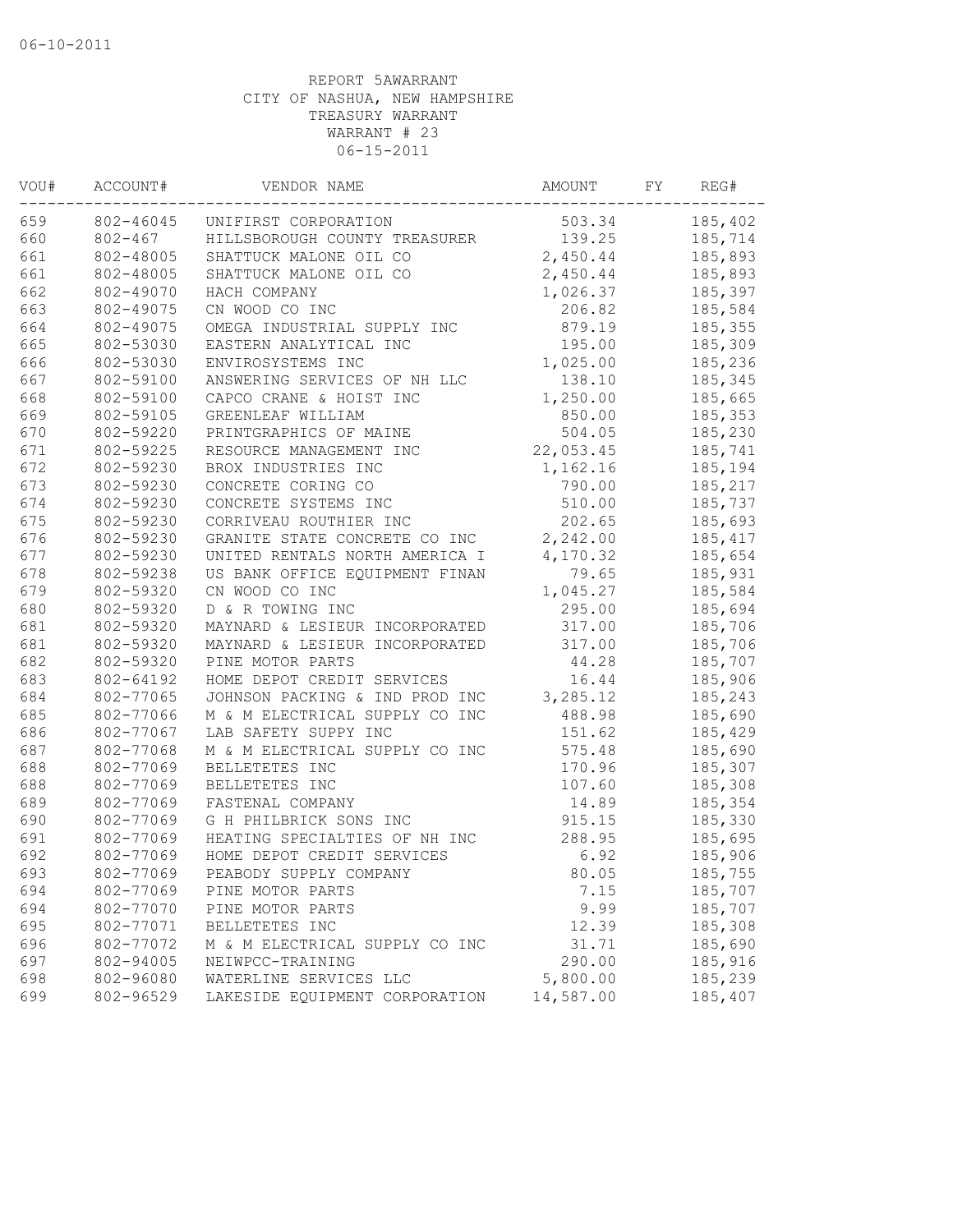| VOU#       | ACCOUNT# | VENDOR NAME              | FY 1<br>AMOUNT | REG#      |
|------------|----------|--------------------------|----------------|-----------|
|            |          |                          |                |           |
| тотат. 802 |          | SEWERAGE DISPOSAL SYSTEM |                | 86,031.10 |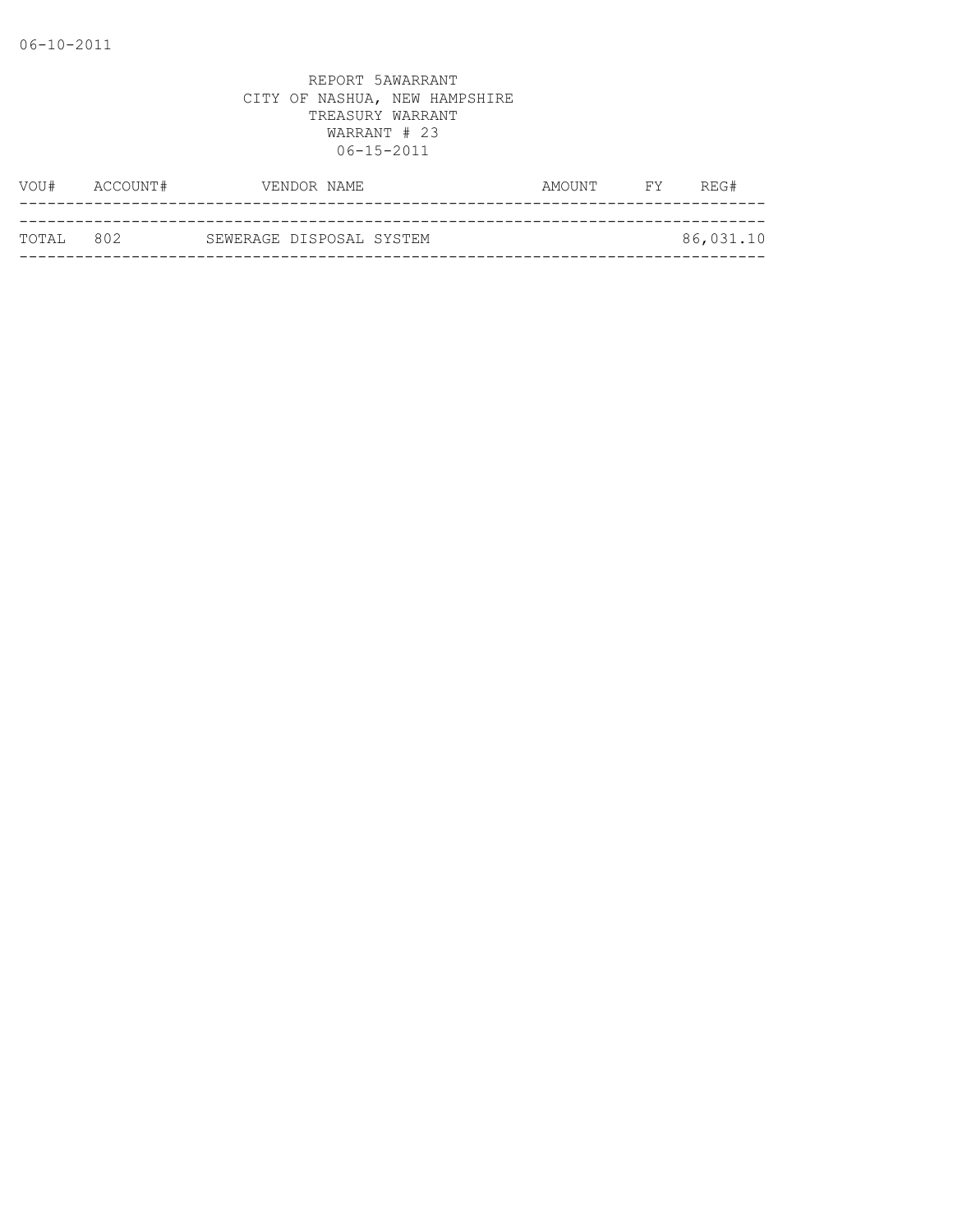| VOU#                                                               | ACCOUNT#                                                                                                                                       | VENDOR NAME                                                                                                                                                                                                                                                         | AMOUNT                                                                                                | FY | REG#                                                                                                       |
|--------------------------------------------------------------------|------------------------------------------------------------------------------------------------------------------------------------------------|---------------------------------------------------------------------------------------------------------------------------------------------------------------------------------------------------------------------------------------------------------------------|-------------------------------------------------------------------------------------------------------|----|------------------------------------------------------------------------------------------------------------|
| 700<br>701                                                         | 932-49050<br>932-59100                                                                                                                         | HOME DEPOT CREDIT SERVICES<br>TELGIAN CORPORATION                                                                                                                                                                                                                   | 191.51<br>250.00                                                                                      |    | 185,906<br>185,941                                                                                         |
| TOTAL                                                              | 932                                                                                                                                            | FIRE TRUST FUND                                                                                                                                                                                                                                                     |                                                                                                       |    | 441.51                                                                                                     |
| 702<br>703<br>705                                                  | $951 - 05055$<br>$951 - 22$<br>$951 - 22$<br>$951 - 22$                                                                                        | DUCHARME PAULINE<br>BRADY SULLIVAN JACKSON FALLS L<br>MCCULLOUGH WINIFRED M<br>TOWN FAIR TIRE CENTERS                                                                                                                                                               | 3,000.00<br>30,696.75<br>6,160.00<br>9,825.00                                                         |    | 185,799<br>185,801<br>183,795<br>185,263                                                                   |
| TOTAL                                                              | 951                                                                                                                                            | PWD & ENG TRUST FUND                                                                                                                                                                                                                                                |                                                                                                       |    | 49,681.75                                                                                                  |
| 706<br>707<br>708<br>709<br>710<br>711<br>712<br>713<br>713<br>714 | $952 - 05054$<br>$952 - 05058$<br>$952 - 05058$<br>$952 - 45065$<br>952-59020<br>952-75021<br>952-75021<br>952-75021<br>952-75021<br>952-75022 | STABILE CONSTRUCTION SRVS INC<br>ASAP FIRE & SAFETY<br>TELEGRAPH PUBLISHING COMPANY<br>GATE CITY FENCE CO INC<br>JEANNOTTE'S MARKET<br>BLACK DAWG SEALCOAT<br>CORRIVEAU ROUTHIER INC<br>HOME DEPOT CREDIT SERVICES<br>HOME DEPOT CREDIT SERVICES<br>SIMPLEXGRINNELL | 12,865.00<br>2,395.00<br>110.10<br>950.00<br>61.18<br>1,437.23<br>59.20<br>5.99<br>152.82<br>1,964.62 |    | 185,574<br>185,257<br>185,715<br>185,282<br>185,244<br>185,759<br>185,693<br>185,906<br>185,906<br>185,167 |
| TOTAL                                                              | 952                                                                                                                                            | PARK & RECREATION TRUST FUND                                                                                                                                                                                                                                        |                                                                                                       |    | 20,001.14                                                                                                  |
| 715                                                                | 961-45185                                                                                                                                      | HARDY DORIC INC                                                                                                                                                                                                                                                     | 1,365.00                                                                                              |    | 185,320                                                                                                    |
| TOTAL                                                              | 961                                                                                                                                            | EDGEWOOD CEMETERY TRUST FUND                                                                                                                                                                                                                                        |                                                                                                       |    | 1,365.00                                                                                                   |
| 716                                                                | 963-68013                                                                                                                                      | NORTHLAND JCB                                                                                                                                                                                                                                                       | 61,274.00                                                                                             |    | 185,810                                                                                                    |
| TOTAL                                                              | 963                                                                                                                                            | WOODLAWN CEMETERY TRUST FUND                                                                                                                                                                                                                                        |                                                                                                       |    | 61,274.00                                                                                                  |
| 717<br>718<br>718<br>719<br>720<br>721                             | 975-31040<br>975-32005<br>975-32005<br>975-33005<br>975-34015<br>975-59100                                                                     | BAYRING COMMUNICATIONS<br>PSNH<br>PSNH<br>PENNICHUCK WATER<br>NATIONAL GRID<br>YOUNG AUDIENCES OF NASSACHUSET                                                                                                                                                       | 25.00<br>58.83<br>112.61<br>75.14<br>84.83<br>430.00                                                  |    | 185,929<br>185,951<br>185,952<br>185,910<br>185,926<br>185,944                                             |
| TOTAL                                                              | 975                                                                                                                                            | LIBRARY TRUST FUND                                                                                                                                                                                                                                                  |                                                                                                       |    | 786.41                                                                                                     |
|                                                                    |                                                                                                                                                |                                                                                                                                                                                                                                                                     |                                                                                                       |    |                                                                                                            |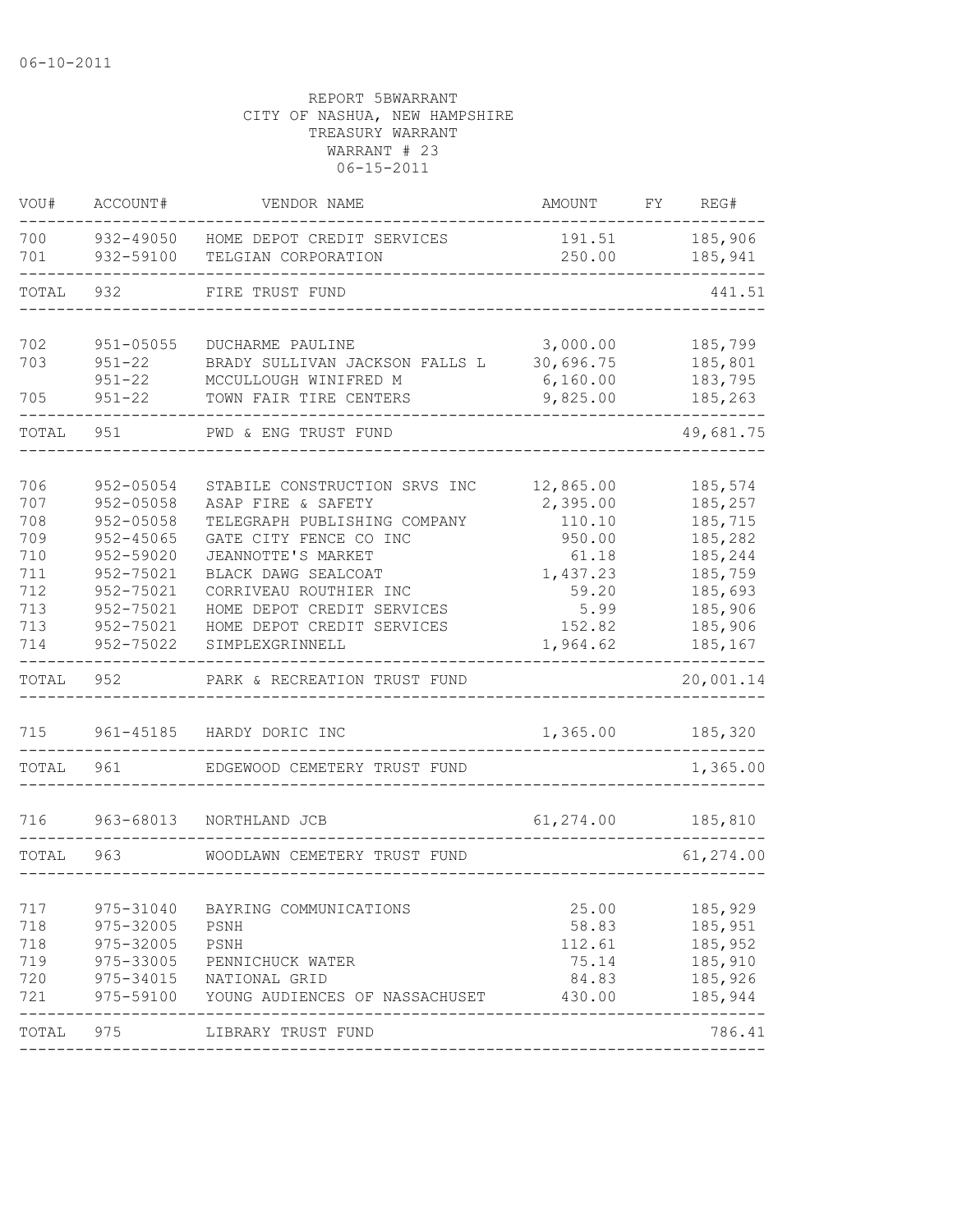| VOU#                           | ACCOUNT#                                         | VENDOR NAME                                                              | AMOUNT                              | FY. | REG#                                    |
|--------------------------------|--------------------------------------------------|--------------------------------------------------------------------------|-------------------------------------|-----|-----------------------------------------|
| 722<br>723<br>228,93<br>228,93 | 981-05052<br>981-49050<br>981-49075<br>981-49075 | CHARLOTTE AVENUE SCHOOL PTO<br>CITIZENS BANK<br>BELAIR LISA<br>PRO SALES | 400.00<br>161.50<br>12.00<br>264.00 |     | 185,796<br>12,626<br>185,649<br>185,596 |
| TOTAL                          | 981                                              | SCHOOL TRUST FUND                                                        |                                     |     | 837.50                                  |
| 724                            | $982 - 05053$                                    | TERILLI EMALEE                                                           | 15.00                               |     | 185,795                                 |
| TOTAL                          | 982                                              | SCHOLARSHIP TRUST FUND                                                   |                                     |     | 15.00                                   |
|                                |                                                  |                                                                          |                                     |     |                                         |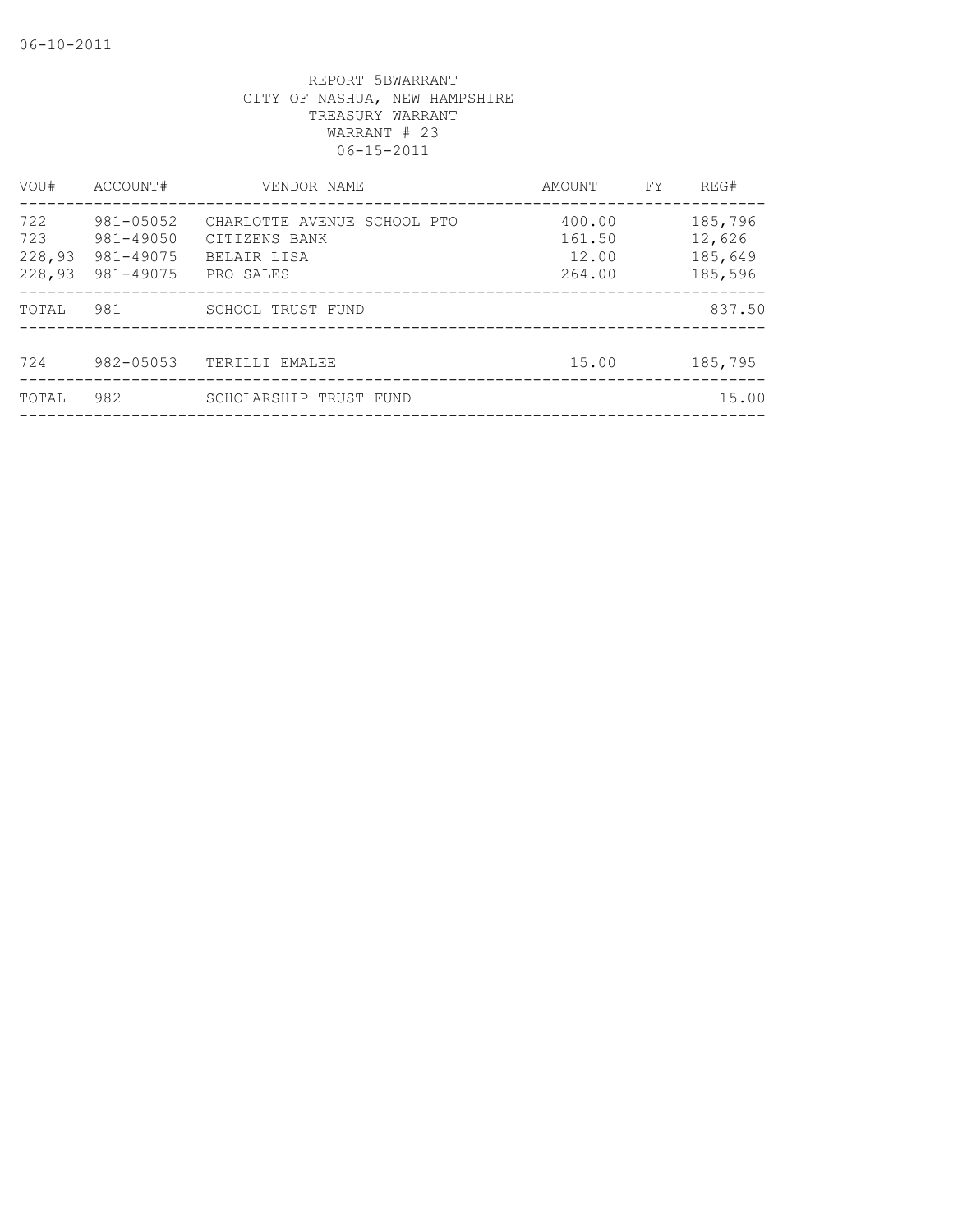|           | ACCOUNT# PAYROLL WEEK ENDING |  |  | AMOUNT |
|-----------|------------------------------|--|--|--------|
|           |                              |  |  |        |
| TOTAL 952 |                              |  |  |        |
|           |                              |  |  |        |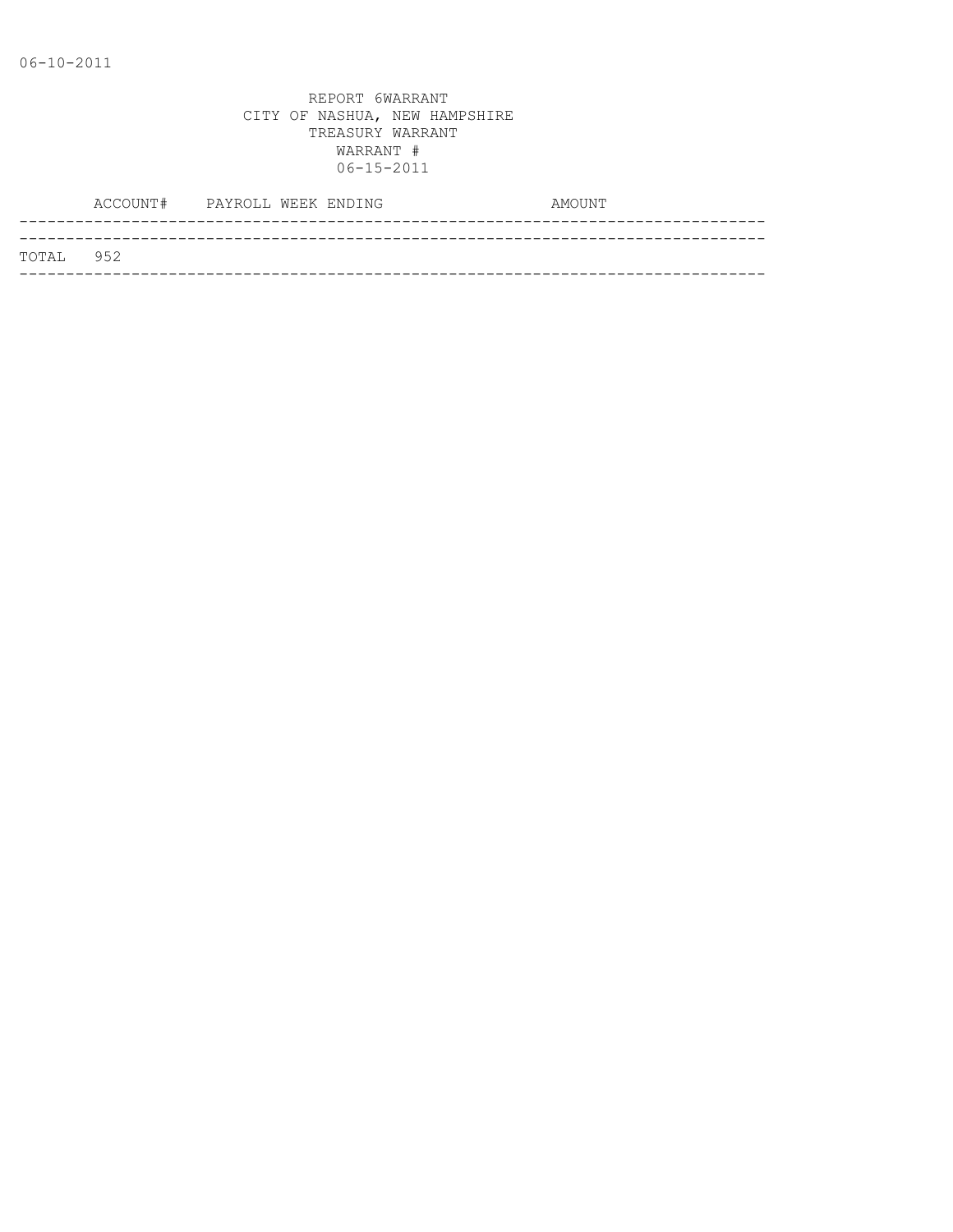# REPORT 7WARRANT CITY OF NASHUA, NEW HAMPSHIRE TREASURY WARRANT WARRANT # 23 06-15-2011 ACCOUNT# PAYROLL WEEK ENDING AMOUNT

|           | 305-11125  | 04-JUN-2011                   | 957.28   |            |
|-----------|------------|-------------------------------|----------|------------|
|           | 305-11125  | 28-MAY-2011                   | 957.28   |            |
|           | 305-11239  | $04 - JUN - 2011$             | 1,075.15 |            |
|           | 305-11239  | 28-MAY-2011                   | 1,075.15 |            |
|           |            |                               |          |            |
| TOTAL 305 |            | SRF - CIVIC & COMM ACTIVITIES |          | 4,064.86   |
|           |            |                               |          |            |
|           | 308-11130  | 04-JUN-2011                   | 858.44   |            |
|           | 308-11130  | 28-MAY-2011                   | 858.43   |            |
|           | 308-11418  | 04-JUN-2011                   | 493.53   |            |
|           | 308-11418  | 28-MAY-2011                   | 493.53   |            |
|           | 308-11441  | 04-JUN-2011                   | 1,446.40 |            |
|           | 308-11441  | 28-MAY-2011                   | 1,446.40 |            |
|           | 308-11446  | $04 - JUN - 2011$             | 1,150.52 |            |
|           | 308-11446  | 28-MAY-2011                   | 1,150.52 |            |
|           | 308-11540  | 04-JUN-2011                   | 1,078.50 |            |
|           | 308-11540  | 28-MAY-2011                   | 1,078.50 |            |
|           | 308-11578  | $04 - JUN - 2011$             | 992.86   |            |
|           | 308-11578  | 28-MAY-2011                   | 992.87   |            |
|           | 308-11589  | 04-JUN-2011                   | 1,075.15 |            |
|           | 308-11589  | 28-MAY-2011                   | 1,075.15 |            |
|           | 308-11608  | 04-JUN-2011                   | 976.17   |            |
|           | 308-11608  | 28-MAY-2011                   | 976.17   |            |
|           | 308-83051  | $04 - JUN - 2011$             | 2,228.40 |            |
|           | 308-83051  | 28-MAY-2011                   | 2,228.90 |            |
|           | 308-83052  | 04-JUN-2011                   | 1,650.50 |            |
|           | 308-83052  | 28-MAY-2011                   | 1,649.87 |            |
|           |            | 308-83102  04-JUN-2011        | 692.31   |            |
|           |            |                               |          |            |
|           | 308-83102  | 28-MAY-2011                   | 692.31   |            |
| TOTAL 308 |            | SRF - INSURANCE               |          | 25, 285.43 |
|           |            |                               |          |            |
|           |            | 3091-13004 04-JUN-2011        | 1,094.34 |            |
|           |            | 3091-13004 28-MAY-2011        | 585.06   |            |
| TOTAL     | 309        | FY11 FRESH FRUIT & VEG GRANT  |          | 1,679.40   |
|           |            |                               |          |            |
|           | 3097-11162 | $04 - JUN - 2011$             | 644.25   |            |
|           | 3097-11162 | 28-MAY-2011                   | 644.25   |            |
|           | 3097-11408 | $04 - JUN - 2011$             | 120.00   |            |
|           | 3097-11408 | 28-MAY-2011                   | 120.00   |            |
|           | 3097-12112 | $04 - JUN - 2011$             | 495.25   |            |
|           | 3097-12112 | $28 - MAX - 2011$             | 596.76   |            |
|           | 3097-12830 | $04 - JUN - 2011$             | 584.76   |            |
|           | 3097-12830 | 28-MAY-2011                   | 174.93   |            |
|           |            |                               |          |            |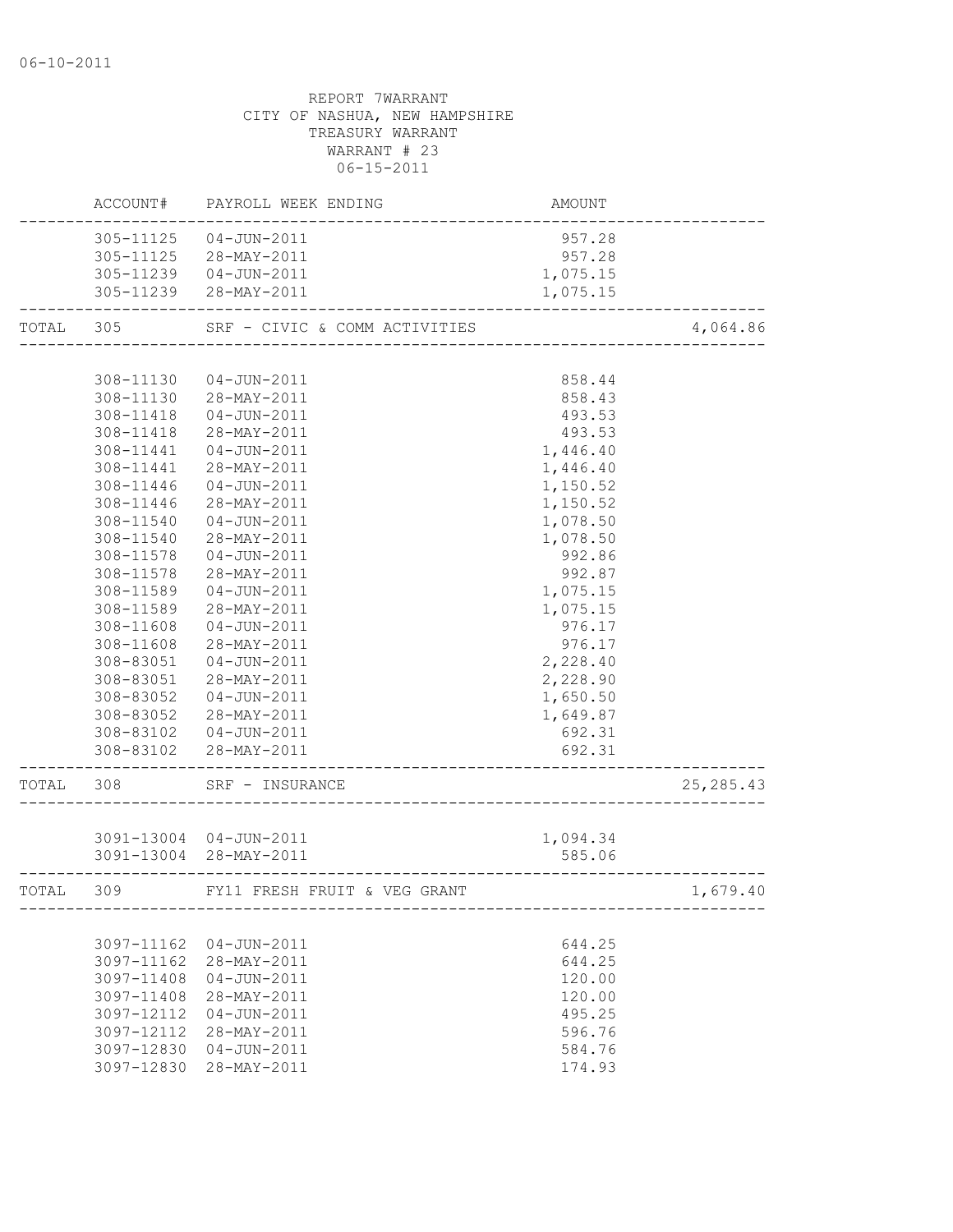|       | ACCOUNT#   | PAYROLL WEEK ENDING                                     | AMOUNT                     |             |
|-------|------------|---------------------------------------------------------|----------------------------|-------------|
|       | 3097-19138 | 04-JUN-2011                                             | 3,011.20                   |             |
|       | 3097-19139 | 04-JUN-2011                                             | 13,063.77                  |             |
|       | 3097-19140 | $04 - JUN - 2011$                                       | 8,814.15                   |             |
|       | 3097-19140 | 28-MAY-2011                                             | 8,756.10                   |             |
|       | 3097-19540 | 04-JUN-2011                                             | 24, 278.42                 |             |
|       | 3097-19540 | 28-MAY-2011                                             | 24,742.90                  |             |
|       | 3097-19544 | $04 - JUN - 2011$                                       | 540.54                     |             |
|       | 3097-19544 | 28-MAY-2011                                             | 660.17                     |             |
|       | 3097-19545 | 04-JUN-2011                                             | 1,940.42                   |             |
|       |            | 3097-19545 28-MAY-2011                                  | 2,194.44                   |             |
| TOTAL | 309        | SRF - FOOD SERVICES                                     |                            | 91,382.31   |
|       |            |                                                         |                            |             |
|       |            | 3117-12006 04-JUN-2011                                  | 1,375.00                   |             |
|       |            | 3117-12006 28-MAY-2011                                  | 800.00                     |             |
|       |            | 3117-13032 28-MAY-2011                                  | 54.06                      |             |
| TOTAL | 311        | DRIVER'S EDUCATION                                      | -------------------------- | 2,229.06    |
|       |            |                                                         |                            |             |
|       | 312-11165  | $04 - JUN - 2011$                                       | 794.78                     |             |
|       | 312-11165  | 28-MAY-2011                                             | 1,032.18                   |             |
|       | 312-11167  | $04 - JUN - 2011$                                       | 290.45                     |             |
|       | 312-11167  | 28-MAY-2011                                             | 290.46                     |             |
|       | 312-11191  | 04-JUN-2011                                             | 827.26                     |             |
|       | 312-11191  | 28-MAY-2011                                             | 827.27                     |             |
|       | 312-11547  | 04-JUN-2011                                             | 2,224.35                   |             |
|       | 312-11547  | 28-MAY-2011                                             | 2,224.36                   |             |
|       | 312-12116  | $04 - JUN - 2011$                                       | 630.24                     |             |
|       | 312-12116  | 28-MAY-2011                                             | 630.24                     |             |
|       | 312-13004  | 04-JUN-2011                                             | 824.41                     |             |
|       | 312-13004  | 28-MAY-2011                                             | 558.17                     |             |
| TOTAL | 312        | SRF - FINANCIAL SERVICES<br>___________________________ |                            | 11, 154. 17 |
|       |            | 3122-12006 04-JUN-2011                                  | 400.00                     |             |
|       | 3122-12006 | 28-MAY-2011                                             | 125.00                     |             |
| TOTAL | 312        | ADULT ED/CONTINUING ED                                  |                            | 525.00      |
|       |            |                                                         |                            |             |
|       | 3211-12006 | 04-JUN-2011                                             | 912.50                     |             |
| TOTAL | 321        | ADULT ED/COLLEGE TRANSITIONS                            |                            | 912.50      |
|       |            |                                                         |                            |             |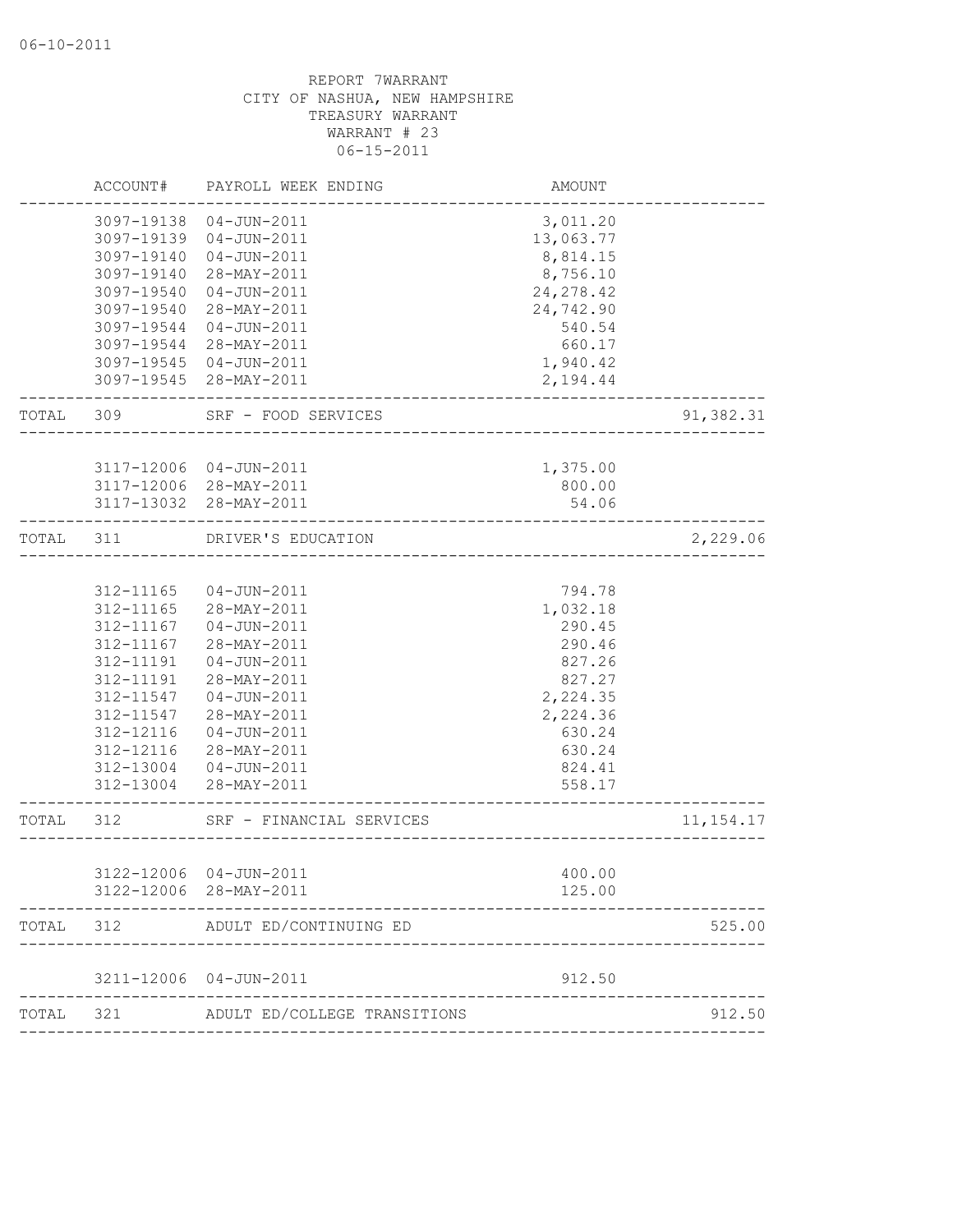|           | ACCOUNT#      | PAYROLL WEEK ENDING                               | AMOUNT                                |           |
|-----------|---------------|---------------------------------------------------|---------------------------------------|-----------|
|           |               | 3231-11870  04-JUN-2011<br>3231-12006 04-JUN-2011 | 1,225.00<br>2,725.00                  |           |
|           |               | TOTAL 323 ADULT ED/HS ALTERNATIVE ED              |                                       | 3,950.00  |
|           |               |                                                   |                                       |           |
|           |               | 3261-11860 04-JUN-2011                            | 2,211.46                              |           |
|           |               | TOTAL 326 NH ALTERNATE ASSESS COACH               | _____________________________________ | 2,211.46  |
|           |               |                                                   |                                       |           |
|           |               | 331-11250  04-JUN-2011                            | 717.45                                |           |
|           |               | 331-11250 28-MAY-2011                             | 717.44                                |           |
|           |               | 331-11561  04-JUN-2011                            | 1,173.90                              |           |
|           |               | 331-11561 28-MAY-2011                             | 1,173.90                              |           |
|           | 331-12115     | $04 - JUN - 2011$                                 | 590.21                                |           |
|           | 331-12115     | 28-MAY-2011                                       | 590.21                                |           |
|           | 331-13038     | 04-JUN-2011                                       | 1,398.34                              |           |
|           | 331-13038     | 28-MAY-2011                                       | 278.70                                |           |
|           | 331-13044     | $04 - JUN - 2011$                                 | 4,822.23                              |           |
|           | 331-13044     | 28-MAY-2011                                       | 893.48                                |           |
|           | 331-15002     | 04-JUN-2011                                       | 234.78                                |           |
|           |               | 331-18036  04-JUN-2011                            | 10, 471.33                            |           |
|           |               | 331-18036 28-MAY-2011                             | 10,578.78                             |           |
| TOTAL 331 |               | SRF - POLICE DEPARTMENT                           |                                       | 33,640.75 |
|           |               | 332-18084 28-MAY-2011                             | 2,102.26                              |           |
|           |               |                                                   |                                       |           |
|           |               | TOTAL 332 SRF - FIRE DEPARTMENT                   |                                       | 2,102.26  |
|           |               | 3389-19000 04-JUN-2011                            | $-1, 200.50$                          |           |
|           |               | 3389-19000 28-MAY-2011                            | 1,200.50                              |           |
| TOTAL 338 |               |                                                   |                                       |           |
|           |               |                                                   |                                       |           |
|           | 341-01210     | $04 - JUN - 2011$                                 | 435.31                                |           |
|           | $341 - 01210$ | 28-MAY-2011                                       | 435.31                                |           |
|           | 341-11024     | $04 - JUN - 2011$                                 | 394.55                                |           |
|           | 341-11024     | 28-MAY-2011                                       | 394.55                                |           |
|           | $341 - 11235$ | $04 - JUN - 2011$                                 | 1,211.12                              |           |
|           | 341-11235     | 28-MAY-2011                                       | 1,211.11                              |           |
|           | $341 - 11484$ | $04 - JUN - 2011$                                 | 1,440.00                              |           |
|           | $341 - 11484$ | 28-MAY-2011                                       | 1,440.00                              |           |
|           | 341-11563     | $04 - JUN - 2011$                                 | 1,014.26                              |           |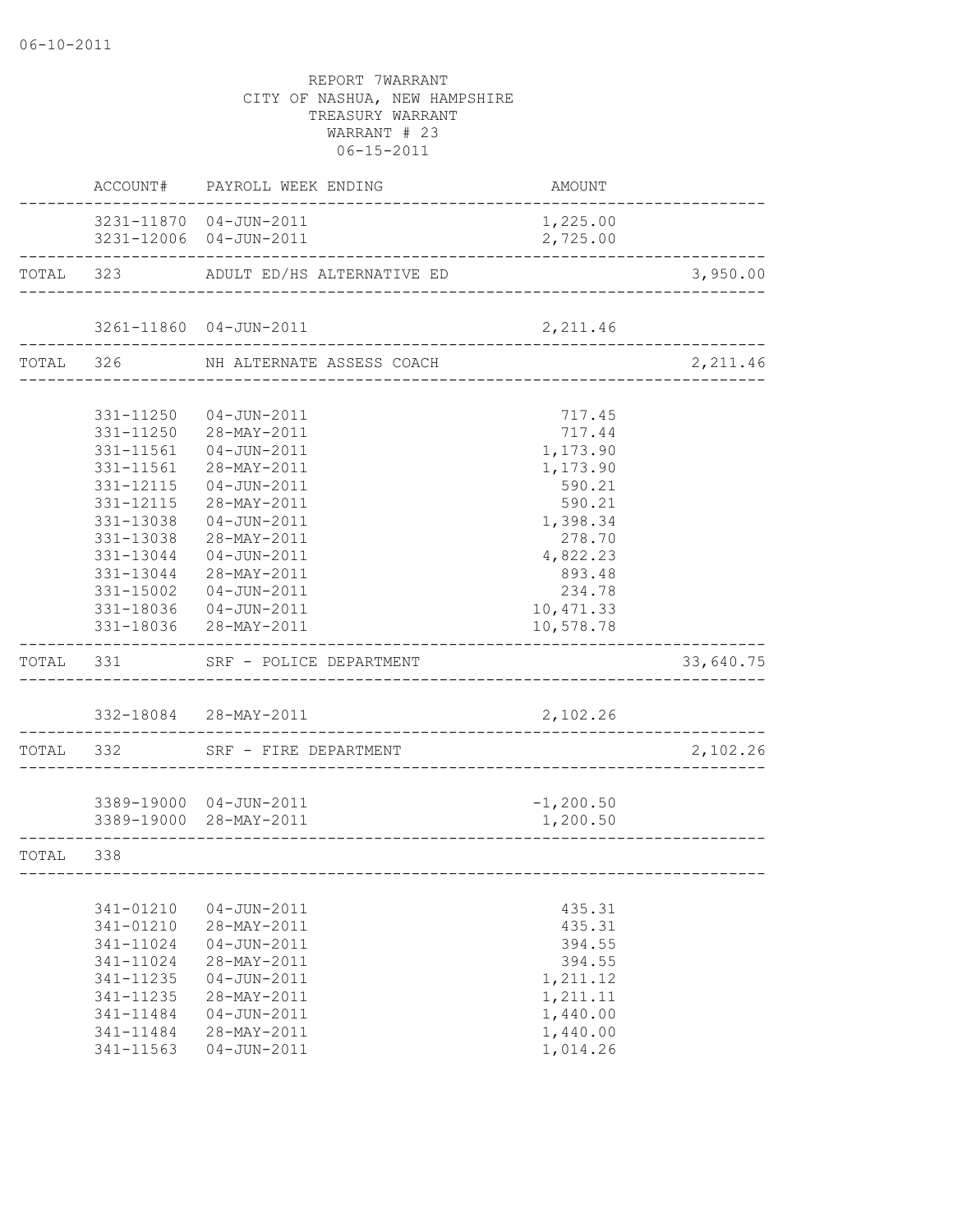|       | ACCOUNT#   | PAYROLL WEEK ENDING            | <b>AMOUNT</b> |            |
|-------|------------|--------------------------------|---------------|------------|
|       | 341-11563  | 28-MAY-2011                    | 1,014.26      |            |
|       | 341-12037  | $04 - JUN - 2011$              | 176.62        |            |
|       | 341-12037  | 28-MAY-2011                    | 176.62        |            |
|       | 341-12101  | 04-JUN-2011                    | 199.52        |            |
|       | 341-12101  | 28-MAY-2011                    | 199.52        |            |
|       | 341-12205  | 04-JUN-2011                    | 1,200.00      |            |
|       | 341-12205  | 28-MAY-2011                    | 1,200.00      |            |
| TOTAL | 341        | SRF - COMMUNITY SERVICES       |               | 12, 142.75 |
|       |            |                                |               |            |
|       | 342-11499  | $04 - JUN - 2011$              | 1,036.26      |            |
|       | 342-11499  | 28-MAY-2011                    | 1,036.26      |            |
|       | 342-11584  | 04-JUN-2011                    | 1,577.58      |            |
|       | 342-11584  | 28-MAY-2011                    | 1,577.59      |            |
|       | 342-12000  | $04 - JUN - 2011$              | 652.84        |            |
|       | 342-12000  | 28-MAY-2011                    | 652.84        |            |
|       | 342-12081  | 04-JUN-2011                    | 122.00        |            |
|       | 342-12081  | 28-MAY-2011                    | 85.40         |            |
| TOTAL | 342        | SRF - COMMUNITY HEALTH         |               | 6,740.77   |
|       |            |                                |               |            |
|       |            | 3440-12006 04-JUN-2011         | 4,011.04      |            |
|       |            | 3440-12006 28-MAY-2011         | 3,728.86      |            |
|       |            | 3440-12078 04-JUN-2011         | 2,950.00      |            |
|       | 3440-12078 | 28-MAY-2011                    | 337.50        |            |
| TOTAL | 344        | AFTER SCHOOL PROGRAM           |               | 11,027.40  |
|       |            |                                |               |            |
|       |            | 3451-11162 04-JUN-2011         | 709.50        |            |
|       |            | 3451-11162 28-MAY-2011         | 671.66        |            |
|       | 3451-11860 | 04-JUN-2011                    | 6,598.37      |            |
| TOTAL | 345        | TITLE IV 21ST CENT ELEM        |               | 7,979.53   |
|       |            |                                |               |            |
|       |            | 3461-11860 04-JUN-2011         | 4,210.86      |            |
|       |            | 3461-12006 04-JUN-2011         | 4,273.20      |            |
|       |            | 3461-12006 28-MAY-2011         | 1,242.63      |            |
| TOTAL | 346        | 21 ST CENTURY AFTER SCH MIDDLE |               | 9,726.69   |
|       |            |                                |               |            |
|       |            | 3468-11162 04-JUN-2011         | 644.25        |            |
|       |            | 3468-11162 28-MAY-2011         | 644.25        |            |
|       |            | 3468-11870 04-JUN-2011         | 4,461.44      |            |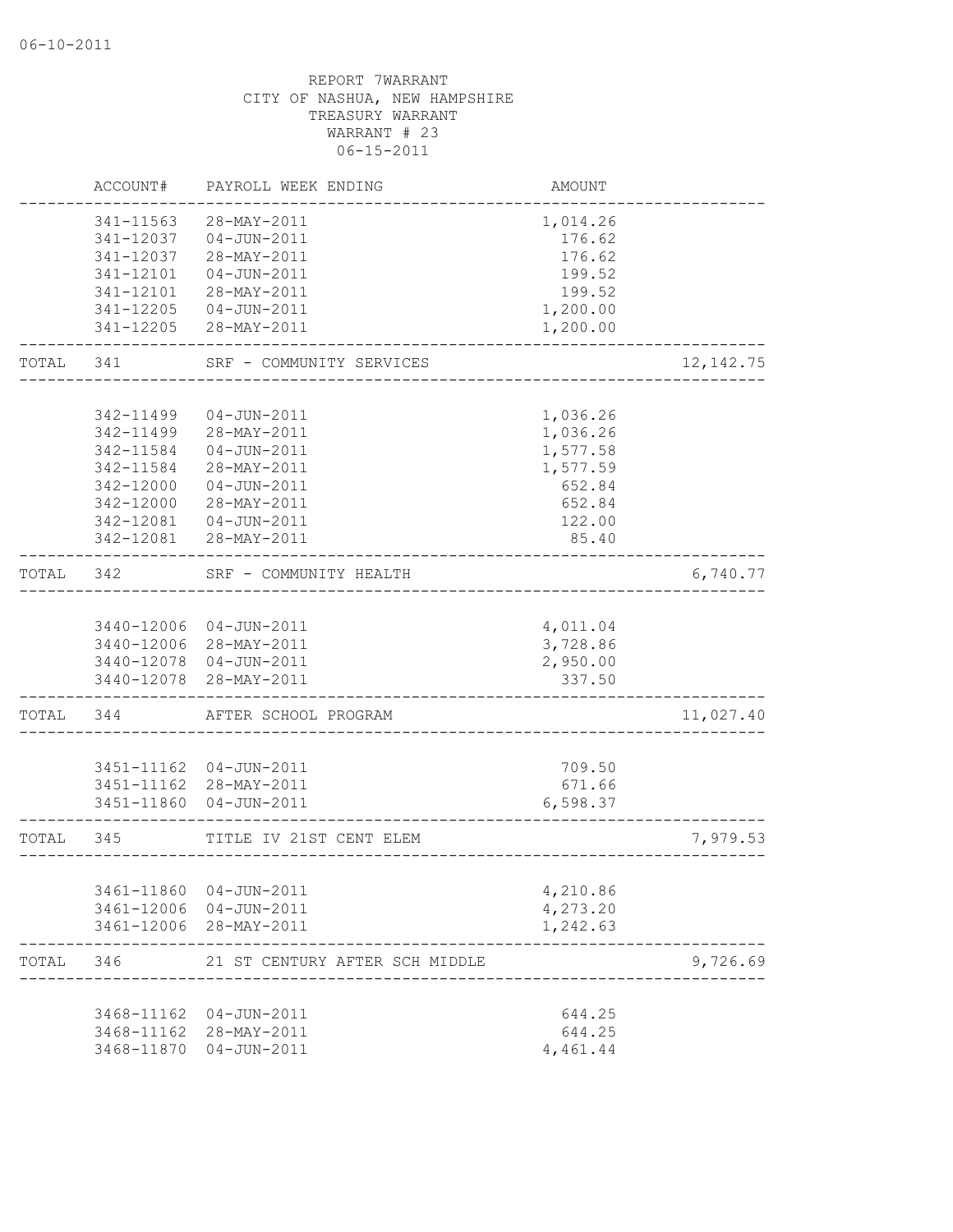|       |                                        | ACCOUNT# PAYROLL WEEK ENDING                                               | AMOUNT                                              |           |
|-------|----------------------------------------|----------------------------------------------------------------------------|-----------------------------------------------------|-----------|
|       |                                        | 3468-19230 04-JUN-2011<br>---------------------------------                | 3,787.50                                            |           |
|       |                                        | TOTAL 346 SMALLER LEARNING COMMUNITY                                       |                                                     | 9,537.44  |
|       |                                        | 3500-13133 04-JUN-2011<br>__________________________________               | 13,075.00                                           |           |
|       | TOTAL 350                              | TITLE IIA HQT                                                              |                                                     | 13,075.00 |
|       |                                        | 3501-11726 04-JUN-2011<br>3501-12201 28-MAY-2011<br>3501-13133 04-JUN-2011 | 24,646.00<br>186.00<br>$-7,075.00$                  |           |
|       | TOTAL 350                              | TITLE IIA QUALITY TEACHERS                                                 |                                                     | 17,757.00 |
|       |                                        | 351-13004 28-MAY-2011                                                      | 32.15                                               |           |
|       |                                        | TOTAL 351 SRF - PUBLIC WORKS                                               |                                                     | 32.15     |
|       |                                        | 352-11562  04-JUN-2011<br>352-11562 28-MAY-2011                            | 420.52<br>420.52                                    |           |
|       | TOTAL 352                              | SRF - PARKS AND RECREATION                                                 |                                                     | 841.04    |
|       |                                        | 3520-11802 04-JUN-2011<br>3520-11802 28-MAY-2011                           | 212.00<br>212.00<br>. _ _ _ _ _ _ _ _ _ _ _ _ _ _ _ |           |
|       |                                        | TOTAL 352 ARRA TITLE IID 21C CLASSROOMS                                    |                                                     | 424.00    |
|       | 3531-12006<br>3531-13032<br>3531-13032 | 3531-12006 04-JUN-2011<br>28-MAY-2011<br>04-JUN-2011<br>28-MAY-2011        | 3,400.00<br>900.00<br>219.84<br>398.46              |           |
| TOTAL | 353                                    | ADULT ED/HS DIPLOMA PROGRAM                                                |                                                     | 4,918.30  |
|       | 3601-13133                             | 3601-11515  04-JUN-2011<br>3601-11870 04-JUN-2011<br>$04 - JUN - 2011$     | 4,158.00<br>2,175.00<br>3,225.00                    |           |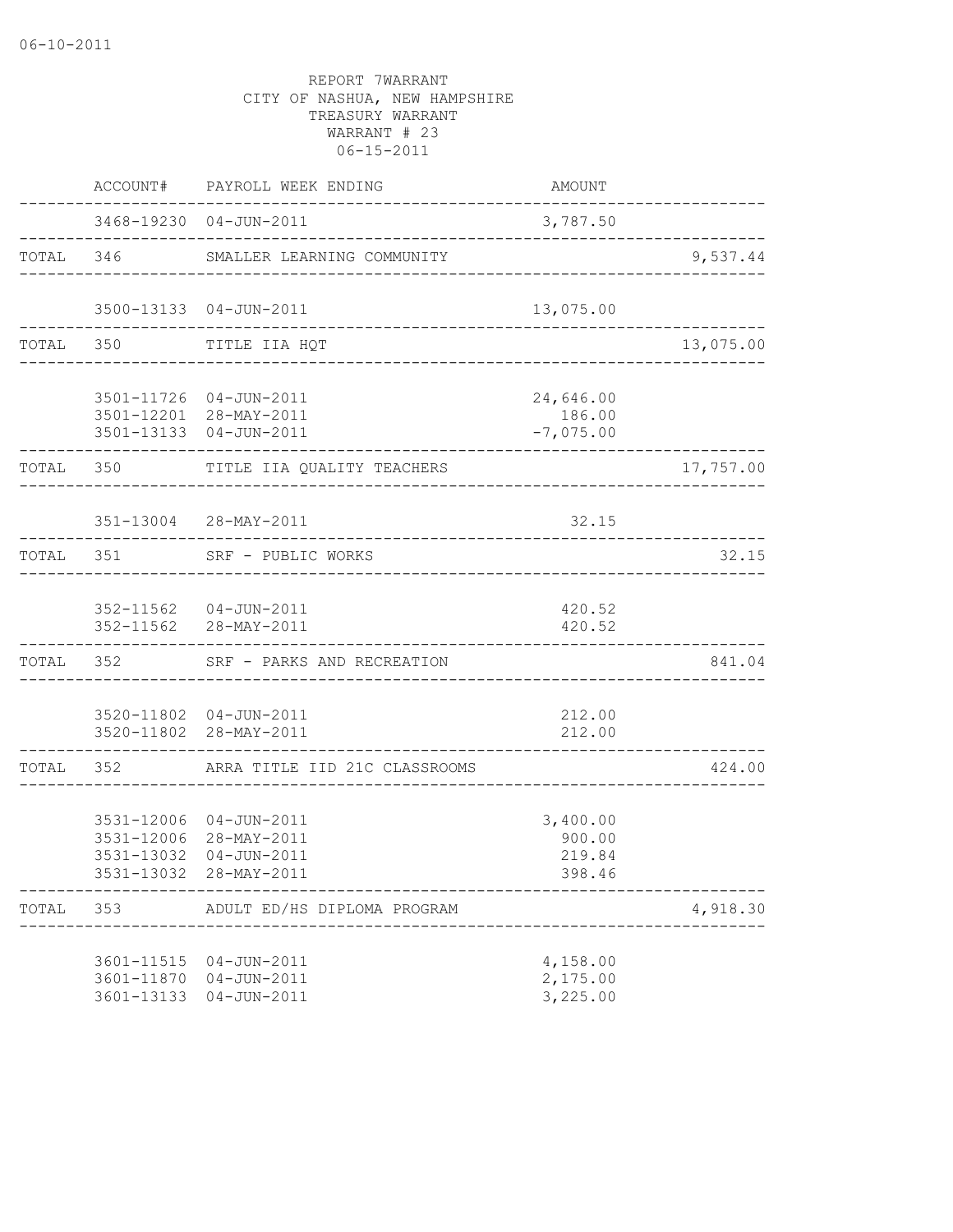|           | ACCOUNT#   | PAYROLL WEEK ENDING                          | AMOUNT     |            |
|-----------|------------|----------------------------------------------|------------|------------|
|           |            | TOTAL 360 DROPOUT PREVENTION ADULT ED        |            | 9,558.00   |
|           |            |                                              |            |            |
|           |            | 373-53075  04-JUN-2011                       | 129.01     |            |
|           |            | 373-53075 28-MAY-2011                        | 92.15      |            |
| TOTAL     | 373        | SRF - ECONOMIC DEVELOPMENT                   |            | 221.16     |
|           |            |                                              |            |            |
|           | 374-0705P  | 04-JUN-2011                                  | 1,727.36   |            |
|           |            | 374-0705P 28-MAY-2011                        | 1,727.37   |            |
|           | 374-07235  | $04 - JUN - 2011$                            | 505.21     |            |
|           | 374-07235  | 28-MAY-2011                                  | 505.21     |            |
|           | 374-0734P  | 04-JUN-2011                                  | 1,658.69   |            |
|           | 374-0734P  | 28-MAY-2011                                  | 1,658.69   |            |
|           | 374-0734R  | 04-JUN-2011                                  | 49.28      |            |
|           | 374-0734R  | 28-MAY-2011                                  | 49.28      |            |
|           | 374-07506  | $04 - JUN - 2011$                            | 55.29      |            |
|           |            | 374-07506 28-MAY-2011                        | 36.86      |            |
| TOTAL 374 |            | SRF - URBAN PROGRAMS<br>____________________ |            | 7,973.24   |
|           |            |                                              |            |            |
|           |            | 3751-11726 04-JUN-2011                       | 5,627.77   |            |
|           |            | 3751-11870 04-JUN-2011                       | 600.00     |            |
|           |            | 3751-11870 28-MAY-2011                       | 750.00     |            |
|           | 3751-12111 | 04-JUN-2011                                  | 1,926.30   |            |
|           |            | 3751-12111 28-MAY-2011                       | 1,926.30   |            |
|           | 3751-12198 | 04-JUN-2011                                  | 16, 243.81 |            |
|           | 3751-13120 | 04-JUN-2011                                  | 181.80     |            |
|           | 3751-13133 | 04-JUN-2011                                  | 2,400.00   |            |
|           | 3751-13133 | 28-MAY-2011                                  | 50.00      |            |
|           | 3751-19000 | $04 - JUN - 2011$                            | 1,802.89   |            |
|           |            | 3751-19000 28-MAY-2011                       | 737.50     |            |
| TOTAL     | 375        | ARRA TITLE I                                 |            | 32, 246.37 |
|           |            |                                              |            |            |
|           | 3761-11726 | $04 - JUN - 2011$                            | 10,248.24  |            |
|           | 3761-11802 | $04 - JUN - 2011$                            | 2,051.77   |            |
|           | 3761-11805 | $04 - JUN - 2011$                            | 2,214.36   |            |
|           | 3761-11870 | $04 - JUN - 2011$                            | 2,843.02   |            |
|           | 3761-12111 | $04 - JUN - 2011$                            | 5,712.91   |            |
|           | 3761-12111 | 28-MAY-2011                                  | 6,061.62   |            |
|           | 3761-12126 | $04 - JUN - 2011$                            | 614.90     |            |
|           | 3761-12126 | 28-MAY-2011                                  | 539.22     |            |
|           | 3761-12198 | $04 - JUN - 2011$                            | 51,864.68  |            |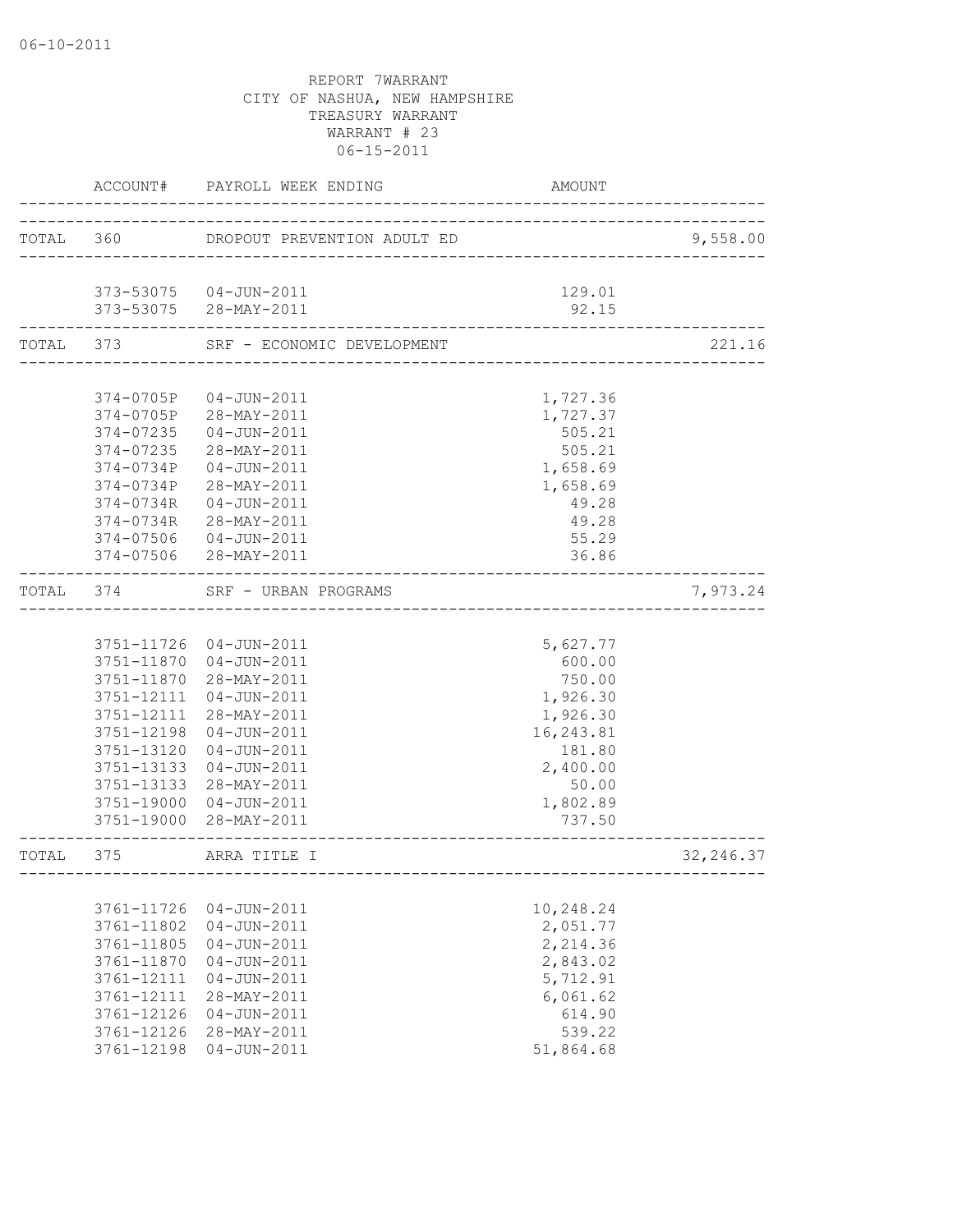|           | ACCOUNT#   | PAYROLL WEEK ENDING                    | AMOUNT           |           |
|-----------|------------|----------------------------------------|------------------|-----------|
|           |            | 3761-12201 04-JUN-2011                 | 496.00           |           |
|           |            | 3761-12201 28-MAY-2011                 | 210.80           |           |
|           |            | 3761-13133 04-JUN-2011                 | 2,350.00         |           |
|           |            | 3761-19000 04-JUN-2011                 | 4,251.55         |           |
|           |            | 3761-19000 28-MAY-2011                 | 4,423.47         |           |
| TOTAL 376 |            | TITLE IA                               |                  | 93,882.54 |
|           |            |                                        |                  |           |
|           |            | 3770-12006 04-JUN-2011                 | 1,075.00         |           |
|           |            | 3770-12006 28-MAY-2011                 | 371.88           |           |
|           |            | 3770-13133 04-JUN-2011                 | 387.50           |           |
| TOTAL 377 |            | TITLE III ENHANCE ENG.LANGUAGE         |                  | 1,834.38  |
|           |            |                                        |                  |           |
|           |            | 3771-11515 04-JUN-2011                 | 1,725.00         |           |
|           | 3771-11515 | 28-MAY-2011                            | 950.00           |           |
|           | 3771-12006 | $04 - JUN - 2011$                      | 52.50            |           |
|           | 3771-12006 | 28-MAY-2011                            | 122.50           |           |
|           | 3771-12078 | 04-JUN-2011                            | 1,212.50         |           |
|           |            | 3771-12078 28-MAY-2011                 | 1,550.00         |           |
|           |            | 3771-13032 28-MAY-2011                 | $-82.44$         |           |
|           | 3771-13133 | 3771-13133  04-JUN-2011<br>28-MAY-2011 | 127.50<br>240.00 |           |
| TOTAL     | 377        | TITLE III ENHANCING ENG LANG           |                  | 5,897.56  |
|           |            |                                        |                  |           |
|           | 378-01210  | 04-JUN-2011                            | 550.37           |           |
|           | 378-01210  | 28-MAY-2011                            | 550.36           |           |
|           | 378-09003  | 04-JUN-2011                            | 550.38           |           |
|           | 378-09003  | 28-MAY-2011                            | 550.37           |           |
|           | 378-11676  | $04 - JUN - 2011$                      | 929.41           |           |
|           | 378-11676  | 28-MAY-2011                            | 929.42           |           |
|           | 378-11677  | $04 - JUN - 2011$                      | 783.71           |           |
|           | 378-11677  | 28-MAY-2011                            | 783.71           |           |
|           | 378-11679  | $04 - JUN - 2011$                      | 928.76           |           |
|           | 378-11679  | 28-MAY-2011                            | 928.77           |           |
|           | 378-11680  | $04 - JUN - 2011$                      | 833.90           |           |
|           | 378-11680  | 28-MAY-2011                            | 833.90           |           |
|           | 378-11683  | $04 - JUN - 2011$                      | 1,684.45         |           |
|           | 378-11683  | 28-MAY-2011                            | 1,684.45         |           |
|           | 378-11688  | $04 - JUN - 2011$                      | 620.55           |           |
|           | 378-11688  | 28-MAY-2011                            | 620.55           |           |
|           | 378-11751  | $04 - JUN - 2011$                      | 1,377.50         |           |
|           | 378-11751  | 28-MAY-2011                            | 1,377.50         |           |
|           | 378-12188  | $04 - JUN - 2011$                      | 148.61           |           |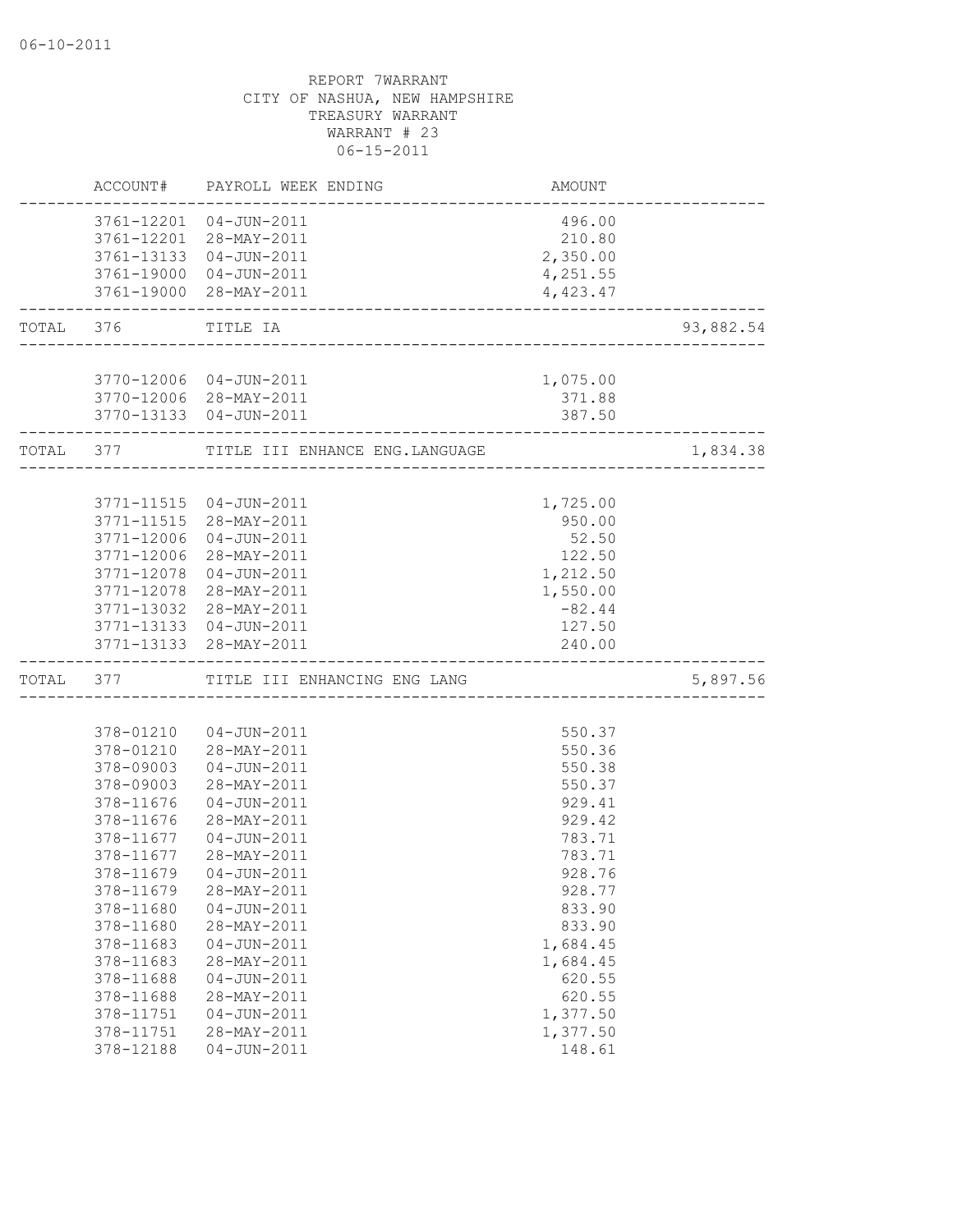| TOTAL | 395                      | IDEA B SPECIAL EDUCATION                          |                          | 85, 525.15 |
|-------|--------------------------|---------------------------------------------------|--------------------------|------------|
|       | 3951-13133               | 04-JUN-2011                                       | 17,000.00                |            |
|       | 3951-12201<br>3951-12201 | $04 - JUN - 2011$<br>28-MAY-2011                  | 248.00<br>310.00         |            |
|       | 3951-11803               | 04-JUN-2011                                       | 459.49                   |            |
|       | 3951-11726               | 04-JUN-2011                                       | 67,507.66                |            |
| TOTAL | 394                      | ARRA IDEA SPEC ED                                 |                          | 55, 130.97 |
|       | 3940-19000               | 28-MAY-2011                                       | 529.08                   |            |
|       | 3940-19000               | 04-JUN-2011                                       | 529.08                   |            |
|       | 3940-12198               | 04-JUN-2011                                       | 1,603.90                 |            |
|       | 3940-12111<br>3940-12111 | 04-JUN-2011<br>28-MAY-2011                        | 15, 143. 15<br>15,521.03 |            |
|       | 3940-11803               | 04-JUN-2011                                       | 1,318.15                 |            |
|       | 3940-11726               | 04-JUN-2011                                       | 19,571.83                |            |
|       | 3940-11579               | 04-JUN-2011                                       | 914.75                   |            |
| TOTAL | 393                      | DAY CARE                                          |                          | 841.70     |
|       | 3937-19000               | 04-JUN-2011                                       | 841.70                   |            |
| TOTAL | 390                      | PERKINS VOCATIONAL ED                             |                          | 2,457.87   |
|       | 3901-19000               | 04-JUN-2011                                       | 1,600.61                 |            |
|       |                          | 3901-12111  04-JUN-2011<br>3901-12111 28-MAY-2011 | 428.63<br>428.63         |            |
| TOTAL | 389                      | GEN VOCATIONAL ED                                 |                          | 3,624.85   |
|       | 3897-19000               | 3897-11726 04-JUN-2011<br>04-JUN-2011             | 2,424.35<br>1,200.50     |            |
| TOTAL | 378                      | TRANSPORTATION                                    |                          | 16,815.28  |
|       | 378-12188                | 28-MAY-2011                                       | 148.61                   |            |
|       | ACCOUNT#                 | PAYROLL WEEK ENDING                               | AMOUNT                   |            |

3961-11726 04-JUN-2011 1,696.93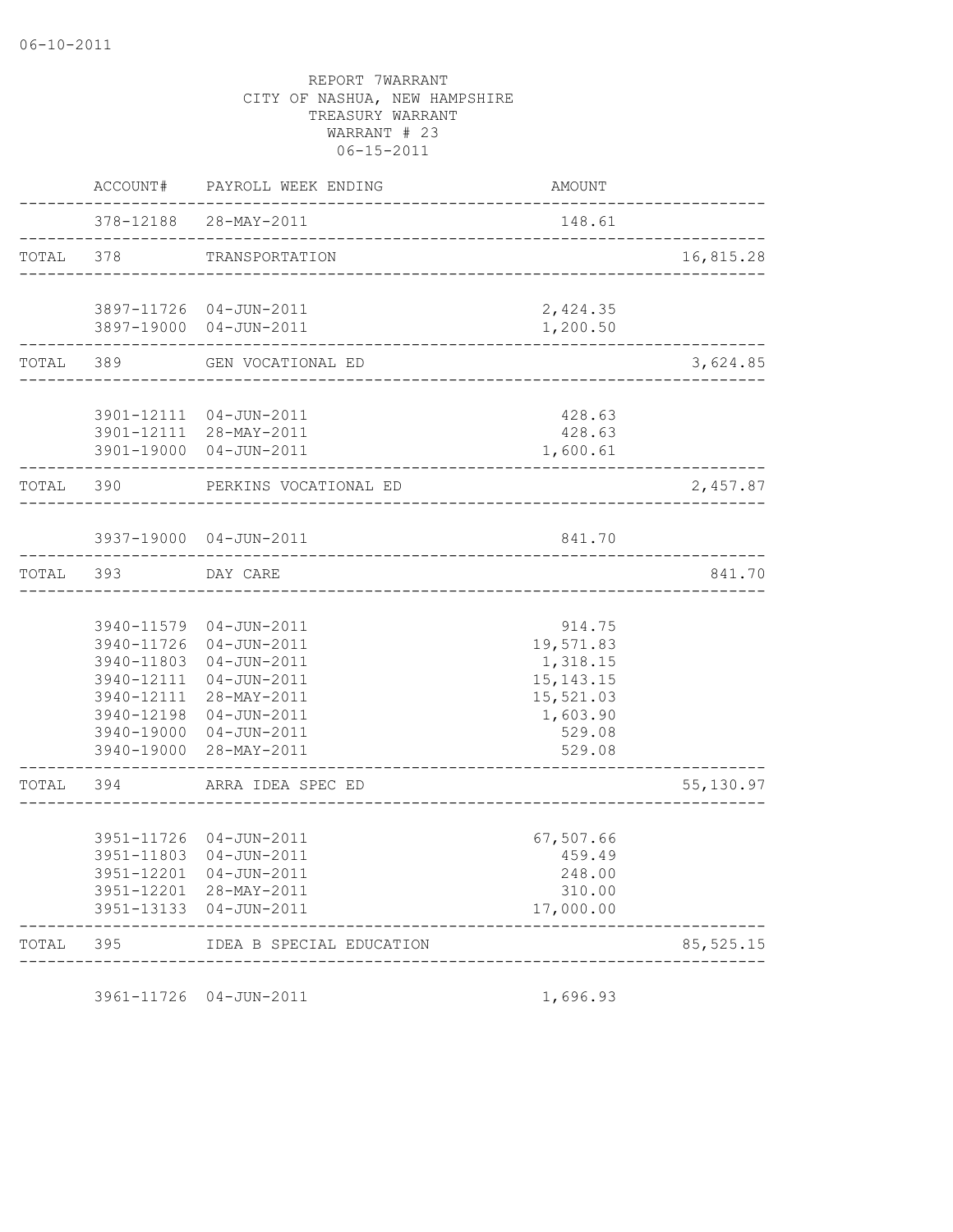|       |     | ACCOUNT# PAYROLL WEEK ENDING                     | AMOUNT               |          |
|-------|-----|--------------------------------------------------|----------------------|----------|
| TOTAL | 396 | IDEA PRESCHOOL                                   |                      | 1,696.93 |
|       |     | 3977-12111 04-JUN-2011<br>3977-12111 28-MAY-2011 | 1,223.26<br>1,365.40 |          |
| TOTAL | 397 | SPECIAL ED LOCAL                                 |                      | 2,588.66 |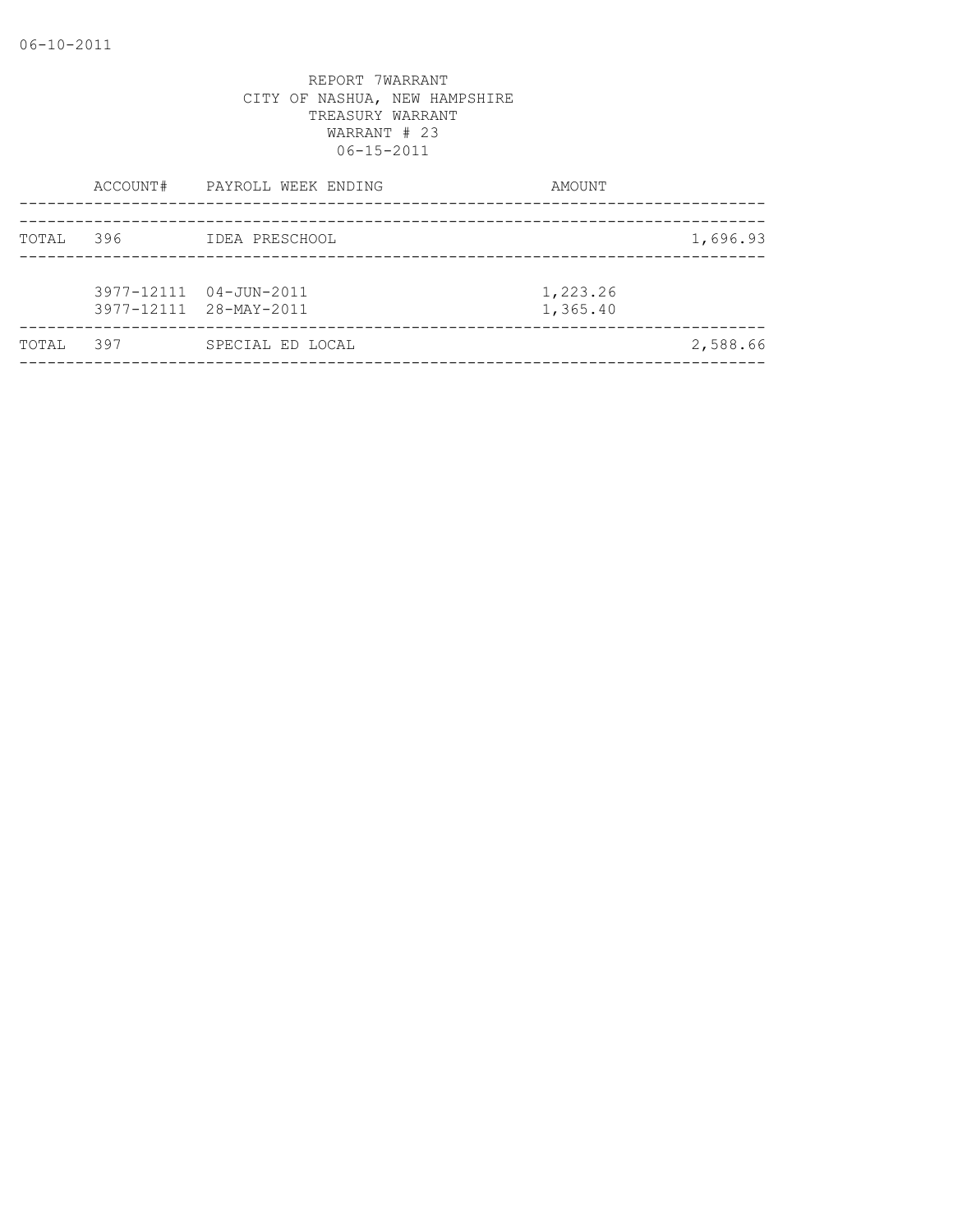|       | ACCOUNT#  | PAYROLL WEEK ENDING    | <b>AMOUNT</b> |            |
|-------|-----------|------------------------|---------------|------------|
|       | 501-11033 | $04 - JUN - 2011$      | 852.14        |            |
|       | 501-11033 | 28-MAY-2011            | 852.14        |            |
|       | 501-11463 | $04 - JUN - 2011$      | 905.25        |            |
|       | 501-11463 | 28-MAY-2011            | 905.26        |            |
|       | 501-11470 | $04 - JUN - 2011$      | 877.26        |            |
|       | 501-11470 | 28-MAY-2011            | 877.27        |            |
|       | 501-11471 | $04 - JUN - 2011$      | 1,990.00      |            |
|       | 501-11471 | 28-MAY-2011            | 1,990.00      |            |
|       |           | 501-11611  04-JUN-2011 | 546.78        |            |
|       |           | 501-11611 28-MAY-2011  | 546.80        |            |
| TOTAL | 501       | MAYOR'S OFFICE         |               | 10,342.90  |
|       |           |                        |               |            |
|       | 502-11113 | 04-JUN-2011            | 1,819.34      |            |
|       | 502-11113 | 28-MAY-2011            | 1,819.34      |            |
|       | 502-11195 | 04-JUN-2011            | 2,059.24      |            |
|       | 502-11195 | 28-MAY-2011            | 2,059.24      |            |
|       | 502-11219 | 04-JUN-2011            | 1,873.48      |            |
|       | 502-11219 | 28-MAY-2011            | 1,873.48      |            |
|       |           | 502-11518  04-JUN-2011 | 1,767.52      |            |
|       | 502-11518 | 28-MAY-2011            | 1,767.52      |            |
| TOTAL | 502       | LEGAL DEPARTMENT       |               | 15,039.16  |
|       |           |                        |               |            |
|       |           | 503-11071  04-JUN-2011 | 1,286.71      |            |
|       |           | 503-11071 28-MAY-2011  | 1,286.71      |            |
|       | 503-12092 | 04-JUN-2011            | 519.85        |            |
|       |           | 503-12092 28-MAY-2011  | 519.86        |            |
|       | 503-18005 | $04 - JUN - 2011$      | 18,750.00     |            |
| TOTAL | 503       | BOARD OF ALDERMEN      |               | 22, 363.13 |
|       |           |                        |               |            |
|       |           | 511-11247  04-JUN-2011 | 666.94        |            |
|       | 511-11247 | 28-MAY-2011            | 666.94        |            |
|       | 511-11248 | 04-JUN-2011            | 1,401.24      |            |
|       | 511-11248 | 28-MAY-2011            | 1,401.23      |            |
| TOTAL | 511       | CITI-STAT              |               | 4,136.35   |
|       |           |                        |               |            |
|       | 512-11005 | $04 - JUN - 2011$      | 1,082.31      |            |
|       | 512-11005 | 28-MAY-2011            | 1,219.81      |            |
|       | 512-11050 | $04 - JUN - 2011$      | 742.05        |            |
|       | 512-11050 | 28-MAY-2011            | 742.06        |            |
|       | 512-11064 | $04 - JUN - 2011$      | 1,012.48      |            |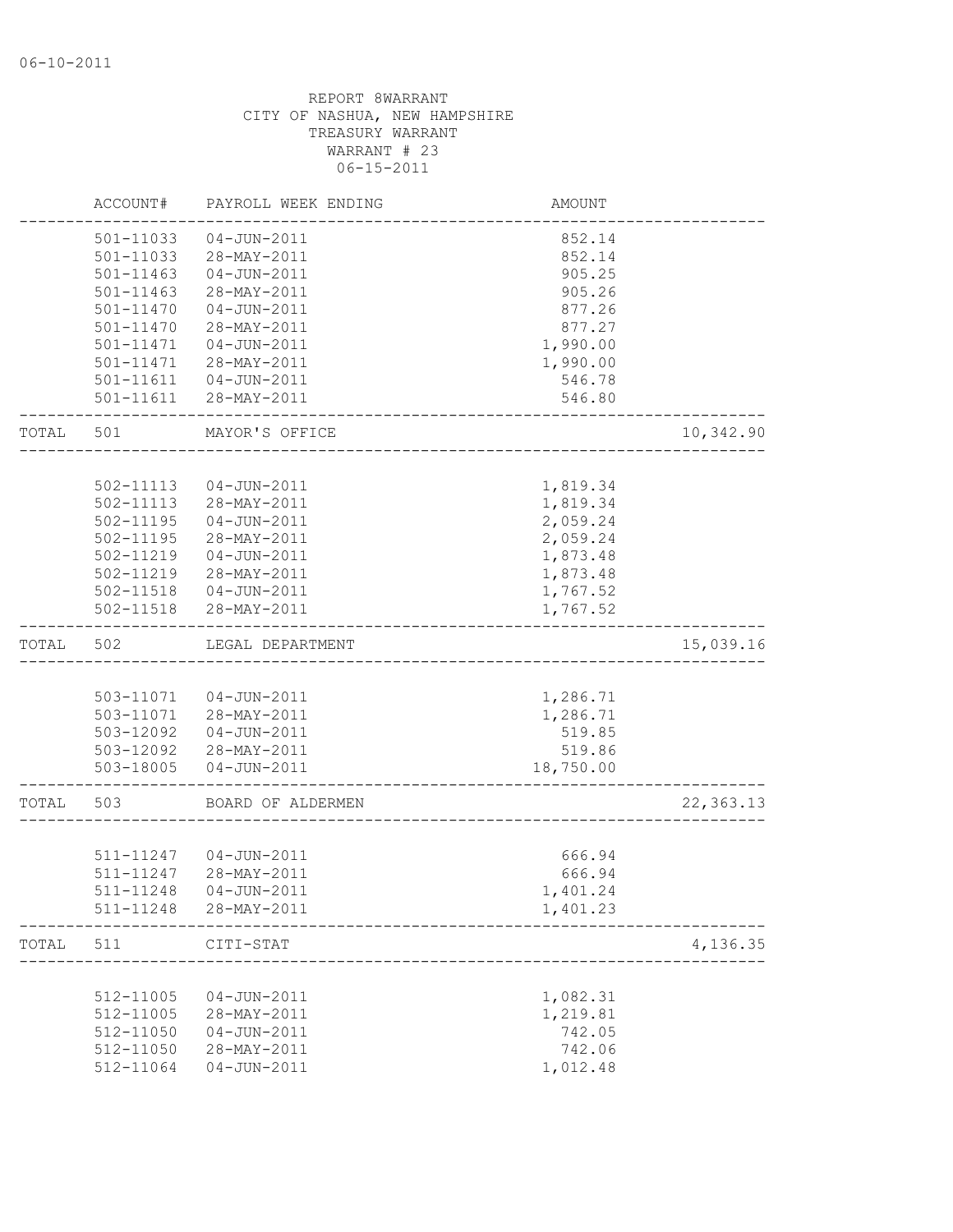|       | ACCOUNT#      | PAYROLL WEEK ENDING   | AMOUNT                          |
|-------|---------------|-----------------------|---------------------------------|
|       | 512-11064     | 28-MAY-2011           | 1,012.48                        |
|       | 512-11073     | $04 - JUN - 2011$     | 1,627.84                        |
|       | 512-11073     | 28-MAY-2011           | 1,627.84                        |
|       | 512-11134     | $04 - JUN - 2011$     | 796.65                          |
|       | 512-11134     | 28-MAY-2011           | 796.65                          |
|       | 512-11165     | $04 - JUN - 2011$     | 1,918.03                        |
|       | 512-11165     | 28-MAY-2011           | 1,918.03                        |
|       | 512-11167     | $04 - JUN - 2011$     | 290.45                          |
|       | 512-11167     | 28-MAY-2011           | 290.45                          |
|       | 512-11173     | $04 - JUN - 2011$     | 1,446.40                        |
|       | 512-11173     | 28-MAY-2011           | 1,446.40                        |
|       | 512-11177     | 04-JUN-2011           | 1,885.71                        |
|       | 512-11177     | 28-MAY-2011           | 2,177.00                        |
|       | 512-11222     | 04-JUN-2011           | 1,015.00                        |
|       | 512-11222     | 28-MAY-2011           | 1,015.00                        |
|       | 512-11224     | $04 - JUN - 2011$     | 1,005.33                        |
|       | 512-11224     | 28-MAY-2011           | 1,005.33                        |
|       | 512-11265     | $04 - JUN - 2011$     | 883.76                          |
|       | $512 - 11265$ | 28-MAY-2011           | 883.76                          |
|       | 512-11431     | $04 - JUN - 2011$     | 2,192.84                        |
|       | 512-11431     | 28-MAY-2011           | 2,192.84                        |
|       | 512-11531     | $04 - JUN - 2011$     | 1,319.85                        |
|       | 512-11531     | 28-MAY-2011           | 833.86                          |
|       | 512-11673     | $04 - JUN - 2011$     | 1,062.20                        |
|       | 512-11673     | 28-MAY-2011           | 1,062.19                        |
|       | 512-11714     | $04 - JUN - 2011$     | 957.28                          |
|       | 512-11714     | 28-MAY-2011           | 957.28                          |
|       | 512-11740     | 04-JUN-2011           | 1,670.35                        |
|       | 512-11740     | 28-MAY-2011           | 1,670.34                        |
|       | 512-12033     | $04 - JUN - 2011$     | 615.98                          |
|       | 512-12033     | 28-MAY-2011           | 739.16                          |
|       | 512-12052     | $04 - JUN - 2011$     | 578.50                          |
|       | 512-12052     | 28-MAY-2011           | 573.99                          |
|       | 512-12056     | $04 - JUN - 2011$     | 363.06                          |
|       | 512-12056     | 28-MAY-2011           | 363.07                          |
|       | 512-12749     | $04 - JUN - 2011$     | 622.71                          |
|       | 512-12749     | 28-MAY-2011           | 622.71                          |
|       | 512-13004     | $04 - JUN - 2011$     | 140.09                          |
|       |               | 512-13004 28-MAY-2011 | 359.11<br>--------------------- |
| TOTAL | 512           | FINANCIAL SERVICES    | 46,738.23                       |
|       |               |                       |                                 |
|       | 513-11117     | $04 - JUN - 2011$     | 1,579.19                        |
|       | 513-11117     | 28-MAY-2011           | 1,579.18                        |
|       | 513-11171     | $04 - JUN - 2011$     | 2,056.01                        |
|       | 513-11171     | 28-MAY-2011           | 2,056.01                        |
|       | 513-11213     | $04 - JUN - 2011$     | 1,293.11                        |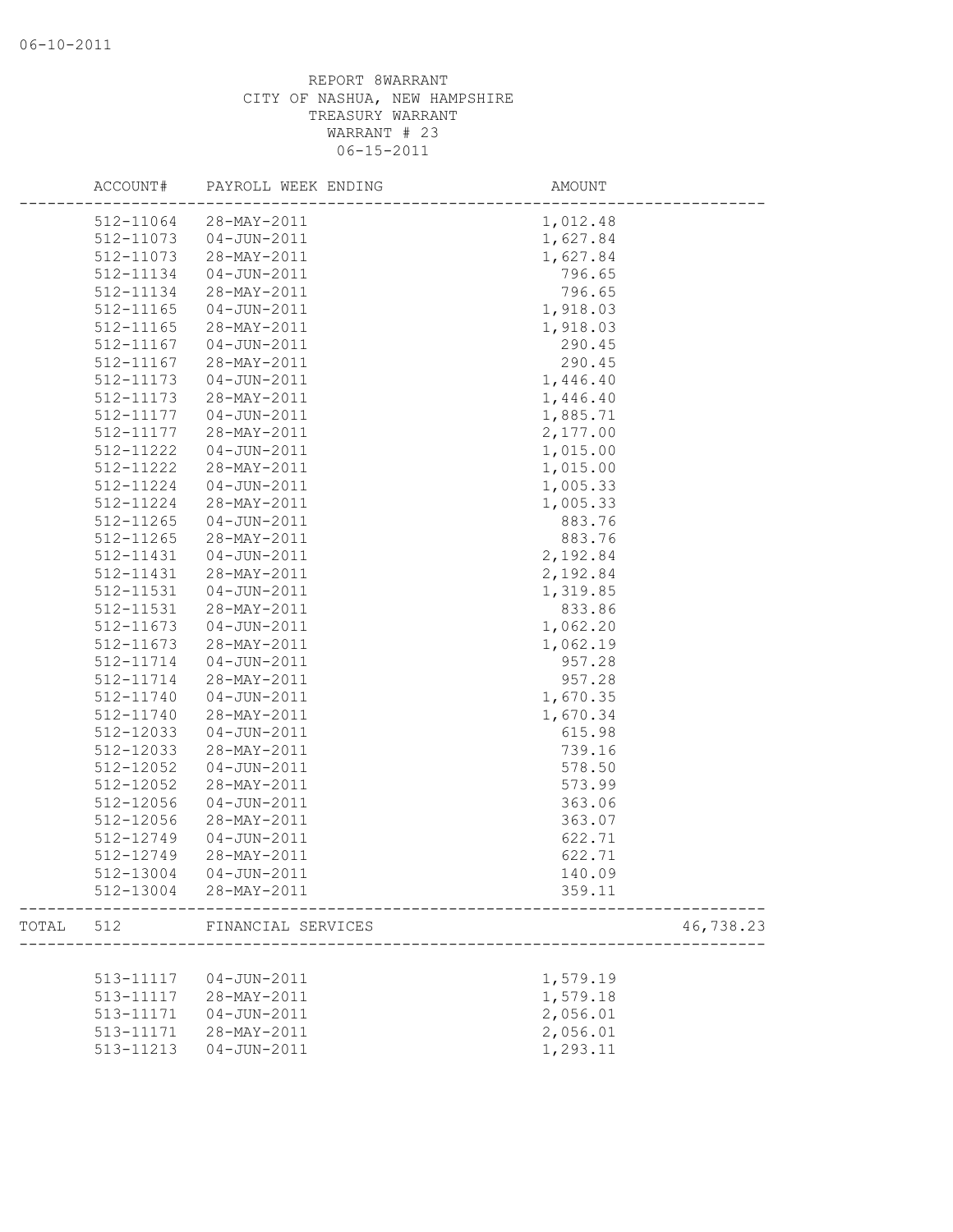|           | ACCOUNT#               | PAYROLL WEEK ENDING                             | AMOUNT           |           |
|-----------|------------------------|-------------------------------------------------|------------------|-----------|
|           |                        | 513-11213 28-MAY-2011                           | 1,293.11         |           |
|           |                        | 513-11223  04-JUN-2011                          | 774.95           |           |
|           |                        | 513-11223 28-MAY-2011                           | 774.94           |           |
| TOTAL     | 513                    | CITY CLERK'S OFFICE                             |                  | 11,406.50 |
|           |                        |                                                 |                  |           |
|           | 515-11031              | 04-JUN-2011                                     | 816.57           |           |
|           |                        | 515-11031 28-MAY-2011                           | 834.00           |           |
|           |                        | 515-11350 04-JUN-2011                           | 957.28           |           |
|           |                        | 515-11350 28-MAY-2011                           | 957.28           |           |
|           |                        | 515-11447  04-JUN-2011<br>515-11447 28-MAY-2011 | 350.31<br>350.31 |           |
|           |                        | 515-12028  04-JUN-2011                          | 609.66           |           |
|           |                        | 515-12028 28-MAY-2011                           | 609.66           |           |
| TOTAL 515 |                        | HUMAN RESOURCES                                 |                  | 5,485.07  |
|           |                        | --------------------------                      |                  |           |
|           |                        | 516-11147  04-JUN-2011                          | 637.19           |           |
|           |                        | 516-11147 28-MAY-2011                           | 637.19           |           |
|           | 516-11148              | 04-JUN-2011                                     | 985.60           |           |
|           | 516-11148              | 28-MAY-2011                                     | 985.60           |           |
|           | 516-11459              | 04-JUN-2011                                     | 1,286.71         |           |
|           | 516-11459              | 28-MAY-2011                                     | 1,286.72         |           |
|           |                        | 516-11573  04-JUN-2011                          | 939.11           |           |
|           |                        | 516-11573 28-MAY-2011                           | 939.12           |           |
|           |                        | 516-13004  04-JUN-2011                          | 47.79            |           |
| TOTAL     | 516                    | PURCHASING DEPARTMENT                           |                  | 7,745.03  |
|           |                        |                                                 |                  |           |
|           | 517-11198              | $04 - JUN - 2011$                               | 1,127.96         |           |
|           | 517-11198              | 28-MAY-2011                                     | 1,127.96         |           |
|           | 517-11266              | 04-JUN-2011                                     | 641.15           |           |
|           | 517-11266              | 28-MAY-2011                                     | 641.15           |           |
|           | 517-11420              | $04 - JUN - 2011$                               | 744.15           |           |
|           | 517-11420              | 28-MAY-2011                                     | 744.15           |           |
|           | 517-12063              | 04-JUN-2011                                     | 59.37            |           |
|           | 517-12063<br>517-13020 | 28-MAY-2011<br>04-JUN-2011                      | 111.62           |           |
| TOTAL     | 517                    | BUILDING MAINT - CITY ADMIN                     |                  | 5,197.51  |
|           |                        |                                                 |                  |           |
|           | 519-11014              | 04-JUN-2011                                     | 1,122.76         |           |
|           | 519-11014              | 28-MAY-2011                                     | 1,122.77         |           |
|           | 519-11016              | 04-JUN-2011                                     | 985.60           |           |
|           |                        |                                                 |                  |           |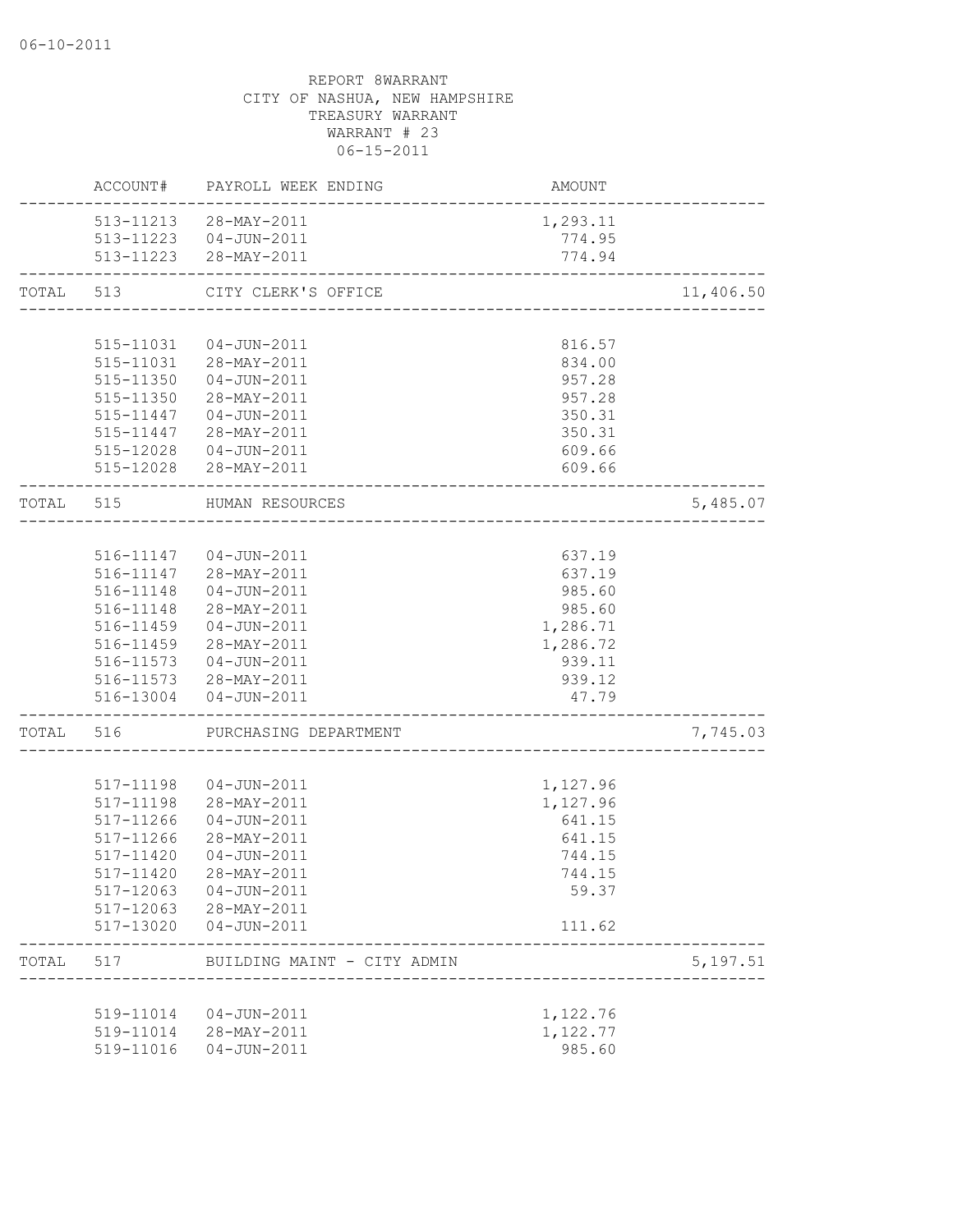|           | ACCOUNT#      | PAYROLL WEEK ENDING    | <b>AMOUNT</b>              |           |
|-----------|---------------|------------------------|----------------------------|-----------|
|           | 519-11016     | 28-MAY-2011            | 985.60                     |           |
|           | 519-11017     | 04-JUN-2011            | 824.00                     |           |
|           | 519-11017     | 28-MAY-2011            | 824.00                     |           |
|           | 519-11115     | 04-JUN-2011            | 1,986.70                   |           |
|           | 519-11115     | 28-MAY-2011            | 1,986.69                   |           |
|           | 519-11146     | $04 - JUN - 2011$      | 858.41                     |           |
|           | 519-11146     | 28-MAY-2011            | 858.42                     |           |
|           | 519-11153     | $04 - JUN - 2011$      | 620.55                     |           |
|           | 519-11153     | 28-MAY-2011            | 620.55                     |           |
|           | 519-11154     | 04-JUN-2011            | 652.11                     |           |
|           | 519-11154     | 28-MAY-2011            | 652.11                     |           |
|           | 519-11205     | 04-JUN-2011            | 815.21                     |           |
|           | 519-11205     | 28-MAY-2011            | 815.21                     |           |
|           | 519-11241     | $04 - JUN - 2011$      | 1,367.59                   |           |
|           |               | 519-11241 28-MAY-2011  | 1,367.59                   |           |
| TOTAL 519 |               | ASSESSORS              |                            | 18,465.87 |
|           |               |                        | __________________________ |           |
|           |               | 520-12077  04-JUN-2011 | 168.70                     |           |
|           |               | 520-12077 28-MAY-2011  | 168.70                     |           |
|           |               |                        |                            |           |
| TOTAL 520 |               | HUNT BUILDING          |                            | 337.40    |
|           |               |                        |                            |           |
|           |               | 522-11127  04-JUN-2011 | 1,709.64                   |           |
|           |               | 522-11127 28-MAY-2011  | 1,709.64                   |           |
|           | 522-11128     | 04-JUN-2011            | 1,152.83                   |           |
|           | 522-11128     | 28-MAY-2011            | 1,152.83                   |           |
|           | 522-11286     | 04-JUN-2011            | 608.85                     |           |
|           | 522-11286     | 28-MAY-2011            | 608.85                     |           |
|           | 522-11429     | $04 - JUN - 2011$      | 1,819.34                   |           |
|           | 522-11429     | 28-MAY-2011            | 1,819.34                   |           |
|           | 522-11496     | $04 - JUN - 2011$      | 1,529.82                   |           |
|           | 522-11496     | 28-MAY-2011            | 1,529.83                   |           |
|           | $522 - 11641$ | 04-JUN-2011            | 1,409.38                   |           |
|           | 522-11641     | 28-MAY-2011            | 1,409.38                   |           |
|           | 522-11652     | 04-JUN-2011            | 1,489.35                   |           |
|           | 522-11652     | 28-MAY-2011            | 1,489.36                   |           |
|           | 522-11721     | $04 - JUN - 2011$      | 1,556.11                   |           |
|           | 522-11721     | 28-MAY-2011            | 1,556.11                   |           |
|           | 522-11724     | $04 - JUN - 2011$      | 1,370.99                   |           |
|           | 522-11724     | 28-MAY-2011            | 1,370.98                   |           |
|           | 522-11725     | $04 - JUN - 2011$      | 998.11                     |           |
|           | 522-11725     | 28-MAY-2011            | 998.11                     |           |
|           | 522-11729     | $04 - JUN - 2011$      | 2,231.11                   |           |
|           | 522-11729     | 28-MAY-2011            | 2,231.12                   |           |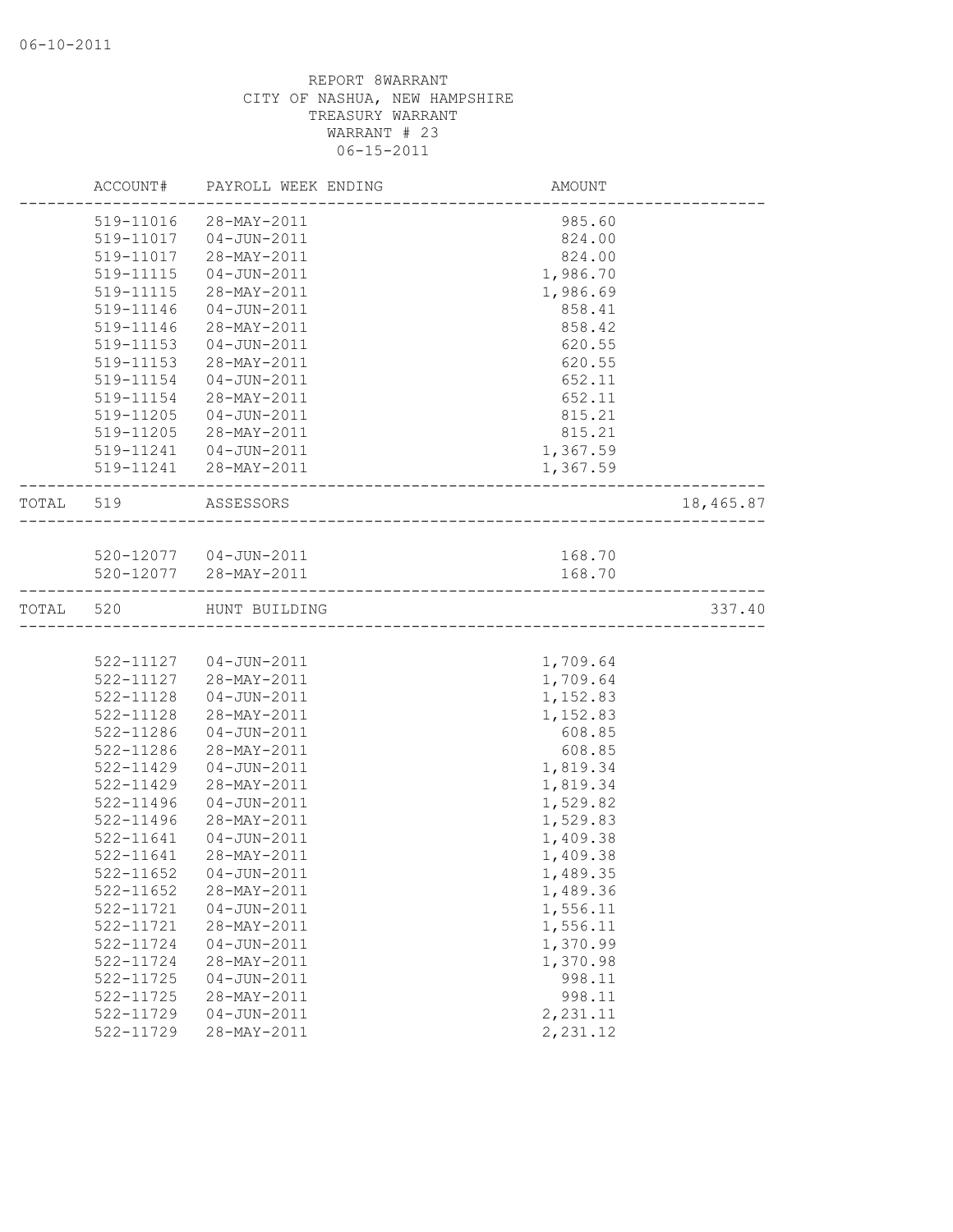|           |           | ACCOUNT# PAYROLL WEEK ENDING AMO                 | AMOUNT                                                                             |           |
|-----------|-----------|--------------------------------------------------|------------------------------------------------------------------------------------|-----------|
|           |           | ____________<br>TOTAL 522 INFORMATION TECHNOLOGY | _____________________________________<br>GY<br>___________________________________ | 31,751.08 |
|           |           |                                                  |                                                                                    |           |
|           |           | 523-11332  04-JUN-2011                           | 1,006.33                                                                           |           |
|           |           | 523-11332 28-MAY-2011                            | 1,006.33                                                                           |           |
| TOTAL 523 | GIS       |                                                  |                                                                                    | 2,012.66  |
|           |           |                                                  |                                                                                    |           |
|           |           | 531-11065  04-JUN-2011                           | 1,143.31                                                                           |           |
|           |           | 531-11065 28-MAY-2011                            | 1,143.31                                                                           |           |
|           |           | 531-11085  04-JUN-2011                           | 922.04                                                                             |           |
|           |           | 531-11085 28-MAY-2011                            | 922.03                                                                             |           |
|           | 531-11114 | 04-JUN-2011                                      | 2,355.27                                                                           |           |
|           | 531-11114 | 28-MAY-2011                                      | 2,355.27                                                                           |           |
|           | 531-11129 | $04 - JUN - 2011$                                | 1,998.79                                                                           |           |
|           | 531-11129 | 28-MAY-2011                                      | 1,998.78                                                                           |           |
|           | 531-11164 | 04-JUN-2011                                      | 1,178.65                                                                           |           |
|           | 531-11164 | 28-MAY-2011                                      | 1,178.65                                                                           |           |
|           | 531-11166 | 04-JUN-2011                                      | 2,071.10                                                                           |           |
|           | 531-11166 | 28-MAY-2011                                      | 2,603.53                                                                           |           |
|           | 531-11170 | 04-JUN-2011                                      | 1,526.04                                                                           |           |
|           | 531-11170 | 28-MAY-2011                                      | 1,526.04                                                                           |           |
|           | 531-11201 | 04-JUN-2011                                      | 682.41                                                                             |           |
|           | 531-11201 | 28-MAY-2011                                      | 682.41                                                                             |           |
|           | 531-11203 | 04-JUN-2011                                      | 1,349.54                                                                           |           |
|           | 531-11203 | 28-MAY-2011                                      | 1,349.54                                                                           |           |
|           | 531-11226 | 04-JUN-2011                                      | 776.25                                                                             |           |
|           | 531-11226 | 28-MAY-2011                                      | 776.25                                                                             |           |
|           | 531-11242 | 04-JUN-2011                                      | 1,158.79                                                                           |           |
|           | 531-11242 | 28-MAY-2011                                      | 1,158.79                                                                           |           |
|           | 531-11245 | 04-JUN-2011                                      | 643.00                                                                             |           |
|           | 531-11245 | 28-MAY-2011                                      | 643.00                                                                             |           |
|           | 531-11257 | 04-JUN-2011                                      | 4,403.35                                                                           |           |
|           | 531-11257 | 28-MAY-2011                                      | 4,403.35                                                                           |           |
|           | 531-11287 | 04-JUN-2011                                      | 846.15                                                                             |           |
|           | 531-11287 | 28-MAY-2011                                      | 846.15                                                                             |           |
|           | 531-11398 | $04 - JUN - 2011$                                | 646.26                                                                             |           |
|           | 531-11398 | 28-MAY-2011                                      | 646.25                                                                             |           |
|           | 531-11477 | $04 - JUN - 2011$                                | 796.06                                                                             |           |
|           | 531-11477 | 28-MAY-2011                                      | 648.93                                                                             |           |
|           | 531-11487 | $04 - JUN - 2011$                                | 1,400.35                                                                           |           |
|           | 531-11487 | 28-MAY-2011                                      | 1,400.35                                                                           |           |
|           | 531-11495 | $04 - JUN - 2011$                                | 1,037.26                                                                           |           |
|           | 531-11495 | 28-MAY-2011                                      | 1,037.26                                                                           |           |
|           | 531-11498 | $04 - JUN - 2011$                                | 878.18                                                                             |           |
|           | 531-11498 | 28-MAY-2011                                      | 878.18                                                                             |           |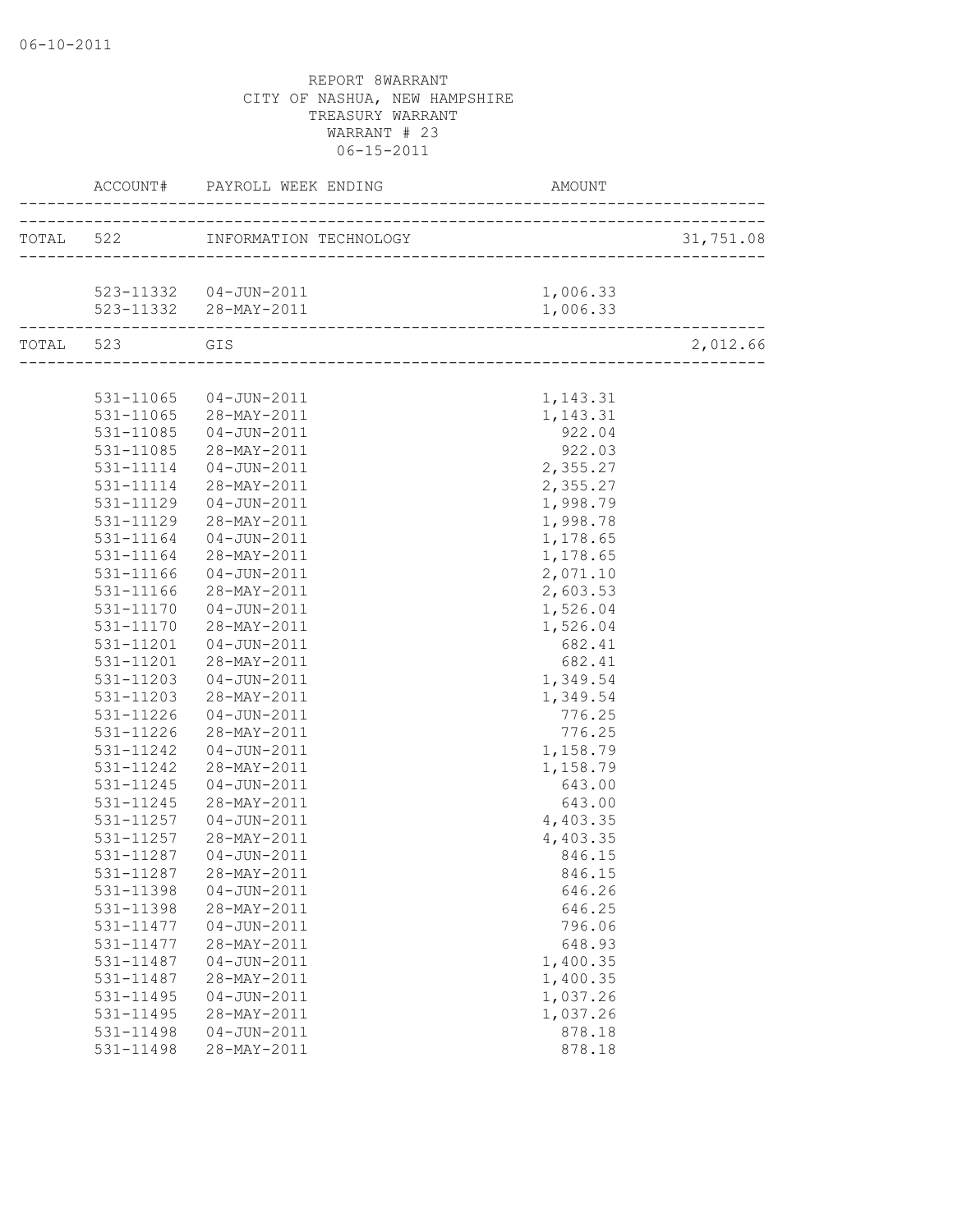| ACCOUNT#  | PAYROLL WEEK ENDING | <b>AMOUNT</b> |  |
|-----------|---------------------|---------------|--|
| 531-11516 | $04 - JUN - 2011$   | 884.57        |  |
| 531-11516 | 28-MAY-2011         | 884.58        |  |
| 531-11534 | $04 - JUN - 2011$   | 1,496.61      |  |
| 531-11534 | 28-MAY-2011         | 1,496.62      |  |
| 531-11535 | $04 - JUN - 2011$   | 7,646.24      |  |
| 531-11535 | 28-MAY-2011         | 7,646.24      |  |
| 531-11537 | $04 - JUN - 2011$   | 14,485.37     |  |
| 531-11537 | 28-MAY-2011         | 14,485.35     |  |
| 531-11538 | $04 - JUN - 2011$   | 922.04        |  |
| 531-11538 | 28-MAY-2011         | 922.04        |  |
| 531-11539 | $04 - JUN - 2011$   | 1,579.19      |  |
| 531-11539 | 28-MAY-2011         | 1,579.18      |  |
| 531-11544 | $04 - JUN - 2011$   | 2,988.03      |  |
| 531-11544 | 28-MAY-2011         | 4,268.62      |  |
| 531-11549 | $04 - JUN - 2011$   | 7,328.12      |  |
| 531-11549 | 28-MAY-2011         | 7,328.12      |  |
| 531-11550 | $04 - JUN - 2011$   | 1,914.70      |  |
| 531-11550 | 28-MAY-2011         | 1,914.70      |  |
| 531-11552 | $04 - JUN - 2011$   | 10,362.00     |  |
| 531-11552 | 28-MAY-2011         | 10,362.00     |  |
| 531-11555 | $04 - JUN - 2011$   | 44,270.00     |  |
| 531-11555 | 28-MAY-2011         | 44,270.00     |  |
| 531-11558 | $04 - JUN - 2011$   | 75,385.58     |  |
| 531-11558 | 28-MAY-2011         | 77, 377.42    |  |
| 531-11561 | $04 - JUN - 2011$   | 14,092.65     |  |
| 531-11561 | 28-MAY-2011         | 14,092.65     |  |
| 531-11567 | $04 - JUN - 2011$   | 34, 187. 13   |  |
| 531-11567 | 28-MAY-2011         | 34, 187. 12   |  |
| 531-11569 | $04 - JUN - 2011$   | 1,214.02      |  |
| 531-11569 | 28-MAY-2011         | 1,214.02      |  |
| 531-11618 | $04 - JUN - 2011$   | 2,713.45      |  |
| 531-11618 | 28-MAY-2011         | 2,713.46      |  |
| 531-11622 | $04 - JUN - 2011$   | 3,081.19      |  |
| 531-11622 | 28-MAY-2011         | 3,081.17      |  |
| 531-11634 | $04 - JUN - 2011$   | 720.10        |  |
| 531-11634 | 28-MAY-2011         | 720.10        |  |
| 531-11664 | $04 - JUN - 2011$   | 1,171.17      |  |
| 531-11664 | 28-MAY-2011         | 1,171.17      |  |
| 531-11665 | $04 - JUN - 2011$   | 809.40        |  |
| 531-11665 | 28-MAY-2011         | 809.40        |  |
| 531-11719 | $04 - JUN - 2011$   | 949.26        |  |
| 531-11719 | 28-MAY-2011         | 949.26        |  |
| 531-11722 | $04 - JUN - 2011$   | 611.85        |  |
| 531-11722 | 28-MAY-2011         | 611.85        |  |
| 531-11732 | $04 - JUN - 2011$   | 6,034.25      |  |
| 531-11732 | 28-MAY-2011         | 6,034.25      |  |
| 531-12020 | $04 - JUN - 2011$   | 984.99        |  |
| 531-12020 | 28-MAY-2011         | 984.98        |  |
|           |                     |               |  |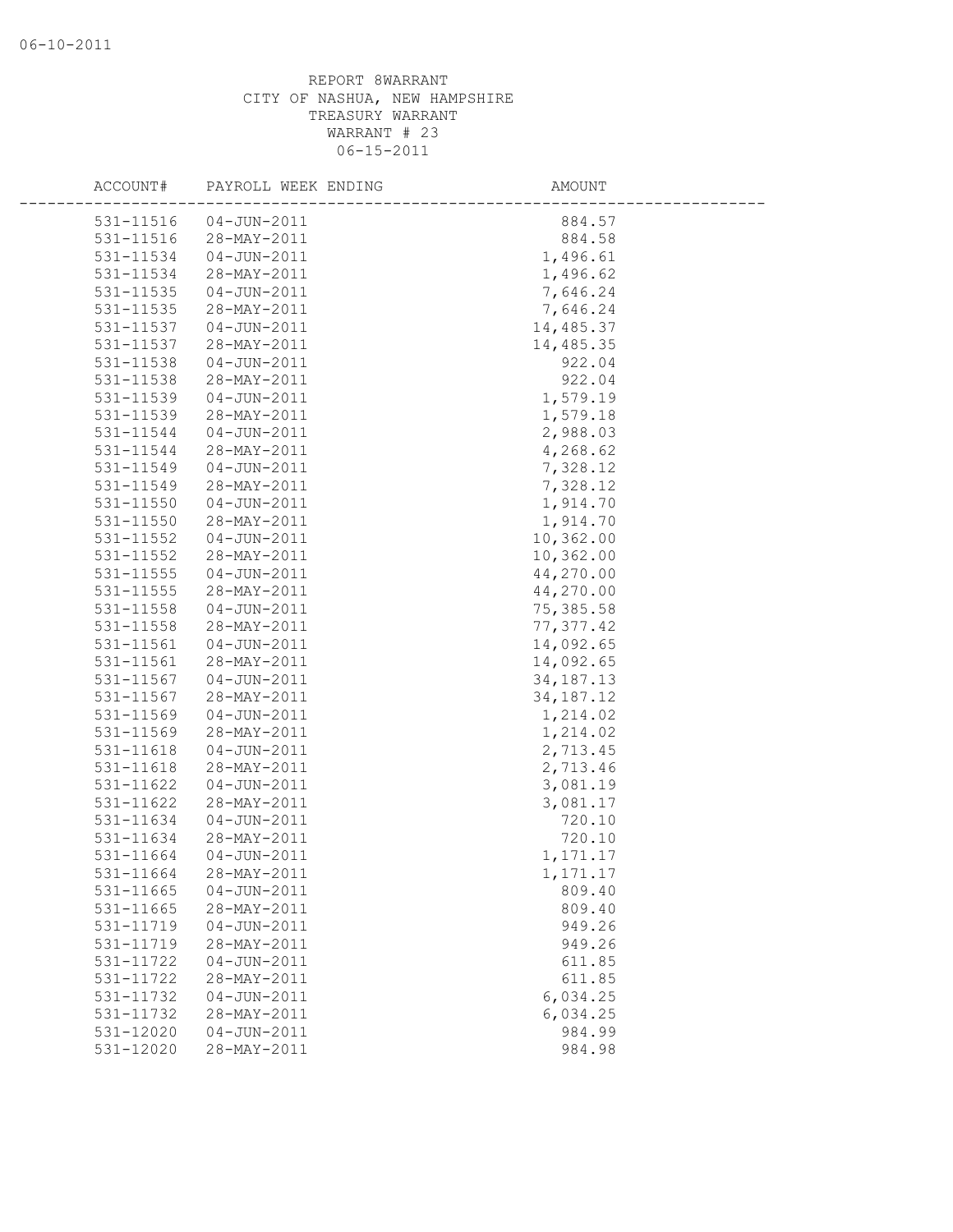|       | ACCOUNT#  | PAYROLL WEEK ENDING | AMOUNT     |             |
|-------|-----------|---------------------|------------|-------------|
|       | 531-12042 | 04-JUN-2011         | 303.00     |             |
|       | 531-12042 | 28-MAY-2011         | 484.80     |             |
|       | 531-12066 | 04-JUN-2011         | 708.06     |             |
|       | 531-12066 | 28-MAY-2011         | 708.06     |             |
|       | 531-12068 | $04 - JUN - 2011$   | 771.36     |             |
|       | 531-12068 | 28-MAY-2011         | 771.36     |             |
|       | 531-12071 | $04 - JUN - 2011$   | 266.52     |             |
|       | 531-12071 | 28-MAY-2011         | 266.52     |             |
|       | 531-12119 | $04 - JUN - 2011$   | 1,158.52   |             |
|       | 531-12119 | 28-MAY-2011         | 1,158.52   |             |
|       | 531-13004 | 04-JUN-2011         | 2,671.31   |             |
|       | 531-13004 | 28-MAY-2011         | 1,287.82   |             |
|       | 531-13038 | 04-JUN-2011         | 826.89     |             |
|       | 531-13038 | 28-MAY-2011         | 1,855.75   |             |
|       | 531-13040 | 04-JUN-2011         | 6,110.81   |             |
|       | 531-13040 | 28-MAY-2011         | 2,289.33   |             |
|       | 531-13044 | $04 - JUN - 2011$   | 9,750.18   |             |
|       | 531-13044 | 28-MAY-2011         | 7,208.08   |             |
|       | 531-13047 | $04 - JUN - 2011$   | 14,730.03  |             |
|       | 531-13047 | 28-MAY-2011         | 3,380.25   |             |
|       | 531-13048 | 04-JUN-2011         | 18,083.56  |             |
|       | 531-13048 | 28-MAY-2011         | 4,022.30   |             |
|       | 531-15002 | 04-JUN-2011         | 47,040.02  |             |
|       | 531-17002 | $04 - JUN - 2011$   | 200.00     |             |
|       | 531-17006 | 28-MAY-2011         | 1,350.00   |             |
| TOTAL | 531       | POLICE DEPARTMENT   |            | 654, 350.13 |
|       |           |                     |            |             |
|       | 532-11024 | 04-JUN-2011         | 2,120.48   |             |
|       | 532-11024 | 28-MAY-2011         | 2,120.50   |             |
|       | 532-11036 | $04 - JUN - 2011$   | 63,930.46  |             |
|       | 532-11036 | 28-MAY-2011         | 1,929.24   |             |
|       | 532-11063 | 04-JUN-2011         | 1,390.79   |             |
|       | 532-11063 | 28-MAY-2011         | 1,390.79   |             |
|       | 532-11066 | $04 - JUN - 2011$   | 340.85     |             |
|       | 532-11066 | 28-MAY-2011         | 1,363.38   |             |
|       | 532-11069 | 04-JUN-2011         | 1,728.20   |             |
|       | 532-11069 | 28-MAY-2011         | 2,781.73   |             |
|       | 532-11111 | $04 - JUN - 2011$   | 2,229.62   |             |
|       | 532-11111 | 28-MAY-2011         | 2,229.62   |             |
|       | 532-11207 | $04 - JUN - 2011$   | 77,888.35  |             |
|       | 532-11207 | 28-MAY-2011         | 6,838.59   |             |
|       | 532-11281 | $04 - JUN - 2011$   | 1,005.80   |             |
|       | 532-11281 | 28-MAY-2011         | 1,005.79   |             |
|       | 532-11285 | $04 - JUN - 2011$   | 8,428.46   |             |
|       | 532-11285 | 28-MAY-2011         | 8,428.46   |             |
|       | 532-11291 | $04 - JUN - 2011$   | 34, 223.30 |             |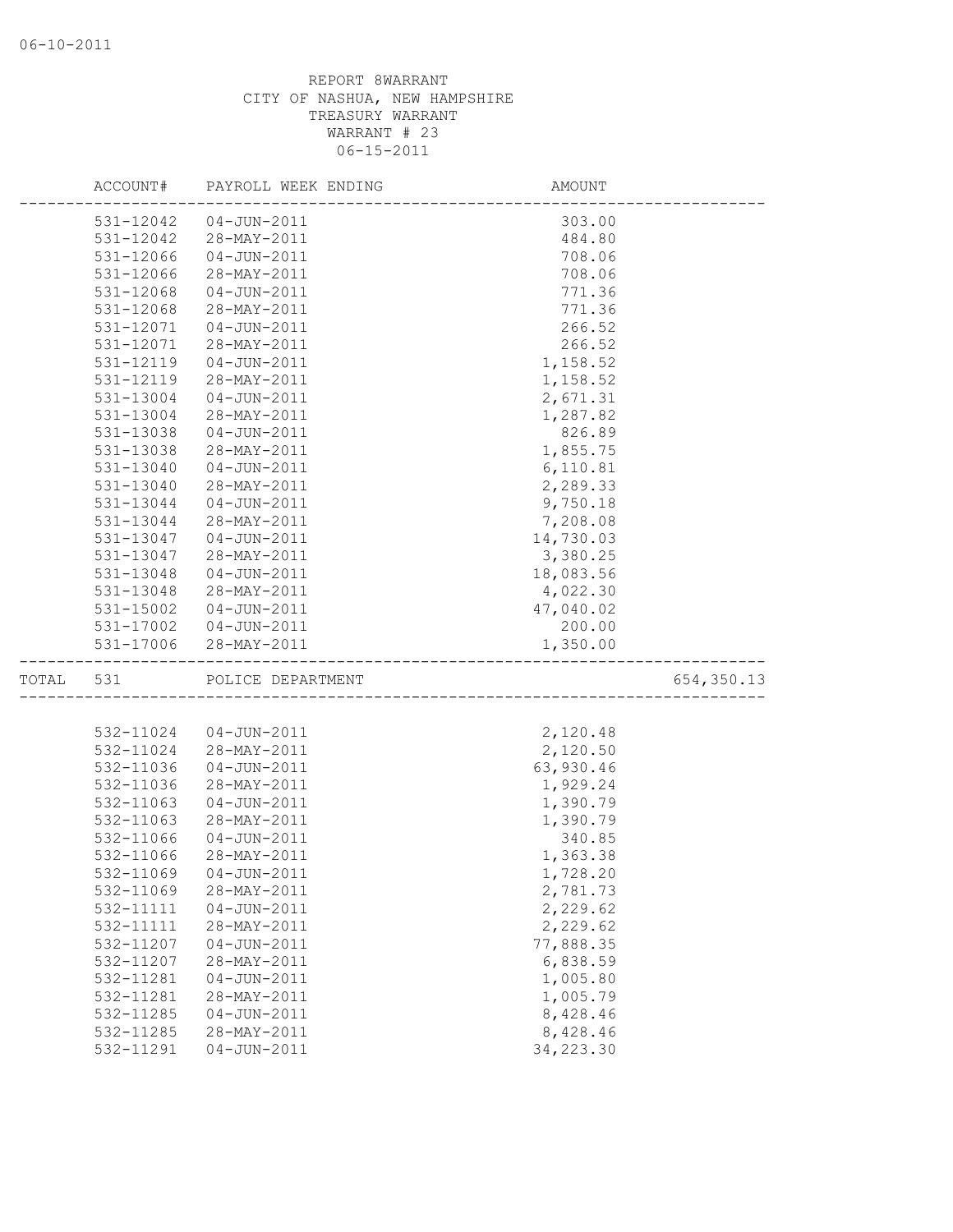|       | ACCOUNT#               | PAYROLL WEEK ENDING        | AMOUNT               |             |
|-------|------------------------|----------------------------|----------------------|-------------|
|       | 532-11291              | 28-MAY-2011                | 7,061.88             |             |
|       | 532-11298              | $04 - JUN - 2011$          | 1,104.55             |             |
|       | 532-11298              | 28-MAY-2011                | 988.28               |             |
|       | 532-11300              | $04 - JUN - 2011$          | 72,479.06            |             |
|       | 532-11300              | 28-MAY-2011                | 35,658.68            |             |
|       | 532-11303              | $04 - JUN - 2011$          | 1,233.08             |             |
|       | 532-11303              | 28-MAY-2011                | 1,233.08             |             |
|       | 532-11305              | $04 - JUN - 2011$          | 4,932.35             |             |
|       | 532-11305              | 28-MAY-2011                | 4,932.35             |             |
|       | 532-11309              | $04 - JUN - 2011$          | 129,218.24           |             |
|       | 532-11309              | 28-MAY-2011                | 103,514.90           |             |
|       | 532-11660              | 04-JUN-2011                | 783.38               |             |
|       | 532-11660              | 28-MAY-2011                | 1,566.75             |             |
|       | 532-11663              | 04-JUN-2011                | 1,535.86             |             |
|       | 532-11663              | 28-MAY-2011                | 1,535.86             |             |
|       | 532-11666              | 04-JUN-2011                | 1,535.86             |             |
|       | 532-11666              | 28-MAY-2011                | 1,535.86             |             |
|       | 532-11668              | $04 - JUN - 2011$          | 1,551.21             |             |
|       | 532-11668              | 28-MAY-2011                | 1,551.21             |             |
|       | 532-12070              | 04-JUN-2011                | 35,753.50            |             |
|       | 532-12070              | 28-MAY-2011                | 28, 136.79           |             |
|       | 532-13003              | 28-MAY-2011                | 214.96               |             |
|       | 532-13004              | $04 - JUN - 2011$          | 958.79               |             |
|       | 532-13004              | 28-MAY-2011                | 54.65                |             |
|       | 532-13018              | 04-JUN-2011                | 3,892.43             |             |
|       | 532-13018              | 28-MAY-2011                | 3,460.24             |             |
|       | 532-13024              | 04-JUN-2011                | 1,002.89             |             |
|       | 532-13024              | 28-MAY-2011                | 240.57               |             |
|       | 532-13050              | 04-JUN-2011                | 12,685.74            |             |
|       | 532-13050              | 28-MAY-2011                | 9,771.38             |             |
|       | 532-15002              | $04 - JUN - 2011$          | 44,804.81            |             |
|       | 532-19231              | $04 - JUN - 2011$          | 1,288.49             |             |
|       | 532-19231              | 28-MAY-2011                | 1,319.04             |             |
|       | 532-19232              | $04 - JUN - 2011$          | 1,922.27             |             |
|       | 532-19232              | 28-MAY-2011                | 1,976.06             |             |
|       | 532-19233              | 04-JUN-2011                | 2,898.17             |             |
|       | 532-19233              | 28-MAY-2011                | 2,951.96             |             |
|       | 532-19234<br>532-19234 | 04-JUN-2011<br>28-MAY-2011 | 1,796.90<br>1,837.77 |             |
| TOTAL | 532                    | FIRE DEPARTMENT            |                      | 752, 294.26 |
|       |                        |                            |                      |             |
|       | 535-11980              | 04-JUN-2011                | 96.15                |             |
|       | 535-11980              | 28-MAY-2011                | 96.15                |             |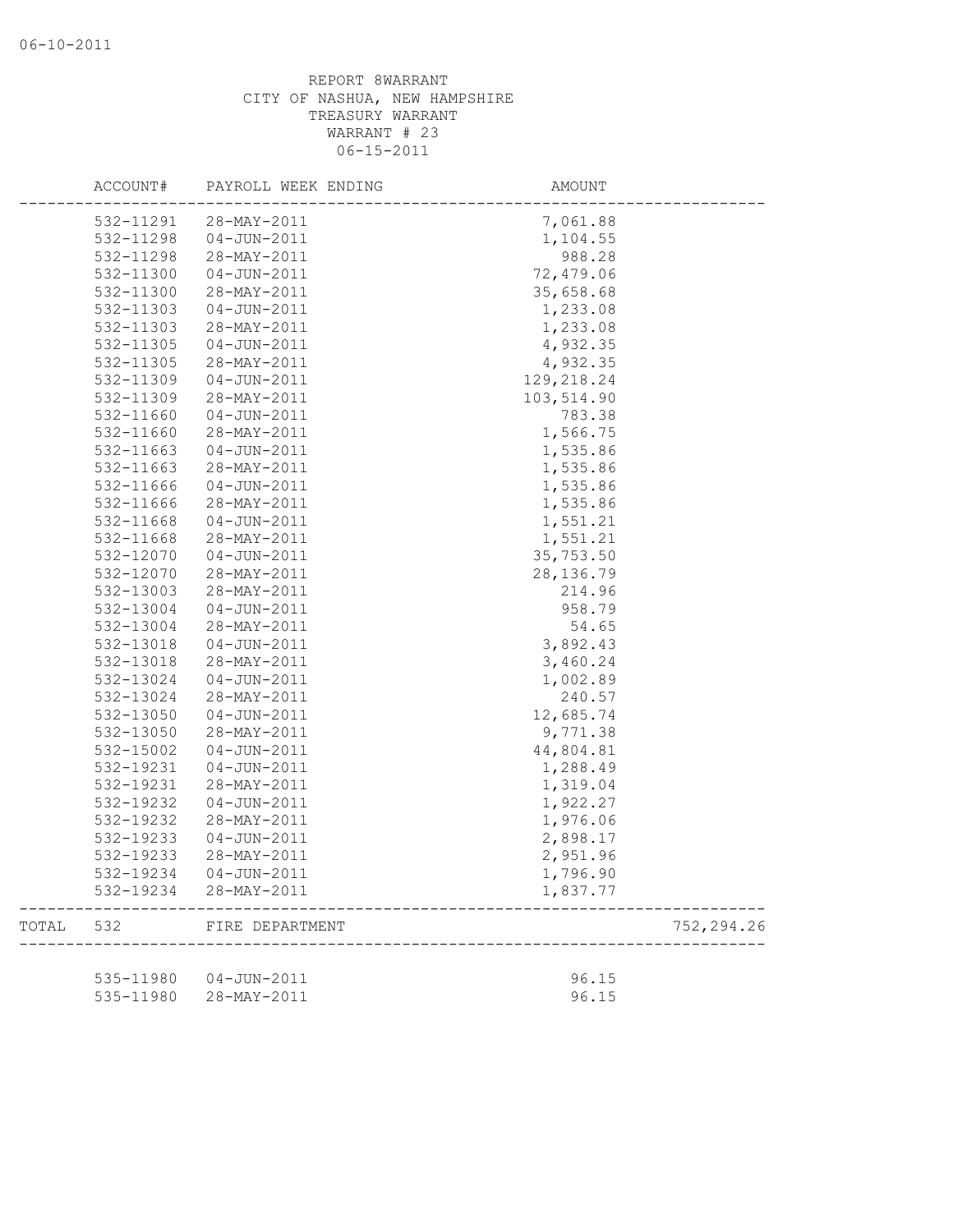|           | ACCOUNT#  | PAYROLL WEEK ENDING                  | AMOUNT                         |           |
|-----------|-----------|--------------------------------------|--------------------------------|-----------|
| TOTAL 535 |           | EMERGENCY MANAGEMENT                 | ______________________________ | 192.30    |
|           |           |                                      |                                |           |
|           |           | 536-11200  04-JUN-2011               | 1,449.60                       |           |
|           |           | 536-11200 28-MAY-2011                | 1,449.60                       |           |
|           |           | 536-12137  04-JUN-2011               | 1,230.12                       |           |
|           |           | 536-12137 28-MAY-2011                | 1,230.12                       |           |
| TOTAL 536 |           | CITYWIDE COMMUNICATIONS              |                                | 5,359.44  |
|           |           |                                      |                                |           |
|           | 541-11024 | 04-JUN-2011                          | 263.04                         |           |
|           |           | 541-11024 28-MAY-2011                | 263.04                         |           |
|           | 541-11104 | $04 - JUN - 2011$                    | 417.70                         |           |
|           | 541-11104 | 28-MAY-2011                          | 1,044.26                       |           |
|           | 541-11240 | $04 - JUN - 2011$                    | 1,503.02                       |           |
|           | 541-11240 | 28-MAY-2011                          | 1,503.02                       |           |
|           | 541-11346 | 04-JUN-2011<br>541-11346 28-MAY-2011 | 435.30<br>435.31               |           |
| TOTAL 541 |           | COMMUNITY SERVICES DIVISION          |                                | 5,864.69  |
|           |           |                                      |                                |           |
|           | 542-11024 | 04-JUN-2011                          | 657.60                         |           |
|           | 542-11024 | 28-MAY-2011                          | 657.59                         |           |
|           | 542-11426 | 04-JUN-2011                          | 1,404.69                       |           |
|           | 542-11426 | 28-MAY-2011                          | 1,404.69                       |           |
|           | 542-11484 | 04-JUN-2011                          | 160.00                         |           |
|           | 542-11484 | 28-MAY-2011                          | 160.00                         |           |
|           | 542-11584 | $04 - JUN - 2011$                    | 3,787.07                       |           |
|           | 542-11584 | 28-MAY-2011                          | 3,787.06                       |           |
|           | 542-12044 | 04-JUN-2011                          | 247.71                         |           |
|           | 542-12044 | 28-MAY-2011                          | 304.11                         |           |
|           | 542-12109 | 04-JUN-2011                          | 187.00                         |           |
|           | 542-12109 | 28-MAY-2011                          | 204.00                         |           |
| TOTAL     | 542       | COMMUNITY HEALTH                     |                                | 12,961.52 |
|           |           |                                      |                                |           |
|           | 543-11380 | $04 - JUN - 2011$                    | 988.21                         |           |
|           | 543-11380 | 28-MAY-2011                          | 988.21                         |           |
|           | 543-11438 | $04 - JUN - 2011$                    | 1,324.89                       |           |
|           | 543-11438 | 28-MAY-2011                          | 1,324.88                       |           |
|           | 543-11602 | $04 - JUN - 2011$                    | 909.84                         |           |
|           | 543-11602 | 28-MAY-2011                          | 909.84                         |           |
|           | 543-11604 | $04 - JUN - 2011$                    | 1,573.62                       |           |
|           | 543-11604 | 28-MAY-2011                          | 1,573.64                       |           |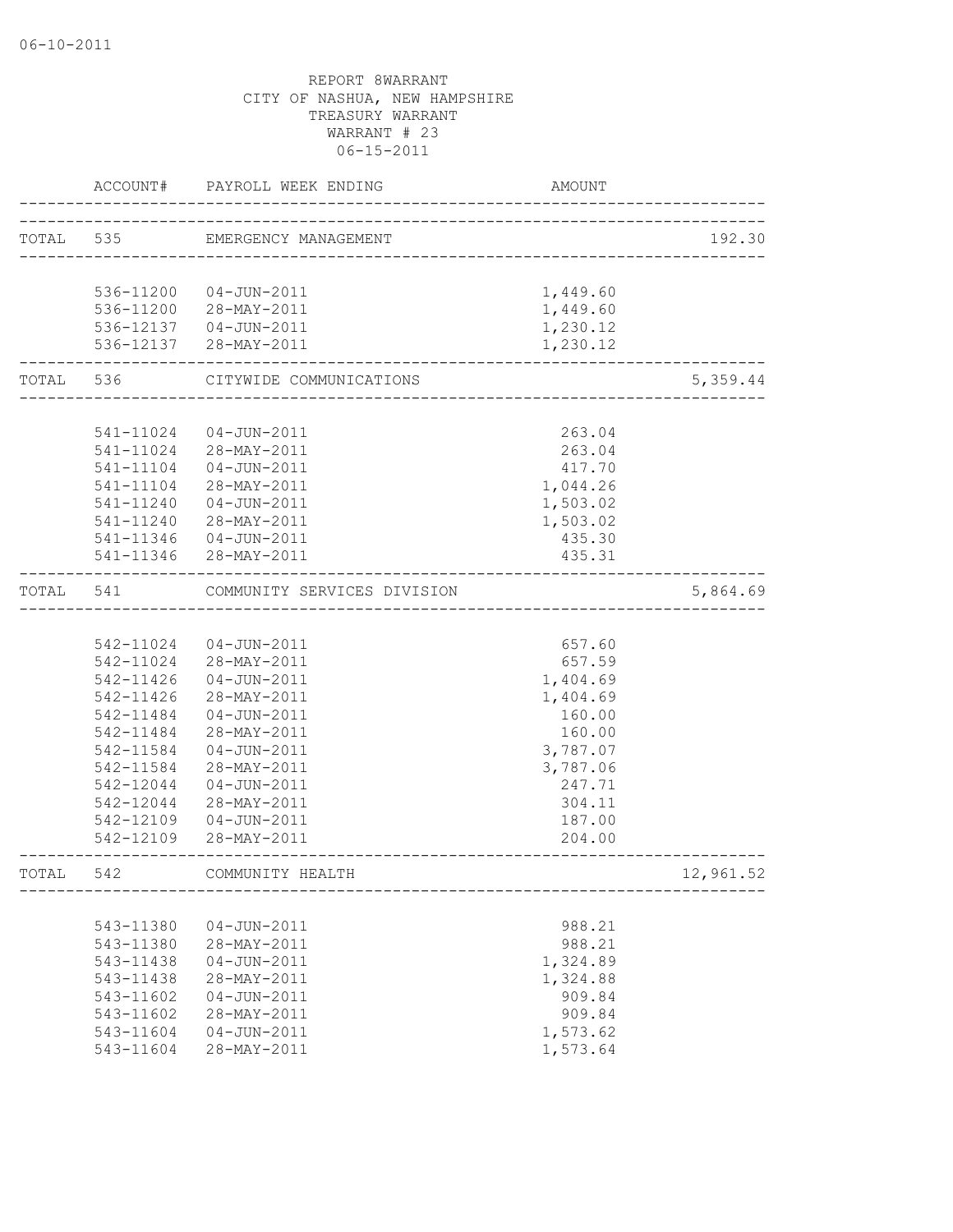|           | ACCOUNT# PAYROLL WEEK ENDING         | AMOUNT   |            |
|-----------|--------------------------------------|----------|------------|
|           | 543-11605  04-JUN-2011               | 985.14   |            |
|           | 543-11605 28-MAY-2011                | 738.86   |            |
|           | TOTAL 543 ENVIRONMENTAL HEALTH DEPT. |          | 11, 317.13 |
|           |                                      |          |            |
|           | 544-11008 04-JUN-2011                | 766.45   |            |
|           | 544-11008 28-MAY-2011                | 766.46   |            |
|           | 544-11099  04-JUN-2011               | 2,161.15 |            |
|           | 544-11099 28-MAY-2011                | 2,161.16 |            |
|           | 544-11112  04-JUN-2011               | 877.27   |            |
|           | 544-11112 28-MAY-2011                | 877.27   |            |
|           | 544-11367  04-JUN-2011               | 858.44   |            |
| 544-11367 | 28-MAY-2011                          | 858.44   |            |
| 544-11777 | $04 - JUN - 2011$                    | 1,328.19 |            |
|           | 544-11777 28-MAY-2011                | 1,328.17 |            |
|           | 544-12101  04-JUN-2011               | 441.56   |            |
|           | 544-12101 28-MAY-2011                | 441.56   |            |
|           | TOTAL 544 WELFARE ADMINISTRATION     |          | 12,866.12  |
|           |                                      |          |            |
|           | 551-11024  04-JUN-2011               | 639.71   |            |
|           | 551-11024 28-MAY-2011                | 639.71   |            |
| 551-11028 | 04-JUN-2011                          | 557.82   |            |
| 551-11028 | 28-MAY-2011                          | 557.83   |            |
|           | 551-11057  04-JUN-2011               | 920.69   |            |
| 551-11057 | 28-MAY-2011                          | 920.70   |            |
| 551-11094 | $04 - JUN - 2011$                    | 313.79   |            |
| 551-11094 | 28-MAY-2011                          | 313.78   |            |
| 551-11097 | 04-JUN-2011                          | 1,101.98 |            |
| 551-11097 | 28-MAY-2011                          | 1,101.98 |            |
| 551-11211 | 04-JUN-2011                          | 632.11   |            |
| 551-11211 | 28-MAY-2011                          | 632.11   |            |
| 551-11249 | 04-JUN-2011                          | 1,320.00 |            |
| 551-11249 | 28-MAY-2011                          | 1,320.01 |            |
| 551-11268 | 04-JUN-2011                          | 650.13   |            |
|           |                                      | 650.13   |            |
| 551-11273 | $04 - JUN - 2011$                    | 1,735.80 |            |
| 551-11273 | 28-MAY-2011                          | 1,735.81 |            |
| 551-11435 | $04 - JUN - 2011$                    | 936.74   |            |
| 551-11435 | 28-MAY-2011                          | 936.74   |            |
| 551-11462 | $04 - JUN - 2011$                    | 1,059.21 |            |
| 551-11462 | 28-MAY-2011                          | 1,059.21 |            |
| 551-11620 | $04 - JUN - 2011$                    | 1,184.60 |            |
| 551-11620 | 28-MAY-2011                          | 1,184.60 |            |
| 551-11638 | $04 - JUN - 2011$                    | 1,212.05 |            |
| 551-11638 | 28-MAY-2011                          | 1,212.06 |            |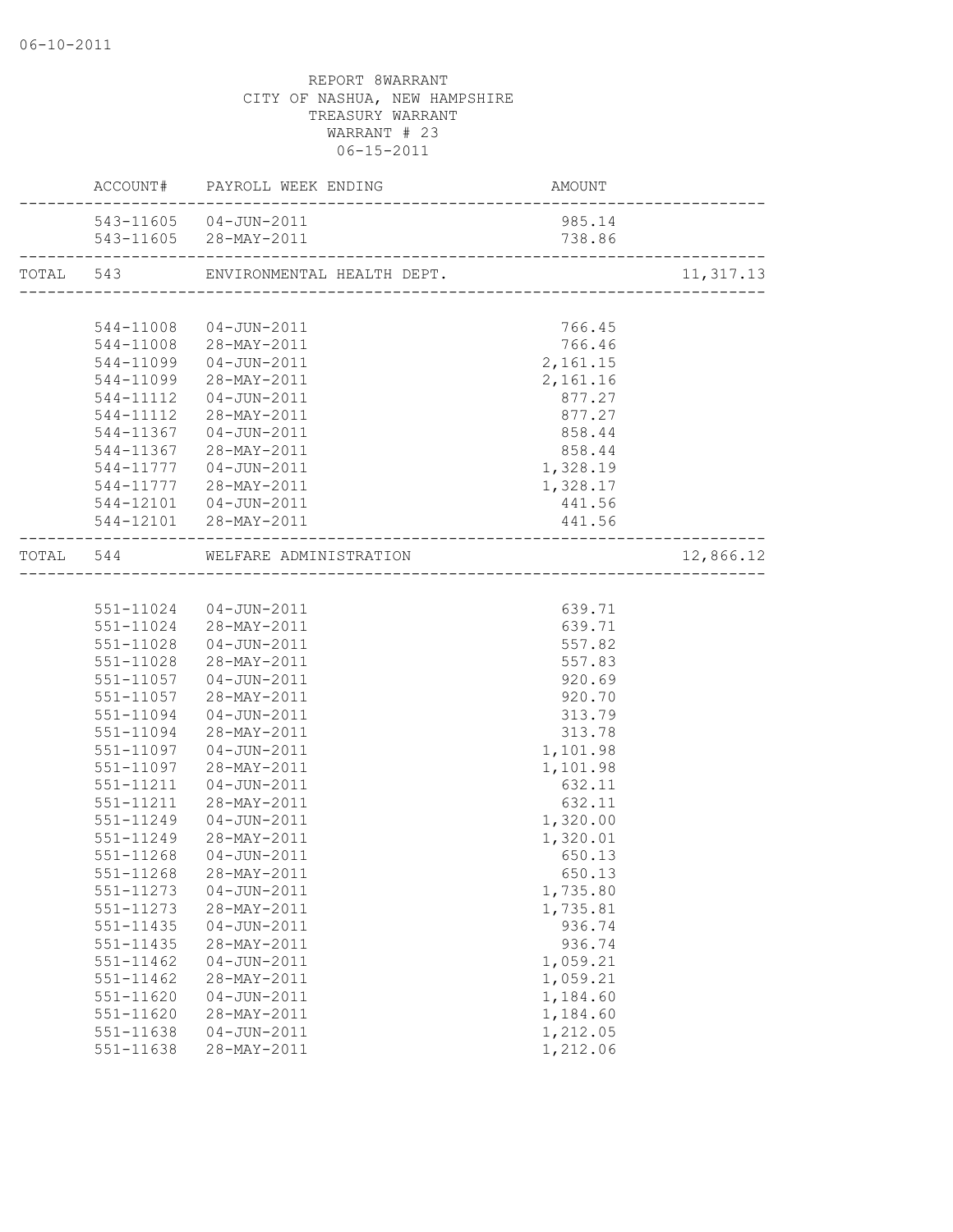|       |           | AMOUNT<br>---------------------------<br>ACCOUNT# PAYROLL WEEK ENDING |          |            |
|-------|-----------|-----------------------------------------------------------------------|----------|------------|
|       |           | 551-13004  04-JUN-2011                                                | 236.53   |            |
|       |           |                                                                       |          | 24,765.83  |
|       |           |                                                                       |          |            |
|       |           | 552-11024  04-JUN-2011                                                | 706.26   |            |
|       |           | 552-11024 28-MAY-2011                                                 | 706.27   |            |
|       |           | 552-11077  04-JUN-2011                                                | 1,331.47 |            |
|       |           | 552-11077 28-MAY-2011                                                 | 1,331.47 |            |
|       | 552-11087 | $04 - JUN - 2011$                                                     | 840.40   |            |
|       | 552-11087 | $28 - \text{MAX} - 2011$                                              | 854.64   |            |
|       | 552-11143 | 04-JUN-2011                                                           | 878.00   |            |
|       | 552-11143 | 28-MAY-2011                                                           | 878.00   |            |
|       | 552-11324 | $04 - JUN - 2011$                                                     | 4,236.84 |            |
|       | 552-11324 | 28-MAY-2011                                                           | 4,236.84 |            |
|       | 552-11339 | $04 - JUN - 2011$                                                     | 3,043.85 |            |
|       | 552-11339 | 28-MAY-2011                                                           | 3,012.80 |            |
|       | 552-11342 | 04-JUN-2011                                                           | 790.80   |            |
|       | 552-11342 | 28-MAY-2011                                                           | 790.80   |            |
|       | 552-11343 | 04-JUN-2011                                                           | 2,497.12 |            |
|       | 552-11343 | 28-MAY-2011                                                           | 2,857.28 |            |
|       | 552-11407 | 04-JUN-2011                                                           | 5,196.12 |            |
|       | 552-11407 | 28-MAY-2011                                                           | 5,469.60 |            |
|       | 552-11492 | 04-JUN-2011                                                           | 836.40   |            |
|       | 552-11492 | 28-MAY-2011                                                           | 836.40   |            |
|       | 552-11562 | 04-JUN-2011                                                           | 420.53   |            |
|       | 552-11562 | 28-MAY-2011                                                           | 420.52   |            |
|       | 552-11580 | 04-JUN-2011                                                           | 1,014.69 |            |
|       | 552-11580 | 28-MAY-2011                                                           | 1,014.70 |            |
|       | 552-11672 | $04 - JUN - 2011$                                                     | 1,489.36 |            |
|       | 552-11672 | 28-MAY-2011                                                           | 1,489.36 |            |
|       | 552-11750 | 04-JUN-2011                                                           | 821.84   |            |
|       | 552-11750 | 28-MAY-2011                                                           | 984.80   |            |
|       | 552-12154 | 04-JUN-2011                                                           | 240.00   |            |
|       | 552-12154 | 28-MAY-2011                                                           | 385.00   |            |
|       | 552-12156 | 04-JUN-2011                                                           | 4,137.50 |            |
|       | 552-12156 | $28 - MAY - 2011$                                                     | 4,277.50 |            |
|       |           | 552-12158  04-JUN-2011                                                | 98.00    |            |
|       | 552-12158 | 28-MAY-2011                                                           | 84.00    |            |
|       |           | 552-13004 04-JUN-2011                                                 | 4,928.13 |            |
|       | 552-13004 | 28-MAY-2011                                                           | 1,880.26 |            |
|       | 552-17002 | $04 - JUN - 2011$                                                     | 500.00   |            |
|       | 552-59050 | 04-JUN-2011                                                           | 60.00    |            |
| TOTAL | 552       | PARKS AND RECREATION<br>_______________                               |          | 65, 577.55 |
|       |           |                                                                       |          |            |
|       | 553-11024 | $04 - JUN - 2011$                                                     | 327.27   |            |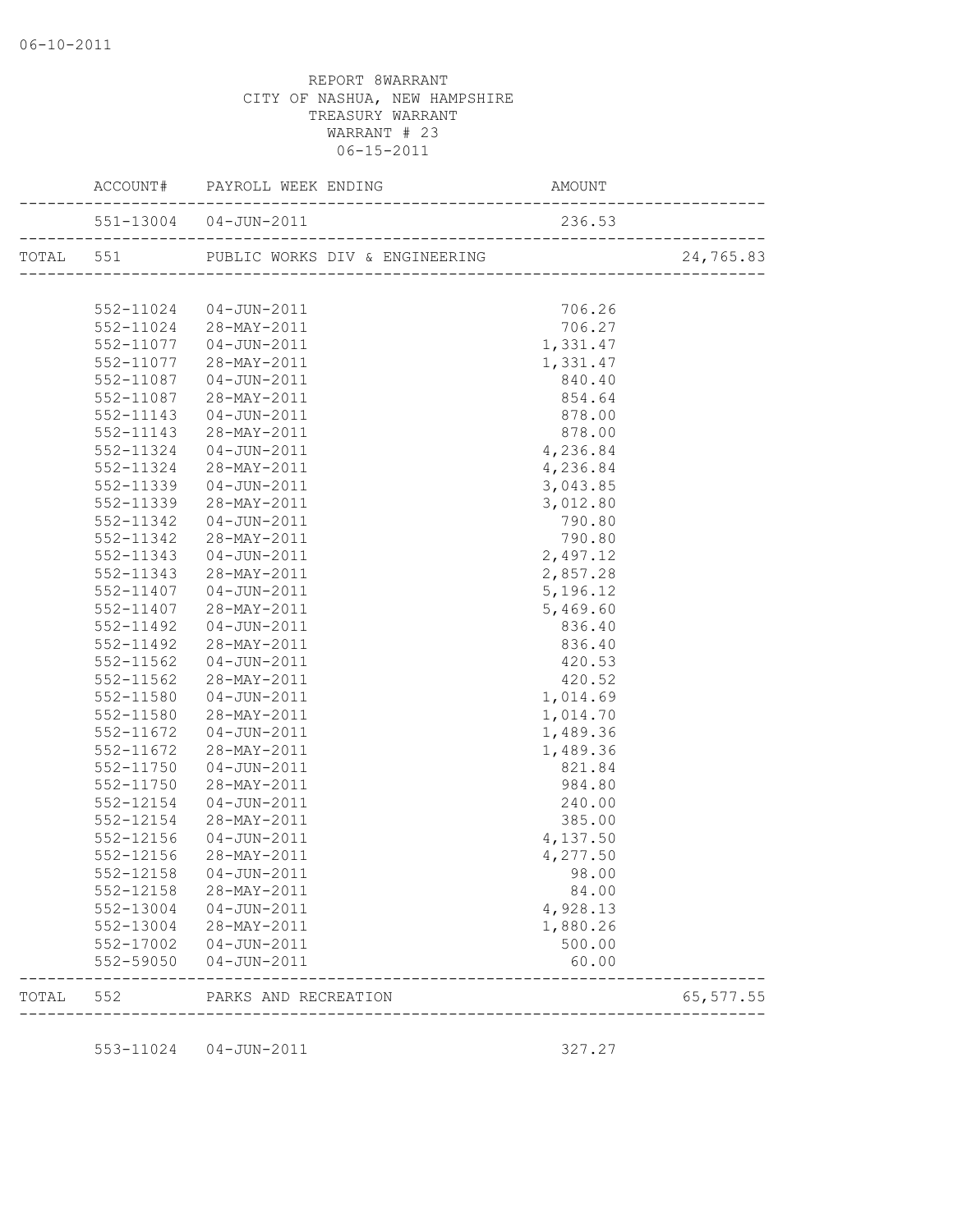|       | ACCOUNT#               | PAYROLL WEEK ENDING        | AMOUNT               |           |
|-------|------------------------|----------------------------|----------------------|-----------|
|       | 553-11024              | 28-MAY-2011                | 318.65               |           |
|       | 553-11078              | $04 - JUN - 2011$          | 1,367.59             |           |
|       | 553-11078              | 28-MAY-2011                | 1,367.59             |           |
|       | 553-11098              | $04 - JUN - 2011$          | 1,038.42             |           |
|       | 553-11098              | 28-MAY-2011                | 1,038.42             |           |
|       | 553-11169              | 04-JUN-2011                | 1,071.45             |           |
|       | 553-11169              | 28-MAY-2011                | 1,071.45             |           |
|       | 553-11192              | 04-JUN-2011                | 977.05               |           |
|       | 553-11192              | 28-MAY-2011                | 977.06               |           |
|       | 553-11279              | $04 - JUN - 2011$          | 7,058.65             |           |
|       | 553-11279              | 28-MAY-2011                | 7,058.64             |           |
|       | 553-11327              | 04-JUN-2011                | 4,236.83             |           |
|       | 553-11327              | 28-MAY-2011                | 4,236.83             |           |
|       | 553-11375              | 04-JUN-2011                | 837.94               |           |
|       | 553-11375              | 28-MAY-2011                | 837.94               |           |
|       | 553-11465              | $04 - JUN - 2011$          | 3,345.60             |           |
|       | 553-11465              | 28-MAY-2011                | 3,345.61             |           |
|       | 553-11474              | 04-JUN-2011                | 3,856.80             |           |
|       | 553-11474              | 28-MAY-2011                | 3,856.80             |           |
|       | 553-11475              | 04-JUN-2011                | 2,931.60             |           |
|       | 553-11475              | 28-MAY-2011                | 2,931.62             |           |
|       | 553-11630              | $04 - JUN - 2011$          | 1,756.00             |           |
|       | 553-11630              | 28-MAY-2011                | 1,756.00             |           |
|       | 553-11648              | 04-JUN-2011                | 860.55               |           |
|       | 553-11648              | 28-MAY-2011                | 941.71               |           |
|       | 553-11678              | 04-JUN-2011                | 1,485.69             |           |
|       | 553-11678              | 28-MAY-2011                | 1,485.69             |           |
|       | 553-11759              | 04-JUN-2011                | 13,910.44            |           |
|       | 553-11759<br>553-11771 | 28-MAY-2011<br>04-JUN-2011 | 13,791.45            |           |
|       | 553-11771              | 28-MAY-2011                | 1,901.60<br>1,901.60 |           |
|       | 553-13004              | 04-JUN-2011                | 1,291.89             |           |
|       | 553-13004              | 28-MAY-2011                | 3,284.57             |           |
|       |                        |                            |                      |           |
| TOTAL | 553                    | STREET DEPARTMENT          |                      | 98,457.00 |
|       |                        |                            |                      |           |
|       |                        | 555-11024  04-JUN-2011     | 327.27               |           |
|       | 555-11024              | 28-MAY-2011                | 318.65               |           |
|       | 555-11058              | $04 - JUN - 2011$          | 1,014.70             |           |
|       | 555-11058              | 28-MAY-2011                | 1,014.70             |           |
|       | 555-11461              | $04 - JUN - 2011$          | 1,533.60             |           |
|       | 555-11461              | 28-MAY-2011                | 1,533.61             |           |
|       | 555-11505              | $04 - JUN - 2011$          | 1,219.71             |           |
|       | 555-11639              | $04 - JUN - 2011$          | 836.40               |           |
|       | 555-11639              | 28-MAY-2011                | 836.40               |           |
|       | 555-11640              | $04 - JUN - 2011$          | 790.64               |           |
|       | 555-11640              | 28-MAY-2011                | 790.64               |           |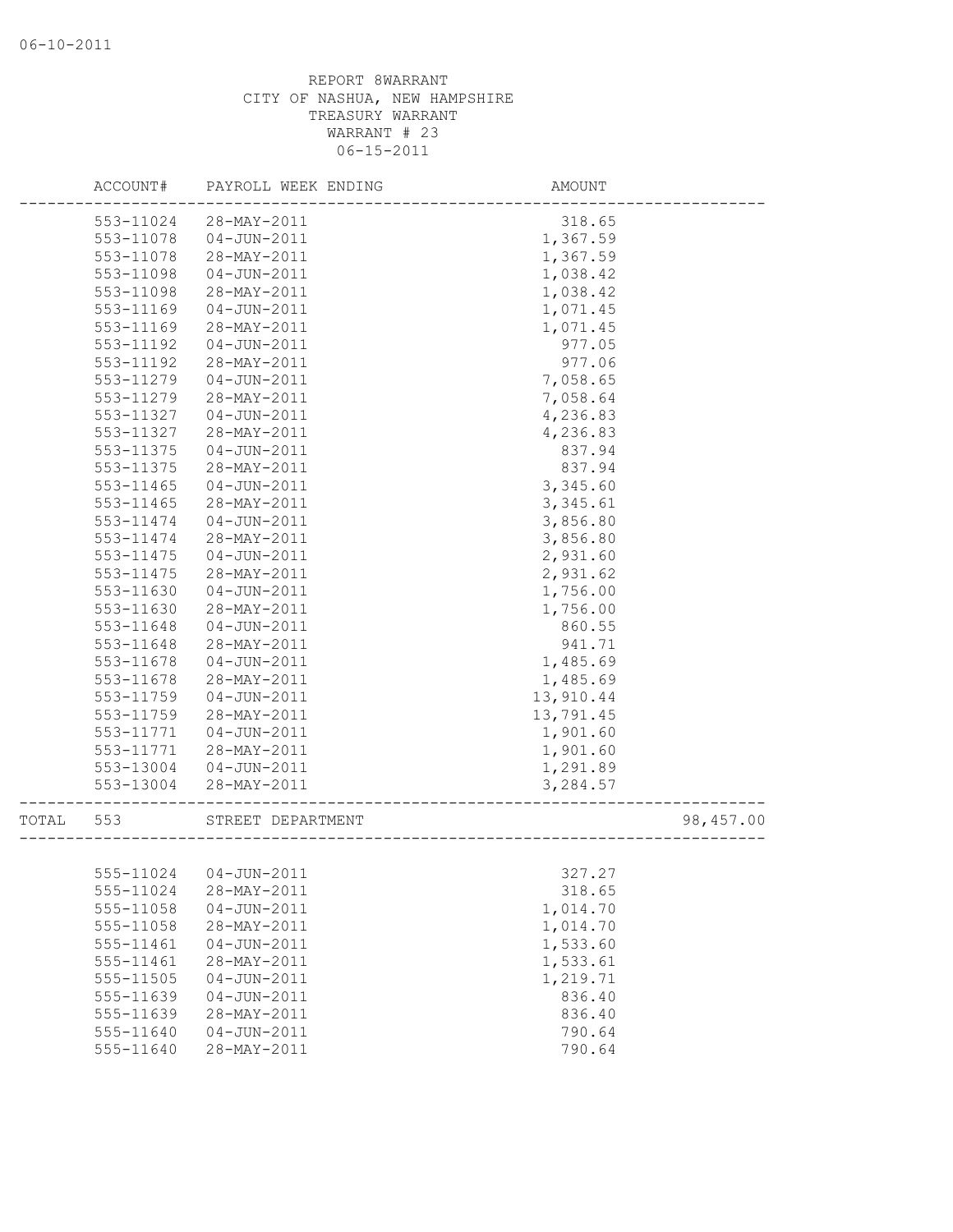|       | ACCOUNT#               | PAYROLL WEEK ENDING              | AMOUNT           |           |
|-------|------------------------|----------------------------------|------------------|-----------|
|       | 555-11738              | $04 - JUN - 2011$                | 2,000.00         |           |
|       | 555-11738              | 28-MAY-2011                      | 2,000.00         |           |
|       | 555-11745              | $04 - JUN - 2011$                | 831.60           |           |
|       | 555-11745              | 28-MAY-2011                      | 831.60           |           |
|       | 555-11746              | $04 - JUN - 2011$                | 1,173.51         |           |
|       | 555-11746              | 28-MAY-2011                      | 1,173.51         |           |
|       | 555-13004              | $04 - JUN - 2011$                | 1,012.64         |           |
|       | 555-13004              | 28-MAY-2011                      | 248.56           |           |
|       | 555-13068              | $04 - JUN - 2011$                | 263.37           |           |
|       | 555-13068              | 28-MAY-2011                      | 263.15           |           |
| TOTAL | 555                    | TRAFFIC DEPARTMENT               |                  | 20,014.26 |
|       |                        |                                  |                  |           |
|       | 557-11024              | 04-JUN-2011                      | 639.71           |           |
|       | 557-11024              | 28-MAY-2011                      | 639.71           |           |
|       | 557-11161              | $04 - JUN - 2011$                | 1,268.18         |           |
|       | 557-11161              | 28-MAY-2011                      | 1,268.15         |           |
|       | 557-11751              | $04 - JUN - 2011$                | 72.50            |           |
|       | 557-11751              | 28-MAY-2011                      | 72.50            |           |
| TOTAL | 557                    | PARKING LOTS                     |                  | 3,960.75  |
|       |                        |                                  |                  |           |
|       | 561-11345              | $04 - JUN - 2011$                | 1,240.90         |           |
|       | 561-11345              | 28-MAY-2011                      | 1,240.90         |           |
|       | 561-11651              | $04 - JUN - 2011$                | 885.76           |           |
|       | 561-11651              | 28-MAY-2011                      | 885.76           |           |
|       | 561-11658              | $04 - JUN - 2011$                | 1,075.61         |           |
|       | 561-11658              | 28-MAY-2011                      | 1,075.61         |           |
|       | 561-12153              | $04 - JUN - 2011$                | 1,600.00         |           |
|       |                        | 28-MAY-2011                      |                  |           |
|       | 561-12153              |                                  | 2,000.00         |           |
|       | 561-13004<br>561-13004 | $04 - JUN - 2011$<br>28-MAY-2011 | 159.40<br>665.46 |           |
|       |                        |                                  |                  |           |
| TOTAL | 561                    | EDGEWOOD CEMETERY                |                  | 10,829.40 |
|       | 563-11345              | $04 - JUN - 2011$                | 1,312.85         |           |
|       | 563-11345              | 28-MAY-2011                      | 1,193.50         |           |
|       | 563-11651              | $04 - JUN - 2011$                | 788.59           |           |
|       | 563-11651              | 28-MAY-2011                      | 788.59           |           |
|       | 563-11657              | $04 - JUN - 2011$                | 985.56           |           |
|       |                        | 28-MAY-2011                      |                  |           |
|       | 563-11657              | $04 - JUN - 2011$                | 985.56           |           |
|       | 563-12153              |                                  | 640.00           |           |
|       | 563-12153<br>563-13004 | 28-MAY-2011<br>28-MAY-2011       | 800.00<br>78.32  |           |
|       |                        |                                  |                  |           |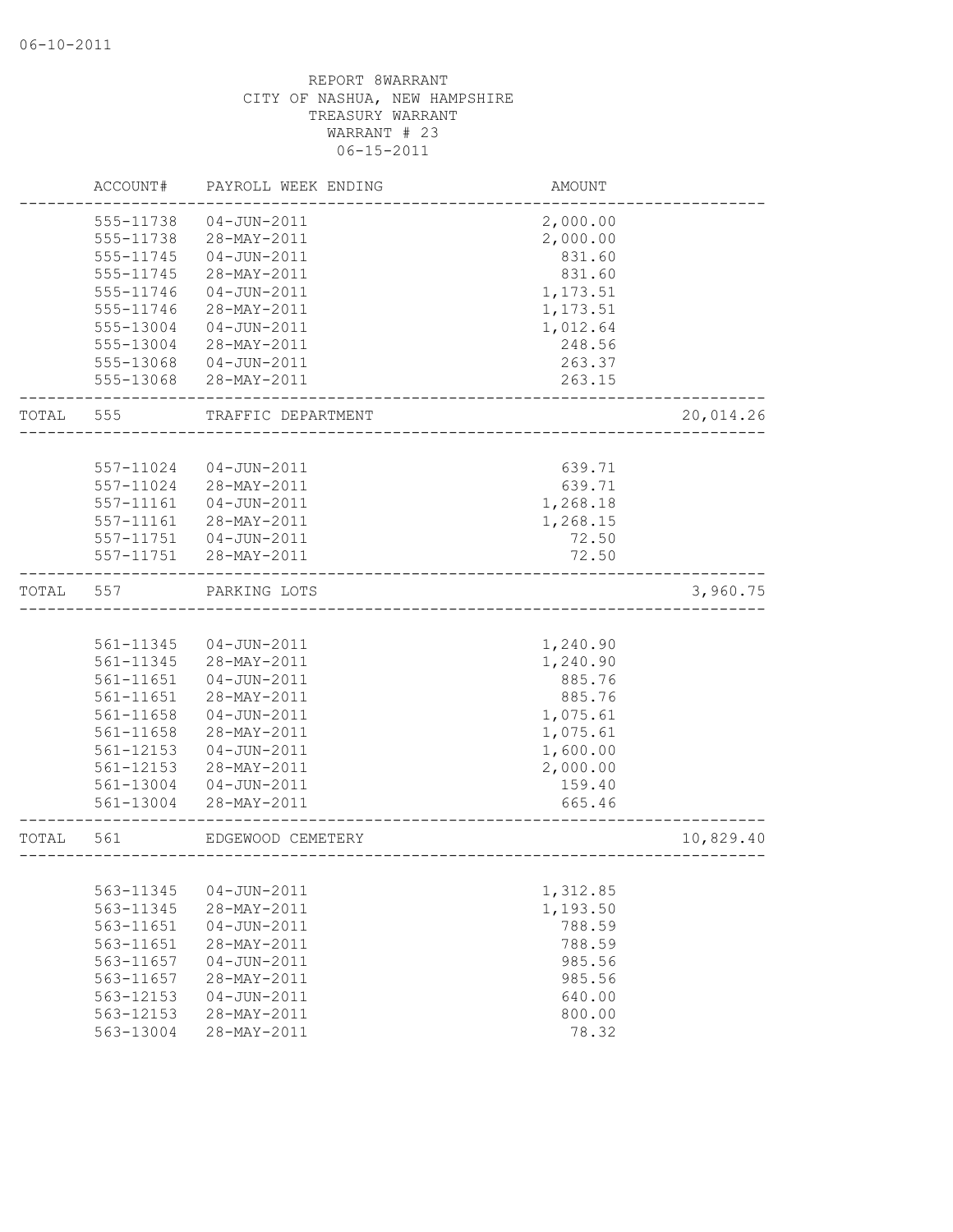|           | ACCOUNT#      | PAYROLL WEEK ENDING    | AMOUNT                    |           |
|-----------|---------------|------------------------|---------------------------|-----------|
| TOTAL 563 |               | WOODLAWN CEMETERY      |                           | 7,572.97  |
|           |               |                        | ------------------------- |           |
|           |               | 571-11024  04-JUN-2011 | 1,071.71                  |           |
|           |               | 571-11024 28-MAY-2011  | 1,179.71                  |           |
|           |               | 571-11237  04-JUN-2011 | 1,999.68                  |           |
|           | 571-11237     | 28-MAY-2011            | 1,999.68                  |           |
| TOTAL     | 571           | COMMUNITY DEVELOPMENT  |                           | 6,250.78  |
|           |               |                        |                           |           |
|           | 572-11024     | 04-JUN-2011            | 672.17                    |           |
|           | 572-11024     | 28-MAY-2011            | 672.17                    |           |
|           | 572-11215     | $04 - JUN - 2011$      | 3,727.02                  |           |
|           | 572-11215     | 28-MAY-2011            | 3,727.01                  |           |
|           | 572-11238     | $04 - JUN - 2011$      | 882.39                    |           |
|           | 572-11238     | 28-MAY-2011            | 882.38                    |           |
|           | 572-11450     | $04 - JUN - 2011$      | 1,771.19                  |           |
|           | 572-11450     | 28-MAY-2011            | 1,771.19                  |           |
|           | 572-11522     | $04 - JUN - 2011$      | 858.41                    |           |
|           | 572-11522     | 28-MAY-2011            | 858.42                    |           |
|           | 572-11525     | $04 - JUN - 2011$      | 1,058.00                  |           |
|           | $572 - 11525$ | 28-MAY-2011            | 1,058.00                  |           |
|           | 572-58005     | $04 - JUN - 2011$      | 200.00                    |           |
|           | 572-58005     | 28-MAY-2011            | 200.00                    |           |
|           | 572-98046     | 28-MAY-2011            | 150.00                    |           |
| TOTAL     | 572           | PLANNING DEPARTMENT    |                           | 18,488.35 |
|           |               |                        |                           |           |
|           | 573-11444     | 04-JUN-2011            | 1,666.16                  |           |
|           | 573-11444     | 28-MAY-2011            | 1,666.17                  |           |
|           | 573-12029     | 04-JUN-2011            | 368.59                    |           |
|           | 573-12029     | 28-MAY-2011            | 368.59                    |           |
| TOTAL     | 573           | ECONOMIC DEVELOPMENT   |                           | 4,069.51  |
|           |               |                        |                           |           |
|           | 575-11032     | $04 - JUN - 2011$      | 738.32                    |           |
|           | 575-11032     | 28-MAY-2011            | 738.32                    |           |
|           | 575-11042     | $04 - JUN - 2011$      | 1,471.31                  |           |
|           | 575-11042     | 28-MAY-2011            | 1,471.29                  |           |
|           | 575-11189     | $04 - JUN - 2011$      | 1,130.10                  |           |
|           | 575-11189     | 28-MAY-2011            | 1,130.09                  |           |
|           | 575-11246     | $04 - JUN - 2011$      | 1,726.92                  |           |
|           | 575-11246     | 28-MAY-2011            | 1,726.93                  |           |
|           | 575-11365     | $04 - JUN - 2011$      | 460.00                    |           |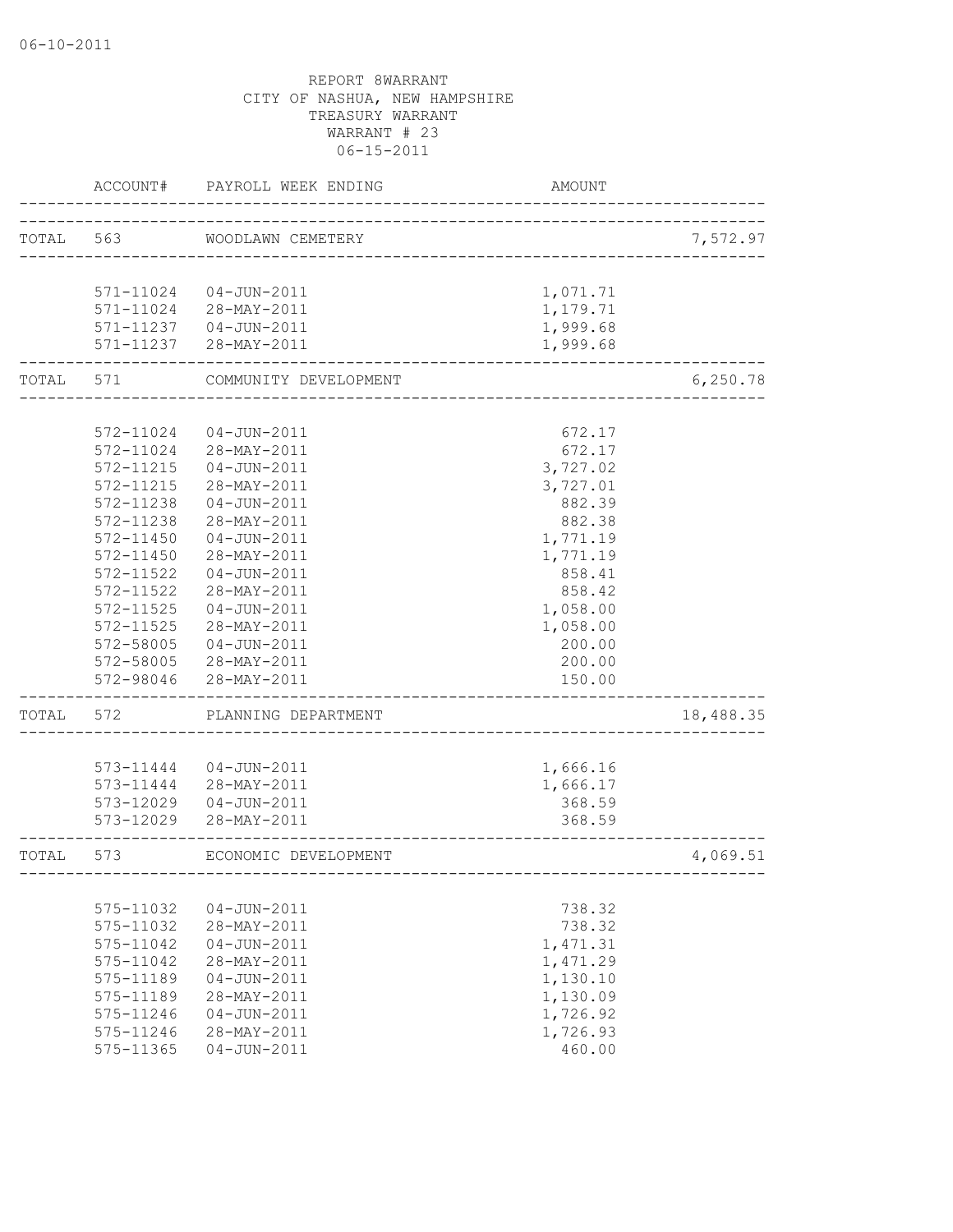|       | ACCOUNT#               | PAYROLL WEEK ENDING              | AMOUNT                           |             |
|-------|------------------------|----------------------------------|----------------------------------|-------------|
|       | 575-11365              | 28-MAY-2011                      | 460.00                           |             |
|       | 575-11387              | $04 - JUN - 2011$                | 7,026.42                         |             |
|       | 575-11387              | 28-MAY-2011                      | 7,026.41                         |             |
|       | 575-11393              | $04 - JUN - 2011$                | 2,950.74                         |             |
|       | 575-11393              | 28-MAY-2011                      | 2,950.73                         |             |
|       | 575-11400              | $04 - JUN - 2011$                | 8,344.05                         |             |
|       | 575-11400              | 28-MAY-2011                      | 8,344.05                         |             |
|       | 575-11401              | $04 - JUN - 2011$                | 4,099.83                         |             |
|       | 575-11401              | 28-MAY-2011                      | 4,099.81                         |             |
|       | 575-11403              | $04 - JUN - 2011$                | 786.81                           |             |
|       | $575 - 11403$          | 28-MAY-2011                      | 786.82                           |             |
|       | 575-11404              | $04 - JUN - 2011$                | 799.50                           |             |
|       | 575-11404              | 28-MAY-2011                      | 799.50                           |             |
|       | $575 - 11627$          | $04 - JUN - 2011$                | 643.50                           |             |
|       | 575-11627              | 28-MAY-2011                      | 643.50                           |             |
|       | 575-12073              | $04 - JUN - 2011$                | 391.85                           |             |
|       | 575-12073              | 28-MAY-2011                      | 391.85                           |             |
|       | 575-12090              | $04 - JUN - 2011$                | 1,168.74                         |             |
|       | 575-12090              | 28-MAY-2011                      | 1,168.75                         |             |
|       | 575-12114              | 04-JUN-2011                      | 1,451.83                         |             |
|       |                        | 575-12114 28-MAY-2011            | 1,484.73                         |             |
|       | 575-13004              | $04 - JUN - 2011$                | 204.09                           |             |
| TOTAL | 575                    | PUBLIC LIBRARIES                 | ,<br>--------------------------- | 66,616.79   |
|       |                        |                                  |                                  |             |
|       |                        | 576-11059  04-JUN-2011           | 1,328.18                         |             |
|       | 576-11059              | 28-MAY-2011                      | 1,328.18                         |             |
|       | 576-11221              | $04 - JUN - 2011$                | 1,092.14                         |             |
|       | 576-11221              | 28-MAY-2011                      | 1,092.14                         |             |
|       | 576-11315              | $04 - JUN - 2011$                | 762.17                           |             |
|       | 576-11315              | 28-MAY-2011                      | 762.16                           |             |
|       | 576-11361              | $04 - JUN - 2011$                | 4,102.82                         |             |
|       | 576-11361              | 28-MAY-2011                      | 4,102.82                         |             |
|       | 576-11362              | $04 - JUN - 2011$                | 1, 114.73                        |             |
|       | 576-11362              | 28-MAY-2011                      | 1, 114.73                        |             |
|       | 576-12045              | $04 - JUN - 2011$                | 264.23                           |             |
|       | 576-12045              | 28-MAY-2011                      | 304.27                           |             |
|       | 576-12149              | $04 - JUN - 2011$                | 413.71                           |             |
|       | 576-12149              | 28-MAY-2011                      | 399.20                           |             |
| TOTAL | 576                    | BUILDING DEPARTMENT              |                                  | 18, 181. 48 |
|       |                        |                                  |                                  |             |
|       | 577-11067              | $04 - JUN - 2011$                | 1,216.69<br>1,216.70             |             |
|       | 577-11067              | 28-MAY-2011                      | 1,894.22                         |             |
|       | 577-11183<br>577-11183 | $04 - JUN - 2011$<br>28-MAY-2011 | 1,894.23                         |             |
|       |                        |                                  |                                  |             |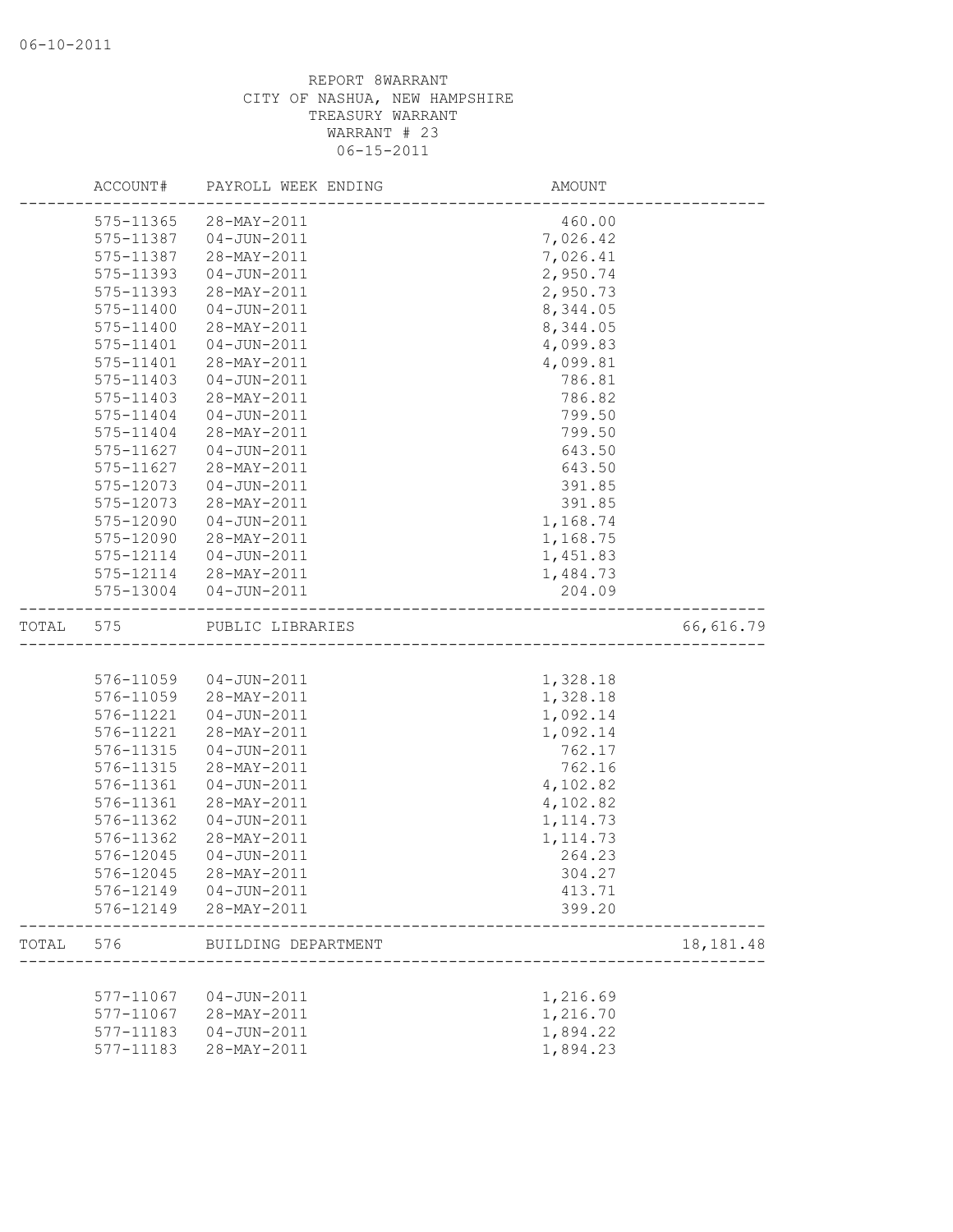| ACCOUNT#  | PAYROLL WEEK ENDING        | AMOUNT                            |          |
|-----------|----------------------------|-----------------------------------|----------|
|           | TOTAL 577 CODE ENFORCEMENT | --------------------------------- | 6,221.84 |
|           |                            |                                   |          |
| 581-11012 | 04-JUN-2011                | 3,766.23                          |          |
| 581-11076 | 04-JUN-2011                | 3,884.62                          |          |
| 581-11081 | $04 - JUN - 2011$          | 2,550.00                          |          |
| 581-11162 | 04-JUN-2011                | 54,150.36                         |          |
| 581-11162 | 28-MAY-2011                | 54, 321.58                        |          |
| 581-11204 | 04-JUN-2011                | 13,068.40                         |          |
| 581-11204 | 28-MAY-2011                | 12,686.15                         |          |
| 581-11347 | 04-JUN-2011                | 2,462.73                          |          |
| 581-11348 | 04-JUN-2011                | 88,209.63                         |          |
| 581-11366 | 04-JUN-2011                | 54,628.84                         |          |
| 581-11366 | 28-MAY-2011                | 55,229.41                         |          |
| 581-11396 | $04 - JUN - 2011$          | 40,592.18                         |          |
| 581-11402 | 04-JUN-2011                | 2,746.29                          |          |
| 581-11402 | 28-MAY-2011                | 3,432.87                          |          |
| 581-11408 | 04-JUN-2011                | 18, 422.41                        |          |
| 581-11408 | 28-MAY-2011                | 18,422.40                         |          |
| 581-11486 | 04-JUN-2011                | 44,848.54                         |          |
| 581-11515 | 04-JUN-2011                | 1,669.66                          |          |
| 581-11570 | 04-JUN-2011                | 61,164.14                         |          |
| 581-11572 | 04-JUN-2011                | 57,847.05                         |          |
| 581-11579 | $04 - JUN - 2011$          | 39,460.21                         |          |
| 581-11628 | 04-JUN-2011                | 3,524.60                          |          |
| 581-11628 | 28-MAY-2011                | 3,596.42                          |          |
| 581-11675 | 04-JUN-2011                | 5,192.31                          |          |
| 581-11709 | 04-JUN-2011                | 5,781.39                          |          |
| 581-11711 | 04-JUN-2011                | 2,705.80                          |          |
| 581-11726 | 04-JUN-2011                | 1,679,325.36                      |          |
| 581-11800 | 04-JUN-2011                | 35, 944.21                        |          |
| 581-11801 | 04-JUN-2011                | 13, 224.82                        |          |
| 581-11801 | 28-MAY-2011                | 274.50                            |          |
| 581-11802 | 04-JUN-2011                | 10,110.51                         |          |
| 581-11803 | 04-JUN-2011                | 16,083.61                         |          |
| 581-11803 | 28-MAY-2011                | 727.18                            |          |
|           | 581-11805  04-JUN-2011     | 48,729.30                         |          |
| 581-11812 | $04 - JUN - 2011$          | 2,683.93                          |          |
| 581-11830 | $04 - JUN - 2011$          | 4,069.46                          |          |
| 581-11850 | $04 - JUN - 2011$          | 1,522.44                          |          |
| 581-11850 | 28-MAY-2011                | 1,875.87                          |          |
| 581-11860 | $04 - JUN - 2011$          | 4,231.11                          |          |
| 581-11870 | $04 - JUN - 2011$          | 3,153.85                          |          |
| 581-12021 | $04 - JUN - 2011$          | 1,438.82                          |          |
| 581-12060 | $04 - JUN - 2011$          | 2,254.28                          |          |
| 581-12060 | 28-MAY-2011                | 2,630.43                          |          |
| 581-12078 | $04 - JUN - 2011$          | 3,561.80                          |          |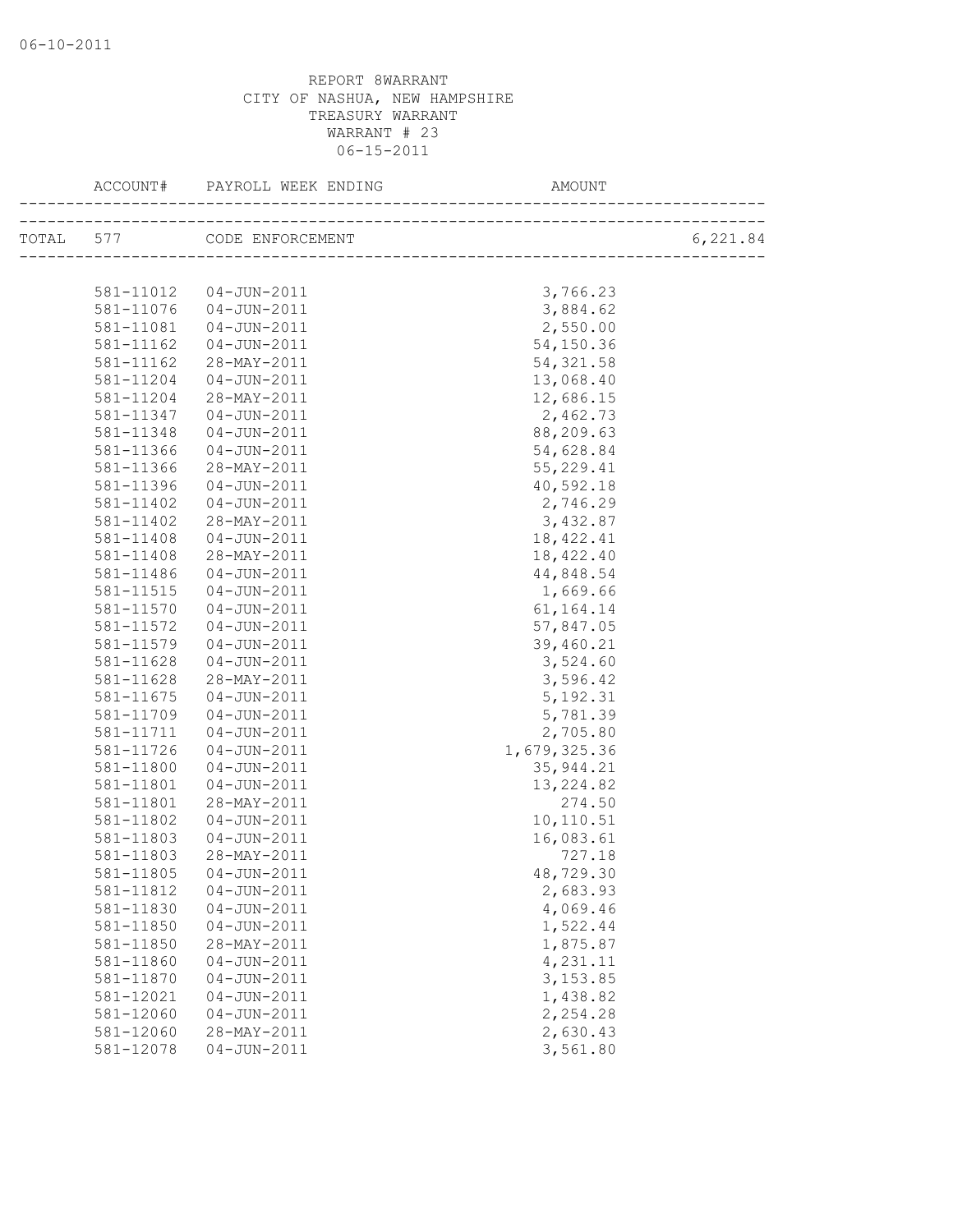|       | ACCOUNT#  | PAYROLL WEEK ENDING | AMOUNT                               |              |
|-------|-----------|---------------------|--------------------------------------|--------------|
|       | 581-12078 | 28-MAY-2011         | 2,725.00                             |              |
|       | 581-12081 | $04 - JUN - 2011$   | 2,449.06                             |              |
|       | 581-12111 | $04 - JUN - 2011$   | 142, 362.81                          |              |
|       | 581-12111 | 28-MAY-2011         | 143, 278.10                          |              |
|       | 581-12112 | 04-JUN-2011         | 5,294.67                             |              |
|       | 581-12112 | 28-MAY-2011         | 6,500.00                             |              |
|       | 581-12126 | $04 - JUN - 2011$   | 4,424.04                             |              |
|       | 581-12126 | 28-MAY-2011         | 4,454.42                             |              |
|       | 581-12135 | 04-JUN-2011         | 6,313.06                             |              |
|       | 581-12135 | 28-MAY-2011         | 6,956.89                             |              |
|       | 581-12136 | $04 - JUN - 2011$   | 1,058.34                             |              |
|       | 581-12136 | 28-MAY-2011         | 1,263.53                             |              |
|       | 581-12138 | $04 - JUN - 2011$   | 89.85                                |              |
|       | 581-12138 | 28-MAY-2011         | 269.55                               |              |
|       | 581-12141 | $04 - JUN - 2011$   | 100.00                               |              |
|       | 581-12141 | 28-MAY-2011         | 200.00                               |              |
|       | 581-12153 | $04 - JUN - 2011$   | 534.00                               |              |
|       | 581-12198 | $04 - JUN - 2011$   | 30,302.01                            |              |
|       | 581-12201 | $04 - JUN - 2011$   | 28,022.37                            |              |
|       | 581-12201 | 28-MAY-2011         | 27,623.59                            |              |
|       | 581-13004 | $04 - JUN - 2011$   | 104.01                               |              |
|       | 581-13004 | 28-MAY-2011         | 144.08                               |              |
|       | 581-13021 | 04-JUN-2011         | 1,197.61                             |              |
|       | 581-13021 | 28-MAY-2011         | 1,069.36                             |              |
|       | 581-13032 | $04 - JUN - 2011$   | 298.08                               |              |
|       | 581-13032 | 28-MAY-2011         | 941.23                               |              |
|       | 581-13120 | $04 - JUN - 2011$   | 3,731.43                             |              |
|       | 581-13120 | 28-MAY-2011         | 4,955.15                             |              |
|       | 581-13133 | $04 - JUN - 2011$   | 400.00                               |              |
|       | 581-13137 | $04 - JUN - 2011$   | 304.12                               |              |
|       | 581-19000 | 04-JUN-2011         | 7,835.80                             |              |
|       | 581-19230 | 04-JUN-2011         | 1,000.00                             |              |
|       | 581-19240 | $04 - JUN - 2011$   | 451.08                               |              |
| TOTAL | 581       | SCHOOL DEPARTMENT   | ____________________________________ | 2,922,858.94 |
|       |           |                     |                                      |              |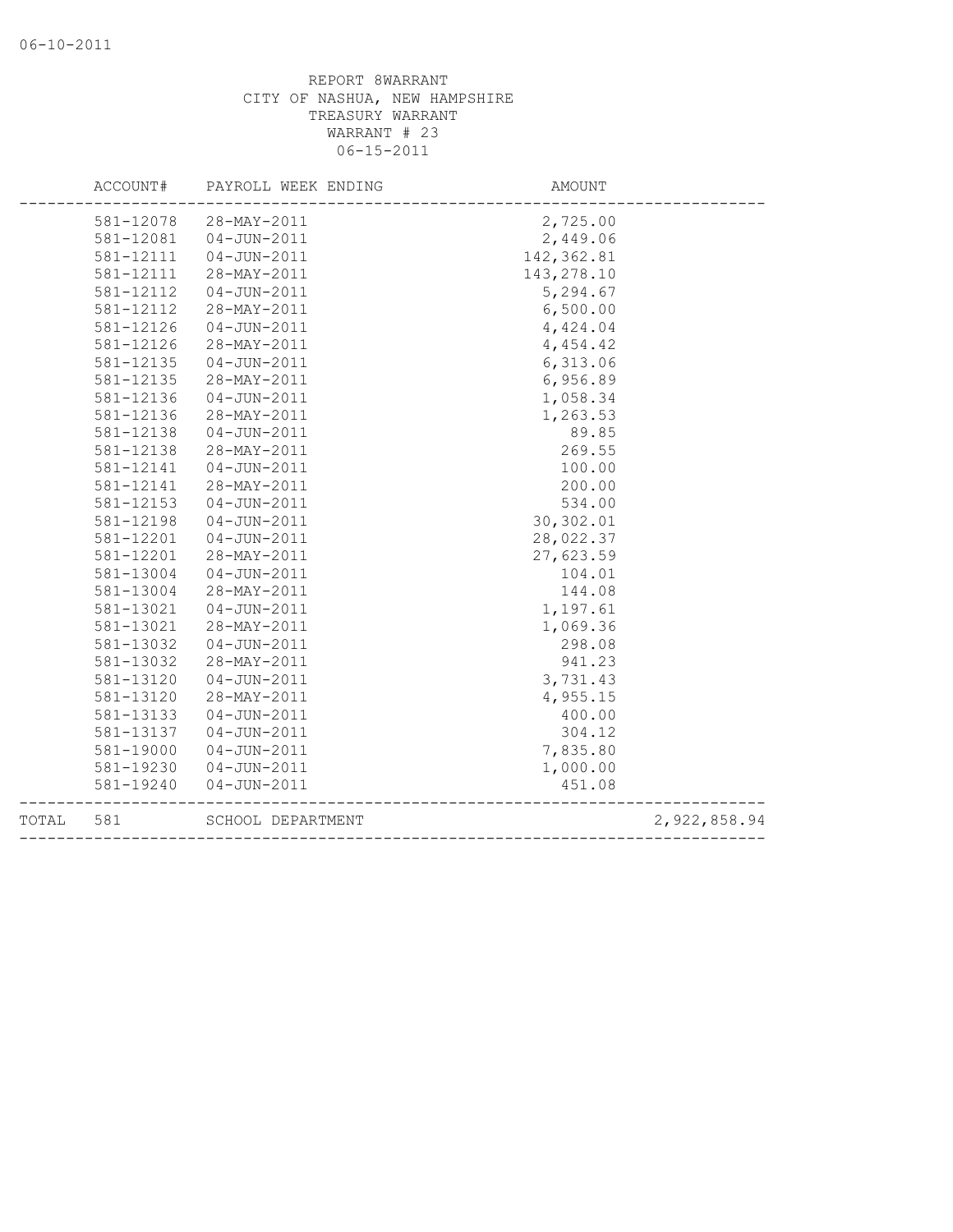| TOTAL | 753                    | CPF-STREET DEPT                  |                      | 3,236.12 |
|-------|------------------------|----------------------------------|----------------------|----------|
|       | 753-11468<br>753-11468 | $04 - JUN - 2011$<br>28-MAY-2011 | 1,618.06<br>1,618.06 |          |
| TOTAL | 722                    | CPF-INFORMATION TECHNOLOGY       |                      | 3,856.00 |
|       | 722-12890<br>722-12890 | $04 - JUN - 2011$<br>28-MAY-2011 | 1,924.00<br>1,932.00 |          |
|       | ACCOUNT#               | PAYROLL WEEK ENDING              | AMOUNT               |          |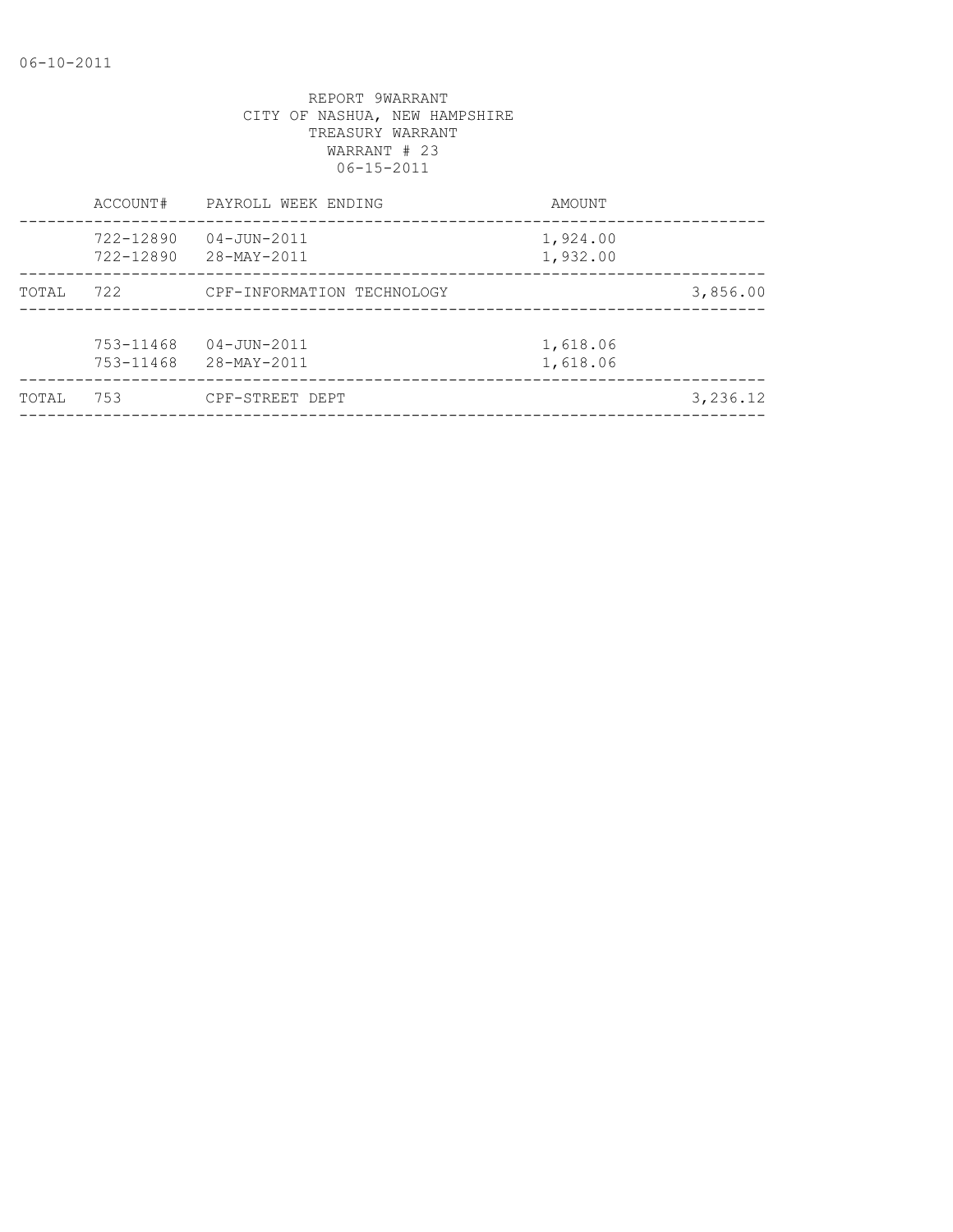| ACCOUNT#  | PAYROLL WEEK ENDING | AMOUNT    |  |
|-----------|---------------------|-----------|--|
| 801-11008 | 04-JUN-2011         | 608.42    |  |
| 801-11008 | 28-MAY-2011         | 608.42    |  |
| 801-11024 | $04 - JUN - 2011$   | 639.71    |  |
| 801-11024 | 28-MAY-2011         | 639.71    |  |
| 801-11028 | $04 - JUN - 2011$   | 61.98     |  |
| 801-11028 | 28-MAY-2011         | 61.98     |  |
| 801-11064 | 04-JUN-2011         | 144.64    |  |
| 801-11064 | 28-MAY-2011         | 144.64    |  |
| 801-11094 | 04-JUN-2011         | 104.60    |  |
| 801-11094 | 28-MAY-2011         | 104.59    |  |
| 801-11190 | 04-JUN-2011         | 421.45    |  |
| 801-11190 | 28-MAY-2011         | 421.44    |  |
| 801-11193 | 04-JUN-2011         | 1,025.45  |  |
| 801-11193 | 28-MAY-2011         | 1,025.44  |  |
| 801-11211 | $04 - JUN - 2011$   | 70.23     |  |
| 801-11211 | 28-MAY-2011         | 70.23     |  |
| 801-11222 | $04 - JUN - 2011$   | 217.50    |  |
| 801-11222 | 28-MAY-2011         | 217.50    |  |
| 801-11249 | 04-JUN-2011         | 188.57    |  |
| 801-11249 | 28-MAY-2011         | 188.57    |  |
| 801-11268 | 04-JUN-2011         | 139.31    |  |
| 801-11268 | 28-MAY-2011         | 139.31    |  |
| 801-11271 | 04-JUN-2011         | 1,184.60  |  |
| 801-11271 | 28-MAY-2011         | 1,184.60  |  |
| 801-11276 | 04-JUN-2011         | 4,502.40  |  |
| 801-11276 | 28-MAY-2011         | 4,512.40  |  |
| 801-11431 | 04-JUN-2011         | 193.49    |  |
| 801-11431 | 28-MAY-2011         | 193.49    |  |
| 801-11435 | $04 - JUN - 2011$   | 281.02    |  |
| 801-11435 | 28-MAY-2011         | 281.02    |  |
| 801-11595 | $04 - JUN - 2011$   | 4,984.80  |  |
| 801-11595 | $04 - JUN - 2011$   | 3,323.20  |  |
| 801-11595 | 28-MAY-2011         | 5,013.12  |  |
| 801-11595 | 28-MAY-2011         | 3,323.20  |  |
| 801-11596 | 04-JUN-2011         | 3,512.00  |  |
| 801-11596 | 28-MAY-2011         | 3,512.00  |  |
| 801-11598 | $04 - JUN - 2011$   | 870.00    |  |
| 801-11598 | 28-MAY-2011         | 870.00    |  |
| 801-11599 | $04 - JUN - 2011$   | 1, 114.71 |  |
| 801-11599 | $04 - JUN - 2011$   | 1, 114.71 |  |
| 801-11599 | 28-MAY-2011         | 1, 114.71 |  |
| 801-11599 | 28-MAY-2011         | 1, 114.71 |  |
| 801-11606 | $04 - JUN - 2011$   | 725.29    |  |
| 801-11606 | 28-MAY-2011         | 725.29    |  |
| 801-11647 | $04 - JUN - 2011$   | 1,485.69  |  |
| 801-11647 | 28-MAY-2011         | 1,485.69  |  |
| 801-12594 | $04 - JUN - 2011$   | 3,640.00  |  |
| 801-12594 | 28-MAY-2011         | 4,160.00  |  |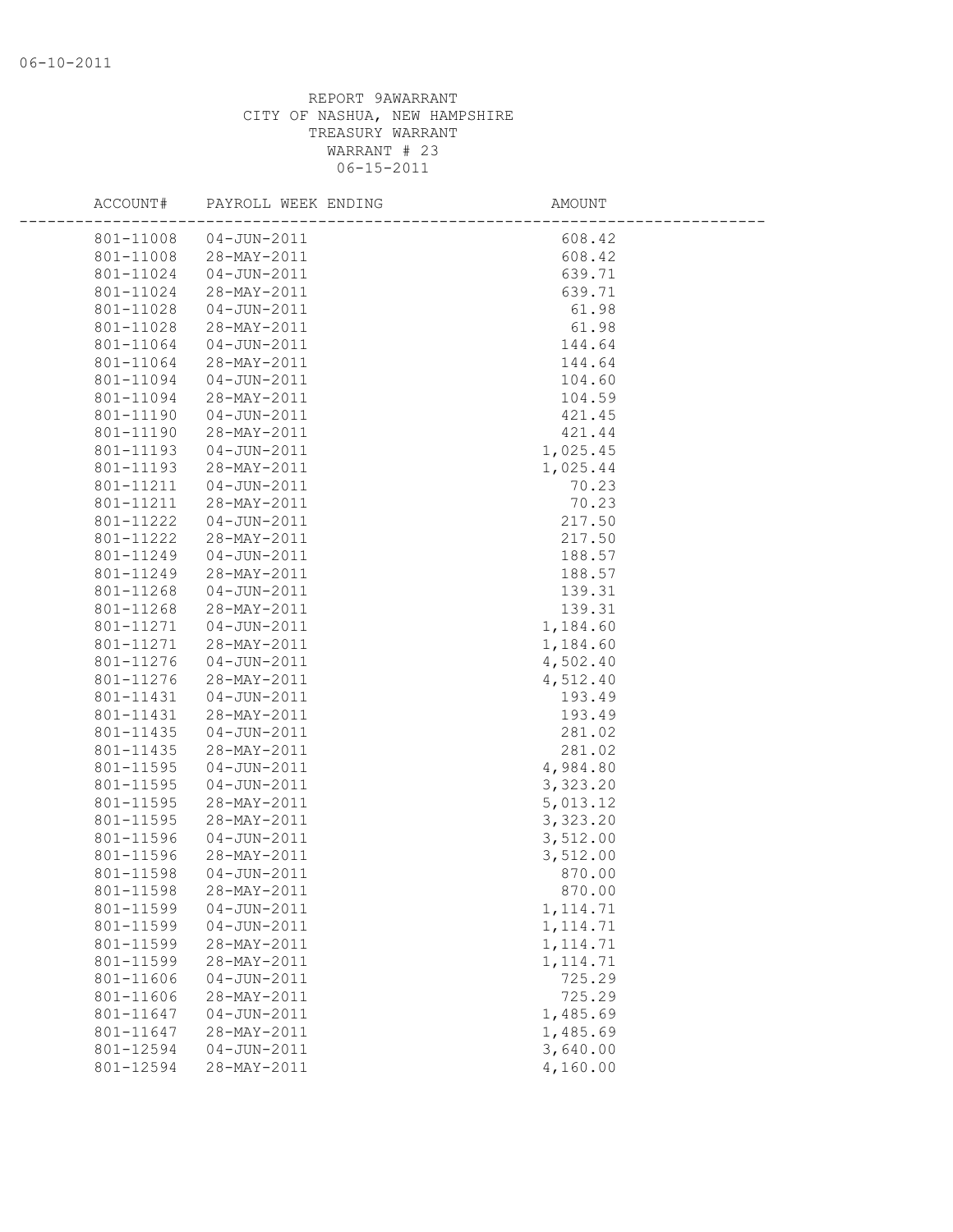|           | ACCOUNT#  | PAYROLL WEEK ENDING    | AMOUNT                           |           |
|-----------|-----------|------------------------|----------------------------------|-----------|
|           |           | 801-13004  04-JUN-2011 | 3,698.60                         |           |
|           |           | 801-13004  04-JUN-2011 | 6,013.36                         |           |
|           | 801-13004 | 04-JUN-2011            | 1,011.95                         |           |
|           | 801-13004 | 04-JUN-2011            | $-99.75$                         |           |
|           | 801-13004 | 28-MAY-2011            | 1,048.49                         |           |
|           | 801-13004 | 28-MAY-2011            | 580.78                           |           |
|           |           | 801-13004 28-MAY-2011  | 257.14                           |           |
|           |           | 801-13004 28-MAY-2011  | 99.75<br>_______________________ |           |
| TOTAL 801 |           | SOLID WASTE DISPOSAL   |                                  | 74,276.15 |
|           |           |                        |                                  |           |
|           | 802-11024 | 04-JUN-2011            | 155.94                           |           |
|           | 802-11024 | 04-JUN-2011            | 623.77                           |           |
|           | 802-11024 | 28-MAY-2011            | 155.94                           |           |
|           | 802-11024 | 28-MAY-2011            | 623.78                           |           |
|           | 802-11028 | 04-JUN-2011            | 421.47                           |           |
|           | 802-11028 | 04-JUN-2011            | 198.34                           |           |
|           | 802-11028 | 28-MAY-2011            | 421.47                           |           |
|           | 802-11028 | 28-MAY-2011            | 198.34                           |           |
|           | 802-11064 | 04-JUN-2011            | 144.64                           |           |
|           | 802-11064 | 04-JUN-2011            | 144.64                           |           |
|           | 802-11064 | 28-MAY-2011            | 144.64                           |           |
|           | 802-11064 | 28-MAY-2011            | 144.64                           |           |
|           | 802-11091 | 04-JUN-2011            | 1,139.75                         |           |
|           | 802-11091 | 28-MAY-2011            | 1,139.74                         |           |
|           | 802-11092 | 04-JUN-2011            | 822.40                           |           |
|           | 802-11092 | 28-MAY-2011            | 825.60                           |           |
|           | 802-11094 | $04 - JUN - 2011$      | 313.77                           |           |
|           | 802-11094 | $04 - JUN - 2011$      | 313.79                           |           |
|           | 802-11094 | 28-MAY-2011            | 313.79                           |           |
|           | 802-11094 | 28-MAY-2011            | 313.78                           |           |
|           | 802-11096 | 04-JUN-2011            | 959.79                           |           |
|           | 802-11096 | 28-MAY-2011            | 959.79                           |           |
|           | 802-11102 | 04-JUN-2011            | 929.19                           |           |
|           | 802-11102 | 28-MAY-2011            | 929.19                           |           |
|           | 802-11105 | 04-JUN-2011            | 1,111.46                         |           |
|           | 802-11105 | 28-MAY-2011            | 1,222.75                         |           |
|           | 802-11124 | $04 - JUN - 2011$      | 760.65                           |           |
|           | 802-11124 | 28-MAY-2011            | 760.65                           |           |
|           | 802-11155 | $04 - JUN - 2011$      | 866.60                           |           |
|           | 802-11155 | 28-MAY-2011            | 1,234.24                         |           |
|           | 802-11157 | $04 - JUN - 2011$      | 1,769.44                         |           |
|           | 802-11157 | 28-MAY-2011            | 1,769.44                         |           |
|           | 802-11158 | $04 - JUN - 2011$      | 1,891.80                         |           |
|           | 802-11158 | 28-MAY-2011            | 1,884.80                         |           |
|           | 802-11190 | $04 - JUN - 2011$      | 421.44                           |           |
|           | 802-11190 | 28-MAY-2011            | 421.44                           |           |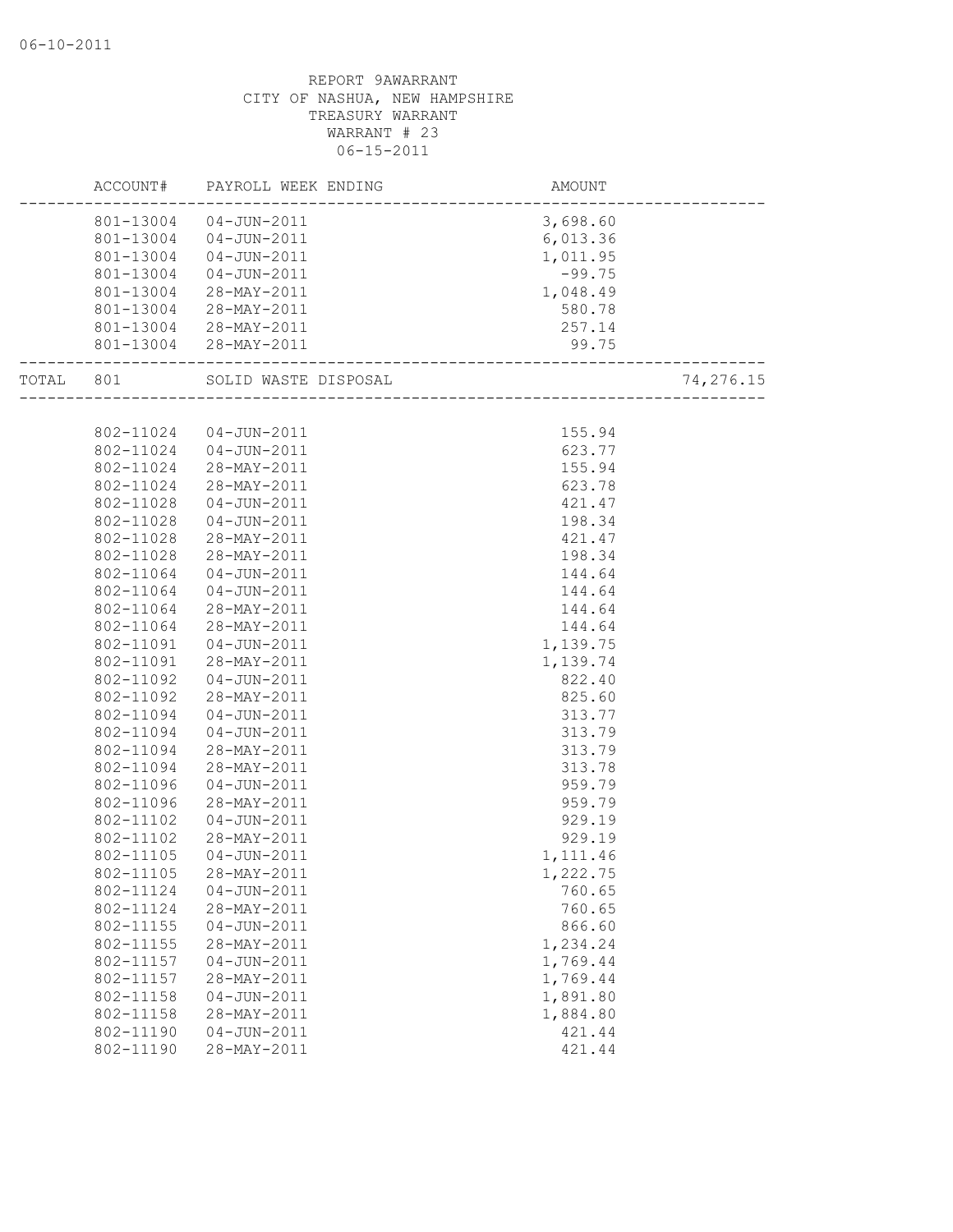| ACCOUNT#  | PAYROLL WEEK ENDING | AMOUNT    |  |
|-----------|---------------------|-----------|--|
| 802-11211 | $04 - JUN - 2011$   | 280.94    |  |
| 802-11211 | 04-JUN-2011         | 421.41    |  |
| 802-11211 | 28-MAY-2011         | 280.94    |  |
| 802-11211 | 28-MAY-2011         | 421.41    |  |
| 802-11222 | $04 - JUN - 2011$   | 217.50    |  |
| 802-11222 | 28-MAY-2011         | 217.50    |  |
| 802-11249 | $04 - JUN - 2011$   | 188.57    |  |
| 802-11249 | $04 - JUN - 2011$   | 188.57    |  |
| 802-11249 | 28-MAY-2011         | 188.57    |  |
| 802-11249 | 28-MAY-2011         | 188.57    |  |
| 802-11260 | $04 - JUN - 2011$   | 2,008.00  |  |
| 802-11260 | 28-MAY-2011         | 2,008.00  |  |
| 802-11268 | 04-JUN-2011         | 46.44     |  |
| 802-11268 | $04 - JUN - 2011$   | 92.88     |  |
| 802-11268 | 28-MAY-2011         | 46.44     |  |
| 802-11268 | 28-MAY-2011         | 92.88     |  |
| 802-11270 | $04 - JUN - 2011$   | 1, 114.74 |  |
| 802-11270 | 28-MAY-2011         | 1, 114.74 |  |
| 802-11330 | $04 - JUN - 2011$   | 1, 114.71 |  |
| 802-11330 | 28-MAY-2011         | 1, 114.71 |  |
| 802-11333 | $04 - JUN - 2011$   | 1,092.86  |  |
| 802-11333 | 28-MAY-2011         | 1,092.86  |  |
| 802-11431 | $04 - JUN - 2011$   | 193.49    |  |
| 802-11431 | 28-MAY-2011         | 193.49    |  |
| 802-11435 | $04 - JUN - 2011$   | 468.37    |  |
| 802-11435 | 04-JUN-2011         | 187.35    |  |
| 802-11435 | 28-MAY-2011         | 468.37    |  |
| 802-11435 | 28-MAY-2011         | 187.35    |  |
| 802-11480 | $04 - JUN - 2011$   | 3,896.70  |  |
| 802-11480 | 28-MAY-2011         | 3,781.29  |  |
| 802-11513 | $04 - JUN - 2011$   | 4,169.07  |  |
| 802-11513 | 28-MAY-2011         | 4,169.08  |  |
| 802-11514 | $04 - JUN - 2011$   | 4,010.55  |  |
| 802-11514 | 28-MAY-2011         | 4,007.61  |  |
| 802-11681 | $04 - JUN - 2011$   | 324.42    |  |
| 802-11681 | $04 - JUN - 2011$   | 1,297.68  |  |
| 802-11681 | 28-MAY-2011         | 324.42    |  |
| 802-11681 | 28-MAY-2011         | 1,297.69  |  |
| 802-11693 | $04 - JUN - 2011$   | 1,230.75  |  |
| 802-11693 | 28-MAY-2011         | 1,230.75  |  |
| 802-11764 | $04 - JUN - 2011$   | 1,219.71  |  |
| 802-11764 | 28-MAY-2011         | 1,219.71  |  |
| 802-12154 | $04 - JUN - 2011$   | 1,042.00  |  |
| 802-12154 | $04 - JUN - 2011$   | 672.00    |  |
| 802-12154 | 28-MAY-2011         | 937.00    |  |
| 802-12154 | 28-MAY-2011         | 912.00    |  |
| 802-12203 | $04 - JUN - 2011$   | 288.00    |  |
| 802-12203 | 28-MAY-2011         | 480.00    |  |